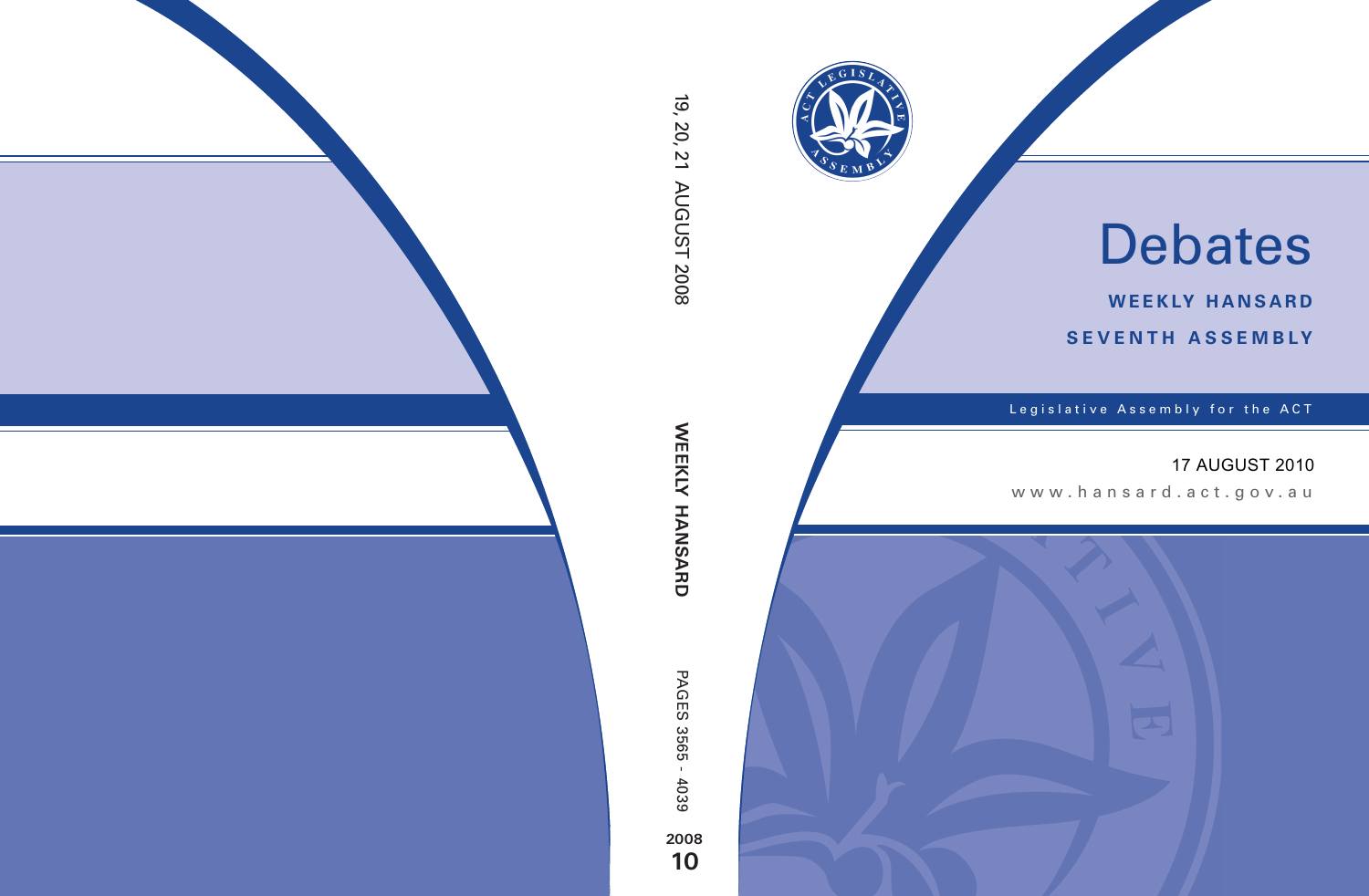# **[Tuesday, 17 August 2010](#page-3-0)**

| Planning, Public Works and Territory and Municipal Services-          |  |
|-----------------------------------------------------------------------|--|
|                                                                       |  |
| Climate Change, Environment and Water-Standing Committee 3363         |  |
|                                                                       |  |
| Questions without notice:                                             |  |
|                                                                       |  |
|                                                                       |  |
|                                                                       |  |
|                                                                       |  |
|                                                                       |  |
|                                                                       |  |
|                                                                       |  |
|                                                                       |  |
|                                                                       |  |
| Schools—information and communications technology education 3386      |  |
|                                                                       |  |
|                                                                       |  |
| Answers to questions on notice:                                       |  |
|                                                                       |  |
|                                                                       |  |
|                                                                       |  |
|                                                                       |  |
|                                                                       |  |
|                                                                       |  |
|                                                                       |  |
|                                                                       |  |
|                                                                       |  |
|                                                                       |  |
|                                                                       |  |
|                                                                       |  |
|                                                                       |  |
|                                                                       |  |
| Education, Training and Youth Affairs—Standing Committee 3410         |  |
|                                                                       |  |
|                                                                       |  |
| Economy-commonwealth public service (Matter of public importance)3414 |  |
| Road Transport (Drink Driving) Legislation Amendment Bill 2010 3431   |  |
|                                                                       |  |
| Adjournment:                                                          |  |
|                                                                       |  |
|                                                                       |  |
|                                                                       |  |
|                                                                       |  |
|                                                                       |  |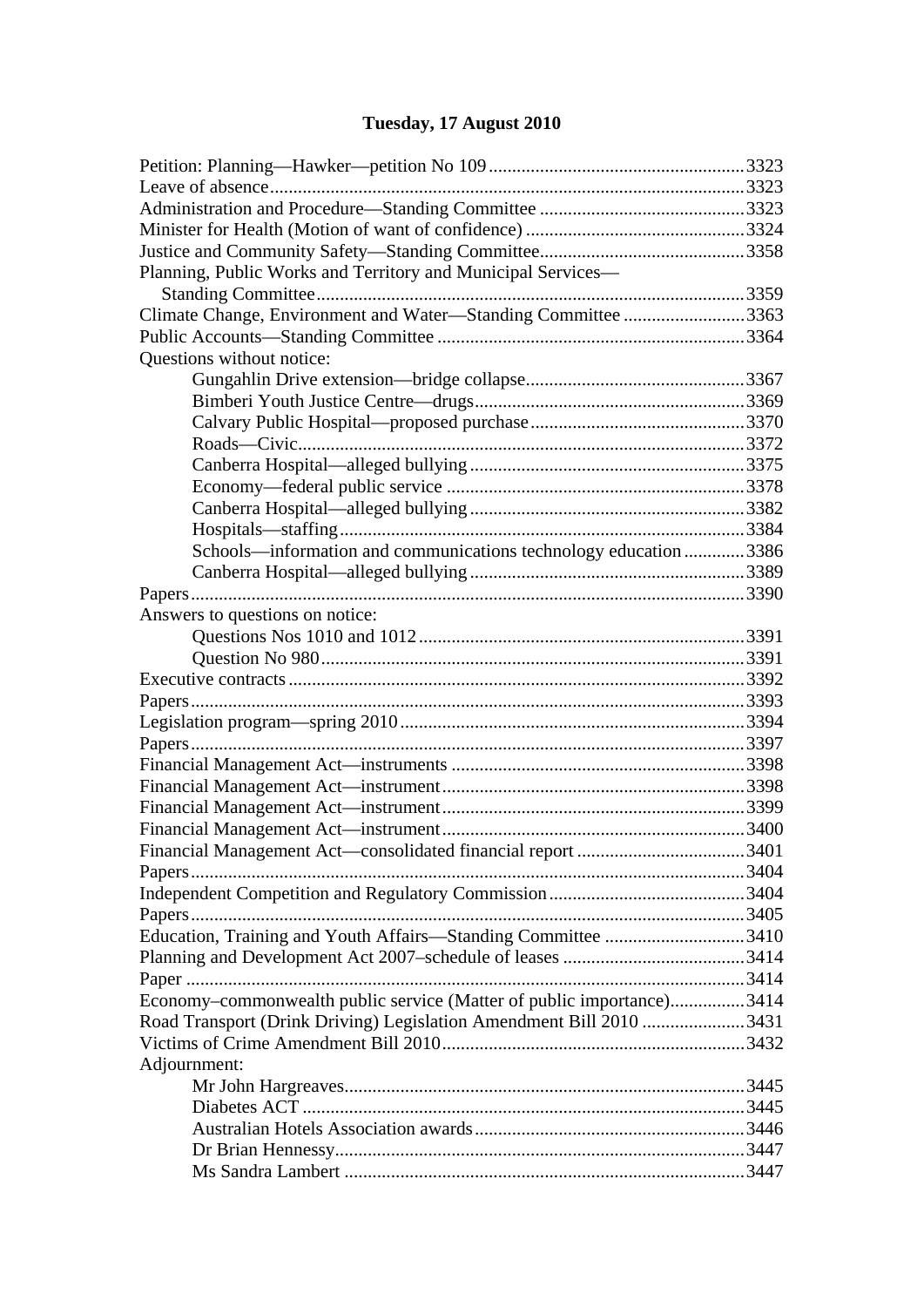[Schedules of amendments:](#page-130-0)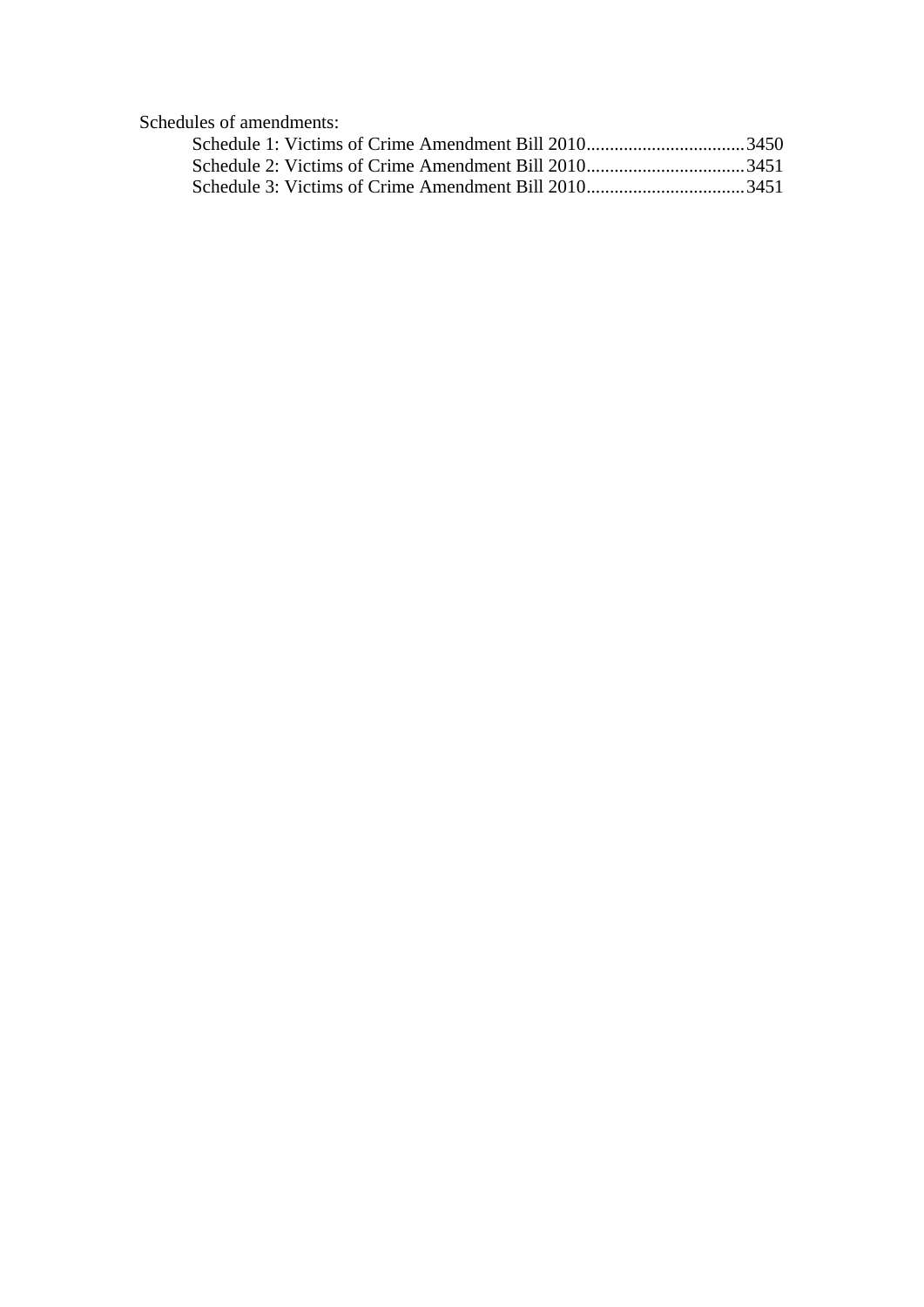# <span id="page-3-0"></span>**Tuesday, 17 August 2010**

#### **The Assembly met at 10 am.**

*(Quorum formed).* 

**MR SPEAKER** (Mr Rattenbury) took the chair, made a formal recognition that the Assembly was meeting on the lands of the traditional custodians, and asked members to stand in silence and pray or reflect on their responsibilities to the people of the Australian Capital Territory.

## <span id="page-3-1"></span>**Petition**

*The following petition was lodged for presentation, by* **Ms Porter**, *from 729 residents*:

#### **Planning—Hawker—petition No 109**

The petition of certain residents of the Australian Capital Territory draws to the attention of the Assembly that development of Blocks 8 and 10, Section 34 Hawker, will adversely affect parking for the Hawker Group Centre.

You petitioners therefore request the Assembly to ensure that any future development on Blocks 8 and 10, Section 34 Hawker isn't at the expense of adequate parking for the Hawker Group Centre.

*The Clerk having announced that the terms of the petition would be recorded in Hansard and a copy referred to the appropriate minister for response pursuant to standing order 100, the petition was received.*

## <span id="page-3-2"></span>**Leave of absence**

Motion (by **Ms Hunter**) agreed to:

That leave of absence be granted to Ms Bresnan for the period 17 to 23 August 2010 for personal reasons.

## <span id="page-3-3"></span>**Administration and Procedure—Standing Committee Membership**

**MS HUNTER** (Ginninderra—Parliamentary Convenor, ACT Greens): Pursuant to standing order 223, I move:

That Ms Bresnan be discharged from the Standing Committee on Administration and Procedure and that Ms Hunter be appointed in her place for the period 17 to 23 August 2010.

Question resolved in the affirmative.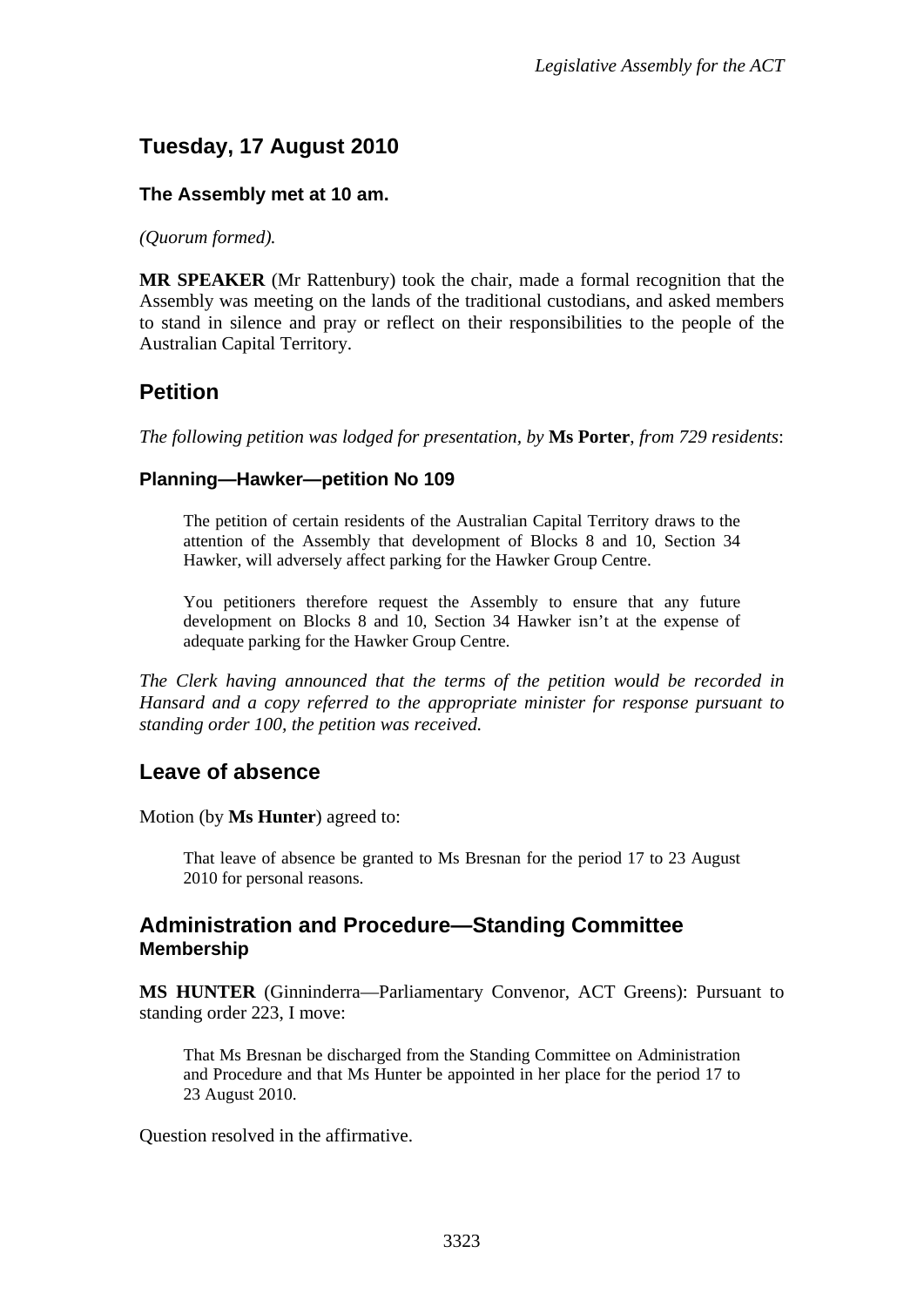## <span id="page-4-0"></span>**Minister for Health Motion of want of confidence**

**MR SESELJA** (Molonglo—Leader of the Opposition) (10.03), by leave: I move:

That this Assembly no longer has confidence in Minister for Health, Katy Gallagher, for her continued mismanagement and neglect of the Health portfolio, most particularly:

- (1) the many serious issues raised in the *Review into Service Delivery and Clinical Outcomes at Public Maternity Units in the Australian Capital Territory*, including management failures, staff bullying, overworking and poor processes;
- (2) the complete failure in management of the Calvary Hospital purchase, including failing to inform the public by holding negotiations throughout an election in secret, failure of consultation once the proposal was made public, failure of economic rigour and ignoring expert advice;
- (3) the many instances of attacking those who made complaints, ignoring those who gave advice, and dealing with the problems through denial and neglect; and
- (4) the ongoing poor performance of the ACT health system.

This motion today is about competence, it is about diligence and it is about judgement. This motion is about a health system that is one of the worst in the country, and the neglect and denial of this minister that led to those outcomes. This motion is about a management system so bereft of direction and so lacking in control that a recent report provided a damning indictment against nearly every level of executive control.

This motion is about a sale process so flawed that it is only by the diligence of the opposition and others that this territory has averted spending \$77 million completely unnecessarily. It is about a minister who is so disconnected that she denied the truth of bullying problems, now proven, who is so arrogant that she attacked those who sought to bring the truth to light, who had such poor judgement that the purchase process that the minister, and the minister alone, had control over is now finally and thankfully shown to have been based on a completely false premise. Most of all, it is about a minister who has proven beyond doubt to be incapable of competently discharging her responsibilities to the people of the ACT in the Health portfolio.

We could spend a lot of time on, and there are different aspects of this motion that go to, the ongoing performance of the ACT health system. We have spent a lot of time in this place talking about that—having the longest elective surgery waiting times in the country, amongst other poor indicators. But today we are going to focus on two areas which have highlighted the lack of judgement, the lack of competence of this health minister—the issue of Calvary hospital and the proposed purchase. How can we have confidence in a minister who handled this process so badly and who was prepared to throw away \$77 million of taxpayers' money for no benefit?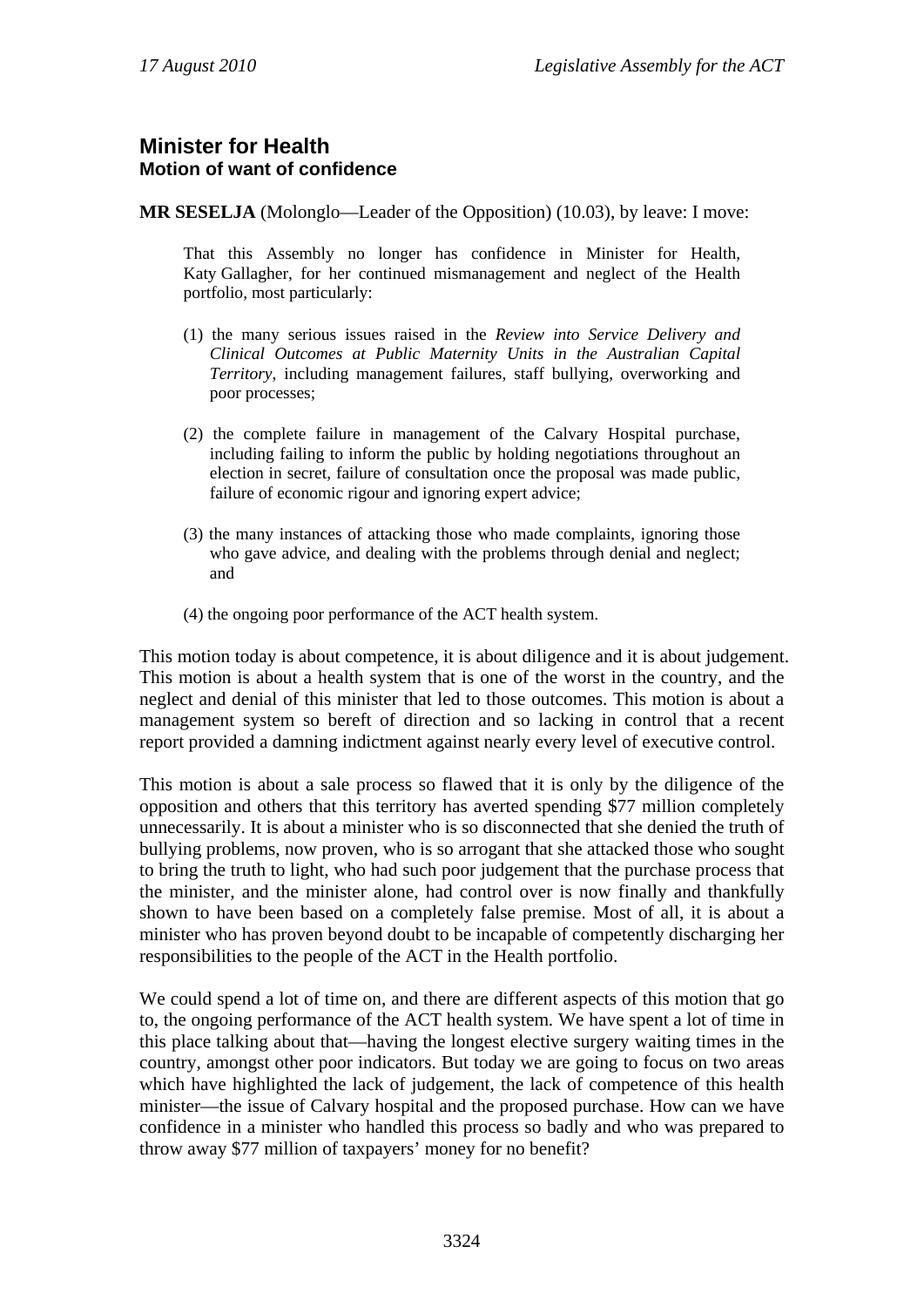Let us look at the history of this process. Before the election, there were secret negotiations when Katy Gallagher claimed that all of her plans were on the table. She continued negotiating in secret after the election, until the deal was leaked to the media. The minister was warned that spending the \$77 million was a bad idea. It was not just the opposition. The opposition certainly warned her, but we were not alone. We can go through some of the warnings that we saw from experts in relation to this process. Sinclair Davidson stated:

Contrary to what they imply the ACT Treasury calculations do not support the purchase of the Calvary Hospital—rather they support the status quo or base case.

He went on to say, on 17 December 2009:

The Treasury analysis is not just in dispute, it is disreputable.

Here is a quote from Terry Dwyer:

… the Treasury analysis shows that, far from saving money, the proposed Government takeover of Calvary Hospital means the people of the ACT are to be made to pay extra tax to the tune of \$160 million extra in cold hard cash.

Andrew Podger, President of the Institute of Public Affairs and a former secretary of the federal health department, said:

The ACT Government's buy-out of Calvary Hospital seems to be based primarily on arguments about accounting practices and the financial risk to the ACT if it invests heavily in a hospital someone else owns.

It turns out that those accounting practices that it was based on were wrong. It was flawed; the advice was flawed. He went on to say:

It reminds me of the nonsense accounting arguments used a few years ago to support selling government assets even where there was clear evidence of better management by government.

He went on to say:

If not, then someone please get the accountants to fix a problem that is theirs, not the taxpayers' or the hospital users'.

You have to ask the question, Mr Speaker: would this not have given some pause to the health minister? This advice comes from several sources—Sinclair Davidson, Andrew Podger, Terence Dwyer, and we have Tony Harris. Tony Harris, the former New South Wales Auditor-General, said that the argument was a contrivance. Are we to believe that Tony Harris was never to be believed, that he is not a credible figure who this Treasurer and this health minister should not have listened to? She was keen to quote Tony Harris when his conclusions suited her arguments, but when he gave contrary advice, she ignored it, and she was prepared to go ahead and spend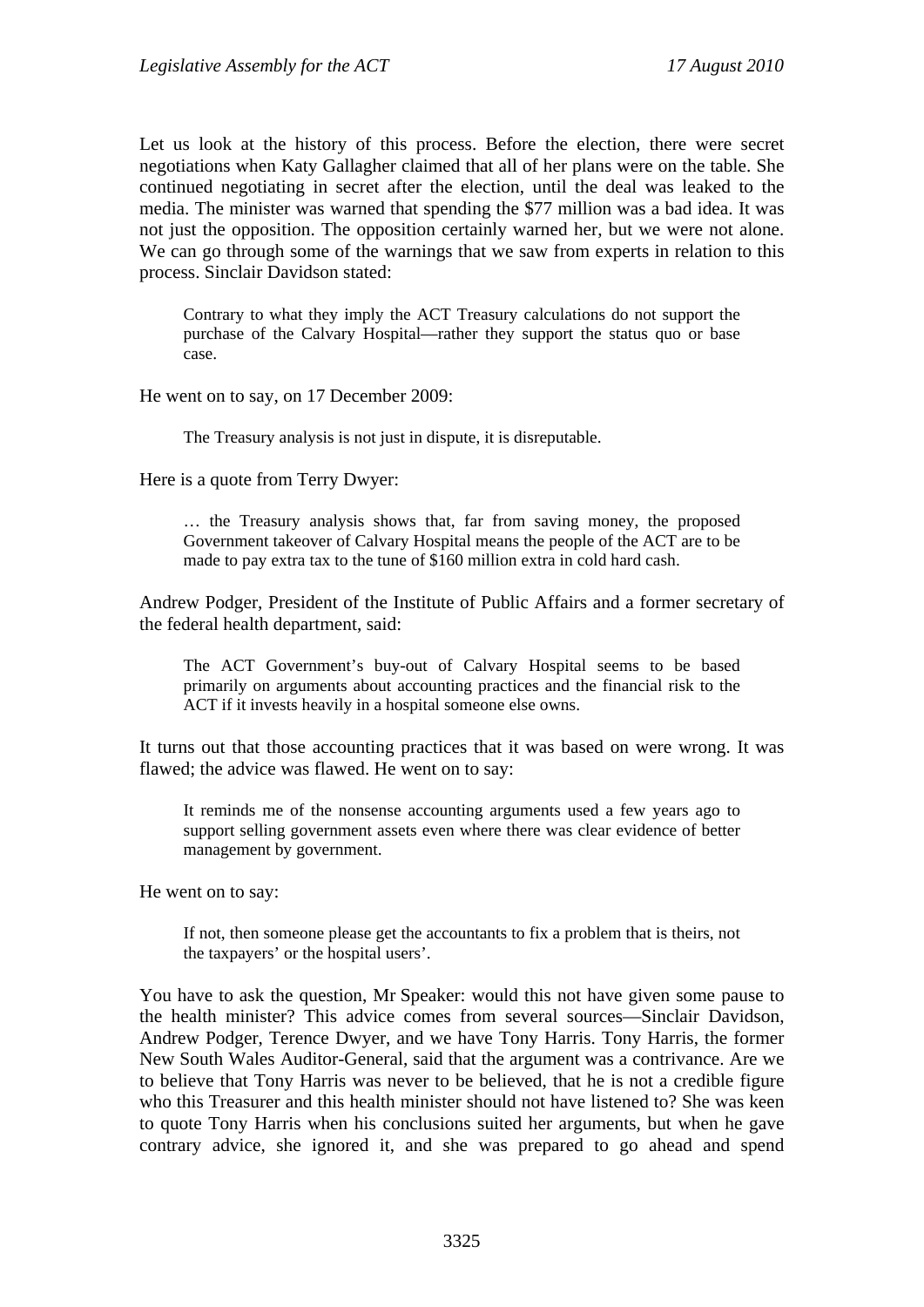\$77 million of taxpayers' money, despite all of the advice to the contrary—all of the credible advice.

We saw the attitude of Katy Gallagher in relation to it:

The point which I have been making is that nobody has been able to dispute the fact that, under the three models, there is a \$145 million improved outcome on our budget, according to the Treasury analysis …

Well, they did dispute it, they have disputed it and they have been proven right. This minister has again been proven wrong. She was prepared, on poor advice, ignoring a wide array of expert advice, to take the ACT down a path where we would spend \$77 million of taxpayers' money on a public hospital that was already providing public hospital services—\$77 million on the back of flawed accounting arguments that would have had absolutely no benefit to the community whatsoever. The Treasurer showed her arrogance in relation to this in ignoring this advice, and she showed a complete lack of judgement.

Just last week, we heard that actually they do not need to buy it. They no longer need to buy it. It turns out that the Treasurer was wrong. It turns out that the health minister was wrong. It turns out that the experts whose advice she was ignoring were right. She was prepared to throw away this \$77 million. And we can only imagine the looks on the faces of Katy Gallagher and Jon Stanhope when they were advised that they were wrong, when they were advised that they almost took us down a path of wasting \$77 million. They wanted to take us down a path of wasting \$77 million. Were they not blocked in other ways, they would have taken us down a path of wasting \$77 million. What if they had gone down that path and then got the advice—the advice that they never bothered to seek earlier, until they got blocked and had to look for other options?

This has been a complete failure of process, a complete failure of judgement. And the consequences are broader than just the bullet that we dodged—the \$77 million bullet that we dodged. What we have had is a government that has been distracted by this over the past couple of years. We have had the uncertainty that has been created. We have had the government actually saying they cannot properly invest in Calvary. So we have seen a delay in investment in Calvary because they simply got it wrong, because they did not bother to do the due diligence, because they did not bother to seek genuine external counsel. They got it wrong, and now we see the consequences.

All the while, while we have seen this distraction of the Calvary hospital purchase, of the proposal to throw away \$77 million of taxpayers' money, we have seen the health system fraying in other ways. We have seen waiting lists getting longer. We have seen all sorts of examples that showed something was not right. We had bills being sent to grieving parents. We had the issues around TB—a whole range of issues that came up and about which we were told, "They're just individual issues; there's nothing there."

Of course, we saw the concerns crystallised when the obstetricians started speaking out. The obstetricians started speaking out, and what did the health minister do? What did the health minister do when the obstetricians started speaking out? She attacked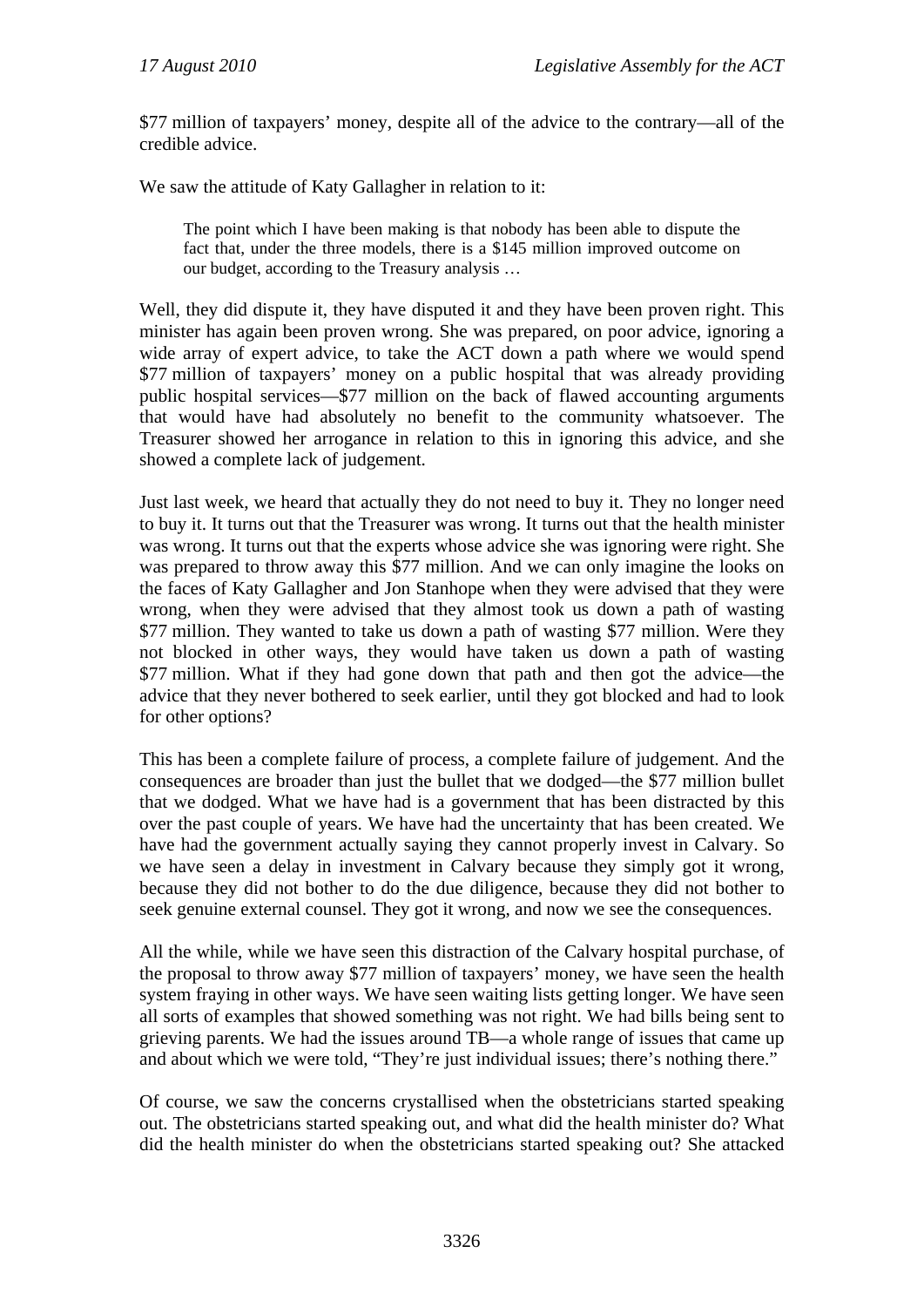them. She was not prepared to consider that they might have a case and that some of what they said might be correct. She ignored them. She attacked them.

I will go through some of those quotes from the health minister in terms of the concerns raised by doctors. She said:

I think there is a fair bit of doctor politics and mud-slinging in how it has unfolded in the media over the past week … I believe that something good can come out of the way that this mud-slinging has occurred, and I do believe it is mud-slinging.

Is it mud-slinging to raise legitimate concerns? Is it mud-slinging to bring this to the attention of the community and the minister? I would have thought that the minister would be desperate to get to the bottom of these problems. But perhaps it was because it highlighted what she has not been doing for the past few years that her reaction was as it has been.

So was it just mud-slinging? What does the review say? Let us look at the review. There are a number of findings. I will not have time to go through all of them but no doubt my colleagues will touch on some of the others. It starts by saying:

The current review panel did not have access to the conclusions, recommendations and subsequent actions for most of these reviews … There was a general feeling of tension amongst all levels of management … The review panel identified an apparent systematic and long-standing reticence by management …

*Ms Gallagher interjecting—* 

**MR SESELJA**: Perhaps the health minister should listen to this:

The review panel identified an apparent systematic and long-standing reticence by management to address disruptive or inappropriate behaviour by certain medical staff.

Did she know about this? Did she ask questions about it? Did she care? Did she find out? Apparently not, because when there were concerns raised along these lines, she said: "It's just mud-slinging. It's just doctor politics." This review, commissioned by the government, says otherwise. This review says that this minister has not done her job properly. This review highlights how poorly she has managed the health system. It goes on to say:

Both medical and midwifery staff reported that they had discussed their concerns about disruptive behaviour within the unit with their line manager and with various executive team members; however they did not believe these issues were addressed. Several staff reported that they had been asked to put their concerns in writing and understood that unless the issue was put in writing no action could be taken. These staff indicated considerable reticence to become directly involved in a formal disciplinary process, particularly when this involved a senior clinician with whom they work on a daily basis. Those who indicated that they had written to the responsible manager felt their complaints had not been followed through. Many of the staff appeared to demonstrate a culture of learned helplessness.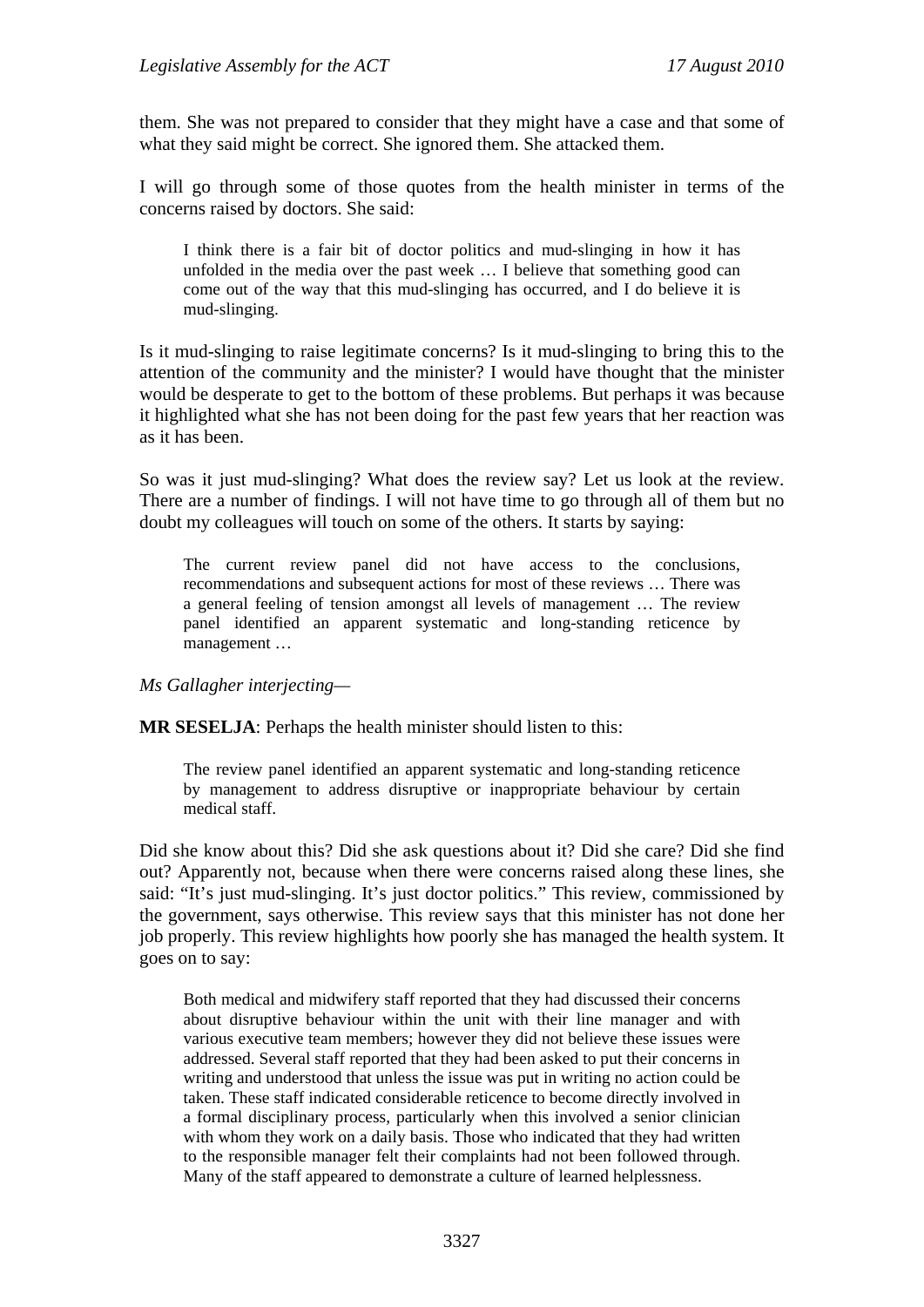We have a situation where there are serious cultural failings under this minister's leadership. And when those serious cultural failings finally see the light of day, she reinforces the view that you cannot complain about problems in the health system. She says on radio that this is just mud-slinging and doctor politics, instead of doing what a diligent minister should have done and listened to these and dealt with these concerns, and dealt with them far earlier. When did you know, minister? You did not know any of this was going on, apparently, until we saw it on the ABC. Apparently, before it was on the ABC, you knew nothing. Is that what you are telling us? Is that your position? If you did know nothing, that shows a lack of leadership and not doing your job. If you did know something and did nothing, that is even worse. Which is it? Did you not bother?

When they came out and raised these concerns, she did not address them properly; she attacked them and reinforced that culture, reinforced the very things that are found in this review, which is that if you complain, you get nowhere. You get blocked. "You've got to put it in writing because we don't want to deal with it." And the health minister confirmed it. This is not just a problem for people working for her; this is her problem. It is her problem because she did not do anything about it. It is her problem because she reinforced it with her public comments, her shameful public comments, which have now comprehensively been proven to be wrong by this review.

Either of these issues, on their own, would be enough for us not to have confidence in this minister. How could you have confidence in a minister who was prepared to throw away \$77 million of taxpayers' money for no reason, a minister who handled that process so badly? Putting that to one side, how can you have confidence in a minister who ignored these concerns, who ignored the serious systemic concerns in her department? And when someone finally had the courage to speak out, she attacked them and she reinforced that sense that you do not complain, and if you do complain, you will not get a reasonable hearing.

Either of these issues, on its own, and having regard to the way it has been handled by this minister, is enough for this Assembly to express no confidence. The two combined, along with the litany of poor results in our health system under her management, are more than enough for this Assembly to express it. In the end, we have to say that enough is enough. There has been so much. This litany says that this minister should no longer enjoy the confidence of this Assembly.

**MS GALLAGHER** (Molonglo—Deputy Chief Minister, Treasurer, Minister for Health and Minister for Industrial Relations) (10.18): Welcome back to those opposite after your lovely long winter break. It is nice to see you back at work again.

**Mr Seselja**: How long was your holiday?

**Mr Hanson**: How many weeks did you take off?

**MS GALLAGHER**: Well, my holiday was actually a lot shorter than the winter recess when you guys disappeared for the entire time.

**MR SPEAKER**: Order, members!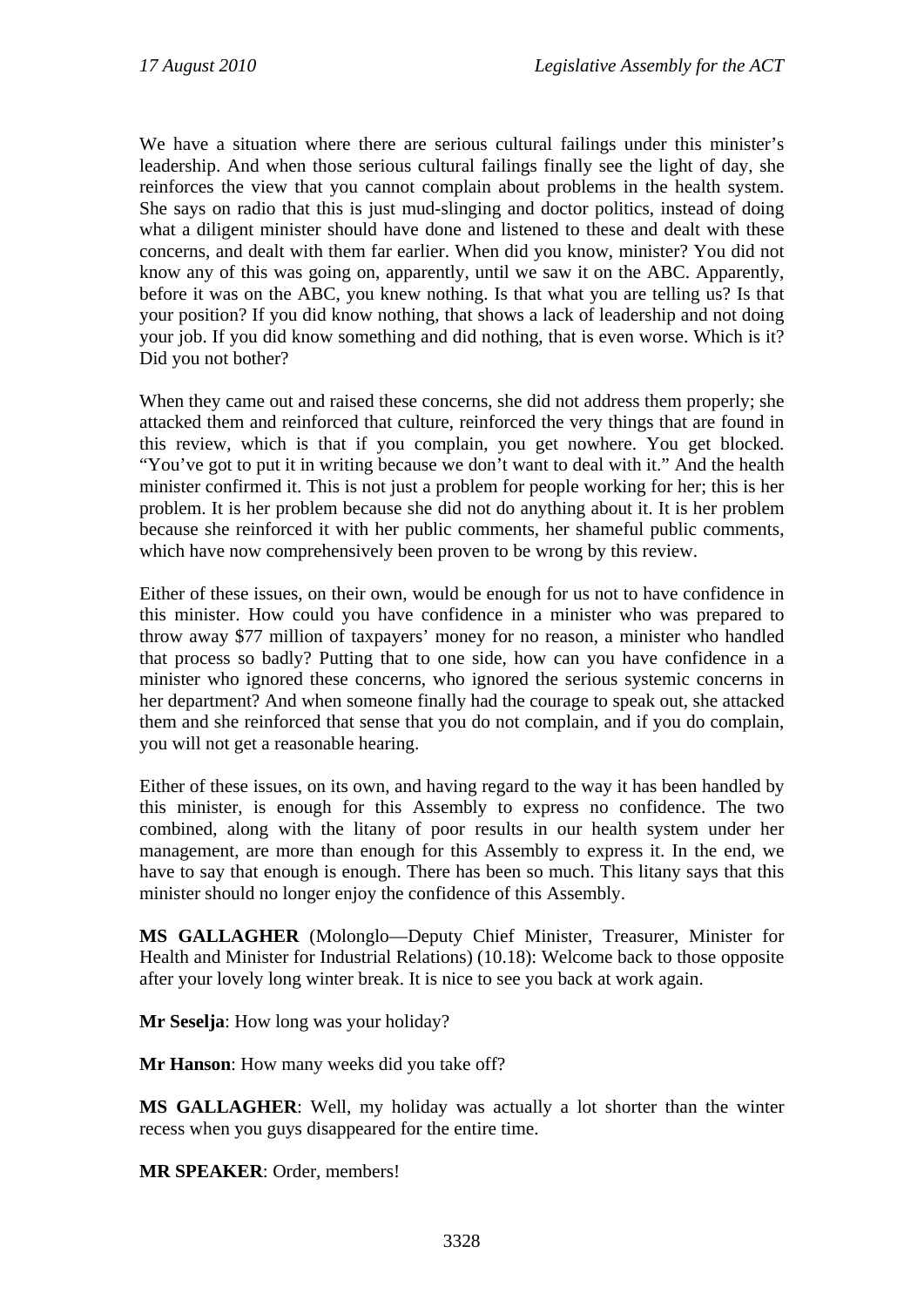**MS GALLAGHER**: Mr Speaker, Mr Seselja started by saying that we have one of the worst health systems in the country, and I reject that completely. I think it is negligent of Mr Seselja to stand up in this place and say that we have one of the worst health systems in the country.

**Mr Hanson**: Which is worse?

**MS GALLAGHER**: I think that on any rational analysis—

**Mr Hanson**: Whose is worse, Katy?

**MS GALLAGHER**: of all of the performance indicators used to measure the health of a health system, you will see that that statement is incorrect.

**Mr Hanson**: Whose system is worse?

**Mr Smyth**: So which one is worse?

**MS GALLAGHER**: Mr Speaker, this motion is all about politics.

**Mr Smyth**: Which one is worse?

**MS GALLAGHER**: It is the—

**MR SPEAKER**: Ms Gallagher, one moment. Please stop the clocks, Clerk. Members, Mr Seselja was essentially heard in silence, except for the cheering from his own benches. I expect Ms Gallagher to be able to mount her defence in the same context. Ms Gallagher.

**MS GALLAGHER**: Thank you, Mr Speaker. This motion is all about politics. It is all about the Liberals' quest to continue to seek to damage my reputation. That is open to them as politicians in this place, but it should be seen in that light. This is not about the performance of the health system. In respect of the issues of the obstetrics unit and Calvary, again, on my analysis the government has responded fairly to both of those situations and I can go through the detail around them.

Mr Seselja talks about Calvary and how we were going to throw away \$77 million for no benefit at all. I stand by the government's decision to negotiate around the future of Calvary. It is a long and complex discussion to have. I think it is an unusual situation where 30 per cent of a public health system is managed by a third-party provider.

These negotiations started with the intention of the public system being managed by the public provider. The government had formed the view over a number of years that having a disjointed, un-networked, two-public-hospital town, with one of those public hospitals managed by another organisation, was not in the long-term best interests of this community. I stand by the decision to look at alternative ways of managing the health system. We did seek to buy the hospital and operate it. That was the original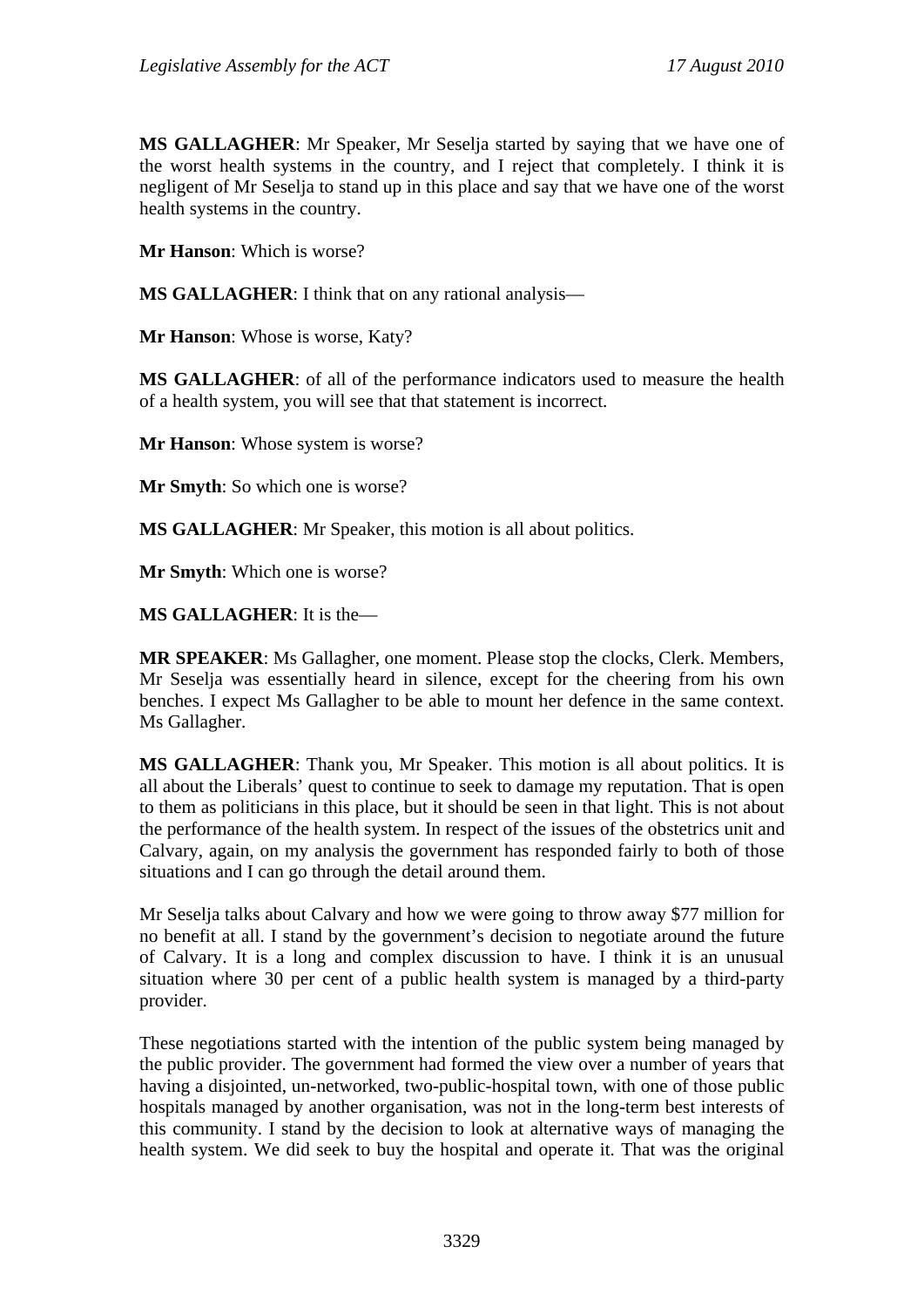discussions that we had with LCM. That proposal did not get the support of the Catholic Church and we started negotiating around the next best way through.

The opposition say that we were going to fritter away money on the pretence that we could not invest in that building and that we had neglected Calvary for two years while we worked through those issues. That is absolutely incorrect. Calvary Public Hospital has the best intensive care unit in this city because of the investments we made. They have a better intensive care unit in terms of facilities than Canberra Hospital does. That \$10 million hit our bottom line in accordance with the accounting standards—

**Mr Smyth**: So it was all about accounting.

**MS GALLAGHER**: Just like, Mr Smyth, every investment you ever made in Calvary hit your budget's bottom line. That is the way the accounting standards operated and, indeed, still operate. To sit here and say that this was not an issue and that all of you already knew and could see into the future around the potential changes to accounting standards—

**Mr Smyth**: This issue is that you said there was no other way.

**MS GALLAGHER**: I do not think that Sinclair Davidson even mentioned accounting standards. Andrew Podger's essential argument was that if this is an accounting issue, let the accountants fix it. Under the standard that was released on 21 April, it appears that the accountants have sought to fix these situations. But that was not an option open to the government when we commenced those discussions back in February with the archbishop.

As much as it will hurt the opposition to hear this, during those discussions with LCM I sought independent expert advice on the accounting standards to ensure that if we did purchase the hospital, we were able to capitalise the investment in it. It was my decision, because what I did not want to happen—

**Mr Seselja**: Yes, but you did not seek advice as to whether there was another way.

**MS GALLAGHER**: Mr Seselja, you have raised a whole range of questions and I am seeking to answer them for you. I know your concentration span after your winter hibernation makes it a little hard to get back into work but if I could just explain it, I sought advice to make sure that if we did purchase the asset we would be able to capitalise the investment, because there is an argument around economic control.

Who has economic control? You can own the building but if you do not control what goes on in the building does that mean you can invest that capital in the building? I know this is complicated for the opposition to understand but this is the real story. That advice was being commissioned. That overlapped the period of this exposure draft 194 being released on 21 April. Our accountants came back to us and said, "If you sign the new agreement"—the networking agreement, which is the new contract that we have negotiated with Little Company of Mary Health Care—"a service concession arrangement will apply and you can capitalise the asset". The response from Little Company of Mary was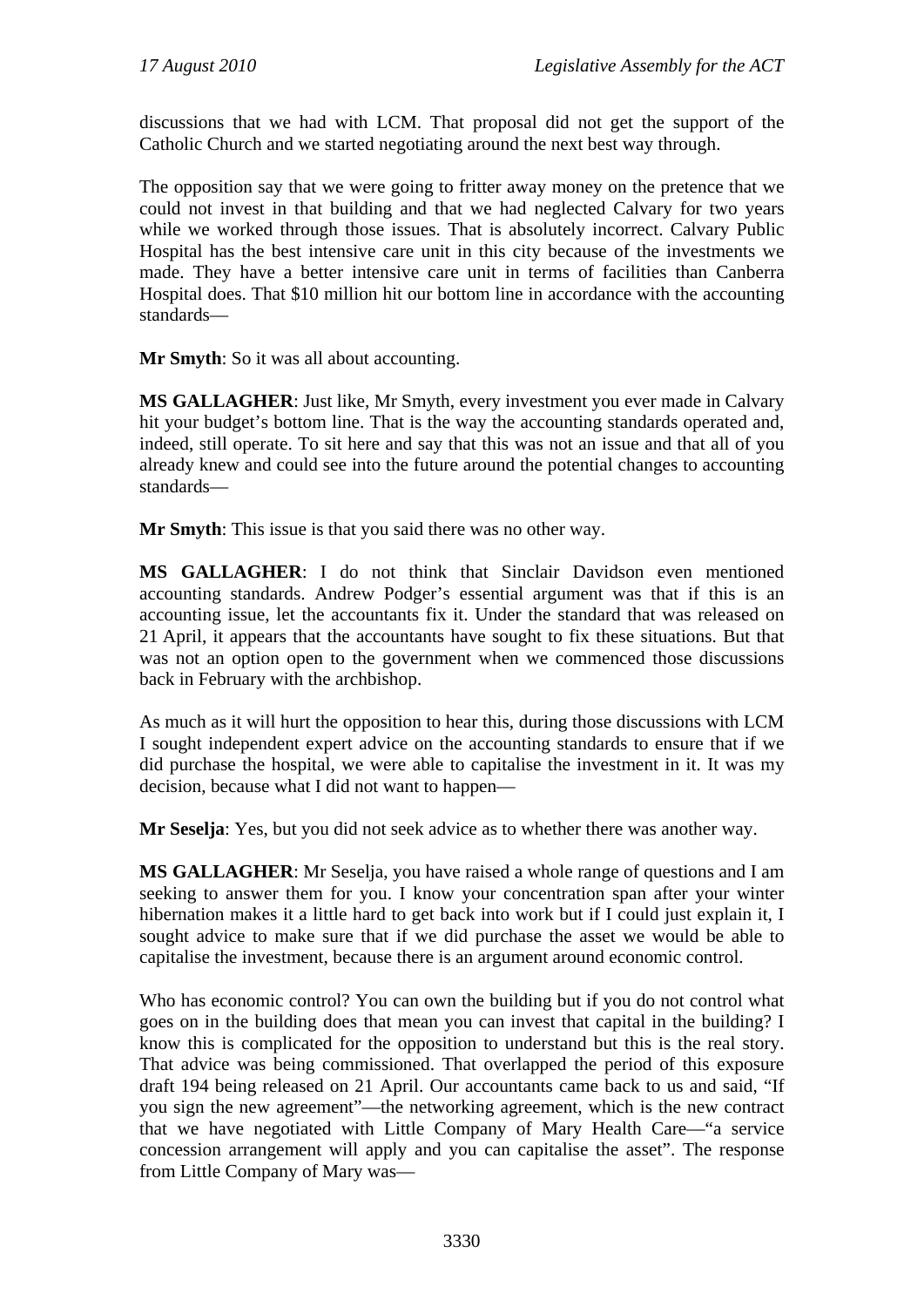**Mr Hanson**: Not my fault.

**Mr Smyth**: Everyone else's fault.

**MS GALLAGHER**: Can I just point out that Little Company of Mary do not agree with our accountants' advice. They have actually commissioned Queen's Counsel to dispute it; so the pathway forward is not clear. It is not clear.

The opposition are in this position where they are saying: "We always knew this. We knew this. We knew you never had to buy it. We knew it was just an accounting problem which was based on incorrect advice." So they knew that. They had not looked into their crystal ball to see the future but apparently they knew it, even though it never, ever was the way they dealt with Calvary in their accounts, Mr Smyth, when you were in government.

**Mr Smyth**: We never sought to buy it.

**Mr Hanson**: Were we right or were you wrong?

**MR SPEAKER**: Order, Mr Hanson!

**MS GALLAGHER**: So this is the way it has always been. The opposition somehow know that that is all incorrect. They were never able to demonstrate just how it was incorrect, but they all knew it; so there you go.

**Mr Coe**: Were we right? Were we right?

**Mrs Dunne**: Were we right? Yes, we were.

**MS GALLAGHER**: Little Company of Mary—

**MR SPEAKER**: Ms Gallagher, thank you. Members, I have already outlined my expectations. Mr Seselja was contentious. He was not heckled. Ms Gallagher should have the freedom to make her points without being interrupted or shouted down. The next person who does will be warned and the next person after that will leave the chamber. Ms Gallagher.

**MS GALLAGHER**: Thank you, Mr Speaker. Little Company of Mary disagree with the accounting advice, even though those opposite obviously agree with it. They knew it ahead of time, but they agree with it. Little Company of Mary do not agree with it. They do not think we needed to purchase the hospital in order to capitalise the asset. So essentially, we have a disagreement between the two parties involved in the health system around accounting treatment for that asset. That is where we are at today. There is no agreement on it.

I can certainly stand here and say that the negotiations with Calvary will continue. They will continue in good faith but they will be complex and I could not put a timetable on when they will finish. But I can certainly stand here and say that I know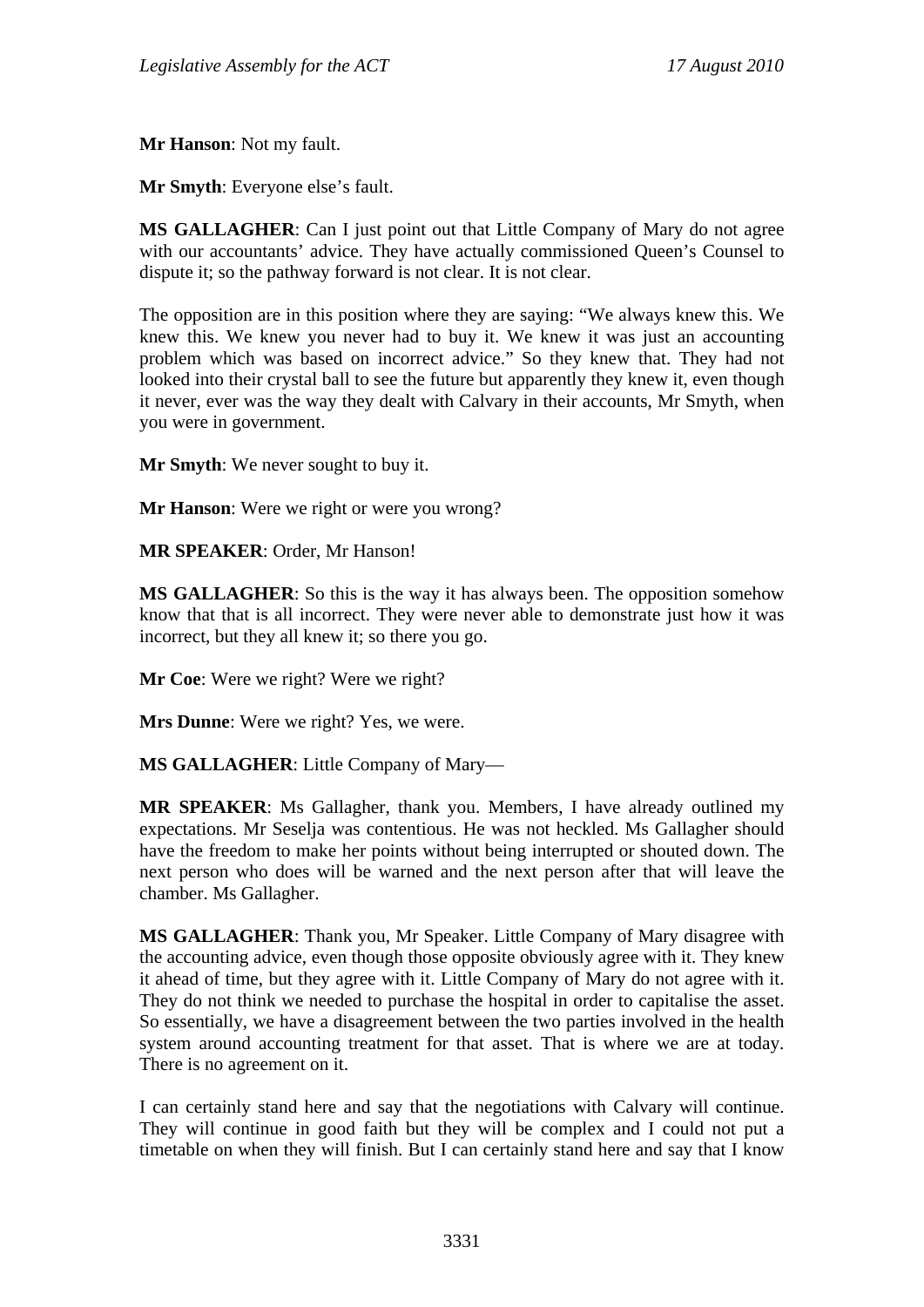every single thing I have ever done in relation to Calvary and that this government has ever done has been about the long-term best interests of the health system of this city. That is what has been directing it. I stand here and say that I do not think it is in the long-term best interests of this city's health system to have two separate operators of two public hospitals. I have formed this view after years in this job and looking at where we need to be in the future. It is a view that I still hold.

However, regardless of my personal opinion about that, we will seek to resolve this with Little Company of Mary as quickly as we can to ensure that the north-side hospital, whatever form that takes, is the hospital that suits the needs of this community, and the government negotiations will be directed to that line alone.

I cannot predict where Calvary will go. I do not think there is a clear pathway through. But the argument that we have not invested in Calvary because of this is simply incorrect. We have invested. It just has not been an open blank cheque in moving forward. It was not able to be sustained off our bottom line.

In relation to the obstetrics review, I have been verballed a number of times by the opposition in relation to this. I think Mr Hanson had better have a look at his media release around some of the slant that the Liberals have put on comments that I made. Mr Seselja, I think, repeated the claim today that I bullied people who came forward to make complaints. That is incorrect. I have not. The comments that you use in relation to my response around doctor politics, I have to say, I still stand by. I think there is a fair bit of doctor politics in this. I do. I said it to all the doctors involved. I have seen evidence of it. I have seen written evidence of the doctor politics alive and well in this debate. I stand by that. However, the review that I commissioned—and let us remember I commissioned this review—

**Mr Smyth**: Yes, under pressure.

**Mrs Dunne**: Under pressure.

**MS GALLAGHER**: No, not under pressure. Not under pressure—seeking to respond to the issues that have been raised that again attacked confidence in our health system. Let us remember what I was responding to. The clinical review was not responding to issues of bullying and harassment. The clinical review was responding to claims of inadequate quality of care being delivered through the public health system's maternity service. So let us just get that right from the beginning. That is what I was responding to. We had women fronting up at Canberra Hospital worried about the quality of care they would receive. That is what I was responding to.

What has the clinical review found? It found that there are no concerns around the quality of care at the Canberra Hospital. Indeed, it found that the quality of care at Canberra Hospital on 16 of the 19 indicators assessed is superior to any other maternity service benchmark. That is what the review found, and that is the concern that I was responding to.

Let us look at the review and go through some of the issues that the review has found. I think it is relevant to go through what led to these issues being raised. The review asks: why now? It states: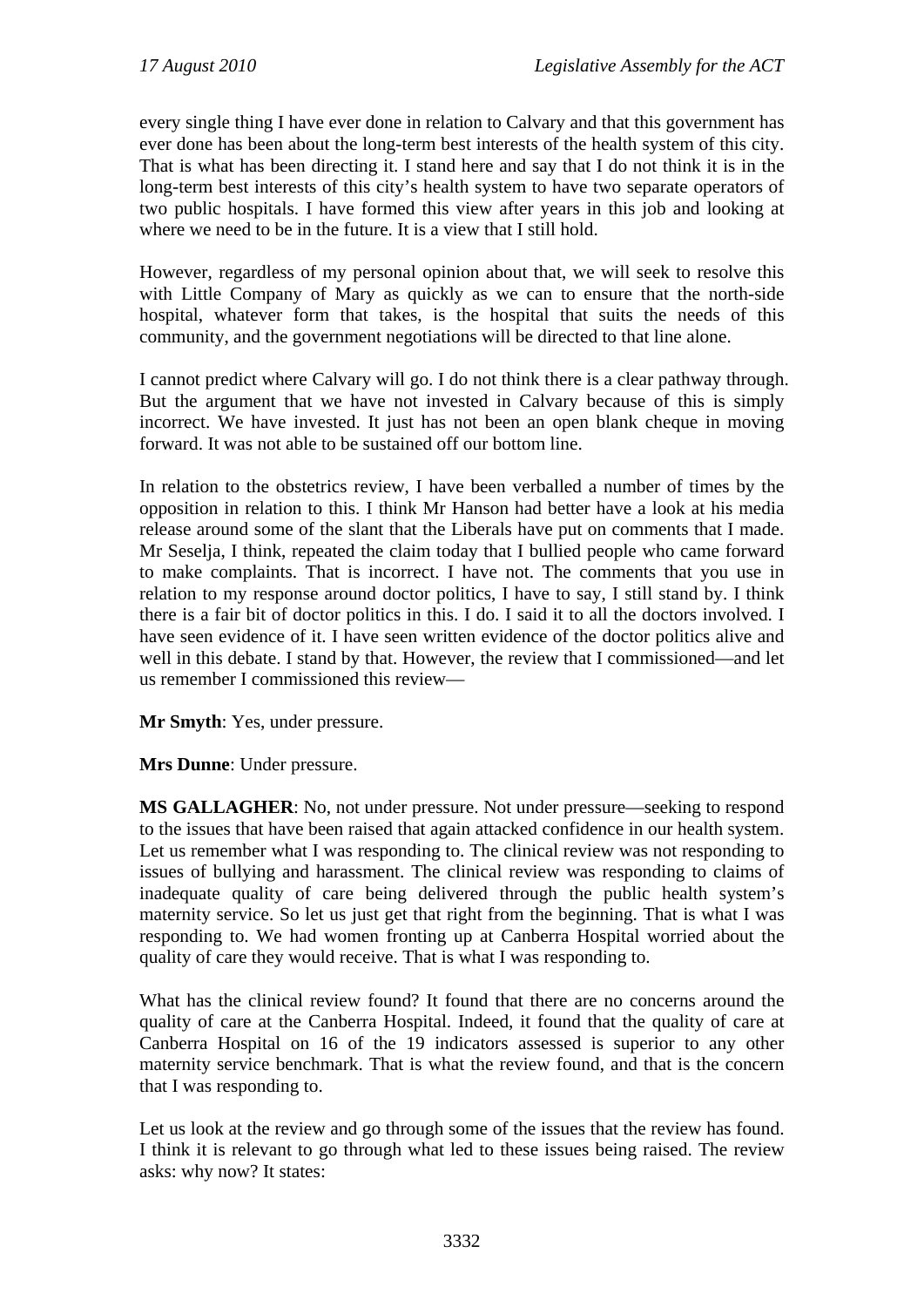The review team was unable to identify a specific trigger for the media comments in February 2010. A number of factors appeared to compound the disquiet of VMOs working outside the Canberra Hospital and triggered their writing to the Minister—

And that is the letter that I responded to. The moment I got those letters, I wrote back and I asked, "What are your concerns?" The report goes on:

These factors include:

- The resignation of two staff specialists in late 2009 ...
- The placement of advertisements for staff specialists in September and then for VMOs in November raised discussion amongst potential applicants about the positions. This raised awareness amongst clinicians of the perceived problems in the maternity service …
- The recently-announced changes to the safety net provisions which are anticipated by some to reduce demand for private obstetric services …
- The moves by ACT Health to purchase Calvary Hospital, which raises the spectre of a takeover of Territory obstetric services by the Canberra Hospital …
- The development of a new Women's and Children's facility at the Canberra Hospital, which has raised the potential that the Canberra Hospital could absorb a greater portion of public births, making the Calvary public obstetric service less viable.

So the reviewers note that themselves and within that there is a little bit of doctor politics. I hate to say it, but there is. I can certainly stand here and say that there are doctor politics involved in this. The review has also identified a number of areas where we can improve the public maternity service, and we intend to do that.

No-one asked me to commission this review. You did not ask me to do it. I commissioned the clinical review of this service outside of the Assembly to respond and to make sure that when we move into the new women's and children's hospital we have the best maternity service for the people of the ACT. That is why this government is acting on all of those recommendations. There are a number of contentious recommendations which require further work with the clinicians involved.

Mr Seselja asked me what I knew. I think I have been through this a number of times in this place. I had asked my department a number of times after I received the letters. I can say to you that prior to receiving those letters from a number of VMOs, I did not have one complaint raised with me around the public maternity service at Canberra Hospital. There was not one complaint raised with me.

I get complaints and I get compliments. Indeed, it was probably the area of the hospital where I received the most compliments about the standard and quality of care. Since this review, I have received a number of representations from staff with complaints and probably almost an equal number of staff who have written with support around individuals working within that unit.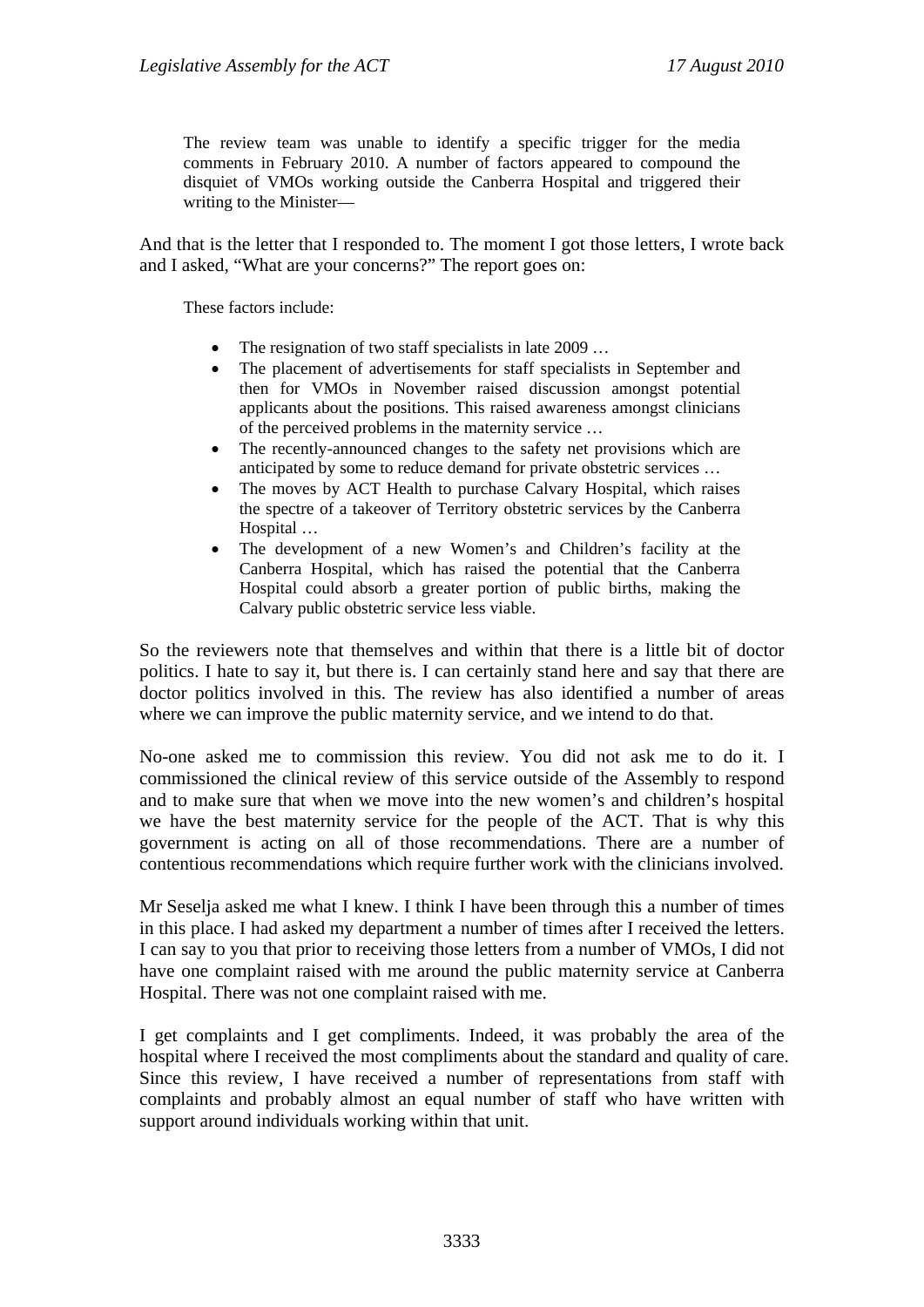So what did I do? On receipt of these letters, I contacted the Chief Executive of ACT Health. I asked that they go and speak to people within the maternity unit around whether there were any concerns, any issues. *(Extension of time granted.)* 

I received assurances back through the Chief Executive of ACT Health that there were no issues within the maternity unit at the Canberra Hospital. I recall making another phone call specifically around this issue asking him to go and retest that advice. That advice came back to me saying that there were no issues, that the ongoing turbulence between a number of obstetricians within the community continued and that, outside of that, relations within the unit were good.

I then met the director of the unit and put questions to that doctor about any concerns that had been raised with that individual and any of her staff around concerns within the unit. I was given an assurance that there were not any.

The ABC was filming a story about a woman who complained around the quality of care that she received at the Canberra Hospital. I went back and retested that advice. But the advice there was around a concern relating to quality of care, and those issues presumably will be covered off through any legal action that might ensue. But that was not related to bullying and harassment. I did not get one complaint of bullying or harassment coming to me. The department itself did not get a complaint of bullying and harassment around that unit.

In a sense, if I reflect back, the doctors themselves that raised the concerns with me did not raise concerns around bullying and harassment. They did not. For Mr Hanson and Mr Seselja to say that I criticised people who made complaints around bullying and harassment is simply incorrect and cannot be left to stand on the public record. It is not correct. The obstetricians wrote to me saying that they had concerns around the workplace environment. That is the same word. They used the same word in each letter and I think there were four of them that wrote to me. They used the same word. When I wrote back to them, I asked them what they meant by that language, and they did not reply.

It is incorrect to say that I criticised people who made concerns around bullying and harassment. It is simply incorrect and not true. No matter which way Mr Hanson puts his slippery slant on it, you cannot do it. I had not received one complaint.

The morning after the TV interview on ABC, I asked that Health go down to the unit and convene a staff meeting around people's perception of what occurred the night before, because things like that always impact heavily. We might be slightly immune from it in here—it is all fun and games and everyone can sling mud—but for the clinicians who work in that unit, I was concerned about them.

Health went in there. The interim chief executive went in there to talk with staff around the case that went to air the night before. It was during that meeting that staff began to raise concerns around some of the management within their unit. It was on that day that the advice to me changed and said that there are issues in this workplace that we need to manage and need to investigate further. Health put a management plan to me around that. From that time, I guess the rest is history.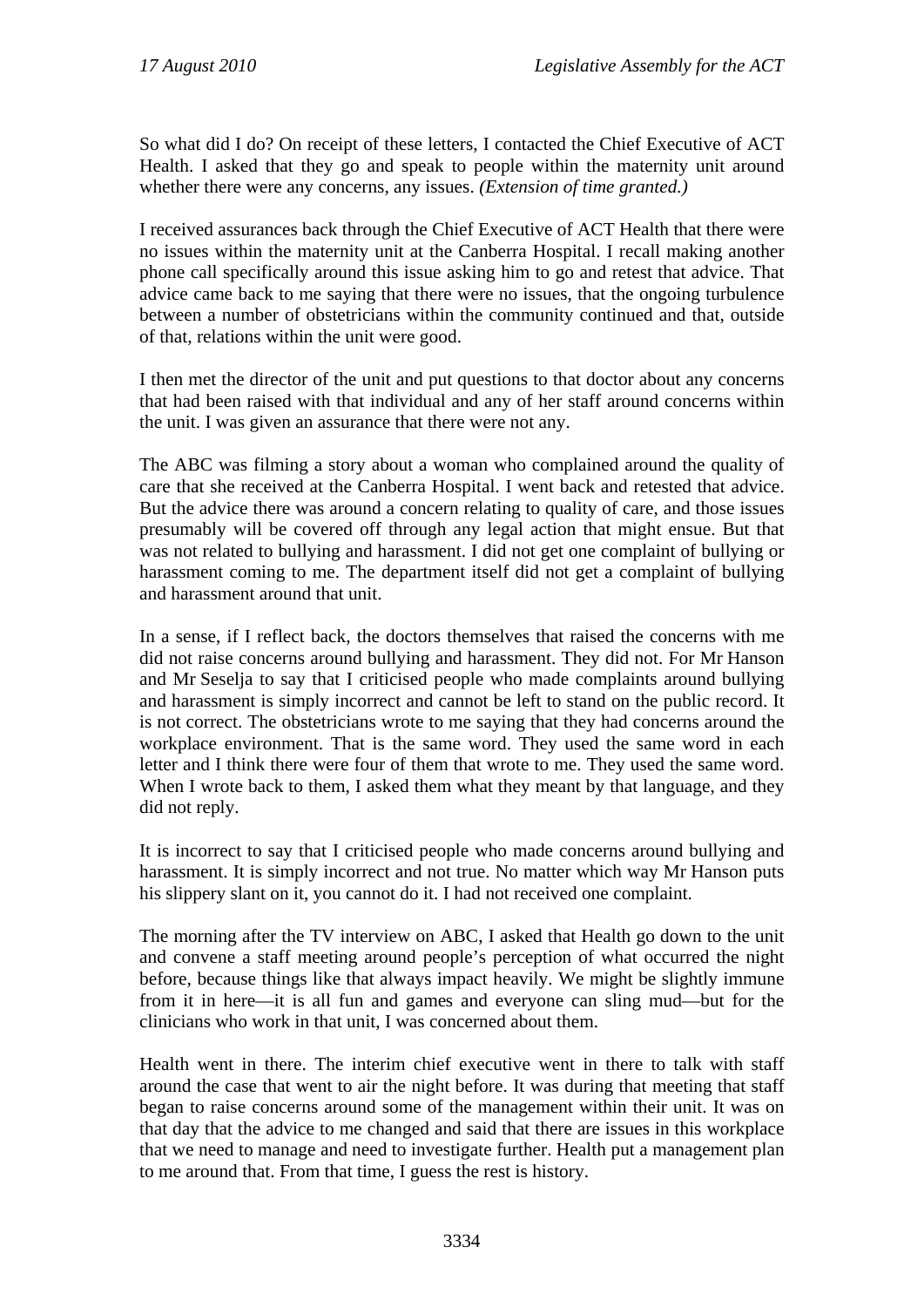The reviews were commissioned, the clinical review is in and the public interest disclosure review is still underway. As a minister, my job is to respond. I responded every time someone raised a concern. The obstetricians wrote to me. I asked for advice from my department. I replied to the obstetricians. I asked for them to provide me with more advice. They did not. The minute issues were raised in the workplace, I went and met with the unit. I put my questions directly to the unit. No concerns existed. That changed the morning after the TV news bulletin went to air on ABC.

I cannot explain why that was the catalyst that resulted in this workplace deciding that they wanted to see some change, but they did. We have sought to respond to that. My job is to respond to it. My job is to put in extra support. My job is to commission independent advice that enables us to move forward. My job is to go back to that unit and talk to them, and I have done that. I have asked them how they were feeling.

**Mr Smyth**: Your job is to make sure it doesn't happen.

**MS GALLAGHER**: No, Mr Smyth. So nothing ever happened outside your control when you were a minister, did it? Nothing? You micromanaged everything. You knew what everyone was doing all the time. What a load of rubbish. A minister responds, and responds quickly, and that is exactly what I have done.

I stand here and I take my job as health minister very seriously. In fact, I take all of my responsibilities to the community very seriously, and that is why you just cannot cop these sorts of motions, I guess. They do affect you and you do look at yourself and wonder: "Am I doing the right job? Should I be here? Have I done something wrong?" I do take the time to reflect on my own performance—I go back and look at whether I missed anything and how I responded. But on these two matters, unfortunately for the opposition, you have failed the test again—you have failed to indicate how my involvement has been negligent.

I can stand here and say that I come to work every day to do the best for the ACT and to do the best for the ACT health system and for everybody who works within it. That is in stark contrast to the approach that you take when you come to work every day, because the approach you take is, "How can we do Katy Gallagher over today?" That is the approach you take. You could not give a care about the people who work in the maternity unit at Canberra Hospital. I doubt you have even spent a second worrying about them.

You have not even asked for a briefing around these matters. You have not even asked what we are doing. You have not even asked: "Have you got extra staff in there? What's the workload like now? How are people feeling? How's your recruitment going?" You have not even bothered, because you simply do not care. That is why the government will not be supporting this motion today.

**MS HUNTER** (Ginninderra—Parliamentary Convenor, ACT Greens) (10.41): The Greens take motions of no confidence extremely seriously, and we hope that all parties in this Assembly treat this matter with the same level of seriousness. Yesterday afternoon I emailed Mr Seselja, asking him whether there was going to be a motion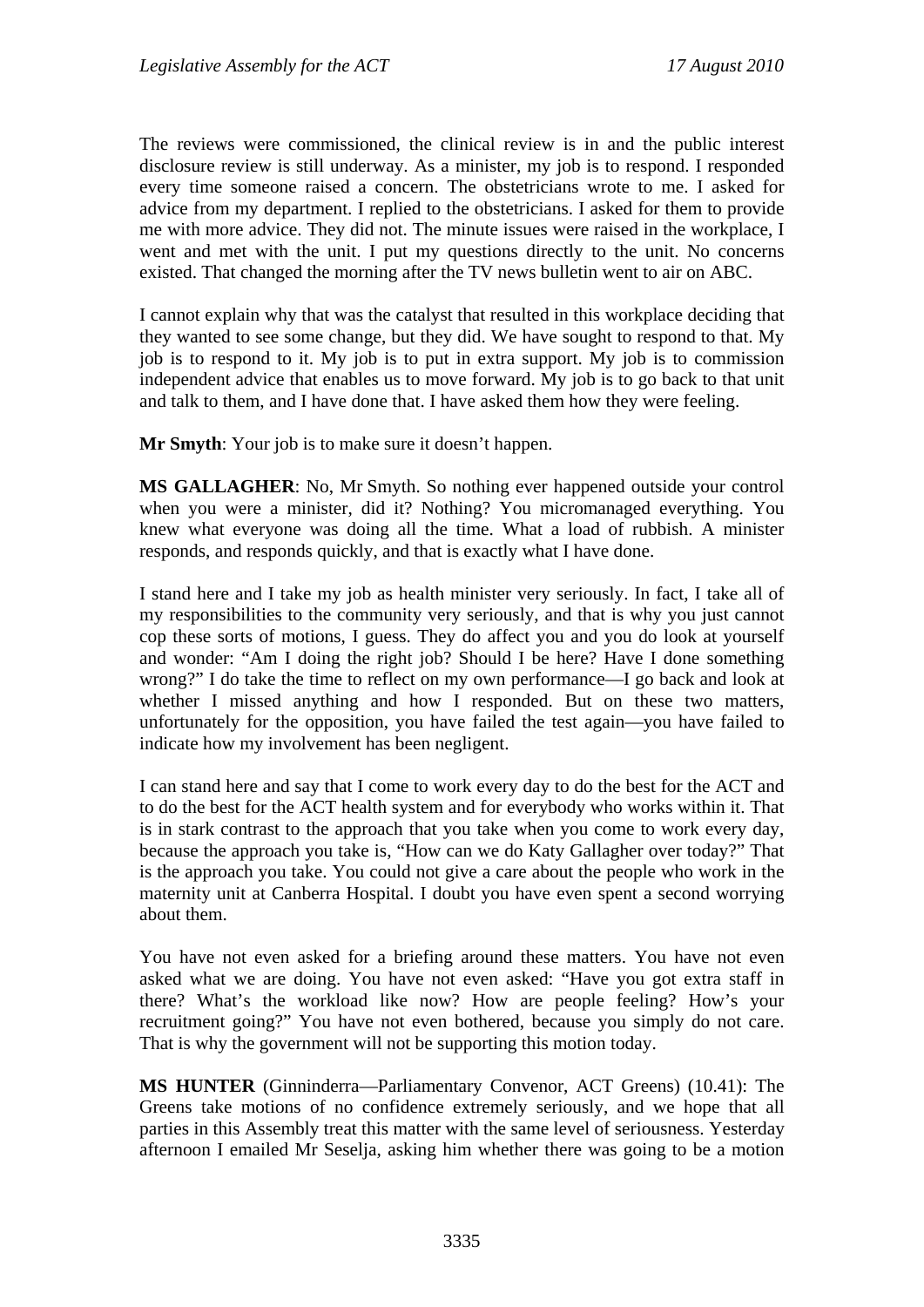today and what the text of any motion would be. I then followed up with a visit to his office to let him know that that email had been sent. Before I left the building last night just before 6 o'clock, I went to Mr Seselja's office again seeking whether there was going to be a motion today and also the text of that motion. I was told that Mr Seselja was too busy to see me and so were his staff. It was only at 10 past nine this morning that we actually received by email a text of this motion. I find it very disappointing that the Liberals were unwilling to put the arguments to us so that we had a reasonable opportunity to evaluate the merits of their claims.

Moving along, I would like to address what a vote of no confidence means to my party. We note that sections 41 and 43 of the self-government act provide that it is the Chief Minister who appoints ministers and allocates the matters that they administer. While there are no clear rules throughout Australian parliaments that a minister should automatically resign or be relieved of the post following a motion of no confidence, it is the ACT Greens' view that, where a minister does not enjoy the confidence of the Assembly, it is no longer appropriate that they continue in that role. This is consistent with basic principles of ministerial accountability to the parliament and parliamentary supremacy as opposed to executive supremacy in the government of the territory.

Continuing on, resolution 5 of the Legislative Assembly sets out the code of conduct that applies to all members of this place. It sets out the broad standards for us all in the fulfilment of our respective duties, and it should probably be the first port of call in evaluating members' performance. In addition to the code of conduct for all members, the first, but by no means exhaustive, test that should be applied when considering a vote of no confidence is: has the minister breached the ministerial code of conduct? The code states on page 1 that ministers are personally responsible for justifying their actions and conduct to the Legislative Assembly.

It is reasonable that serious concerns are raised by the Assembly and explanations sought from and given by ministers for their actions. In examining whether a minister's actions or inactions warrant a vote of no confidence, or perhaps at times a censure, the Greens look to these codes of conduct as a guide, and the codes assist us in objectively assessing whether or not the conduct of a minister warrants formal criticism from the Assembly or, even more seriously, relief of their ministerial responsibilities. The most serious aspects of these codes are those regarding matters of corruption, as such actions can severely breach the public's confidence in our system of parliament. But a case of corruption is not what has been drawn to our attention today.

I have attempted to distil a number of the tests based directly on the text of the codes. The tests differ in their generality. For some of them, a breach should clearly effect withdrawal of responsibility while, for others, further context may be required before a determination can be made.

The most relevant tests for today's debate are as follows: did the action bring the Assembly into disrepute or damage public confidence in the system of government or public sector management? Did the minister wilfully or knowingly mislead the Assembly in respect of her ministerial responsibilities? Has the minister fully and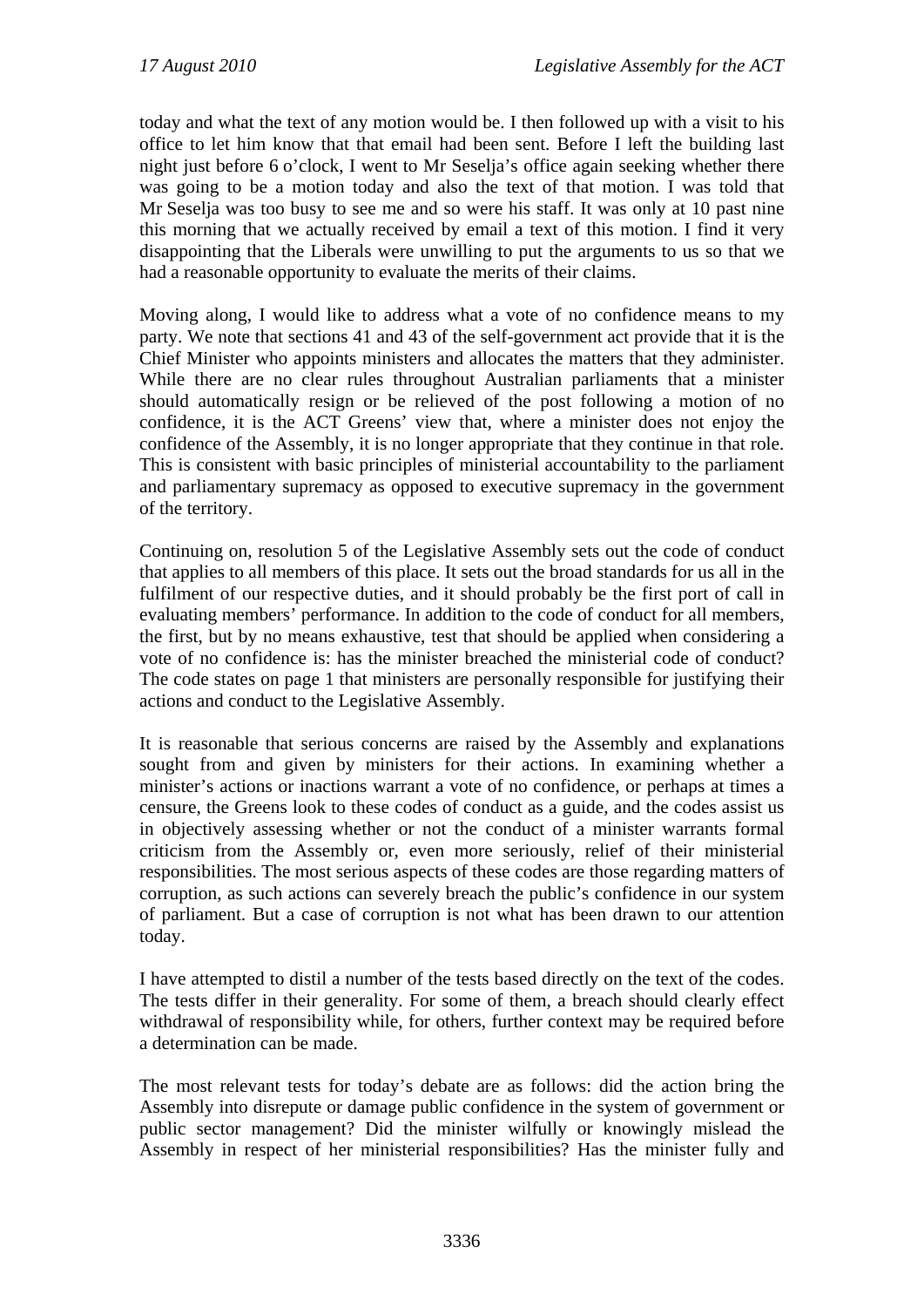effectively accounted for all money spent, forgone, invested or borrowed on behalf of the territory? Did the minister's conduct adversely affect the ability of other MLAs or public officials to perform their duties? Has the minister acted responsively in the performance of her public duties? Has the minister acted honestly and respectfully towards all MLAs, public officials and the public? These tests relate directly to identified conduct. Whilst for some of them a standard needs to sit alongside the test—for example, the test of due diligence and at what point we can say this has been achieved—for the most part, they can operate as stand-alone tests.

The next issue is: how do we assess policy decisions and general poor performance as opposed to identified misconduct, such as the inappropriate use of public funds? This is a much more difficult question and requires a broader consideration about the level of direction the Assembly should exercise over the executive.

Naturally, we all have different views on different policy matters, and outcomes would be different if a different person or party were making the decisions. The question is how we assess misconduct or ineptitude as opposed to policy differences. It is not appropriate to express no confidence in a minister for a policy difference only for a significant error. It is also not appropriate to express no confidence in a minister simply because, with the benefit of hindsight, things have not worked out as we would have liked when there are many factors beyond their control. As a parliamentary Assembly we need to offer more than "we just don't like what happened". To further encourage and improve our system, we need to carefully explain why we think something, how we have arrived at the decision and provide objective tests that can be followed and improved upon in the future.

Turning to the substantive issues—firstly, Calvary—I think it is fair to say on the issue of Calvary that there have been three different policy positions in this chamber. It has been a long and arduous process, as you would expect the possible purchase by a government of a privately owned hospital to be. Recent news about the draft accounting standards means that the government does not have to buy the hospital to represent investment in Calvary's infrastructure on the government's books. The minister did not seek to hide this news nor take inappropriate action because of it. In fact, she called off the current deal because of it, as was appropriate to do.

To debate the matter of Calvary with the seriousness it deserves, the government should have prosecuted the facts about the Auditor-General's findings more openly from the beginning, because that is the heart or a significant part of the issue with Calvary and why the government needed to own it. The Auditor-General had previously found that, because there was a private and public hospital operating within the same facility and poor accounting procedures were being used, the public taxpayer dollars were essentially being used to subsidise the private hospital. That is, of course, unacceptable.

Since then, the minister has said that Calvary has tried to change its systems so that the accounting is more accurate and better reflects the divide between the two parts of the hospital, thus facilitating greater transparency and accountability. But the minister did say during estimates that this has led to a lower level of throughput and efficiency. The Greens believe the issue of having a public and private hospital within the same facility stills needs to be sorted out.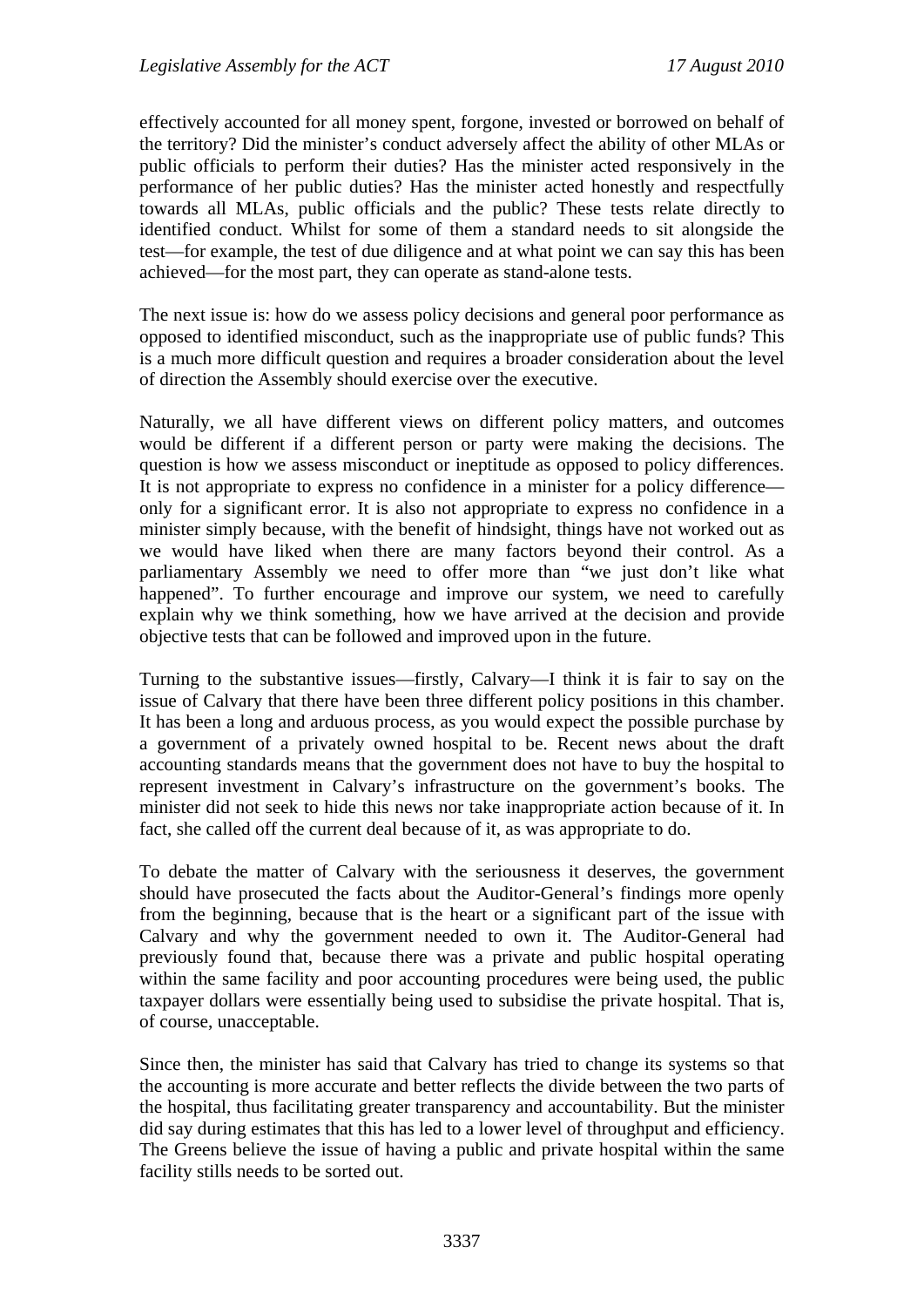The nature of the Calvary debate in this chamber is more akin to policy differences than mismanagement, and so the Greens cannot agree to a no-confidence motion on this matter. There are things that have gone wrong along the way, but it appears they have been outside the minister's control. Take, for example, the intervention by the archbishop or the time it would take for the Catholic Church to discuss and approve any proposal. These are things outside the minister's control. Also out of her hands is the introduction of the new accounting standard. But, given its introduction, we think the minister has acted appropriately.

In concluding the Greens' response today on the matter of Calvary, can I say how pleased we are that we did not agree to the proposal that the hospice be part of the deal. The Greens sought to break the nexus between the Calvary hospital and the hospice, and we remain glad that we stood our ground.

Moving to the issue of the obstetricians, this is much more a debate of management rather than policy differences. Part of the problem with the recent obstetrician issues has been how the history of this conflict has continued to impact on how more recent allegations have been assessed. I take the chamber back to the events of 2003 to 2005.

In 2003, the Chairman of the ACT State Committee of the Royal Australian and New Zealand College of Obstetricians and Gynaecologists made similar allegations about clinical outcomes and the obstetrics unit at the Canberra Hospital. The health commissioner conducted an investigation and found the allegations to be false. The commissioner also recommended that private obstetricians be reminded that they should use the proper process available to make complaints about other obstetricians.

The health commissioner's report, while appropriate at the time, is likely to have been the cause of some confusion for those outsiders who were more recently involved in trying to determine whether there was any truth in the allegations of poor clinical outcomes and bullying and harassment within the obstetrics unit.

The questions about the minister's actions come down to how she responded to the latest allegations of bullying and harassment. It seems reasonable for a person, having heard about the allegations that were raised in February of this year through the media, to assume that the latest set of allegations had a link with those that had been raised in the past and had been found to be unsubstantiated, although one would need to be cautious as something may have changed since then.

Statements that the minister made in February of this year implied that the allegations were all part of the ongoing conflict between the private and public obstetricians. She did not completely discount their substantiation but implied that their substantiation was unlikely. A summary of some of the things she said on 18 February to the media include: "If there is an issue let's deal with it. But if there aren't any issues that can be substantiated, stop throwing stones and damaging the unit." "Obstetrics in the ACT has a long and troubled history over a number of years; the politics go back 15 years." "I don't want to discount anyone raising issues." "At this point all I've seen is a lot of mud being slung around and no substantiation."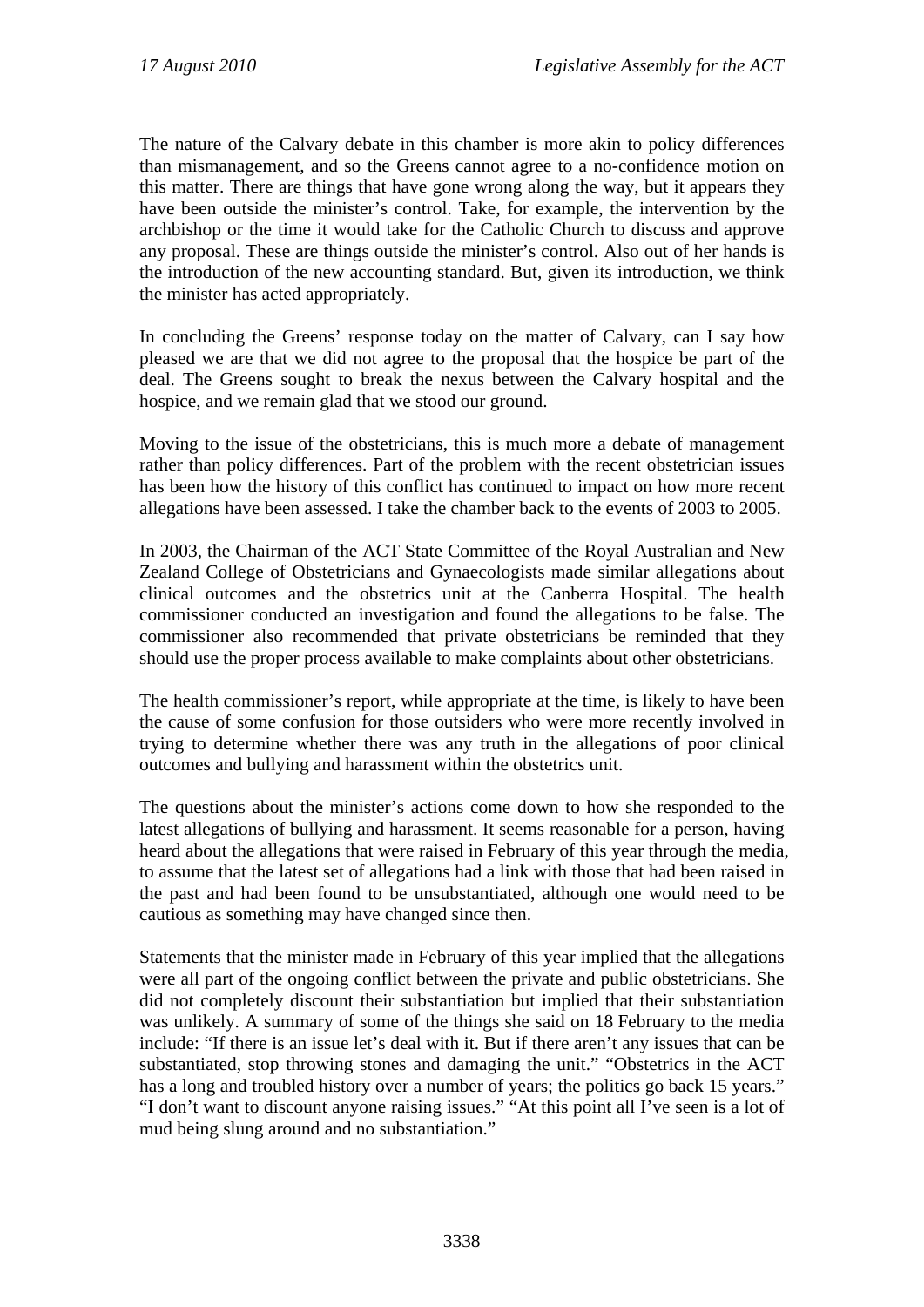The minister also said that she could not launch an investigation into the bullying claims because no-one had made specific allegations. When Mr Hanson moved his motion calling for an inquiry in February—that was on 24 February—the minister proposed to the Greens that a review be conducted internally. The Greens responded, using our balance of power in this place in a responsible manner, by saying that the review needed to be conducted independently and in a sensitive manner.

I agree that the matter would not have been looked into if it had not been brought to the Assembly's attention by Mr Hanson. However, I also believe that, if we followed Mr Hanson's proposal, the unit could be a lot worse off now as many of its staff would have been forcibly made to appear before a judicial inquiry. That is no way in which to deal with a workplace conflict and achieve better outcomes for any alleged victims. On the other hand, conducting an internal investigation, as the minister proposed, was unlikely to be the best path forward to uncover all of the information.

The first investigation is now complete, and the clinical outcomes have been cleared. The clinical outcomes for the obstetrics unit at the Canberra Hospital and at Calvary are good, but we need to let the second investigation being conducted through the public interest disclosure run its course. It may well be the case that only a small summary of that review will come to the public, and that is as it should be under the public interest disclosure legislative requirements.

In recent weeks we have heard from the minister through the media that her actions and statements of February this year were based on advice she had received from ACT Health. But there, in fact, is the dilemma. She trusted the advice she was receiving from the department that the complaints were being made about. One could see there was some reason in her trusting the department's advice because of findings that had previously been made in response to allegations being raised by private obstetricians. In any case, the one thing that the Greens believe is that allegations of bullying and harassment must be taken seriously, treated sensitively and use independent parties to assist in investigating and resolving matters.

Now to address the ministerial code of conduct and the tests it provides: the Greens' response is that the minister did not breach the code of conduct. If the minister had proceeded with an internal investigation and the truth had been covered up somehow, that would have seriously harmed public confidence in the management of the hospitals. Luckily, this path was not taken; another path was chosen and, therefore, for this reason and those I have stated above, the ACT Greens cannot support this motion of no confidence in the Minister for Health today.

**MR HANSON** (Molonglo) (10.56): The great apologist. Mr Speaker, I have lost confidence in this minister, the community has lost confidence in this minister, patients have lost confidence in this minister, and, increasingly, health professionals that I talk to have lost confidence in this minister.

Let me turn firstly to the issues that are plaguing our health system—issues that Katy Gallagher says do not exist. Elective surgery waiting times in this town are a disaster; they are the worst in the country by a long way. We have a crisis in the number of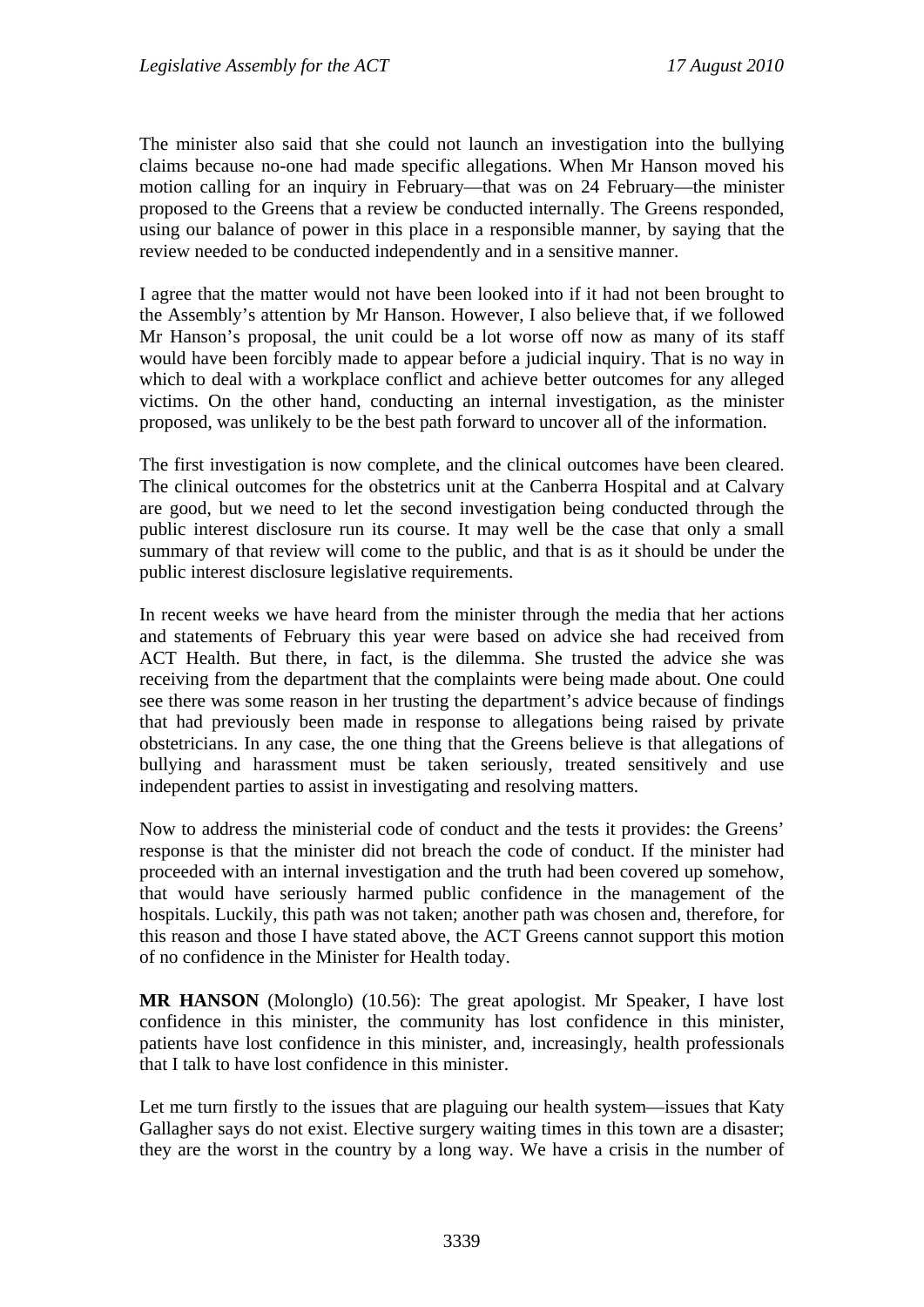GPs that we have in this country. Bulk-billing rates are the lowest in this country. The hospital car park is a fiasco. We have systemic bullying and workplace cultural issues across ACT Health. We have seen serious problems in the oncology department. Our emergency department times for certain categories are pathetic. We have regular breakdowns in communication in ACT Health. We have had the mismanagement of the TB scare. We have had the mismanagement of the first swine flu death. We have had delays in the delivery of the secure mental health facility. Last year we had rollovers of \$57 million in the budget; this year we have rollovers of \$50 million.

The AIHW, in their reports, tell us that we have the least efficient hospitals in the health system in the country. That is what the minister says is a great health system. That is ridiculous.

But two issues stand out: the minister's monumental incompetence with regard to the Calvary hospital debacle and her wilful negligence with regard to the very serious allegations regarding TCH obstetrics.

Let me first turn to those allegations. In February this year a number of very brave obstetricians came forward and made some very serious allegations about patient safety and a dysfunctional workplace—

**Ms Gallagher**: It wasn't February.

**Mr Seselja**: It's funny, is it? It is funny?

**Ms Gallagher**: It was not February—

**MR HANSON**: It is so funny, is it, minister—

**Ms Gallagher**: No—

**MR HANSON**: Let me quote to you—

**Ms Gallagher**: No; it was not February—

**MR HANSON**: what one of those obstetricians said.

**Ms Gallagher**: You are wrong. It was not February.

**MR HANSON**: If it is so funny—

**Ms Gallagher**: It was last year.

**MR HANSON**: If it is so funny—

**Mr Stanhope**: Come on, Jeremy.

**MR HANSON**: I will tell you what they said. Dr Elizabeth Gallagher, in the *Canberra Times*, raised verbal concerns about harassment with the general manager of the Canberra Hospital in 2007. She said: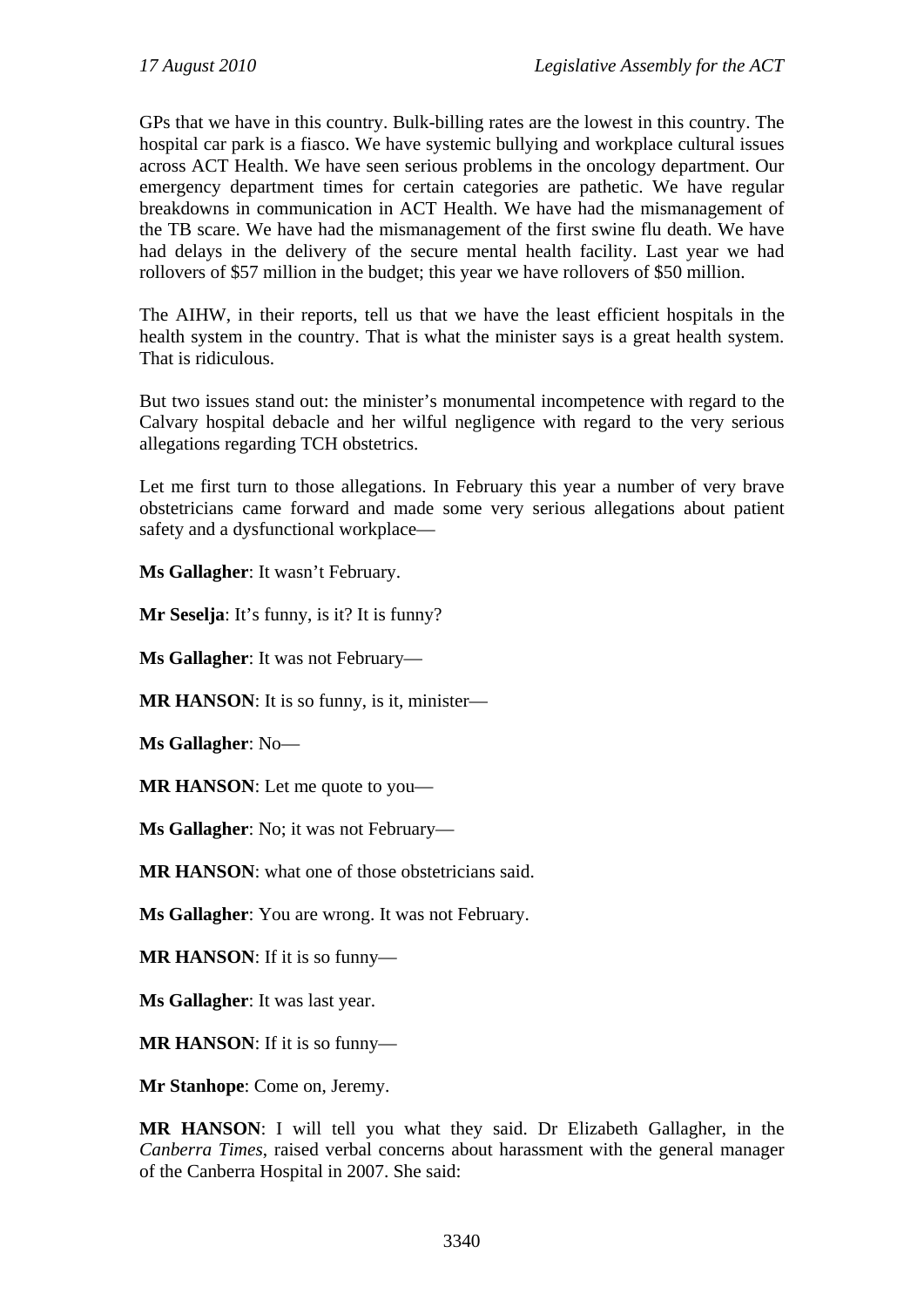I resigned in 2008. I felt that I could no longer work at the hospital to the best of my ability because I was very concerned about what was going on around me. I was starting to lose sleep …

Many others made complaints. In fact, nine people resigned. Numerous complaints were made. These complaints were prominent throughout the media in February and were the subject of a motion, led by me, calling on the government to establish a board of inquiry. I am glad that at least the Greens acknowledge that the only reason we had these reports, the only reason we had these investigations, is that motion. When Katy Gallagher said in her speech that she instigated these of her own volition, that was another lie; that was another mislead. That was not true. And even Meredith Hunter, the great apologist for Katy Gallagher, says that that is true.

At the time, the minister denied that there were any legitimate concerns. She described the serious complaints made by the obstetricians as internal doctor politics and mud-slinging. She said that the claims were without substance. The minister actually attacked the doctors and their credibility. This is what she said in the *Canberra Times*:

… stop throwing stones and damaging the unit ….

… all I've seen is a lot of mud being slung around and no substantiation.

She then said in this place in February:

I believe that something good can come out of the way that this mud-slinging has occurred, and I do believe it is mud-slinging. It is an approach that I have not seen—the nature of the attacks on the credibility of hardworking individuals within the Canberra Hospital—before in my time in this place. I think it is immensely regrettable and has done extraordinary damage to a number of individuals. I regret that.

The minister was picking sides before the review had even started. She was publicly protecting the people who were the bullies and she was publicly protecting the bureaucrats rather than looking out for the interests of the medical staff, the doctors and the midwives. Andrew Foote, who is the chairman of the royal college of obstetricians and gynaecologists, said:

We were concerned that the Minister was trivialising this issue and writing it off as doctor politics, but it's really about patient safety and the safety for women and babies.

Then Katy Gallagher and Jon Stanhope, who were laughing at the doctors' complaints just five minutes ago, went one step further and wanted a witch-hunt. They wanted to go after the obstetricians and they threatened. What they wanted was an audit of all of the complaints that had been made to the medical boards over the last 10 years that involved obstetricians. That was rightly described by the doctors as a witch-hunt, as a thinly veiled threat. And that is what it was. It was only as a result of pressure from the media, the opposition and the doctors themselves that the minister was dragged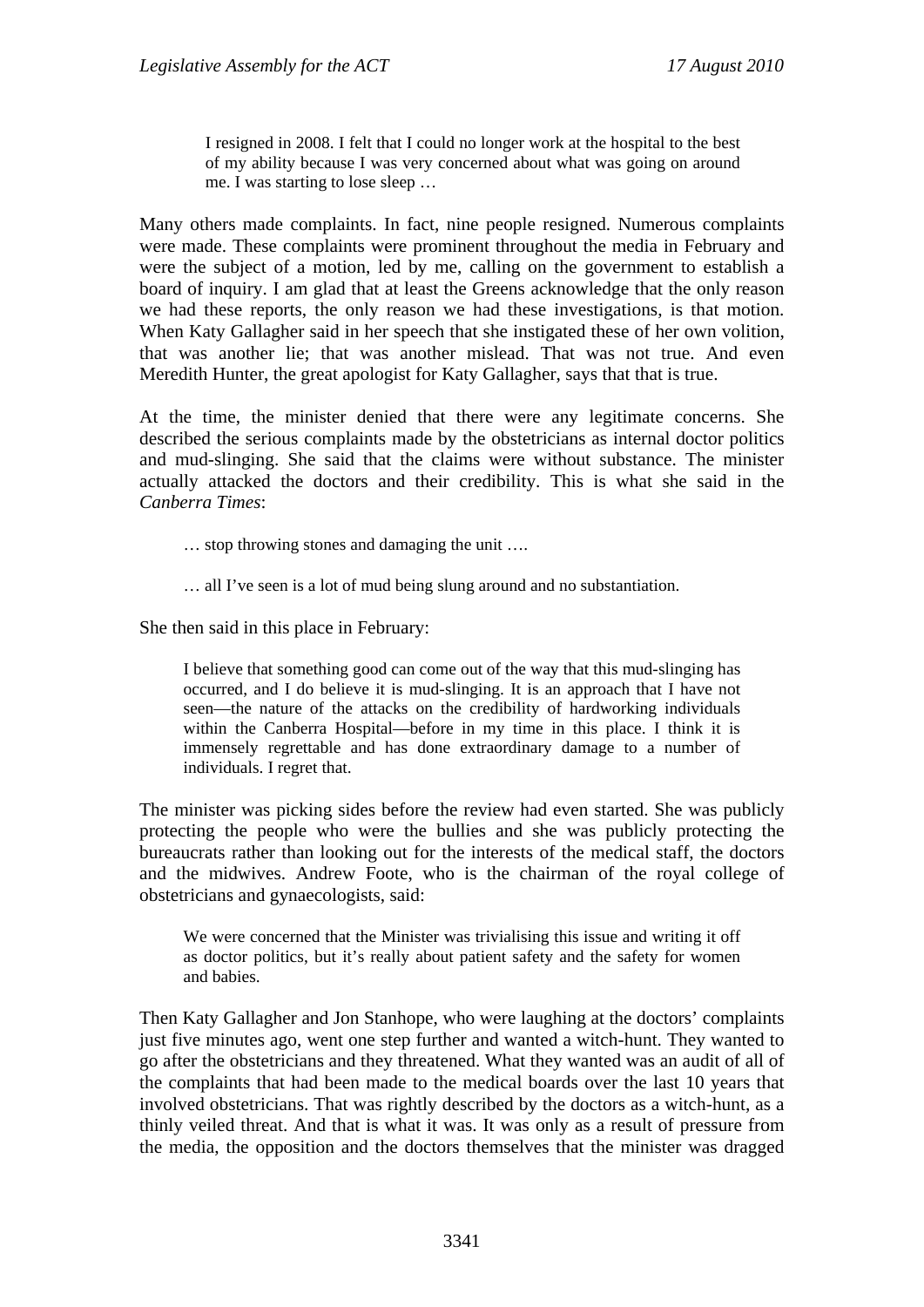and forced in this Assembly to instigate the reviews that we had. Let us be very clear that that is what occurred.

There is no doubt that the other review, which was commissioned, under the public disclosure act, will not see the light of day. I know that, although the minister plays the innocent party, it is well understood in this town that the minister and some senior bureaucrats really do not want that report to see the light of day. If you think that this clinical review is bad, just imagine how bad that review will be.

Let me turn to some of the quotes from the clinical review. The minister said that it is a great review. Let us see what it actually said:

The review panel identified an apparent systemic and long-standing reticence by management to address disruptive or inappropriate behaviour …

… medical and midwifery staff reported they had discussed their concerns about disruptive behaviour within the unit with their line manager and with various executive team members; however they did not believe these issues were addressed.

And this is where she said that they had not had any complaints made:

Management team members … acknowledged that they had received complaints about inappropriate behaviour by a senior clinician over a number of years.

But in her speech Katy Gallagher said no complaints had been made. The report said:

The clinical governance at the Canberra Hospital maternity unit appears to be inadequate …

There is evidence of systemic reticence to address staff performance issues …

There was an apparent lack of cohesion amongst the executive team at the Canberra Hospital.

There appears to be considerable confusion over the role and delineation of some senior management positions …

It appears that the chain of command often fails …

There is a lack of understanding by staff at all levels within the Canberra Hospital as to how a complaint should be made and to whom it should be addressed.

And on and on. It is an absolutely shocking report from a shocking minister.

The denials that no complaints had been made were false. They were a lie. The attacks the minister made on the obstetricians were completely unfounded. There are very serious problems within TCH obstetrics, and that has been found in this report. The minister was either unaware of those reports and was negligent or she was aware of them and she was misleading the community and withholding that information, protecting the bullies. I will let her tell us which that is.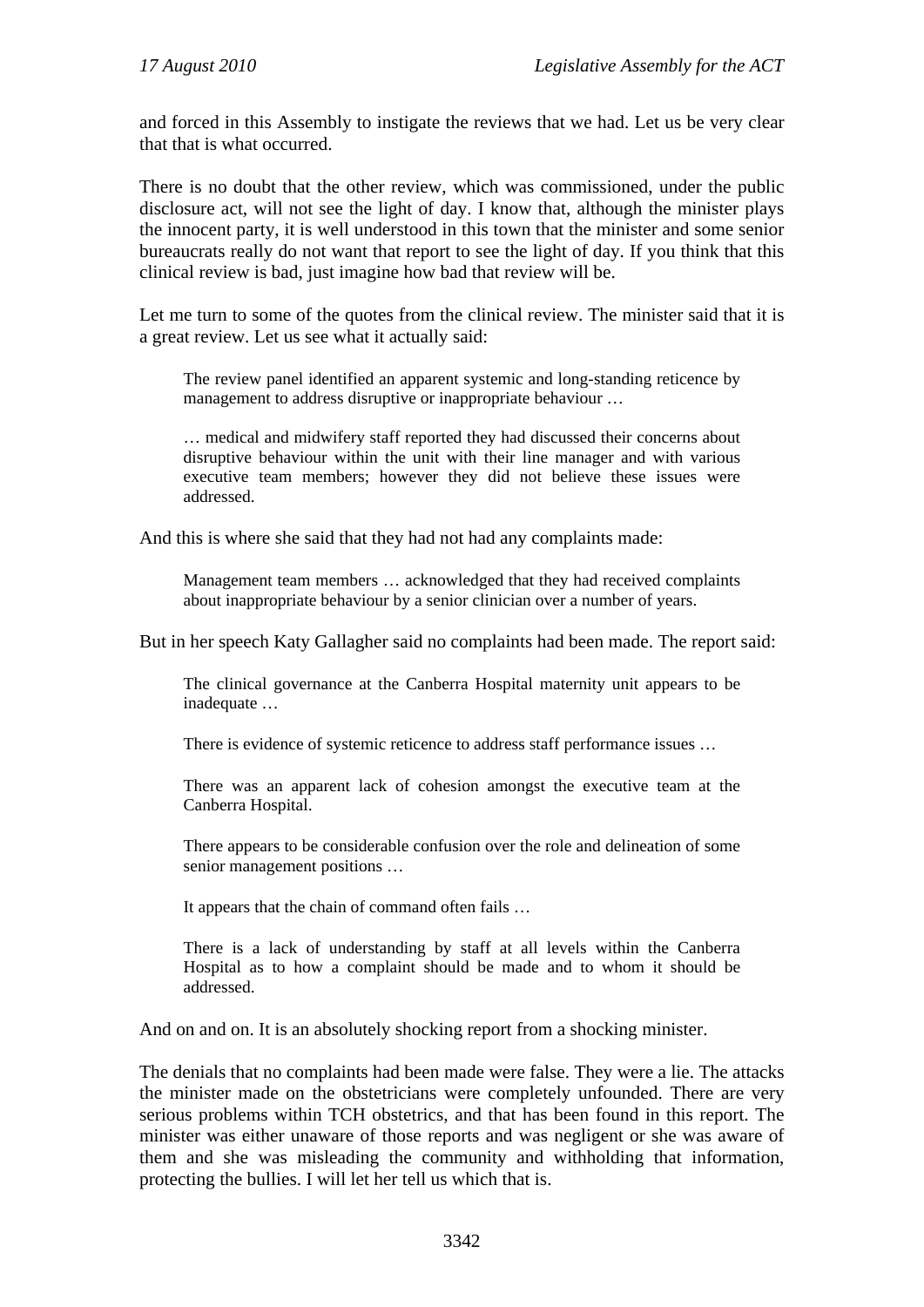Despite all of this, four days after this report was tabled—we have quoted from it, and I assure you that there are a lot more quotes about the fact that complaints were made and that they were ignored—the minister came out and said on WIN News, "You can't investigate allegations that don't exist." Four days after that report was tabled, four days after the evidence that says that there were complaints and that they were systemically ignored by management, she came out on WIN News and said, "You can't investigate allegations that don't exist." That was her excuse for her disgraceful behaviour in relation to this whole inquiry. She is still accusing the doctors and the midwives of being at fault, when it is actually her management and her administration that ignored the complaints systemically over a number of years. And that has been found in this independent report.

If you think that the minister has got an appalling disregard for people, you have also got to look at her appalling disregard for the Treasury and the finances of this town. If Katy Gallagher had her way, we would be \$77 million worse off. A lot has been said about the Calvary deal; there are a lot of opinions. But right up front let us make it crystal clear that if Katy Gallagher had had her way on the time line that she wanted, she would have wasted \$77 million of taxpayers' money. That is beyond dispute absolutely beyond dispute. We would have spent \$77 million on something we did not need to spend a cent on.

Katy Gallagher started this secretive process in August 2008. She said that all her plans were on the table before the last election. That was another lie. She said that they were on the table. She refused—

**Mr Stanhope**: On a point of order—

**MR HANSON:** Stop the clocks, please.

**Mr Stanhope**: On a point of order, Madam Deputy Speaker.

**MADAM DEPUTY SPEAKER**: Stop the clock, thank you. Mr Stanhope.

**Mr Stanhope**: Madam Deputy Speaker, it is completely unparliamentary and unacceptable for Mr Hanson to be alleging that the minister lied. There is a no-confidence motion. The no-confidence motion at no stage goes to issues around Ms Gallagher's honesty or integrity. It is simply unparliamentary. Allegations of lying or of deceit are unparliamentary and must be withdrawn.

**MADAM DEPUTY SPEAKER**: Mr Hanson, will you withdraw, please?

**MR HANSON**: I will withdraw, because there is so much information here that I am quite happy to withdraw and move on.

**Mr Stanhope**: On a point of order, Madam Deputy Speaker, the allegations must be withdrawn unconditionally.

**MR HANSON**: I did say that I withdraw.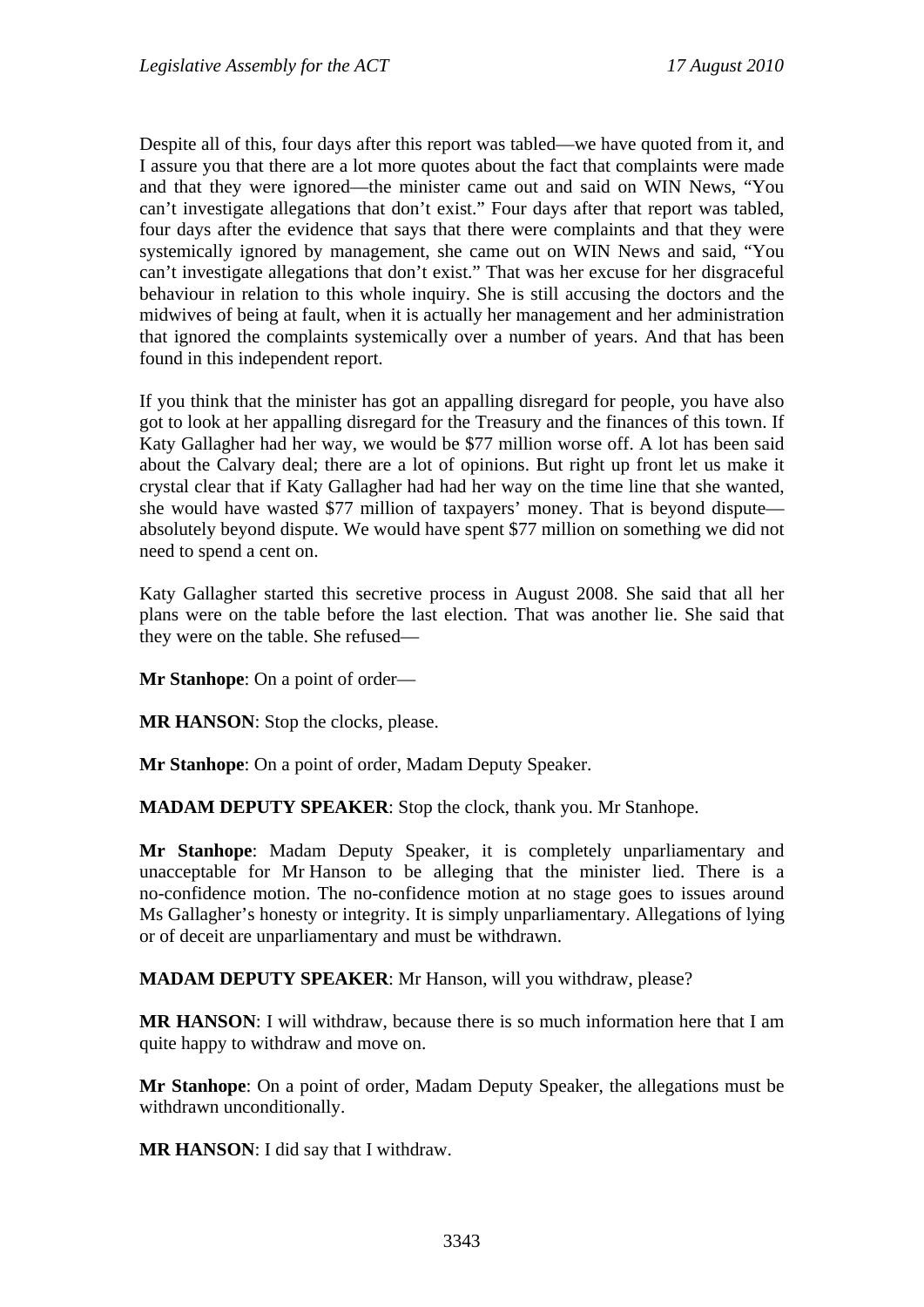**MADAM DEPUTY SPEAKER**: Mr Hanson, there is no need for anything—

**MR HANSON**: I said I would withdraw and continue, Madam Deputy Speaker.

**MADAM DEPUTY SPEAKER**: That is fine. Continue.

**MR HANSON**: Thank you. The point is that, when she said, "All our plans are on the table," I ask you: was that true?

**Mr Corbell**: On a point of order—

**MR HANSON:** Stop the clocks, please.

**Mr Corbell**: Madam Deputy Speaker, as Mr Hanson is well aware, imputations are grossly disorderly. That was a clear imputation. It was an attempt to make the claim that you have just instructed him to withdraw. It was a clear imputation that the Deputy Chief Minister was lying. It is unparliamentary and he must withdraw it.

**Mr Seselja**: Madam Deputy Speaker, we constantly in this place, on both sides, point out when someone says something and whether it is correct or not. You have said that he can't use the term "liar", but he is completely entitled to say that something that the minister said was not true. He is absolutely entitled to say that.

**Mr Corbell**: That is not what he said.

**Mr Seselja**: Much of what we debate is about whether things are true or not, so it is a ridiculous point of order.

**Mr Corbell**: That is not what he said, Mr Seselja.

**Mr Seselja**: Madam Deputy Speaker, I ask you to allow Mr Hanson to continue and not have vexatious points of order from Mr Corbell.

**Mr Corbell**: That is not what he said.

**MR HANSON**: Madam Deputy Speaker, on the point of order, what I said was: when the minister said, "All our plans are on the table," was that true? That is a good question to ask. I think that that is a reasonable question to ask, and it is up to people in this chamber to make the decision as to whether that was indeed true or not. That is quite a reasonable question to ask, because, quite clearly, when she said that, it was a very important part of the election campaign. It needs to be brought in as part of this debate. I said why that would be in any way a breach of—

**MADAM DEPUTY SPEAKER**: Mr Hanson, I will allow you to continue, but will you just note your language and make sure that you do not run into this problem again.

**MR HANSON**: Certainly, Madam Deputy Speaker; thank you. What the minister also did was use Clare Holland House as a bargaining chip. She was condemned for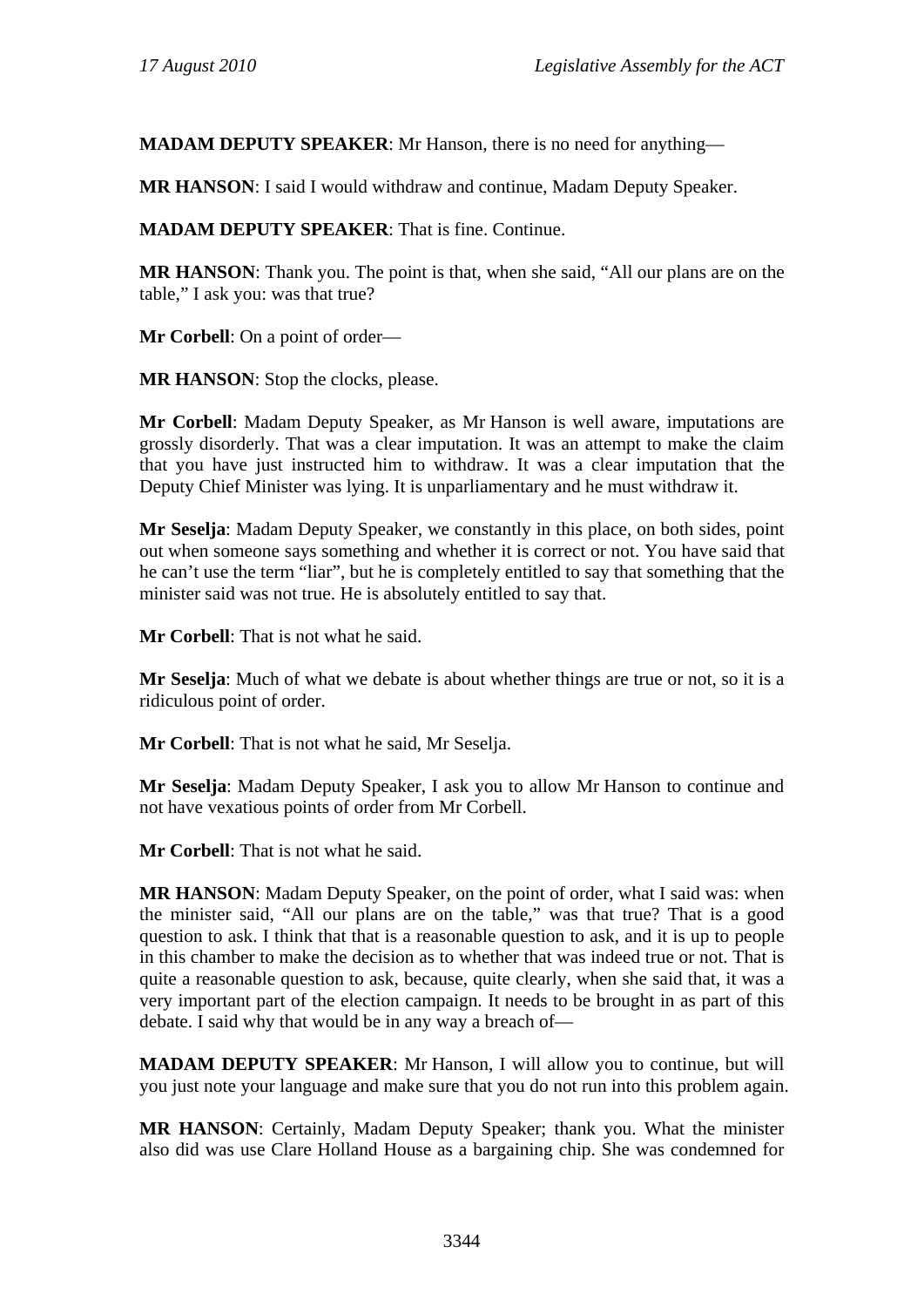that, and rightly so. She refused to listen to the experts. She refused to listen to Andrew Podger, President of the Institute of Public Administration Australia, who said, "Please get the accountants to fix a problem that is theirs." Why didn't she do that back in May 2009? She refused to listen to Professor Sinclair Davidson, who described her budgetary arguments as "simply nonsense". She refused to listen to Terry Dwyer, an economist with a PhD from Harvard. And she refused to listen to—

**MADAM DEPUTY SPEAKER**: Mr Hanson, your time has expired.

**Mr Hanson**: I ask for an extension, Madam Deputy Speaker.

#### **MADAM DEPUTY SPEAKER**: Is leave granted?

**Mr Corbell**: No.

**Mr Smyth**: Katy was given an extension.

#### **Standing and temporary orders—suspension**

**MR SESELJA** (Molonglo—Leader of the Opposition) (11.08): I move:

That so much of the standing and temporary orders be suspended as would prevent Mr Hanson from having an extension of time.

Question put:

That **Mr Seselja's** motion be agreed to.

The Assembly voted—

Ayes 9 Noes 7

Mr Coe Ms Le Couteur Mr Barr Ms Porter Mr Doszpot Mr Rattenbury Ms Burch Mr Stanhope Mrs Dunne Mr Seselja Mr Corbell Mr Hanson Mr Smyth Ms Gallagher Ms Hunter Mr Hargreaves

Question so resolved in the affirmative, with the concurrence of an absolute majority.

**MR HANSON** (Molonglo) (11.12): Madam Deputy Speaker, what a waste of time that was. I would have finished by now. To reiterate: she refused to listen to the experts. She refused to listen to Andrew Podger, who said, "Please get someone to speak to the accountants." She refused to listen to Professor Sinclair Davidson. She refused to listen to Terry Dwyer, an economist with a PhD from Harvard, and she refused to listen to Tony Harris, a former New South Wales Auditor-General, who described her budgetary arguments as "a contrivance".

This minister told us again and again that the only way that she could get around her budgetary problems was to purchase the hospital. The minister was wrong and she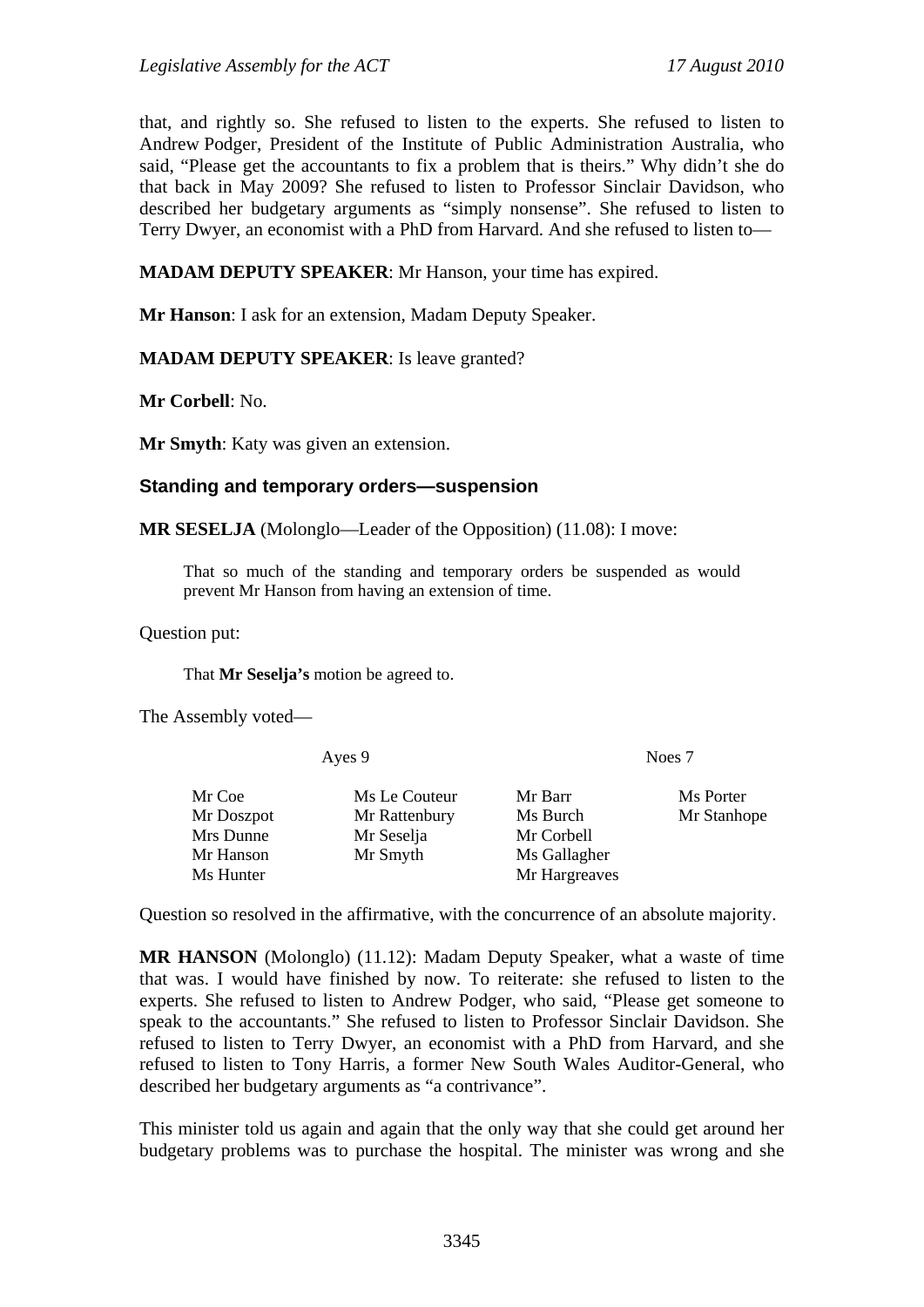was negligently wrong. She was negligently wrong to the tune of \$77 million. I remind the Assembly that I moved a motion last October, nearly a year ago, calling on the Calvary hospital purchase to be put to the Auditor-General so that she could look at it, so she could examine these sorts of issues, and that was voted down. I remind the Greens that they supported the government—what a surprise!—in voting that down. Had we got that motion up and had the Auditor-General been able to look at this then I think we could have all wasted, saved, a lot of time.

**Mr Stanhope**: Wasted, yes. You got it right first time.

**MR HANSON**: Well, we know who the waster is, Jon. If the opposition and others had not delayed this minister, if we had not stepped in her way with some very credible arguments that we put up and, in part, if the minister had not been so bungling that this proposal kept on being delayed then what is beyond dispute is that we would have spent, or she would have spent, \$77 million of taxpayers' money entirely unnecessarily.

This has not been without pain. Although we have saved the money, thankfully—how many doctors, how many nurses, is that?—this has not been without pain. It has been a significant aggravation to the staff of the hospital. It has been an aggravation to patients and numerous community groups. Even the union came out against the minister. It has disrupted and distracted the Little Company of Mary, ACT Treasury, ACT Health and the Assembly. If you look at the performance of our health system, the way elective surgery is going, the way that GP numbers are going and so on, clearly for the last two years it has entirely distracted this negligent health minister.

On so many levels Katy Gallagher is a failed health minister. She is failing our patients, the people that use the health system. They have lost their confidence in her. She is failing the doctors and the nurses, the people whom she failed to support through this whole obstetrics review. The numerous doctors and nurses that I speak to that are now calling into my office have clearly lost confidence in their minister. She has failed every taxpayer in the ACT. They would have lost \$77 million if Katy Gallagher had had her way. It is a shame that the Greens will not stand up. The Greens in this town talk about being the third force in politics, but at every step of the way, despite the evidence, they automatically leap to the defence of Katy Gallagher.

We should have had a board of inquiry into what was going on at the Canberra Hospital, but the Greens stopped it. The Calvary purchase plans should have gone to the Auditor-General, and the Greens stopped it. We should have had a censure of Katy Gallagher over her mismanagement of the elective surgery list and her contrivance when she was moving category 1 patients to category 2, but the Greens stopped it.

I am disappointed, but not in the least surprised, that Meredith Hunter spent the bulk of her speech today defending Katy Gallagher. She did not even go to the substance of the motion, or hardly went to the substance of the motion. She brushed over that and spent as much time as she could attacking Mr Seselja and defending Katy Gallagher. I think that that goes to the nature of the Greens. We have a left-wing party and a far-left-wing party working together in cahoots. If we need further evidence in this town that that is the case, we see it again today from Meredith Hunter and the Greens.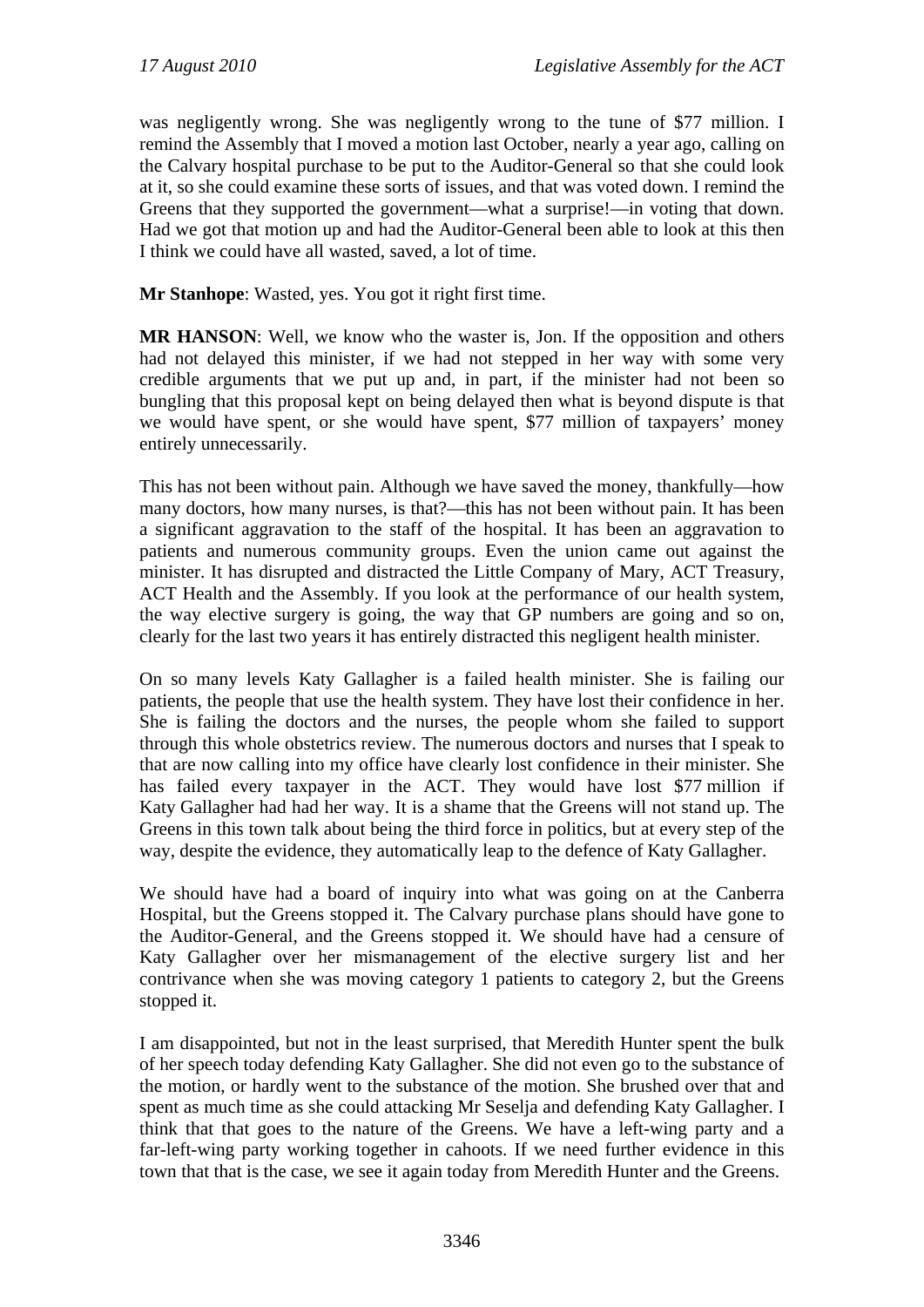The minister has failed the people of this territory by delivering some of the worst health performance indicators in this country. She has failed the doctors and the nurses by not supporting them, by not protecting them and by not making sure that when there is bullying, when there is harassment, she will treat it fairly and impartially rather than protecting the bullies and protecting her bureaucrats. She has failed every single taxpayer in this territory with her ridiculous plans to waste \$77 million of their money. *(Time expired.)*

**MR STANHOPE** (Ginninderra—Chief Minister, Minister for Transport, Minister for Territory and Municipal Services, Minister for Business and Economic Development, Minister for Land and Property Services, Minister for Aboriginal and Torres Strait Islander Affairs and Minister for the Arts and Heritage) (11.18): As the Minister for Health said at the outset of her presentation, this really is just raw politics. There is no substance. We see through the two presentations made by the Leader of the Opposition and the shadow Minister for Health absolutely no attempt or effort or desire to justify or to go to those essential ingredients in a no-confidence motion.

A no-confidence motion is the most serious motion that can be brought in a parliament in Australia. A no-confidence motion is a motion which at its heart proposes or postulates that the minister against whom it is directed is not fit to carry out the duties of her office. The motion suggests that the minister has been so derelict in her duty and has so failed in her responsibilities that she should resign. That is what the Liberal Party are suggesting this minister should do, that she should resign.

How absurd is the proposition, and what evidence has been brought to bear? What linkages have been made between the two supposed failings—firstly, a position in relation to Calvary hospital? We can go to that briefly and deal with it shortly and, in doing so, outline the absurdity, the nonsense, of the position that anything that Ms Gallagher has done or sought to do in relation to the creation of an integrated public hospital system for the ACT has reflected in any way on her capacity, her ability, her diligence, her expertise and her determination to create the best possible public hospital system in the ACT, in the knowledge that we have two public hospitals and it is absolutely vital that they work in a seamless, fully integrated way.

This is an issue that has sought to be addressed by every health minister since self-government. Ms Gallagher has grappled with the issue in a far more focused way perhaps than any other minister since self-government. What did she do? It was on the basis of advice from the Treasury and on the basis of advice from Health—the two departments from whom one would take advice in relation to how best to create a seamless public health system, how best to invest in health, consistent with the billion-dollar capital upgrade program that this minister has put in place.

Look at this minister's record of achievement in relation to health. It was Ms Gallagher that developed the capital upgrade program. It was Ms Gallagher that actually grasped the nettle in relation to the needs of this community over the next 10 years with a rapidly ageing population, a significant increase in population and enormous incremental demand. It was this minister, Katy Gallagher, that put the plan in place—the billion-dollar expansion of public health capacity within the territory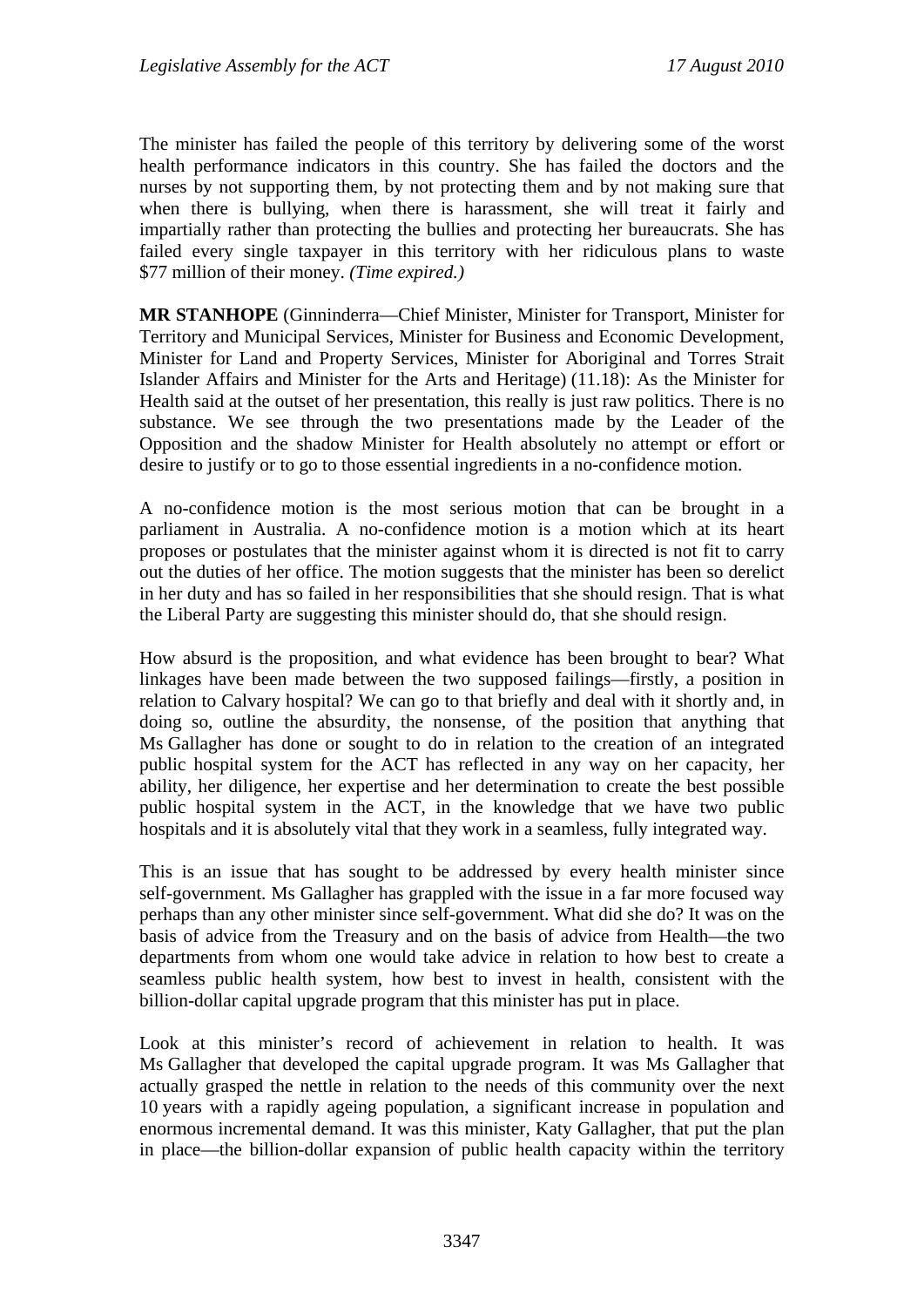over the next 10 years. It is her vision, her program, her energy and her foresight that is delivering the most comprehensive improvement in public health in terms of infrastructure and services that has ever been delivered in this territory.

Part and parcel of the plan requires significant investment in our second hospital—and how best to achieve that? How can we afford it? How do we achieve it? The basis of all of the advice that the minister received in relation to that was that we needed to determine a capacity to overcome the issue that has affected every budget since self-government—namely, that every capital investment in Calvary public since 1989 has hit our bottom line.

We note the ambiguity in the Liberal Party's position today. In every year in government, as they accounted for expenditure of Calvary hospital, it hit their bottom line. They applied the accounting system of the day and the expenditure hit the territory's bottom line—not that they spent much, not that they invested much in health. They did not have to because they were busily cutting beds and reducing service. This minister has not. The Liberals did not spend much but what they did spend hit the bottom line.

We were faced with the need to spend somewhere in the order of \$200 million on that second campus. Of course, in order to facilitate that expenditure we needed to deal with the issue of capacity and the accounting standard—the accounting standard that has applied since 1989 and, indeed, to this day has required that that money be accounted for on the bottom line. That, of course, was a major issue, an issue we sought to overcome.

**Mr Smyth**: So Tony Harris was wrong?

**MR STANHOPE**: They were not wrong; nor were we. It is not a question of right or wrong. Things have changed. When a fact changes you do not say, "Well, we were wrong." We were not wrong; we were right.

**Mr Smyth**: You are just discarding the advice.

**MADAM DEPUTY SPEAKER**: Mr Smyth, you will have your opportunity, I am sure.

**MR STANHOPE**: There has been a change or a mooted change of the accounting standard. Nobody was wrong and nobody was necessarily right. We were responding to the facts as they pertained at the time—the facts being, of course, the relevant accounting standard. The relevant accounting standard has now changed, or is in the process of changing. So you say, "Well, they were right." At the time, in fact, relevant to the accounting standard, we were proceeding appropriately. We were proceeding on the basis of advice from the Treasury and on the basis of advice from the department of health. We were entirely and absolutely right.

**Mr Smyth**: No, you were negligent for not looking at alternatives.

**MR STANHOPE**: Negligent? We were right. The accounting standard, in the context of our capacity to invest, was right. That is the situation. What has happened is that the accounting standard is in the process of changing.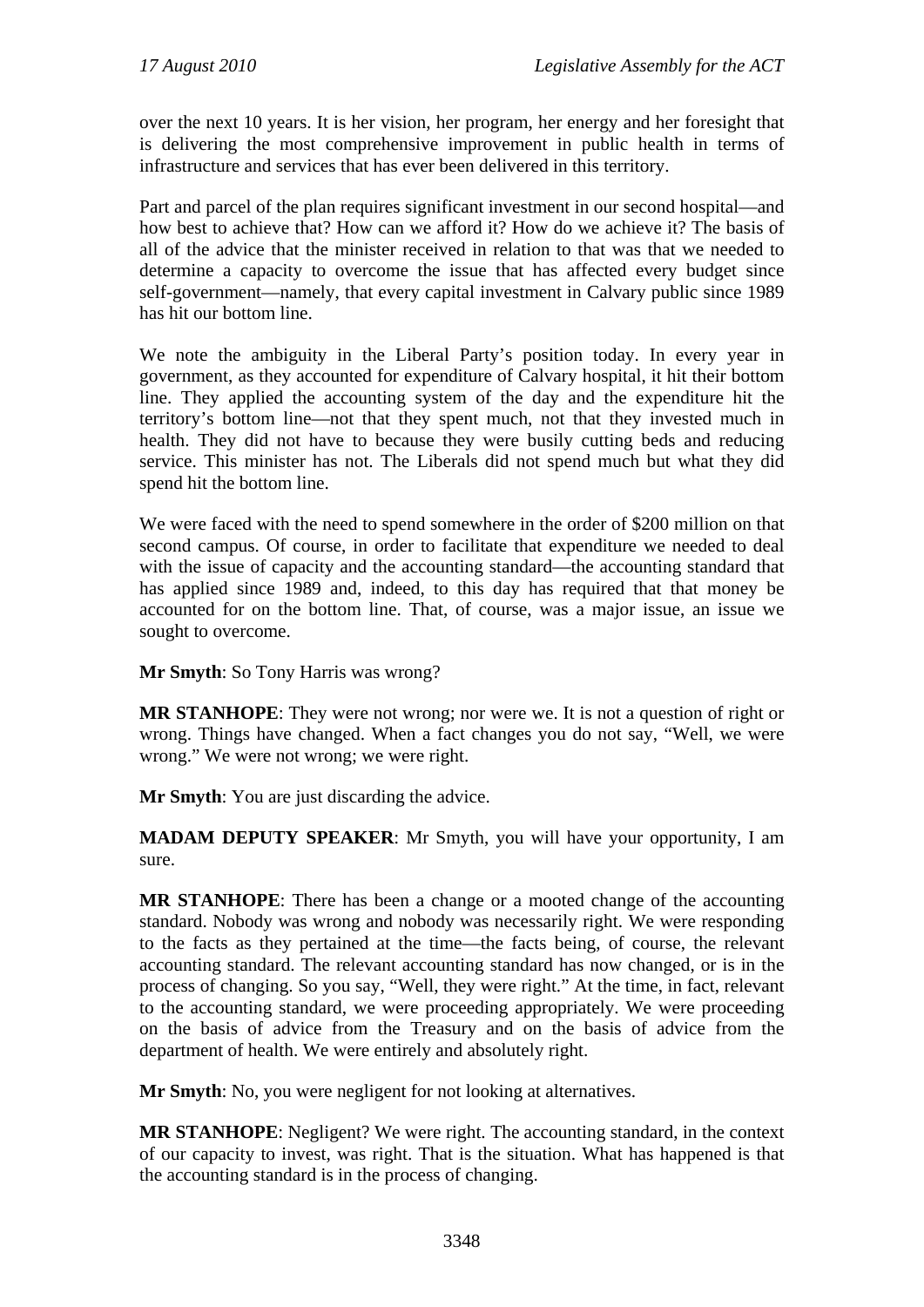**Mr Smyth**: So Davidson was wrong. Podger was wrong.

**MR STANHOPE**: We were not wrong and nor were those that had a contrary view. They thought they would have been otherwise achieving the outcome we sought. We happened to disagree on that. That is the first issue. What is there in that? What is there in that scenario, that set of facts, that arrangement, that leads you to believe that because the minister was seeking to invest hundreds of millions of dollars in Calvary hospital and was looking for the best way to do that, while at the same time creating a genuinely integrated public health system, something which we desperately need, she should resign? What absolute, arrant nonsense.

That is the strength of your case—that the accounting standard has changed and because she did not foresee the accounting standard would change she should resign. The basis of this motion is that because Ms Gallagher had not foreseen and was not advised that the accounting standard might change, she should resign. What absolute nonsense.

Then we can go to obstetrics, the other issue. The Minister for Health is asked to resign because she did not do something about something which she did not know about.

*Mr Smyth interjecting—* 

**Mr Hanson**: She did know about it.

**MR STANHOPE**: Mr Hanson says, "She did know about it." It is quite clear that the public record shows—

**Mr Hanson**: Why did she attack the doctors?

**MADAM DEPUTY SPEAKER**: Mr Hanson!

**MR STANHOPE**: The nub of this motion—

**Mr Hanson**: Why did she?

**MR STANHOPE**: is that the minister should resign, first in relation to Calvary—

**MADAM DEPUTY SPEAKER**: Mr Stanhope, resume your seat for a moment. Stop the clock. Mr Smyth and Mr Hanson, the next one of you to interject across the floor will be warned. I want the minister to be heard in silence. Mr Stanhope.

**MR STANHOPE**: Thank you, Madam Deputy Speaker. You can summarise the allegations, the claims, the basis upon which the Liberal Party is today proposing that the Minister for Health should resign, in this way: firstly, she did not foresee that the accounting standard would change—that is the capital sin that requires her to fall on her sword, that she did not foresee and was not advised that an accounting standard would change—and, secondly, that she did not do something about something which she did not know. That is the second challenge.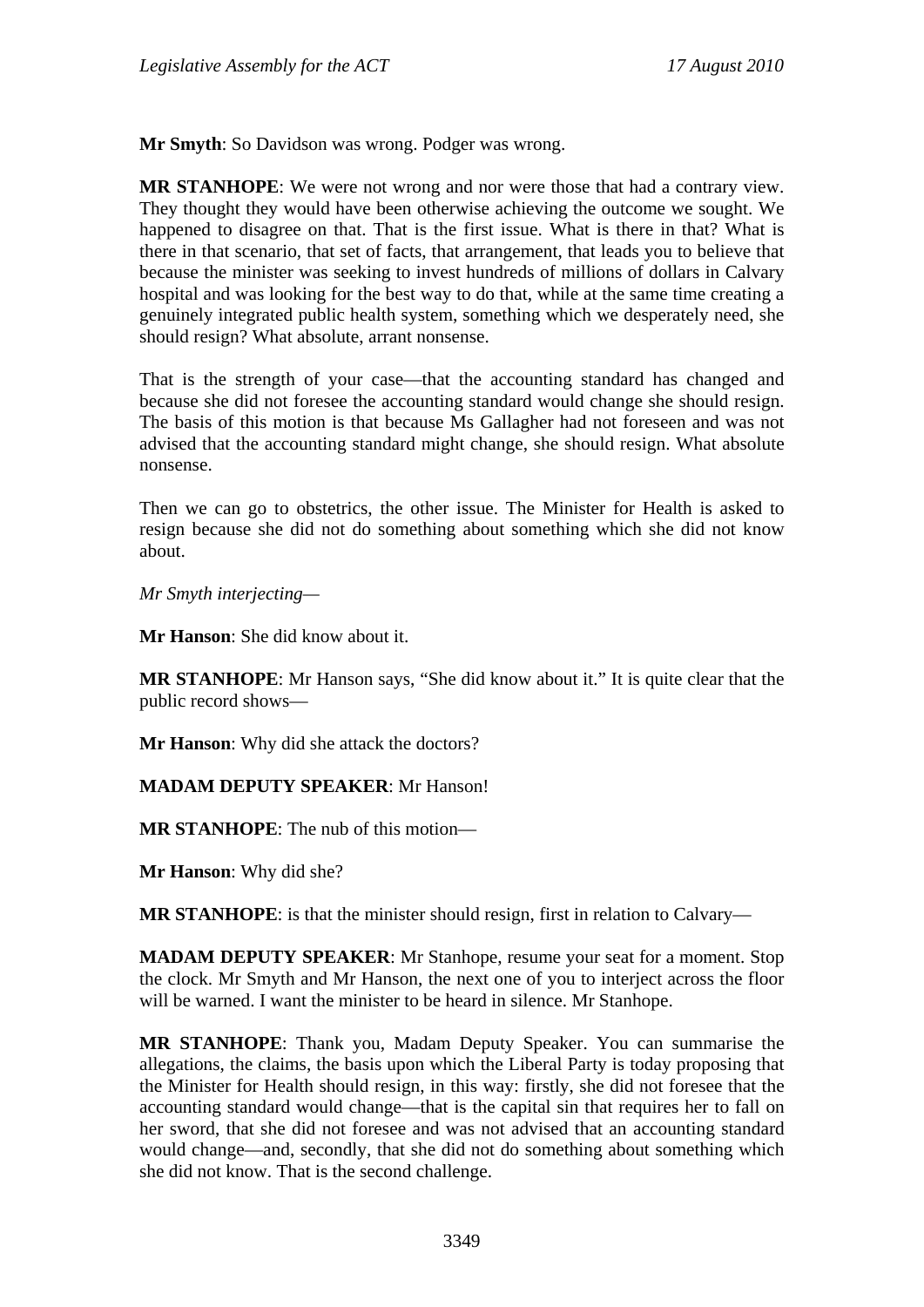Certainly, some issues have been identified in relation to a clinical investigation, but it is to the minister's great credit that she initiated the inquiry. She has actually responded very positively to it. I have to say that she commissioned it in the face of issues raised by doctors and others within the community that actually cast a pall over clinical outcomes.

In the context, one of the things that are understated in the report—I will just go to this as my time is almost up—is that, in terms of clinical outcomes, the head finding is that both Canberra Hospital and Calvary Public Hospital perform consistently with comparable hospitals in Australia and New Zealand. Let us then go to the body. I think it is unfortunate that in that brief summary at the head of this report it does not repeat or reveal precisely what the report then finds—that in relation to all of the clinical outcomes at the hospital, consistent with the Australian Council on Healthcare Standards, the ACT exceeds national standards in relation to 16 of the 19 listed. In other words, it is probably the best performing obstetrics unit in Australia. *(Time expired.)*

**MR CORBELL** (Molonglo—Attorney-General, Minister for the Environment, Climate Change and Water, Minister for Energy and Minister for Police and Emergency Services) (11.28): This motion today fails the test. As the Chief Minister and the Minister for Health have outlined, it fails the fundamental tests that any opposition has to meet if it is serious about moving a motion of no confidence in a minister.

What have we heard from the Liberal Party today? As the Chief Minister has said, we have heard the ludicrous suggestion that the minister should resign because an accounting standard changed, that the minister should resign because she did not act on complaints that were not brought to her attention. That is the fundamental failure of this no-confidence motion today. It fails the test. It fails the test fundamentally. What we have seen, and what the minister has clearly outlined in her statement today, is at all times a minister acting diligently, listening, responding and protecting the public interest when it comes to the operation of the ACT's public health system.

Let us just go through the reasons why the government wanted to acquire Calvary Public Hospital. In a small jurisdiction, it makes no sense whatsoever to have two public hospitals which do not coordinate the delivery of public healthcare services, where there is no ability to effectively control and manage the delivery of public money to improve and provide public health services. It was an issue when I was the Minister for Health and it is an issue today. It makes no sense for this to occur.

Let me give you a good example. Right now, Calvary Public Hospital refuse to take additional maternity care cases because they say they have reached their quota. They send it to Canberra Hospital, and Canberra Hospital has to pick up the slack. Does that make sense? Does it make sense that one public hospital can simply refuse to share the load and another public hospital has to pick it up? No. That is the situation we face in relation to these governance arrangements.

One public hospital, because it is not under the operational control of the public health authorities, can refuse to accept additional cases—in this case, maternity cases—and it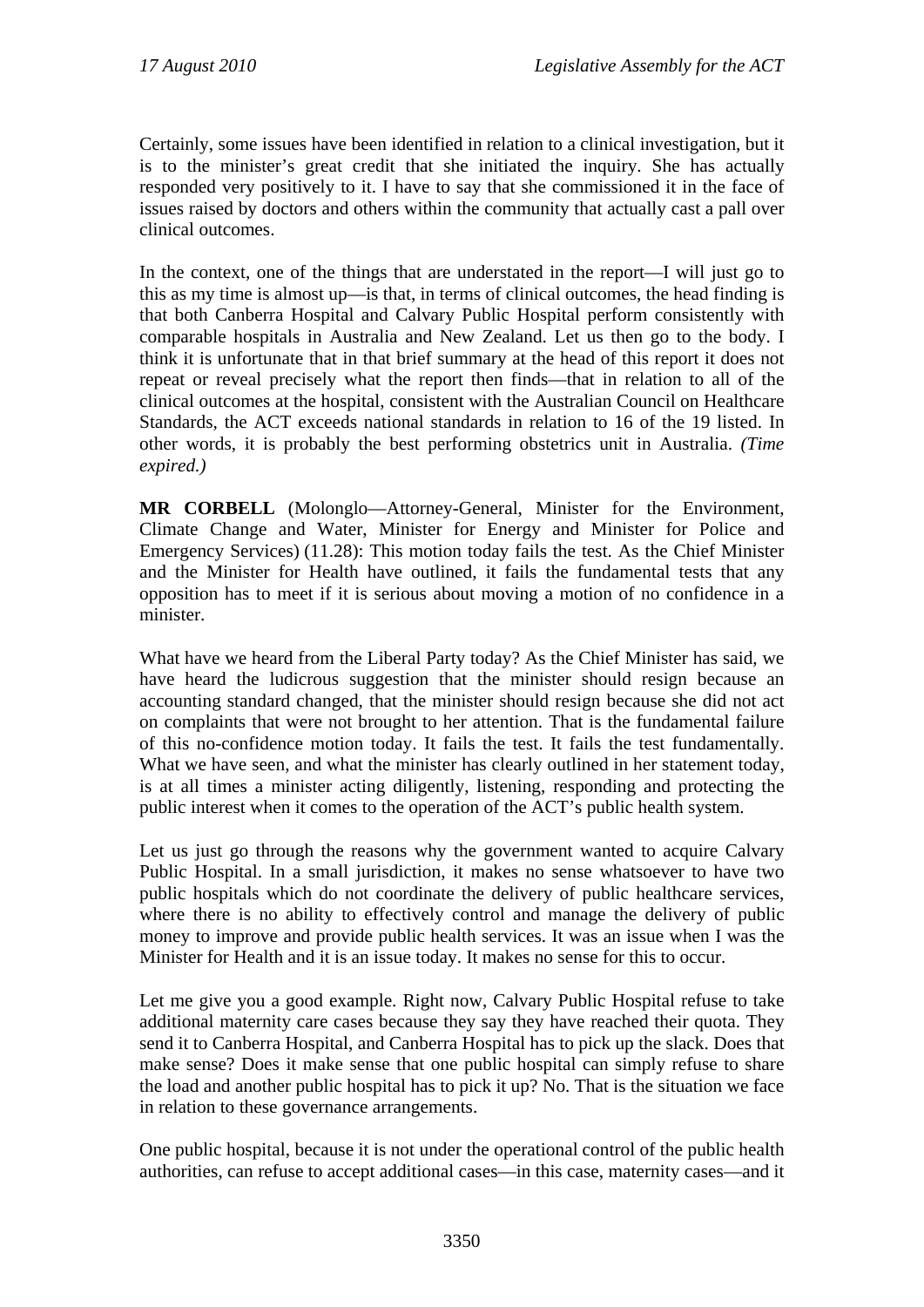puts the pressure on the other public hospital, the one run and administered by the government. That makes no sense. The logical thing to occur, of course, would be for the load to be shared between the two hospitals.

None of us can control how many women choose to have babies or choose to present to public maternity wards but we can share the load and we can manage the demand by effectively utilising resources across both public hospitals. But that is not the case at the moment. It is just one small example of why the government is committed to getting a better governance outcome that makes sure public expenditure in public health services is utilised to the maximum and to the greatest level of efficiency possible.

So the government has set out from day one and said very clearly: "If we are going to invest further funds in our public hospitals"—the one that is owned and operated by the Little Company of Mary as well as the Canberra Hospital—"we need to be able to get value for money for the taxpayer. If we make the investment, we should be able to get the asset. We should be able to offset the cost to the taxpayer by having an asset that we own and make the investment not just in the service delivery but in the capital facilities of those hospitals." That is a very clear and simple position, which those opposite seem to either refuse to understand or just are completely incapable of understanding.

So we need to invest. We have sought to achieve mechanisms to allow that investment to occur. The minister has made sure at every turn that that decision is a prudent one and that those proposals are prudent and effective in terms of maximising public investment in public health services.

It was the minister that made sure that the full accounting situation was understood before any final decisions were undertaken. It was the minister that sought independent expert advice on these matters. Are these the actions of a minister who should resign? Absolutely not. When the government put forward its proposals for investment and the purchase of Calvary hospital, it did so on the basis of the known and accepted and in-force accounting standard that applied at that time.

There was no proposed change to the accounting standard at the time the government put forward that proposal; none whatsoever. In fact, the accounting change only came to the government's attention earlier this year. And it came to the government's attention because the minister requested that advice. That is the action of a minister who knows what she is doing, who is aware of the possible risks and wants to make sure she is fully and properly informed before she makes a significant decision.

Yet the Liberal Party want the minister to resign because of that. The Liberal Party want the minister to resign. They fail the test. They fail the test absolutely.

In relation to the matter of obstetrics, of course it is interesting that those opposite no longer repeat the claims made by doctors such as Dr Foote that there were questions about patient safety. Let us see exactly what the report about those matters said. There is no suggestion of compromising of patient safety. There is no suggestion of that. In fact, in the overwhelming majority of the measures that have been assessed, the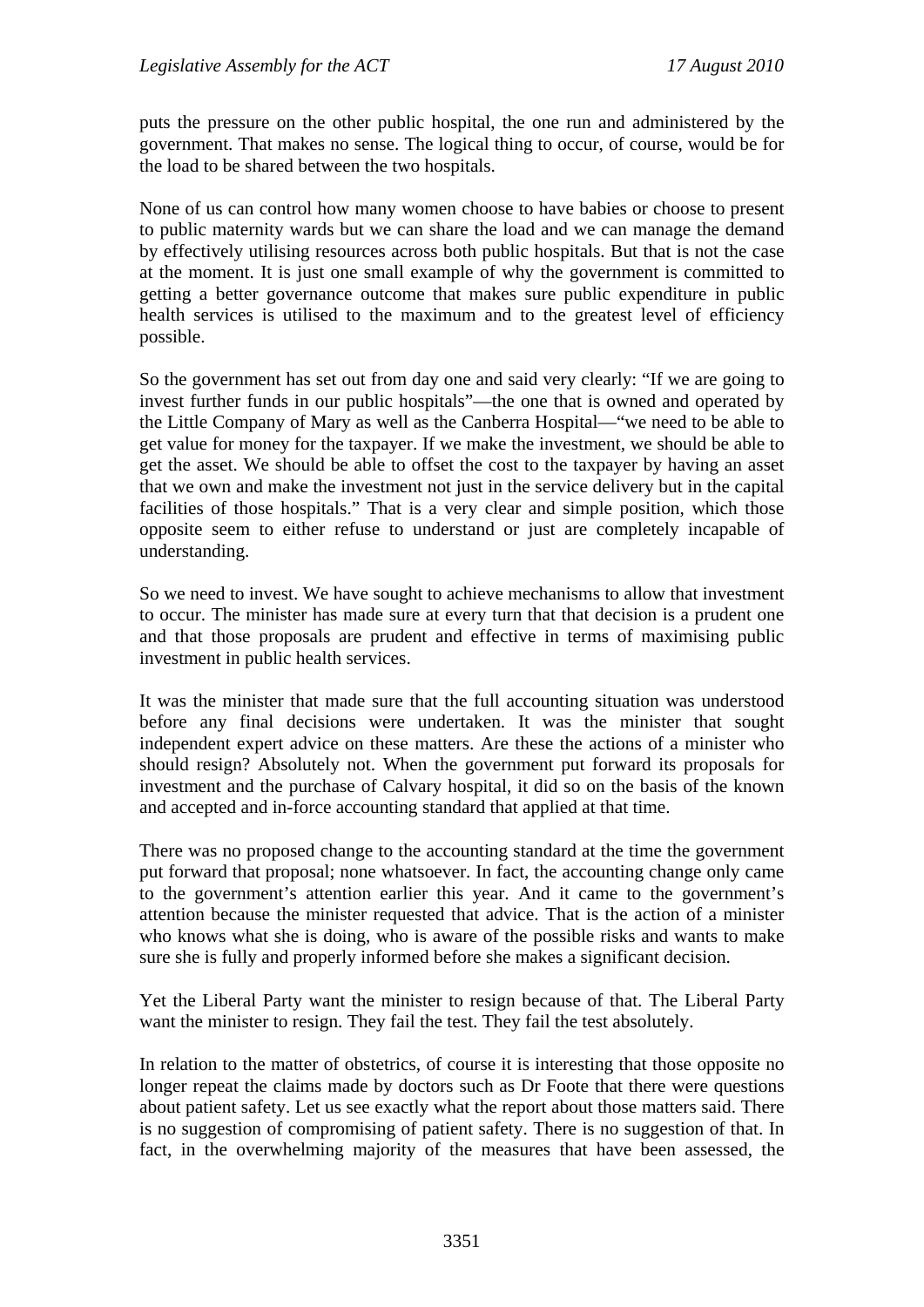ACT's maternity services at the Canberra Hospital exceed national benchmarks. So there is no suggestion that patient safety has been compromised, contrary to the claims of those opposite.

This minister has acted in a way that recognised issues, responded to concerns, required investigation and has acted on the results. Those are not the actions of a minister who should be forced to resign today. But that is the absurd and ludicrous suggestion we have from those opposite, and the grounds for this no-confidence motion are completely baseless.

**MRS DUNNE** (Ginninderra) (11.37): This debate today has been brought on because we have proven beyond doubt that Katy Gallagher is an incompetent minister and, because she is an incompetent minister, she no longer deserves the confidence of this house. What we have seen today is the usual and expected spectacle of the Greens finding some way to come on side with their colleagues on the left and the interesting footwork from the government trying to change the rationale for the sale of Calvary hospital.

What we have heard for two years—it is almost two years to the day since Katy Gallagher instituted her secret plan to purchase Calvary hospital—is "We have to do it, because we can't invest in the capital." But what we heard today from the Chief Minister and Mr Corbell was a change of rationale. "The only way we can have a seamless approach to the provision of public hospital services in the ACT is if we own it, if we own all the public hospitals in the ACT." This is a matter of pure ideology.

I am very pleased that Mr Corbell stood and spoke in this debate today, because it reminds everybody of his attempts when he was a minister back in 2003 to take over Calvary hospital. Luckily, he was unsuccessful and, luckily, it seems that this minister will be unsuccessful in this regard as well.

But we have to remember that our colleagues on the far left over here have been falling over themselves in an ideological approach to make sure above all else—it does not matter about the quality of the service—that the ownership of public hospitals must be in public hands. That has been their approach. It is an ideological one. It is consistent, and that is why partly today they cannot support this vote of no confidence in this clearly incompetent minister.

The minister has said we need to go down this path because this is the only way. In the sight of experts saying there are other ways, she persisted. We had Mr Corbell here today actually making the argument that they have underfunded the hospital. He made the argument that Calvary is not taking enough maternity cases and they are trying to shift them over to the other public hospital. The reason for that is the reason that was given to me by the former medical director when, on one of the occasions I visited Calvary years ago, he said: "We cannot provide more services than we are budgeted to do. I have to answer to a board and I cannot exceed my budget."

If Calvary is not carrying its weight, as Mr Corbell would say, in relation to obstetric services, it is because, as has been contended in this place and in the community, this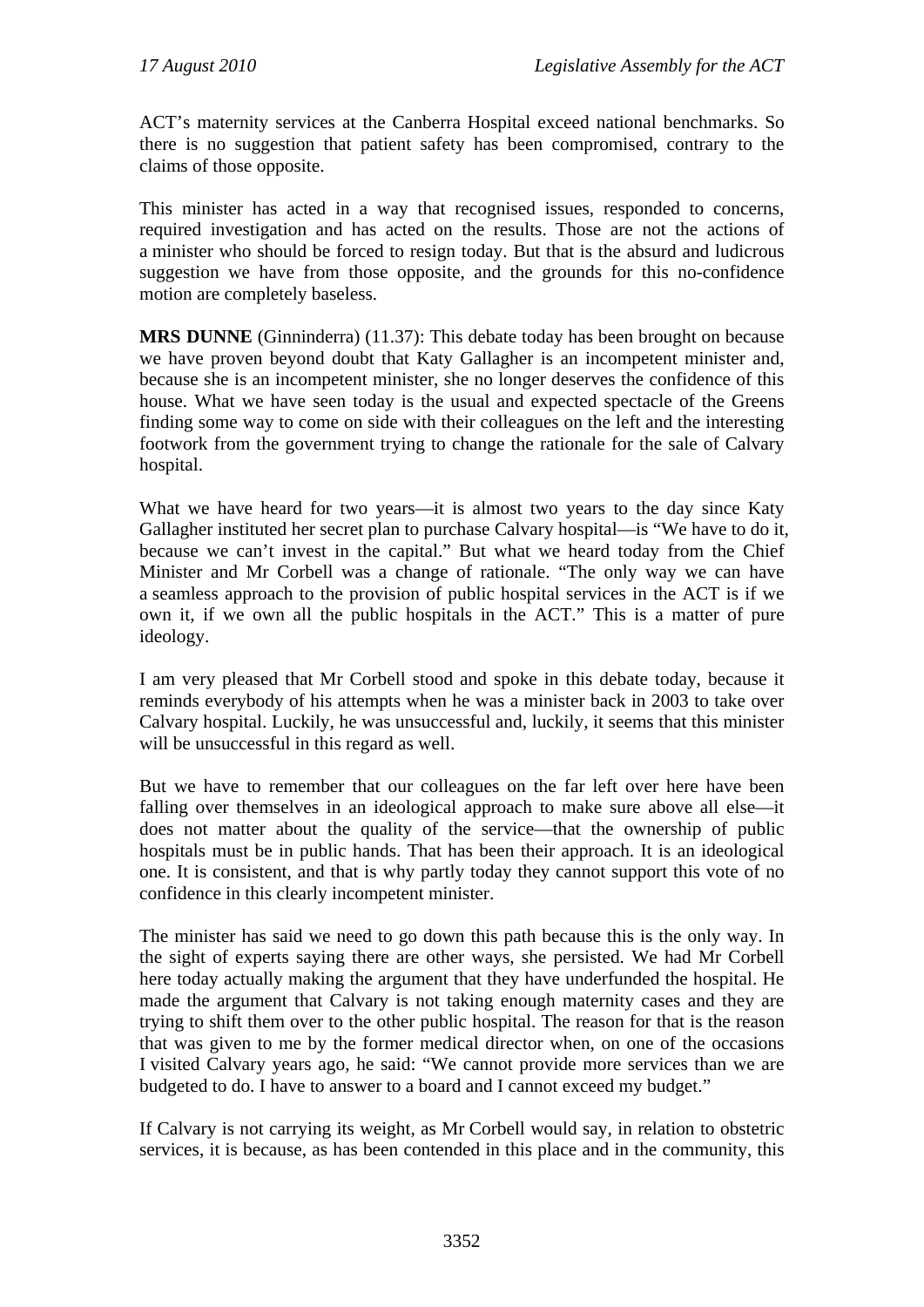government is underfunding Calvary, because Calvary has to meet its budget. Unlike the Canberra Hospital, they do not have the capacity to exceed their budget, to blow out their budget and be bailed out by a Labor government. And that is what this is about.

But the other thing that I really want to concentrate on today is *A review of service delivery and clinical outcomes at public maternity units in the Australian Capital Territory*, prepared by Dr David Rankin, Associate Professor Robert Bryce, Ms Avon Strahle and Professor Michael Humphrey. And there is little more that I need to do than quote—these are not my words; these are not the words of the opposition—these words directly out of the report. First and foremost, it is interesting to note that the reviewers pointed out on page 8 that there was a list of previous reviews and that "the conclusions, recommendations and subsequent actions for most of these reviews" were not provided to them.

I think it is interesting that the minister said, "They did not ask for it." First of all, you would have to question why did they need to ask for it and, if they thought it was so insignificant as to not ask for it, why did they then comment that they did not receive it? There is more to this than their not asking for it. I suspect that, if we look deeply into this, there has been a cover-up here and that these reviewers have not had the opportunity to undertake a review with all the previous information before them.

But there are more important things to dwell on, in the words of the reviewers. It is interesting that they say:

At the time of the review, several key staff were on leave …

I ask myself: why, at the time of such an important review, did some key staff mysteriously go on leave? Is there something to hide and did the reviewers actually get access to all the information that they needed? They went on to say:

… the Clinical Director had temporarily stood down. There was a general feeling of tension amongst all levels of management.

That was within the unit. Further, the report noted:

Midwifery and medical staff of the maternity and neonatal services reported concerns that the public had lost confidence in the maternity service and indicated that some patients were showing apprehension about having to receive care at the hospital.

This is something which is a clear indictment of the minister. She let the complaints go on for so long that they had to become public. Through the whole process of this becoming public, it is axiomatic that there would be a lowering of confidence and misapprehension about whether or not people are getting the best service.

It is important that we reinforce to the people of the ACT, the women of the ACT, that they are going to get great service when they go to a public maternity or obstetric and gynaecology hospital in the ACT, because it is their health that we are concerned about. This is why Mr Hanson, whom I congratulate on his courage and his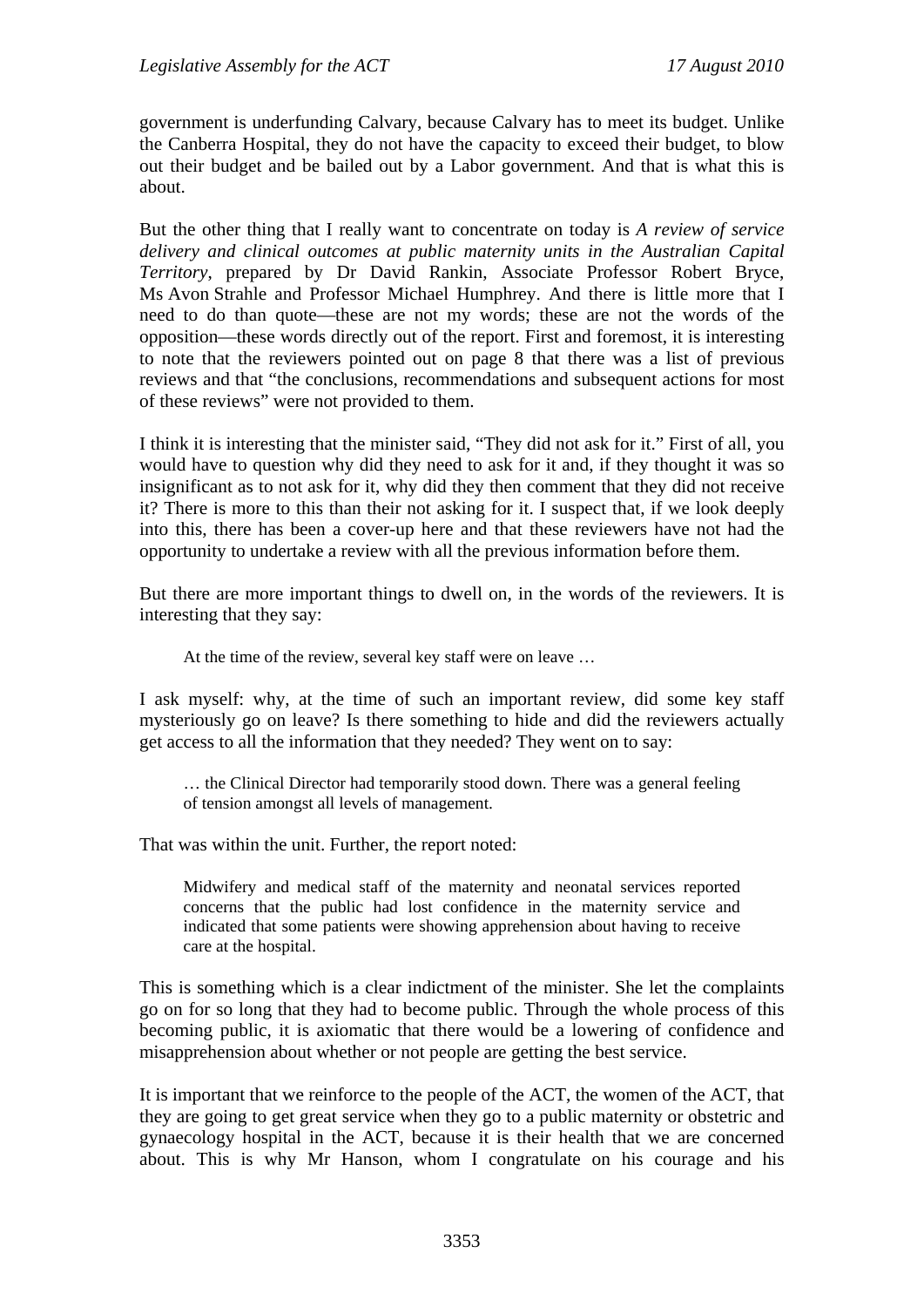persistence in this matter, has actually brought forward the reviews that we have seen so far. It is only because Mr Hanson has prosecuted this so effectively in this place that we see these reviews at all.

What these reviewers reveal is quite alarming. They state:

The caseload program at the Canberra Hospital is oversubscribed, with a number of women expressing significant frustration at the lack of access to this model of care.

They talk about what happens in Tuggeranong. They then say:

There was a high level of dissatisfaction with access to public antenatal clinics at the Canberra Hospital. Waiting times at the Antenatal Clinic were also identified by women as unacceptable and problematic. The current lack of VMO appointments at the Canberra Hospital means that women under the care of a private obstetrician who require a transfer to the Canberra Hospital are almost always unable to maintain continuity of care. The reviewers were made aware of a number of women who expressed frustration with this situation.

There is a long litany here. I would like to go to the point that was made by Mr Corbell. He said that there is no risk. But I think there are risks and the reviewers point to them. The reviewers point to the risks. They say, in their looking forward, that things have to happen quickly to maintain clinical standards. We have to look at the fact that the reviewers report that there has been a 27 per cent increase in demand for maternity services and that has not been matched by an increase in staffing.

Then we have, on a number of occasions, the report pointing out that the working standards are in breach of the safe working concepts, that there is a shortage of clinical staff. These shortages of clinical staff are referred to at page 28 in particular:

Rosters at the Canberra Hospital indicate that the registrars are routinely working well in excess of 100 hours per fortnight.

This is outside the EBA and also inconsistent with the safe working concept. They also say:

On-call registrars … are expected to cover the Labour and Delivery unit as well as the birth centre. This creates a potential clinical risk for a patient who requires urgent attention.

Mr Corbell said everything was squeaky clean in the garden. That is not what the reviewers say. The reviewers say there is a potential to negatively impact the outcomes for women and this carries a significant risk to the Canberra Hospital in recruiting and retaining a stable midwifery workforce. What we see here is the tip of the iceberg. Yes, so far we have not seen any real catastrophes, but what this review points to is that there are risks and that the risks of overworking and being understaffed will result in bad outcomes.

This is an important issue today. It is not brought lightly. The failure of the minister to manage the Calvary purchase, her refusal to look at alternatives and the failure of this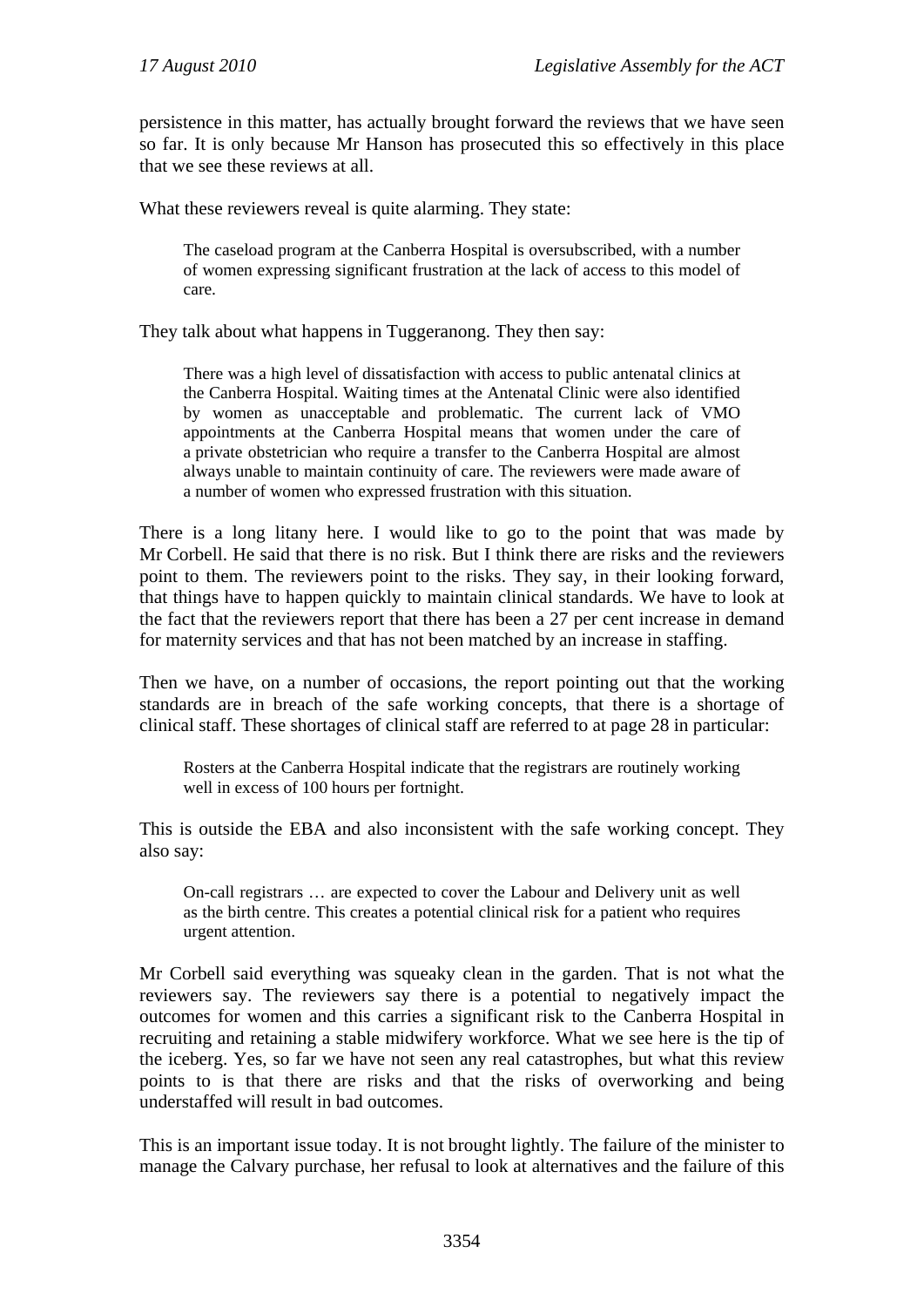minister to get on top of what is happening in obstetrics show that she is incompetent and does not deserve the confidence of this house.

**MR SMYTH** (Brindabella) (11.47): The ministerial code of conduct states:

Being a Minister demands the highest standards of probity, accountability, honesty, integrity and diligence in the exercise of their public duties and functions.

This debate is about, more than anything, diligence. It is about diligence, it is about competence, it is about judgement and it is about the capacity of the minister. This motion really does go to this minister's capacity to be the Minister for Health and we all know, with the impending resignation of the Chief Minister—her ability to be the future Chief Minister of this territory. If this minister cannot run Health, how can she run the territory as Chief Minister? That is what we must discuss here today.

*House of Representatives Practice* states:

The responsibility of ministers individually to parliament is not mere fiction.

That is what those opposite would try to say today: "Nothing to see here. Nothing has happened. Nothing wrong." And *House of Representatives Practice* states:

It is through ministers that the whole of the administration—departments, statutory bodies and agencies of one kind and another—is responsible to the Parliament …

The question is: is this minister responsible to the parliament for what she does? The answer is, clearly, yes. And, if the Greens understood that notion of ministerial responsibility, they would be voting for this motion today, because Ms Hunter pointed out quite accurately—and she gave Mr Hanson the credit that he was due—that the two reviews that are currently underway, one into obstetrics and one into bullying through the Public Interest Disclosure Act, are only occurring because Mr Hanson took up the case of those individuals who were allowed to be bullied through the lack of diligence of this minister.

The report clearly says, and Mr Hanson has read the quote, that members of staff tried to make these complaints but were ignored. Ministerial responsibility kicks in when a minister becomes aware of a failing, or something untoward, going on in her department. When we asked the minister, "When did you become aware?" she said, "Well, everybody has known about the 10-year war in obstetrics." So, if you knew about the war in obstetrics and you are the minister directly responsible for that department, the question then has to be asked: "What did you do to stop it?" And the answer is that, until held accountable by the Canberra Liberals, the minister did nothing. She was partisan. She took one view without any attempt to garner the knowledge of the other view. That is where she failed, that is where she was not diligent, that is where she lacked competence and that is where she lacked judgement. And that is the case for why this minister should go.

If you look at the motion, the motion that those opposite clearly ignored, there is every reason to have no confidence in Katy Gallagher as the Minister for Health,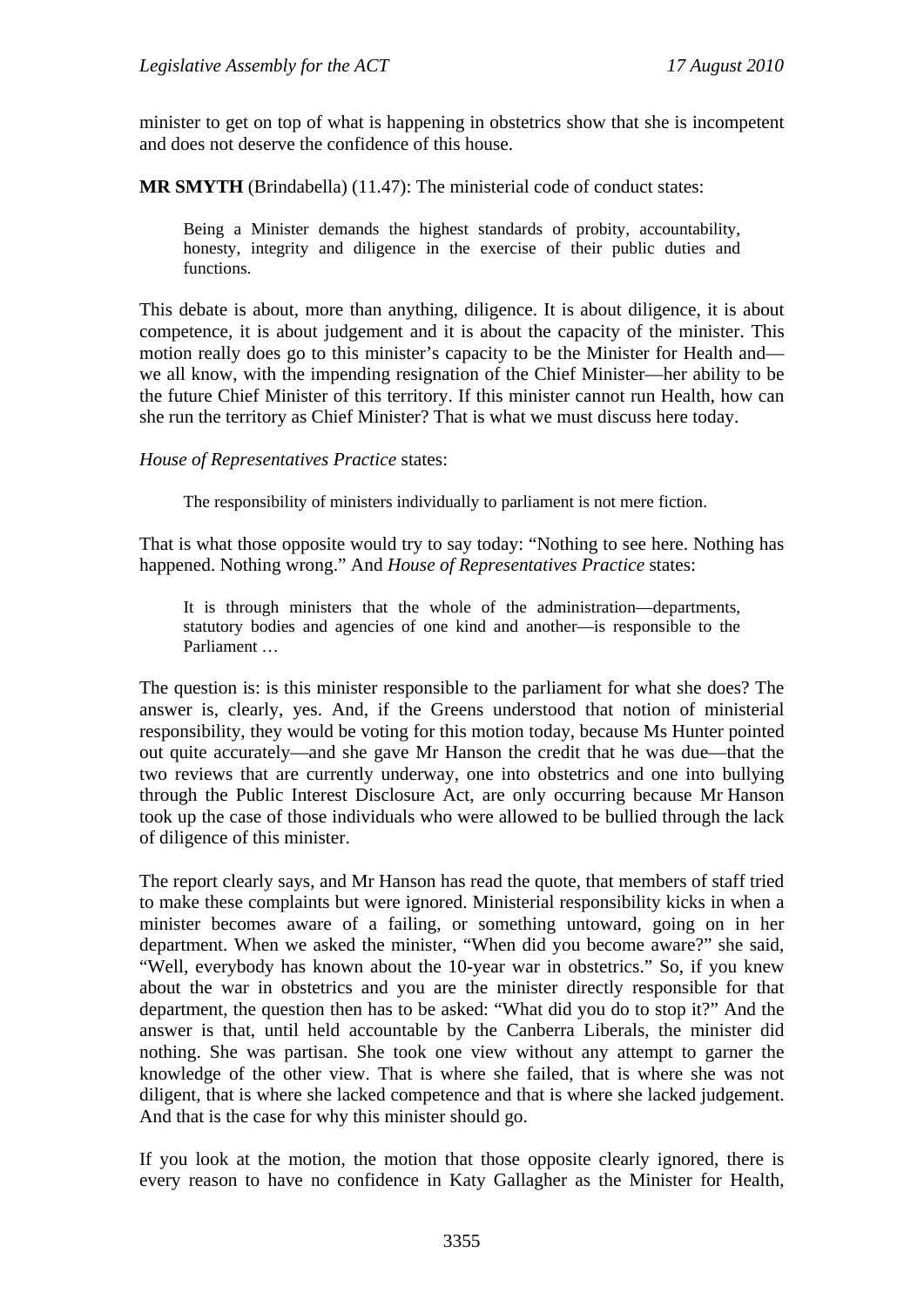given her mismanagement of the Health portfolio. The list is long and sad if you are someone who has suffered through Katy Gallagher's health department. We have seen the elective surgery waiting list debacle. We have got the lowest bulk-billing rates. We have seen inefficient hospital systems. We have seen bullying in several areas. We have seen the ineffective use of the emergency departments. We have got staff shortages in neurology. There is a breakdown in communication between the department, the hospital and the clients. We have seen mismanagement of the TB issue and the swine flu. We thought we were giving up 30 per cent of the GST, but it appears we are giving up 50 per cent. We have seen the neglect of mental health and we have seen the car park fiasco where the staff cannot get a car park—all on this minister's watch, all a failure of diligence, all a failure of competence, all a failure of judgement.

Then, on top of that, we have the serious issues raised in the review of service delivery and clinical outcomes at the maternity units. You only have to read the line where it says that the staff are overworked. I do not know anyone who believes that an overworked doctor or midwife or nurse is working at their best ability. They will do their best—they always do—but they should not have to be under that pressure.

Then we see the complete failure of the management of the Calvary hospital purchase, where apparently now it is all Calvary's fault. It has always been somebody else's fault. This minister wanted a secret deal. She wanted it signed up before the last election because all her plans were on the table. Remember that quote? But now it is everybody else's fault: it is the archbishop's fault, it is Calvary's fault, it is the accounting standard.

It is the minister's fault. She was told by Sinclair Davidson, by Andrew Podger, by Dr Dwyer, by Tony Harris, that there were other ways to do it. And she said: "No, no, no. I know better than all of those individuals and their years of experience. I know best. The only way is to purchase." And she was wrong. She was going to spend \$77 million and she has not had the courtesy to stand up and say, "I was wrong." On that alone she should go.

Then we have the many instances of her attacking those who made complaints, ignoring those who gave advice, and dealing with the problems through denial and neglect. Her basic defence: "It's just mud-slinging." But it was not mud-slinging. The first report says so and I would be fairly certain the second report says so.

Then we have the ongoing poor performance of the ACT health system. The ministerial code of conduct says that ministers must be diligent; ministers must make sure that they get it right. This minister has not done that. This minister, under all the judgements of Westminster, under all the judgements of the code of conduct for ministers, under the *House of Representatives Practice*, and for her failings, should go.

**Ms Gallagher**: I seek leave under standing order 46 to make a personal explanation.

**Mr Seselja**: You can do that at the end of the debate, Katy.

**Ms Gallagher**: No, I can do it now.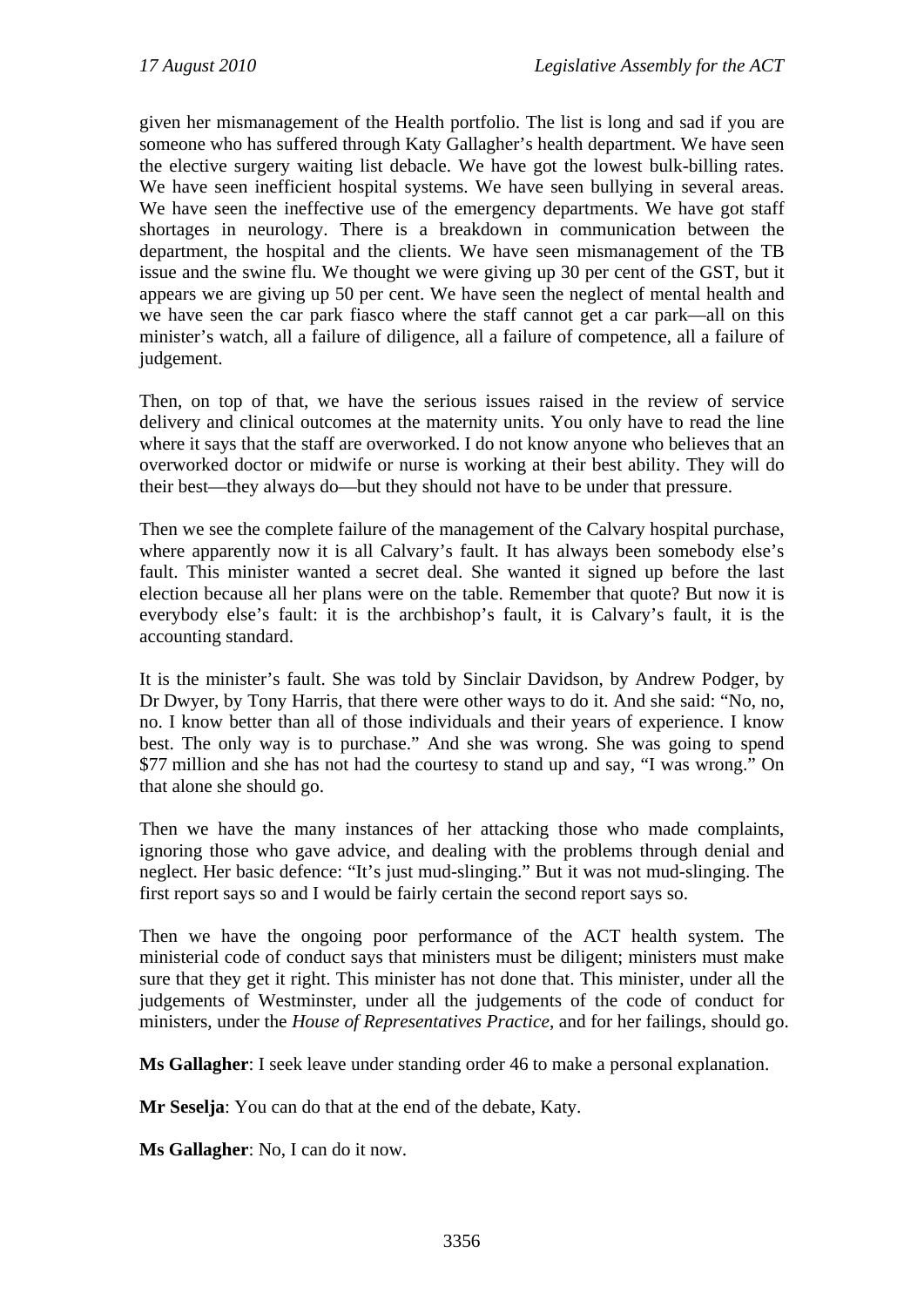**Mr Corbell**: She can seek leave at any time.

**Ms Gallagher**: All right. I will do it at the end. It does not matter.

**MADAM DEPUTY SPEAKER**: You can seek leave, Ms Gallagher.

**Ms Gallagher**: I did seek leave, but if—

**MADAM DEPUTY SPEAKER**: If you are happy to do it afterwards, okay.

**MR SESELJA** (Molonglo—Leader of the Opposition) (11.53): What we have heard today in the debate is, firstly, that the rationale now for Calvary hospital has changed.

**Ms Gallagher**: No, it hasn't.

**MR SESELJA**: It has; it has changed. We were told that it was about having the assets on the books, but now apparently it is about owning Calvary hospital; it is about a takeover of Calvary hospital; it has got nothing to do with the accounting standards because they were wrong.

This minister and this government made a \$77 million bet with taxpayers' money that they were right and everyone else was wrong. That was the bet they made. And, if they had been allowed to get away with it, it is a \$77 million bet that the people of the ACT would have lost. They would have lost that \$77 million bet.

There comes a point where, as an opposition and as an Assembly, we must say that enough is enough. We have outlined a list of failures that in any other jurisdiction would result in the loss of the minister. On every major indicator, on every major project, on every aspect of responsibility, this minister has failed. On protecting staff from bullying and bad management practices, she has failed. On competent economic management, she has failed. On providing even average levels of health outcome, she has failed, and on treating those in her department with respect, dignity and diligence, she has failed.

So what will the outcome be? We see, again, the Greens and the Labor Party endorsing this—endorsing the debacle that is Calvary, endorsing the damning report in relation to obstetrics. And it seems likely that, far from being disciplined, this minister will be given a promotion by Labor. This minister will be given a promotion. A minister that is not up to Health wants to be handed the job of Chief Minister on a platter.

We have to ask the question: if you cannot manage the health system, how can you manage the territory? The obstetrics review proves she cannot instil basic standards of management in her department. The Calvary process proves she cannot manage economic deals with diligence. The health outcomes prove she cannot deliver the fundamental services this portfolio requires. She cannot run the health department, she cannot run economic arguments, she cannot deliver basic health services. How can she run the territory?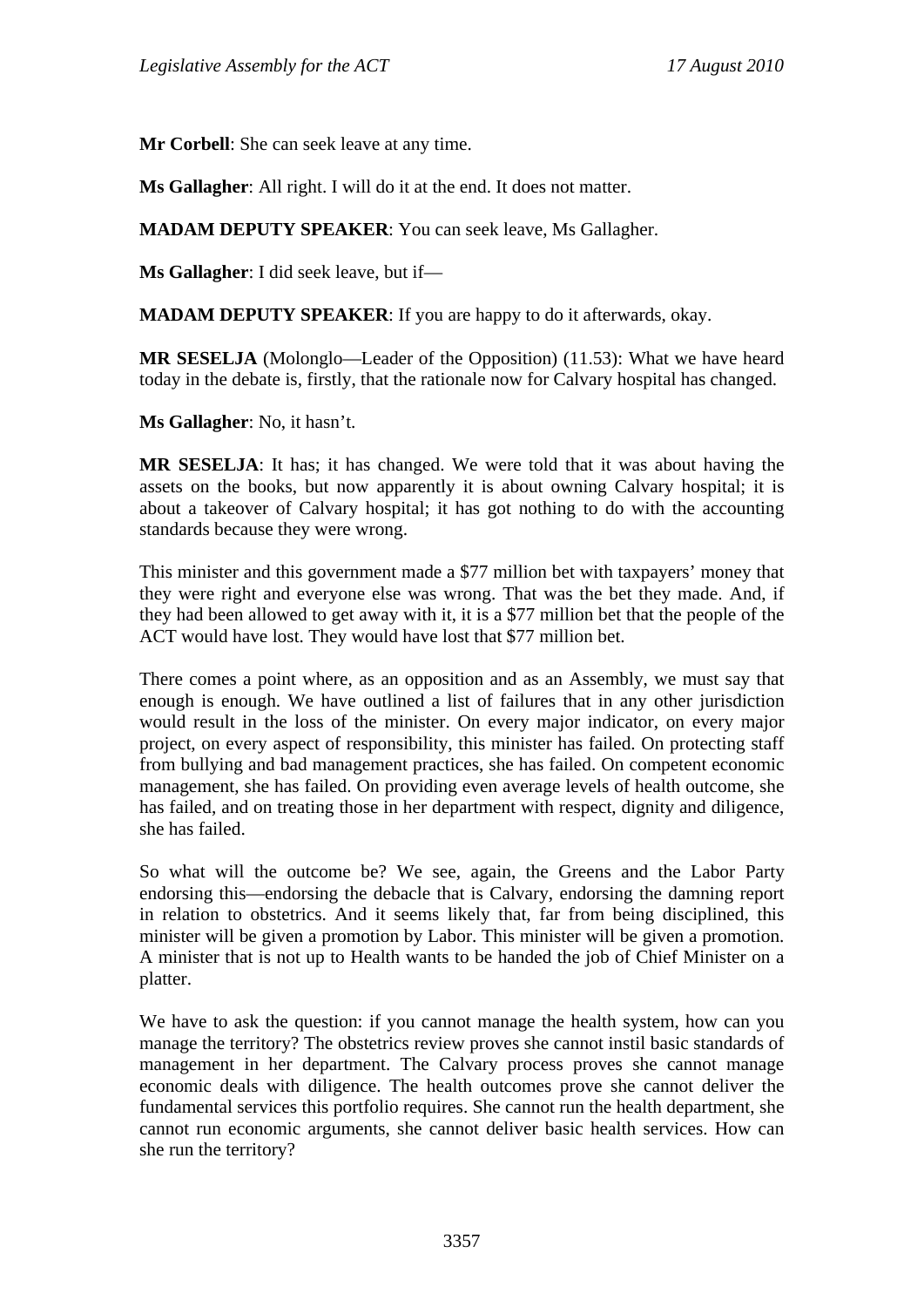We cannot maintain confidence given such a long list of abject failures. We must express our dissatisfaction in the strongest terms and we express no confidence in this minister.

**MS GALLAGHER** (Molonglo—Deputy Chief Minister, Treasurer, Minister for Health and Minister for Industrial Relations): Can I seek leave now to make a personal explanation?

## **MADAM DEPUTY SPEAKER**: Leave is granted.

**MS GALLAGHER**: A number of speakers from the opposition have alleged that it was only Mr Hanson's bringing a motion to the Assembly that resulted in the reviews being commissioned. I reviewed the *Hansard* and in my speech in the *Hansard* I referred to a review that I was commissioning around clinical standards. Indeed, I wrote to the Chief Executive of ACT Health three days before, on Sunday, 21 February, seeking a review into clinical standards in the obstetric unit. The imputation is that I was forced, kicking and screaming, to commission a review into clinical standards only because Mr Hanson brought a motion to the Assembly. That is simply incorrect.

Question put:

That **Mr Seselja's** motion be agreed to.

The Assembly voted—

Ayes 5 Noes 9

Mr Coe Mr Hanson Mr Barr Ms Hunter Mr Doszpot Mr Seselja Ms Burch Ms Le Couteur Mrs Dunne Mr Corbell Ms Porter

Mr Hargreaves

Ms Gallagher Mr Rattenbury

Question so resolved in the negative.

# **Justice and Community Safety—Standing Committee Scrutiny report 25**

**MRS DUNNE** (Ginninderra): I present the following report:

Justice and Community Safety—Standing Committee (performing the duties of a Scrutiny of Bills and Subordinate Legislation Committee)—Scrutiny Report 25*,* dated 9 August 2010, together with the relevant minutes of proceedings.

I seek leave to make a brief statement.

Leave granted.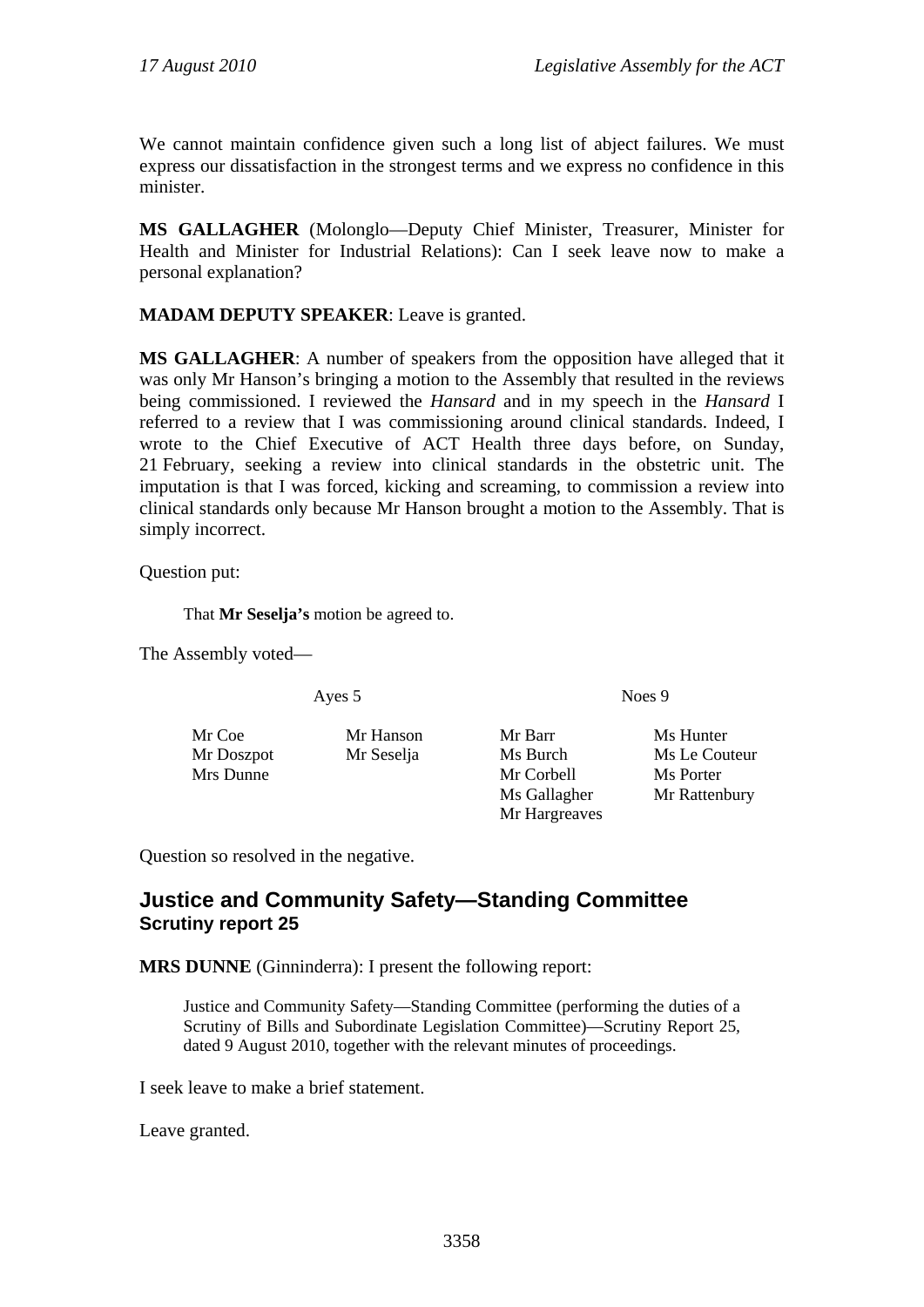**MRS DUNNE**: Scrutiny report 25 contains the committee's comments on seven bills, 12 pieces of subordinate legislation, 10 government responses, the government's proposed amendments to the Litter (Shopping Trolleys) Amendment Bill and the health practitioner regulation national law regulation. The report was circulated to members when the Assembly was not sitting. I commend the report to the Assembly.

# **Planning, Public Works and Territory and Municipal Services—Standing Committee Report 6**

**MS PORTER** (Ginninderra) (12.01): I present the following report:

Planning, Public Works and Territory and Municipal Services—Standing Committee—Report 6—*Variation to the Territory Plan No 299 Lawson South— Introduction of a Structure Plan, Concept Plan and Zone Changes*, dated 28 July 2010, together with copies of the transmittal letter and extracts of the relevant minutes of proceedings

I move:

That the report be noted.

The report of the Standing Committee on Planning, Public Works and Territory and Municipal Services in relation to variations to the territory plan No 299 was released by the committee when the Assembly was not sitting. The variation proposes to change the residential RZ1 suburban zones in Lawson South to a range of urban zones to enable high density and urban development whilst aiming to protect significant natural features and open space and retaining the TSZ2 transport and service zones as the site of the electrical substation.

The variation also proposes to introduce a structure plan and concept plan to provide greater guidance for urban development at Lawson South for the introduction of more specific urban zones.

The committee noted that a satisfactory community consultation process had been conducted by ACTPLA and that variation No 299 had been amended since the public consultation version to take into account the majority of concerns raised in the submissions to ACTPLA. However, the committee made a number of pertinent recommendations—15 in all.

The committee supports the notion of increased density in Lawson South because of its proximity to Belconnen South, the Kaleen group centre and the University of Canberra and believes there may be capacity for some areas to be RZ2 rather than RZ1 residential zoning.

With regard to open space provisions, the committee recommends that space for community gardens should be a requirement of the development of Lawson South and that ACTPLA be substantially involved in the urban design of open space provisions.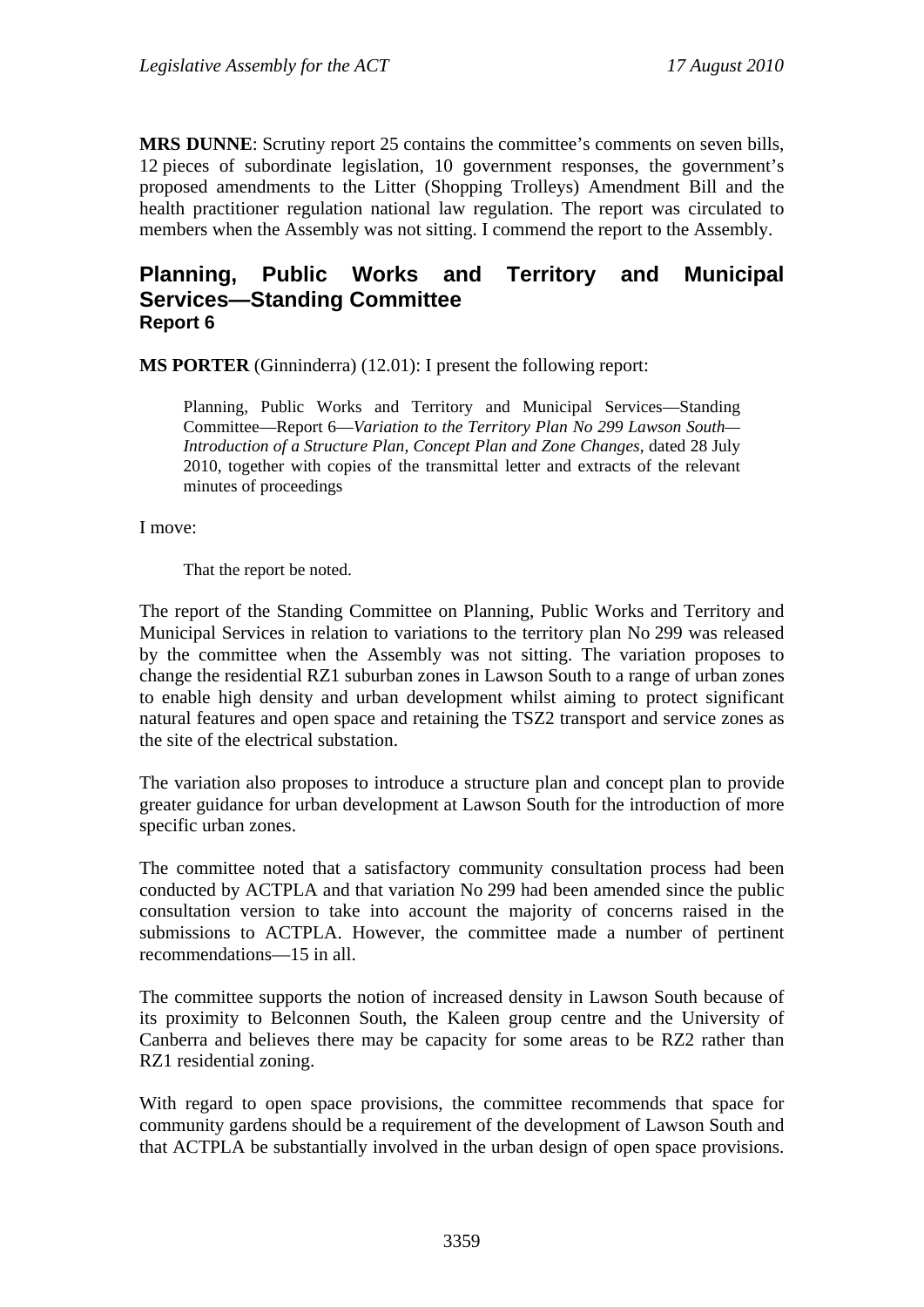As members would be aware, there is a growing number of people in the community who see the establishment of community gardens similar to those in other cities as a positive contribution to sustainable living. This is particularly important as we move to higher density living, with little or no opportunity for backyard vegie gardens for some.

The committee believes that a designated area for a playground should be allocated within the recreational urban space; however, not directly located near the waterways unless it is appropriately fenced and gated.

To support conservation aims, the committee believes that the design of the Lawson South lineal open space network should take into consideration the need for connectivity between wildlife corridors. It also recommends that native *Stipa* grasses be primarily maintained near the electrical substation, that cat containment be required in the suburb and that the precinct code should outline how a biodiversity offset approach will be implemented in Lawson South.

The committee also recommends that further threatened species surveys be conducted prior to finalising planning of the new suburb and the development of an estate development plan in order to provide further data on the presence of threatened species in Lawson South.

In regard to neighbourhood design, character and connectivity, the committee recommends that the concept plan should identify trunk cycle routes for Lawson South and that development codes for residential zones need to reinforce the desired character of the streetscape.

The committee would like to thank the planning minister, ACTPLA and officials and all other witnesses for assisting the committee in its inquiry. I would also like to thank my fellow committee members—Ms Le Couteur and Mr Coe—and the committee secretary, Mrs Nicola Kosseck, and the administrative assistant, Ms Lydia Chung, for their support in preparing this report.

**MS LE COUTEUR** (Molonglo) (12.06): I would like to speak briefly on this. Like Ms Porter, I would like to thank the secretary, Mrs Nicola Kosseck; our admin assistant, Lydia Chung; and my fellow committee members.

Lawson South is, as people will know, just opposite the University of Canberra, is very close to Belconnen town centre and, of course, is very close to the lake. So it seems like an admirable place for some residential development. I would very much agree that this is a place for development, and I very much agree with recommendation 2—that the committee supports the notion of increased density in Lawson South. Unlike some of the places where we are having increased density in Canberra, this place is actually close to services—Belconnen town centre, the University of Canberra and the great recreational possibilities of the lake. As Ms Porter said, the committee supports the notion of increased density and that there may be, in fact, some possibility for Lawson South to be RZ2 rather than RZ1.

We noted the comments of the Australian Institute of Architects, who proposed that the overall density of Lawson South should be increased from 12 dwellings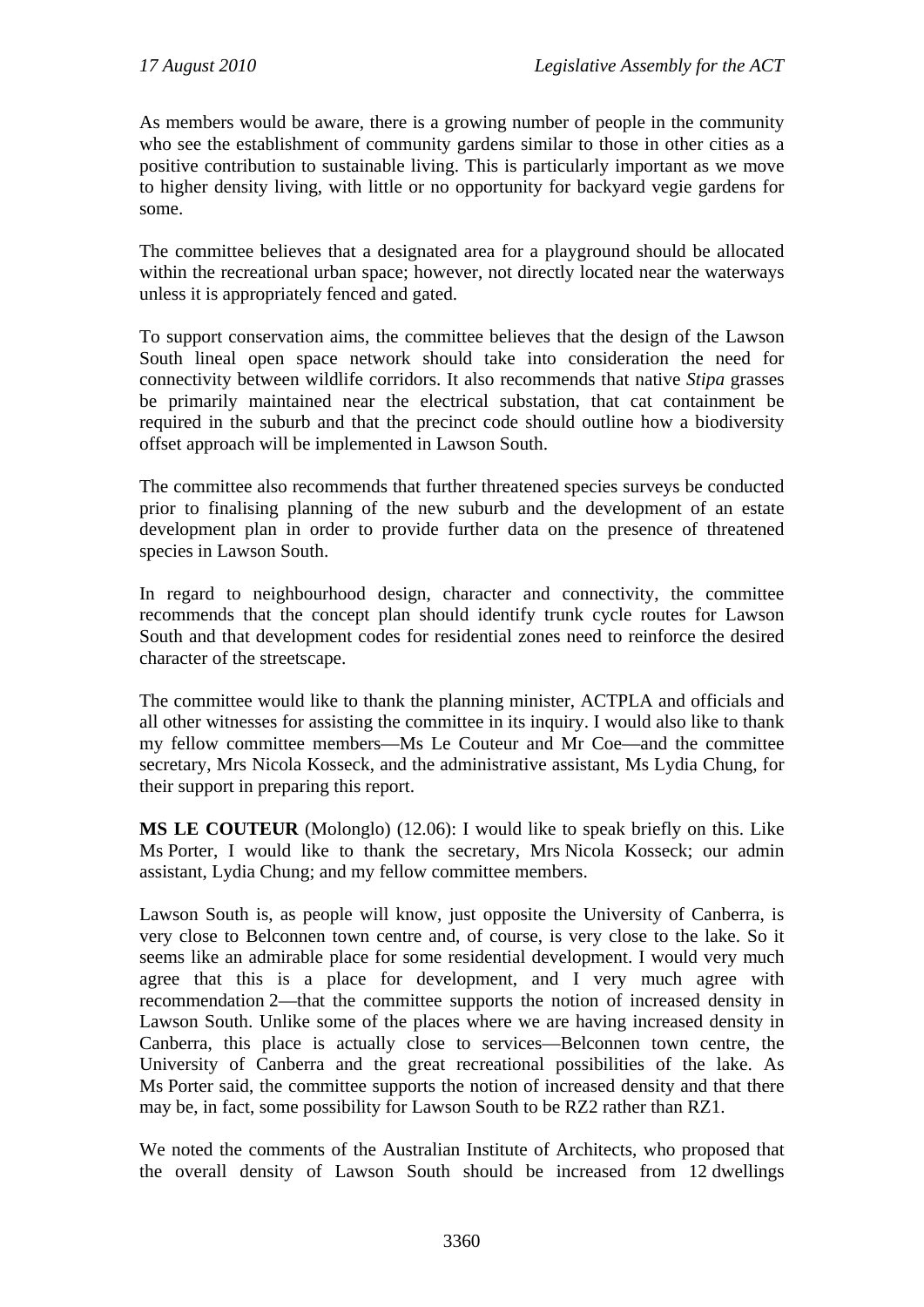per hectare to 20 dwellings per hectare by increasing the zoning for multi-unit housing adjacent to some areas of the open space and central area of the site. Twelve dwellings per hectare is, I believe, considerably less than that even in suburbs like Ainslie, Dickson and Downer, which are old suburbs with larger blocks of land where there has not yet been any substantial urban infill. The idea that we would be developing new areas at 12 dwellings per hectare in such a central area, given the pressures on Canberra and the needs for a compact city, seems silly, so I very strongly support the committee's recommendation that we support the notion of increased density in Lawson South.

The committee's recommendation 4 is that zone codes should reinforce the desired character of the streetscape, and that goes to the current consultation process on draft territory plan variation 303. I believe ACTPLA and the government need to do a substantially better job in terms of consulting with the community about what it is that the community thinks are in the different zones, what it is that we, as a community, are happy with around us. The consultation to date has been woeful.

The only public meeting so far on this subject has been one held by the Woden community council. Quite a few members of the public were there, but you have to realise that the only people who knew about it were people on the Woden community council's mailing list. That is just not good enough for something as important as draft territory plan 303, which sets out how all residential development happens in the ACT, and draft territory plan variation 301, which sets out how all the subdivisions occur in the ACT. Our recommendation touches slightly on that, but I would like to touch even more on that: we need substantially better consultation in the ACT on these important issues. I have written—I think it was two weeks ago—to the Minister for Planning saying exactly what I have said just now to the Assembly.

Moving along, recommendation 5 is about community gardens, and the Greens will be putting in our submission on the 303 residential subdivision that, where there are areas of significant multi-unit development, it should be a mandatory requirement to have community gardens. As Ms Porter said, in multi-unit developments, people do not have backyards to grow their vegies in. A lot of people like to grow vegies, and it is also something that is really important for the long-term sustainability and resilience of Canberra. It is also just a really nice social community thing to have. Canberra has got quite a few community gardens already. They generally have waiting lists for plots in them. They are an asset to the community, and they will, I am sure, be an asset to the community of Lawson South.

Pedal Power identified that we needed to put a bit more effort into the trunk cycling routes. I obviously agree with recommendation 6—that is, they should be identified at the concept planning stage.

The next recommendation is that ACTPLA needs to be substantially involved in the urban design of the open space in Lawson South. Again, this goes with the idea that quite a bit of Lawson South will be reasonably high density, multi-unit development. If we are to make multi-unit developments attractive, part and parcel of that is high-quality public open space. That is what we are saying—we need to have high-quality public open space so that our multi-unit developments are great places to live. We felt that ACTPLA needs to be involved with that.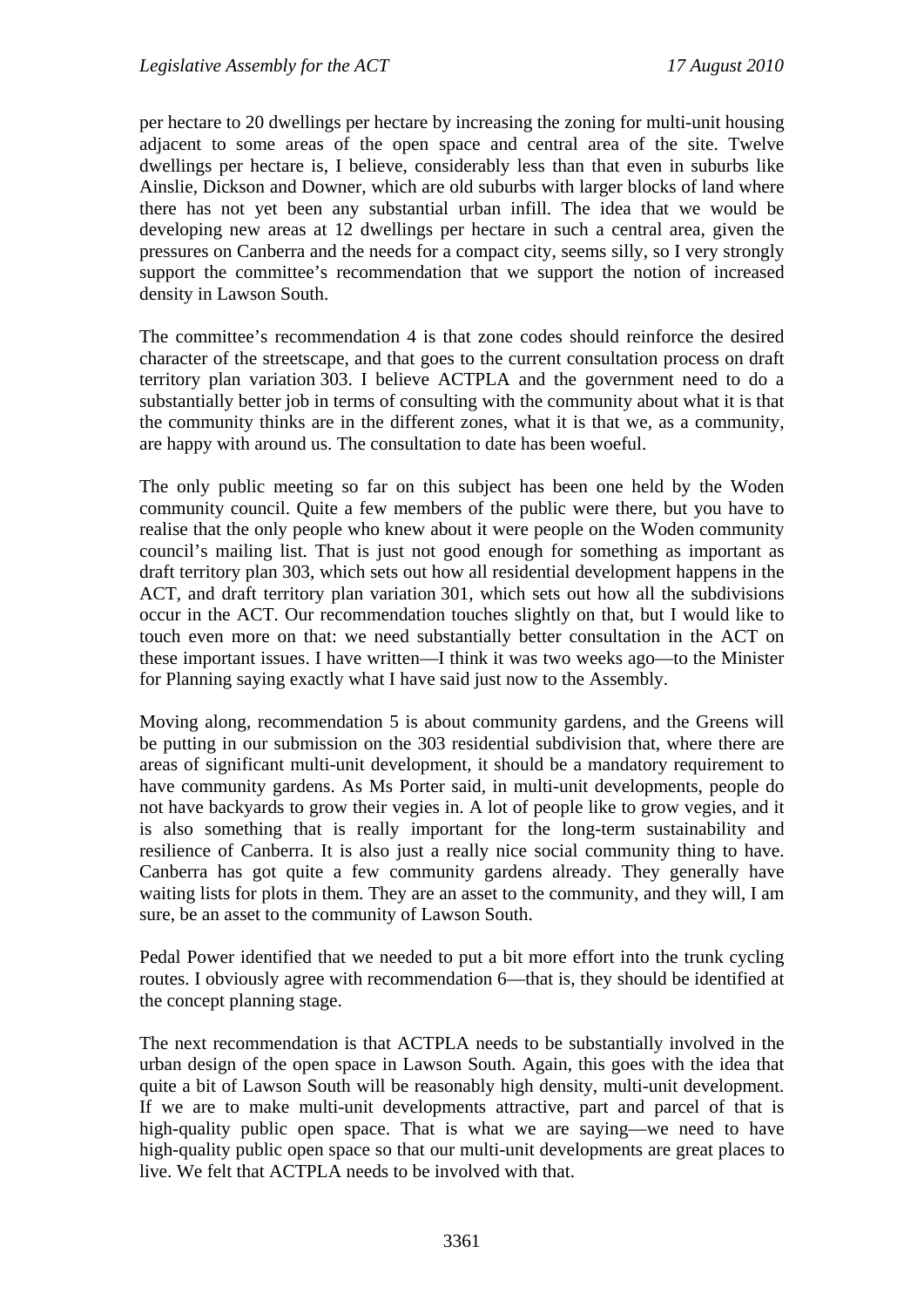The next section of our recommendations goes to the natural environment. Particularly in a site like Lawson South—clearly, it is next to Lawson North, which has a substantial grassland component—the natural environment is very important. We have asked for ACTPLA to provide details in the precinct code as to how a biodiversity offset approach will be implemented in Lawson South. We have recommended that the native grasslands under the electricity substation should be maintained as native grasslands, that there should be more threatened species surveys prior to finalising the planning and that a state plan should be developed in order to make sure that we have sufficient data to properly plan so that threatened species are not more threatened by Lawson South. We have also recommended that the open space in Lawson South should be connected to other adjacent open space so that we have connectivity for wildlife.

Recommendations 12 and 13 deal with and note the usefulness of containment areas. Finally, I would like to talk about the Lawson commercial zone, about which we did not make any recommendations. I was somewhat surprised about the uncertainty there still seems to be in the ACT government about commercial zones and, in particular, what is possible and not possible in local areas. Given the work that the government did last year through the Martin report, I am surprised that we have not managed to come to a better conclusion and that we have a situation where there is still a lack of clarity as to the retail hierarchy in the ACT.

The last recommendation, recommendation 15, is about consultation. Creating a whole new suburb is a major thing for any planning authority to do, so we felt that it would be useful if there were signs up for some time saying, "Proposed new suburb here." Currently, small signs are erected for a couple of weeks: "Redevelopment application." A whole suburb is a vastly bigger thing than that, so the committee felt it was appropriate to have some signage alerting passers-by that the environment around them is going to change substantially.

In summary, I will say that Lawson South does seem an appropriate place for further urban development, and I commend the committee's recommendation and comments to the planning minister.

**MR COE** (Ginninderra) (12.15): I, too, would like to pass on my thanks to the committee secretariat for their good and professional work, as it always is. I also would like to add to the sentiments expressed by Ms Le Couteur and Ms Porter that Lawson is a good location for a suburb. It is a good place to live, and I think it will be a highly sought after place to live, given its proximity to the town centre, arterial roads, the University of Canberra and other sites in Belconnen.

Rather than recapping what has just been said, I will note in particular where I have some concerns. I did not support recommendation 5—that is, that the provision of space for community gardens should be a requirement of the development of Lawson South. Whilst I am not going to get into the merits of or the case against community gardens, I do not necessarily think that we should be mandating such things. There is a good opportunity here for individual developers to consider the provision of such services. Indeed, if they are attractive and are something that people would like, I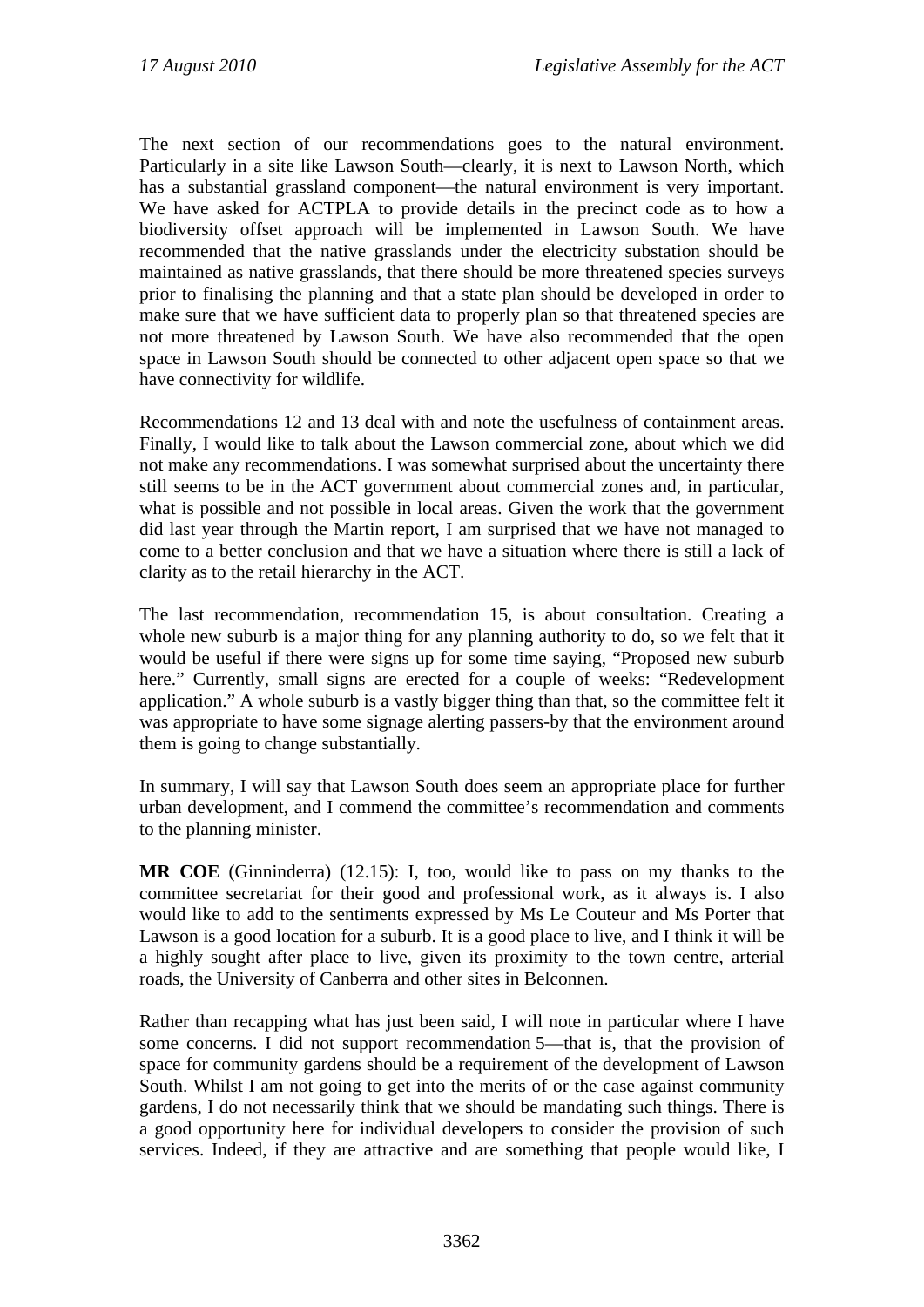would think the developers would put them into their developments to give them a competitive advantage when they are actually selling their blocks. Again, I would rather leave that to the community to determine.

I also had concerns about recommendations 12 and 13. I do not believe we need to have a sweeping statement that cats should be confined to their keepers' or carers' premises at all times. I think we should be looking at this on a case-by-case basis. I think we should be a bit more considerate about people who may want to be moving in here, especially in the multi-unit complexes. It is quite possible that elderly people will be moving into this part of Belconnen, and such a restriction on pets may well lead to not as many people as otherwise would be the case finding this an appropriate place to live.

Finally, it is also worth noting that there are still considerable vagaries about how the north of Lawson South is going to be developed. That is the area controlled by the federal government on the old naval station. I imagine it is called Lawson North—it might just be Lawson, in fact. But the area to the north of Lawson South is controlled by the federal government, and it seems that there is not necessarily the best communication and best coordination between ACTPLA and the National Capital Authority. Given that the developments are adjacent to each other, it would make sense for there to be better coordination so you can better plan public transport, you can better plan the roads that will service the area and you can actually plan these developments in conjunction so that you will get a much better outcome.

I, too, support the signage to alert people to where future developments will take place. Of course, I would like that signage to be procured in a way that provides a reasonable price to the taxpayer rather than the usual way in which ACTPLA and TAMS tend to do their procurements. Again, I thank my committee members for the work they did on this, and look forward to the next committee inquiry.

Question resolved in the affirmative.

# **Climate Change, Environment and Water—Standing Committee Statement by chair**

**MS HUNTER** (Ginninderra—Parliamentary Convenor, ACT Greens): Pursuant to standing order 246A I wish to make a statement on behalf of the Standing Committee on Climate Change, Environment and Water.

The Standing Committee on Climate Change, Environment and Water recently resolved to inquire into and report on the ecological carrying capacity of the ACT and region. The committee will inquire into and report on the following matters:

- (1) the resources available to the ACT in terms of water, energy and food sourced from within the territory and outside it;
- (2) effective measures for assessing ecological footprint and carrying capacity;
- (3) current levels of resource use by ACT residents including: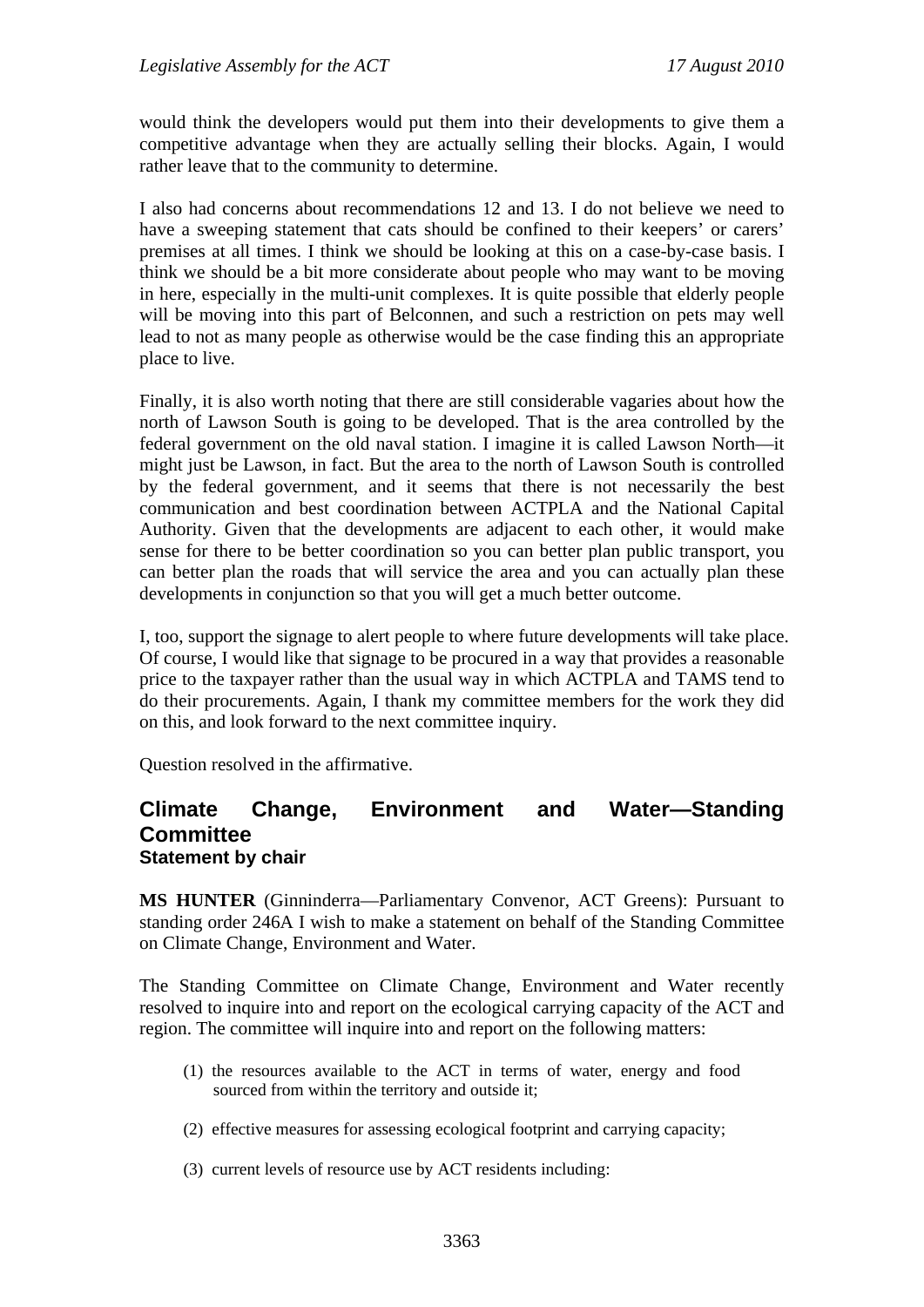- (a) the current size of the ACT urban, ecological and carbon footprints and how this compares to national averages and similar sized cities globally; and
- (b) trends in resource use in the ACT and the sustainability of otherwise of these trends continuing
- (4) a sustainable level of resource use in terms of ACT urban, ecological and carbon footprints;
- (5) appropriate ecological carrying capacities based on current, higher and lower consumptions;
- (6) effective measures for reducing the ACT's ecological footprint;
- (7) the role of the ACT in the region in relation to population and resource use;
- (8) relevant infrastructure issues; and
- (9) any other relevant matter.

The committee expects to report to the Legislative Assembly towards the end of 2011. In order to assist individuals and organisations wishing to make a submission to this inquiry, the committee is intending to prepare a discussion paper which will provide additional information about the inquiry. The discussion paper will be presented to the Assembly once it is finalised.

We hope that we will have a lot of individuals and organisations who will take an interest in this inquiry. Certainly we will be contacting as many organisations and individuals as we possibly can and ensuring that that gets out through media sources. I know that the committee are looking forward to conducting what is an important inquiry for this Seventh Assembly.

# **Public Accounts—Standing Committee Statement by chair**

**MS LE COUTEUR** (Molonglo): Pursuant to standing order 246A I wish to make a statement on behalf of the Standing Committee on Public Accounts.

On 3 August 2010, the Standing Committee on Public Accounts resolved to make a statement on its recent participation in and attendance at the mid-term meeting of the 2010 Australasian Council of Public Accounts Committees, otherwise known as ACPAC. The 2010 ACPAC mid-term meeting was hosted by the Tasmanian public accounts committee in Hobart on 5 July 2010. Seventeen ACPAC delegates attended the meeting, including chairpersons, members and staff of Australasian public accounts committees. Mr John Hargreaves MLA represented the committee at the meeting.

ACPAC, which was formed in 1989, facilitates the exchange of information and opinion relating to public accounts committees and discusses matters of mutual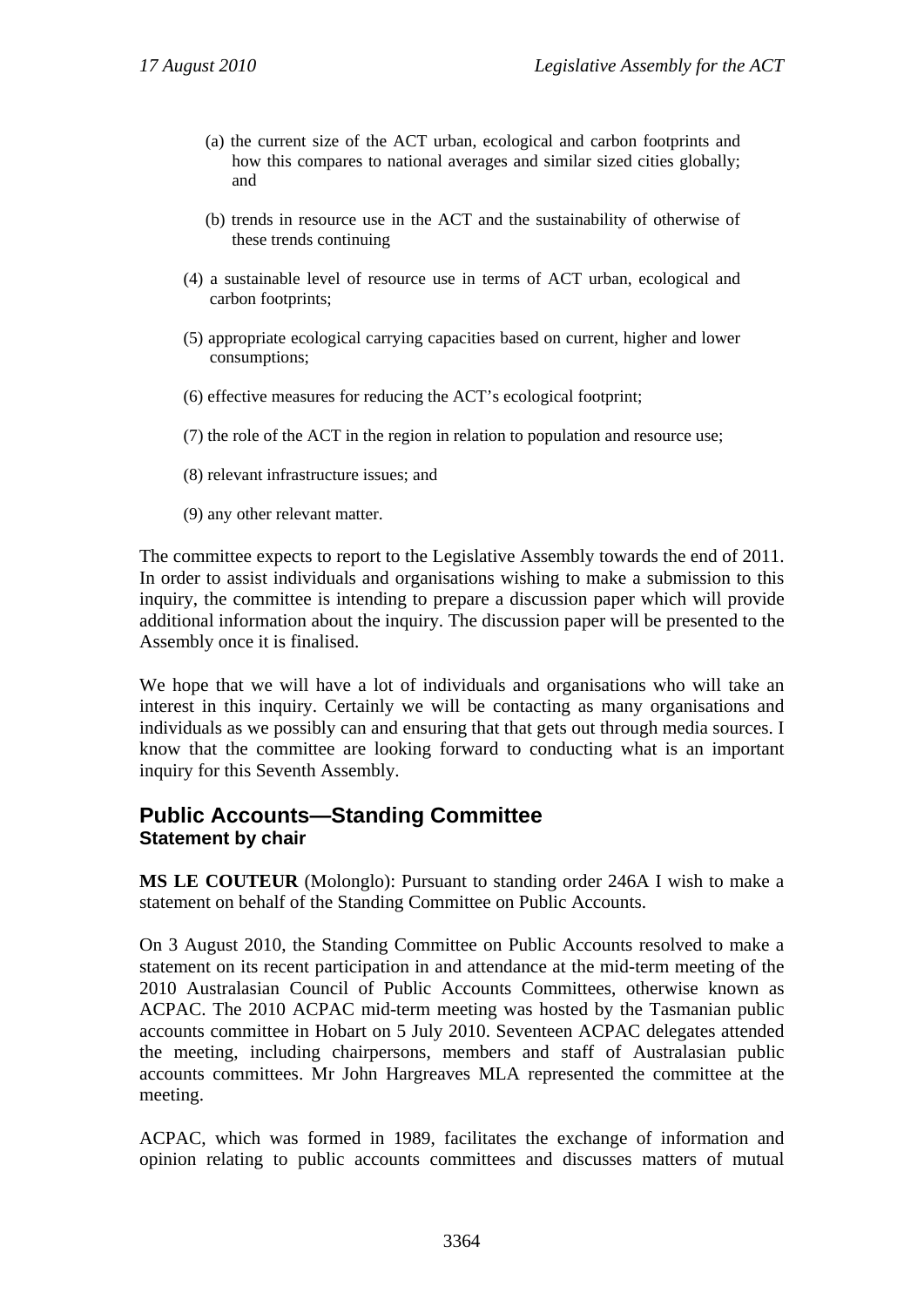concern. ACPAC meets every two years in conference, and meets between conferences, in the form of a mid-term meeting to, firstly, discuss and agree on an agenda for the biennial ACPAC conference and, secondly, discuss issues specifically pertaining to Australasian public accounts committees.

In accordance with the ACPAC constitution, the mid-term meeting discussed the proposed program, format and theme for the 11th biennial ACPAC conference to be held in Perth, in April 2011. The proposed theme for the conference is "Seeking improved performance for public accounts committees: what works well?"

**Mr Barr**: Important lessons.

**MS LE COUTEUR**: Pursuant to the ACPAC constitution, amongst other things, one of the aims of ACPAC is to provide an education service for the elected members of parliament. As the committee has noted on previous occasions, the opportunity to attend an ACPAC biennial conference is a worthwhile and valuable professional development opportunity for new and experienced members of parliament.

A range of issues pertaining to the Australasian public accounts committees was also discussed at the mid-term meeting, including, firstly, public finance and financial accountability reforms occurring across jurisdictions; secondly, the role of auditorgenerals in scrutinising government advertising; thirdly, the New Zealand finance and expenditure committee's review of standard estimates questions; and, fourthly, the use of social networking as a medium for seeking participation in committee inquiries.

**Mr Barr**: Facebook? You can imagine how many followers that would get.

**MS LE COUTEUR**: The committee sincerely thanks the Tasmanian public accounts committee, its secretariat and the Tasmanian parliament for their warm welcome and hospitality in hosting the 2010 ACPAC mid-term meeting.

#### *Mr Barr interjecting—*

**MS LE COUTEUR**: All public accounts committees in attendance at the meeting provided a jurisdictional report highlighting selected activity undertaken by respective committees over the period since the 10th biennial ACPAC conference held in Wellington, New Zealand, in April 2009.

*Mr Barr interjecting—* 

**MS LE COUTEUR**: In concluding this statement on the committee's recent participation and attendance at the ACPAC mid-term meeting, I seek leave to table, firstly, the committee's jurisdictional report as presented at the meeting and, secondly, Mr Hargreaves's meeting report as provided to the committee.

**Mr Barr**: Oh, yes, absolutely. I want to hear about Facebook.

Leave granted.

**MS LE COUTEUR**: Thank you. I table the following papers: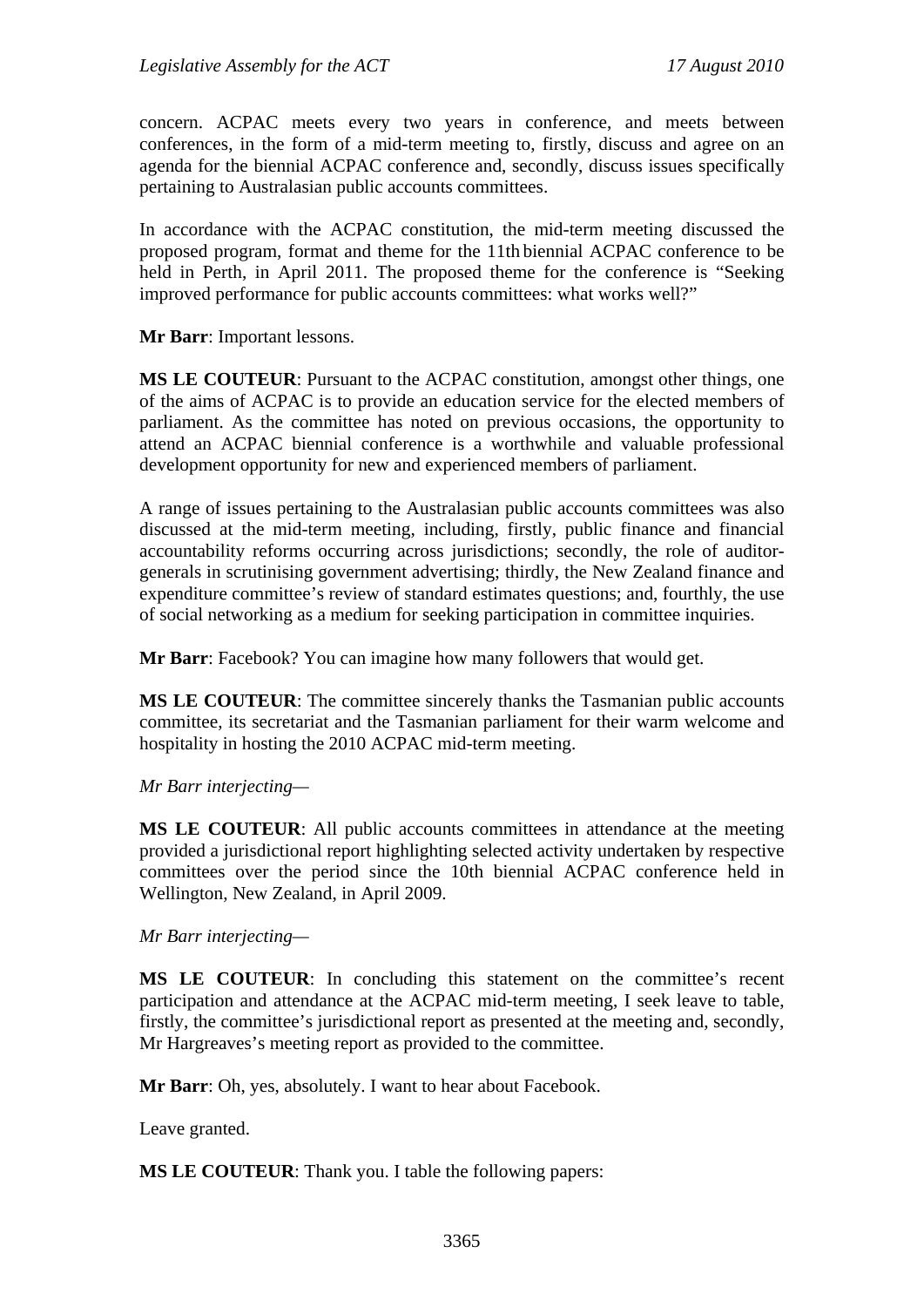Public Accounts—Standing Committee—Australasian Council of Public Accounts Committees mid-term meeting—

Jurisdictional report, as at 2 July 2010.

Meeting report, dated 6 July 2010, prepared by Mr Hargreaves.

**MR SPEAKER**: I ask the clerks to make a special copy for Mr Barr.

#### **Statement by chair**

**MS LE COUTEUR** (Molonglo): Pursuant to standing order 246A I wish to make a statement on behalf of the Standing Committee on Public Accounts in relation to review of the Auditor-General's performance audit report No 5 of 2009, *Administration of employment issues for staff of members of the Legislative Assembly*; Auditor-General's audit report No 8 of 2009, *2008–09 financial audits*; and Auditor-General's performance audit report No 2 of 2010, *Student support services for public high schools*.

On 7 August 2009, Auditor-General's report No 5 of 2009 was referred to the Standing Committee on Public Accounts for inquiry. The audit report presented the results of an assessment of whether severance payments to staff of MLAs, volunteer employment arrangements and leave, and attendance management practices for all staff engaged under the ACT Legislative Assembly (Members' Staff) Act 1989, the LAMS Act, accorded with government policy and Legislative Assembly procedure and practice.

The ACT Legislative Assembly passed a motion on 9 February 2010 allowing the public accounts committee and the Assembly to consider the report notwithstanding standing order 156 and section 15 of the ACT (Self-Government) Act 1988. The committee received submissions from the ACT Legislative Assembly Secretariat, dated 6 April 2010, and from the government, dated 2 June 2010, in relation to the audit report. The committee has resolved to conclude its consideration of the audit report with the tabling of a summary report. The committee expects to table its report as soon as practicable.

On 18 December 2009, Auditor-General's report No 8 of 2009 was referred to the Standing Committee on Public Accounts for inquiry. This report provides a summary of the results of the audits of financial reports and reviews of statements of performance completed during 2008-09, covering the territory and its agencies. The committee received a briefing from the Auditor-General in relation to the audit report on 9 March 2010 and a submission from the government dated 16 April 2010. The committee has resolved to inquire further into the report and is expecting to report to the Assembly as soon as practicable.

On 20 May 2010, Auditor-General's report No 2 of 2010 was referred to the Standing Committee on Public Accounts for inquiry. The committee has resolved to make no further inquiries into the report. As the report assessed the delivery of selected services by the ACT Department of Education and Training to support students with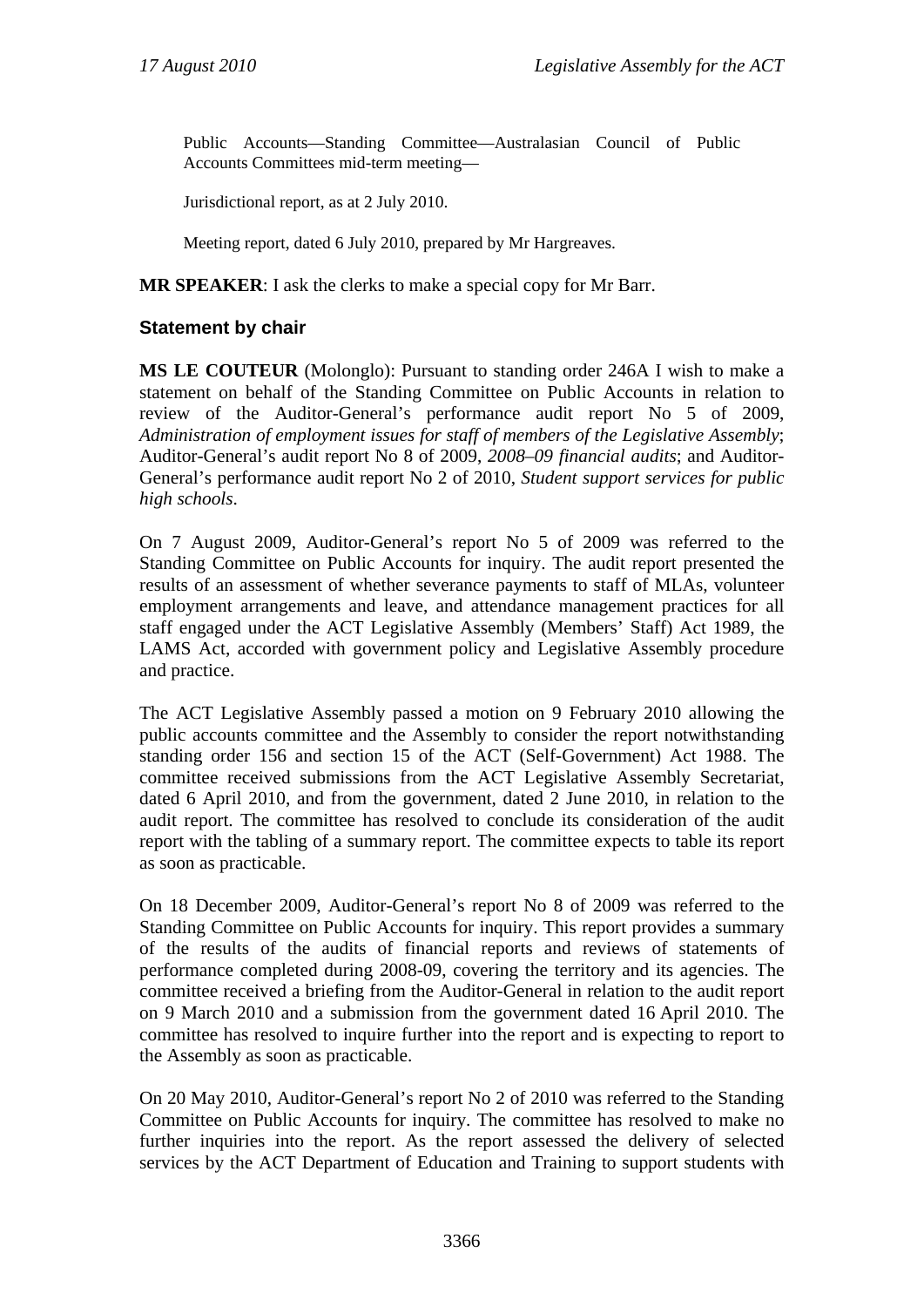particular needs, the committee believes that the report may be of interest to the Standing Committee on Education, Training and Youth Affairs on the basis of, firstly, the remit of that standing committee and, secondly, the possible relevancy to its current inquiry into the needs of ACT students with a disability. The committee has written to the Standing Committee on Education, Training and Youth Affairs to bring the report to its attention.

*Debate interrupted in accordance with standing order 74 and the resumption of the debate made an order of the day for a later hour.* 

#### **Sitting suspended from 12.29 to 2 pm.**

## **Questions without notice Gungahlin Drive extension—bridge collapse**

**MR SESELJA**: My question is to the Minister for Territory and Municipal Services. It relates to the bridge collapse on the GDE duplication over the Barton Highway. Minister, to the best of your current knowledge, what were the circumstances that led to the bridge collapse?

**MR STANHOPE**: I thank the Leader of the Opposition for the question. Indeed, it is a question that relates to a most serious incident that occurred in relation to roadworks at the intersection of the GDE and the Barton Highway. We are aware, each of us, broadly, of the circumstance of that. It was a most shocking occurrence, a dreadful accident and, indeed, the sort of accident, the sort of occurrence, that should not occur.

We are all aware that, as a result of the incident, 15 men working at the site received injuries. Two of those men remain in hospital. I am sure all members would join with me in wishing all those people affected by this accident a good and speedy recovery from their injuries and the trauma which they have suffered.

As to the specifics of Mr Seselja's question—at this point what knowledge or understanding do I have, essentially, of the cause of the accident—I would have to say that at this stage I have received no advice that points to the cause of the occurrence, the accident, the collapse. Members would be aware, however, that, under the auspices of WorkSafe ACT and Roads ACT, an independent structural engineer from the Snowy Mountains Engineering Corporation has been engaged to undertake an independent assessment of the site, with a view to determining exactly and precisely how the accident or the failure occurred. It is imperative that we do learn, that we do understand.

I am also advised that there will, in concert with or associated with or at the same time, be three other expert assessments of the site and of the issue. I am advised that an engineering expert/consultant has been engaged by the insurance company to undertake an independent assessment. WorkSafe ACT itself has engaged a consultant to develop a second independent view, apart from that which will be provided by the Snowy Mountains Engineering Corporation. I also understand, although I do not have detail of this at this stage, the CFMEU, the union representing the workers injured at the site, has also engaged an independent engineering consultant.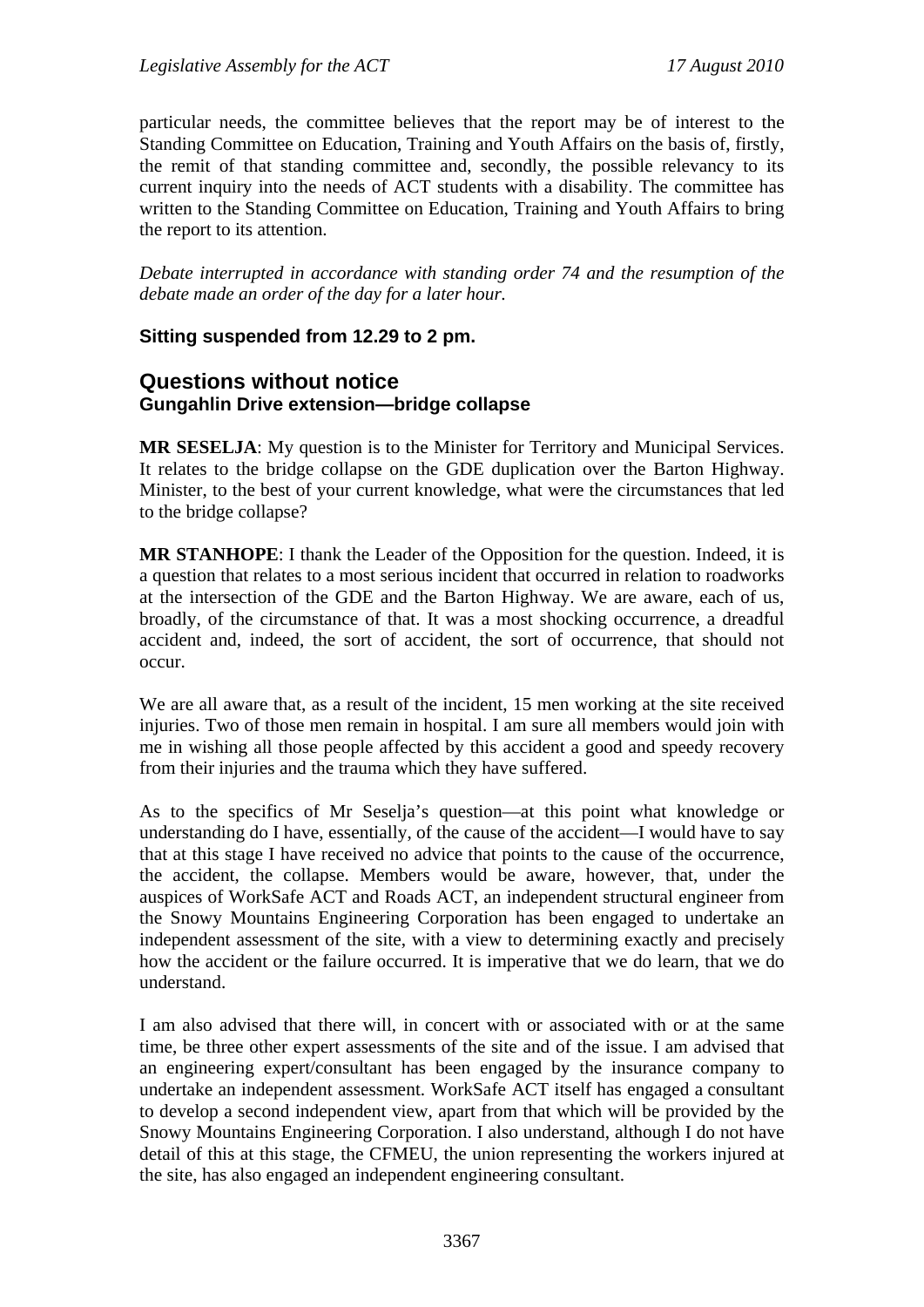My advice is that there will be four separate independent expert assessments of the site. Of course our hope and my expectation is that, through that process, we will learn what the causes of the collapse were. It is vitally important that we do learn and understand. I think it is right and appropriate to say that incidents such as this should not occur. There really does need to be an absolutist approach to work safety always.

In relation to major constructions such as this, it is the government's and the community's expectation and, I am sure, the expectation of all of us or each of us that events such as this simply should not happen. It is a matter of grave concern to me, the government and all involved and, I am sure, all members that it did happen. We need to learn from it to ensure it does not happen again.

**MR SPEAKER**: Mr Seselja, a supplementary?

**MR SESELJA**: Yes, thank you, Mr Speaker, and thank you, Chief Minister. Chief Minister, could you provide some more details in relation to the investigations that are planned and are being conducted; particularly, when do you expect investigations will be finalised and how will the results be published?

**MR STANHOPE**: Thank you, Mr Seselja. Once again I have advice—and to some extent some of these issues will be determined by WorkSafe—that the site will be left as it is until each of the engineers, the independent consultants that have been engaged, has had an opportunity to thoroughly inspect and review the site. Hence, the delays in clearing the site are a direct result of the determination not to touch or to interfere in any way with the site so that there will be a full and thorough investigation so that we can, to the extent that expert advisers are able, determine the cause. I have been advised initially—this is something that may change but the expectation is—that those investigations will take at least a week so that there will be no attempt or move to clear the site or to begin to clear the site until each of those investigations has been completed.

Mr Seselja, I do not have a time frame in relation to when those reports will be available. I will seek it. I have to say that that is advice that I have not been provided with. But let me give you this assurance: the government will make available all of those reports that are available to it. I have no hesitation in offering any member of this place a full briefing and access to ACT government officials from Roads ACT or from WorkSafe in relation to briefings on the circumstances, the inquiries and the way forward, and we wish through this process to give assurance to the Canberra community that we are doing everything to ensure that these systems are safe.

**MR COE**: A supplementary.

**MR SPEAKER**: Yes, Mr Coe.

**MR COE**: Chief Minister, what complaints, if any, have the government received about works on the project, what were the nature of those complaints and when were they received?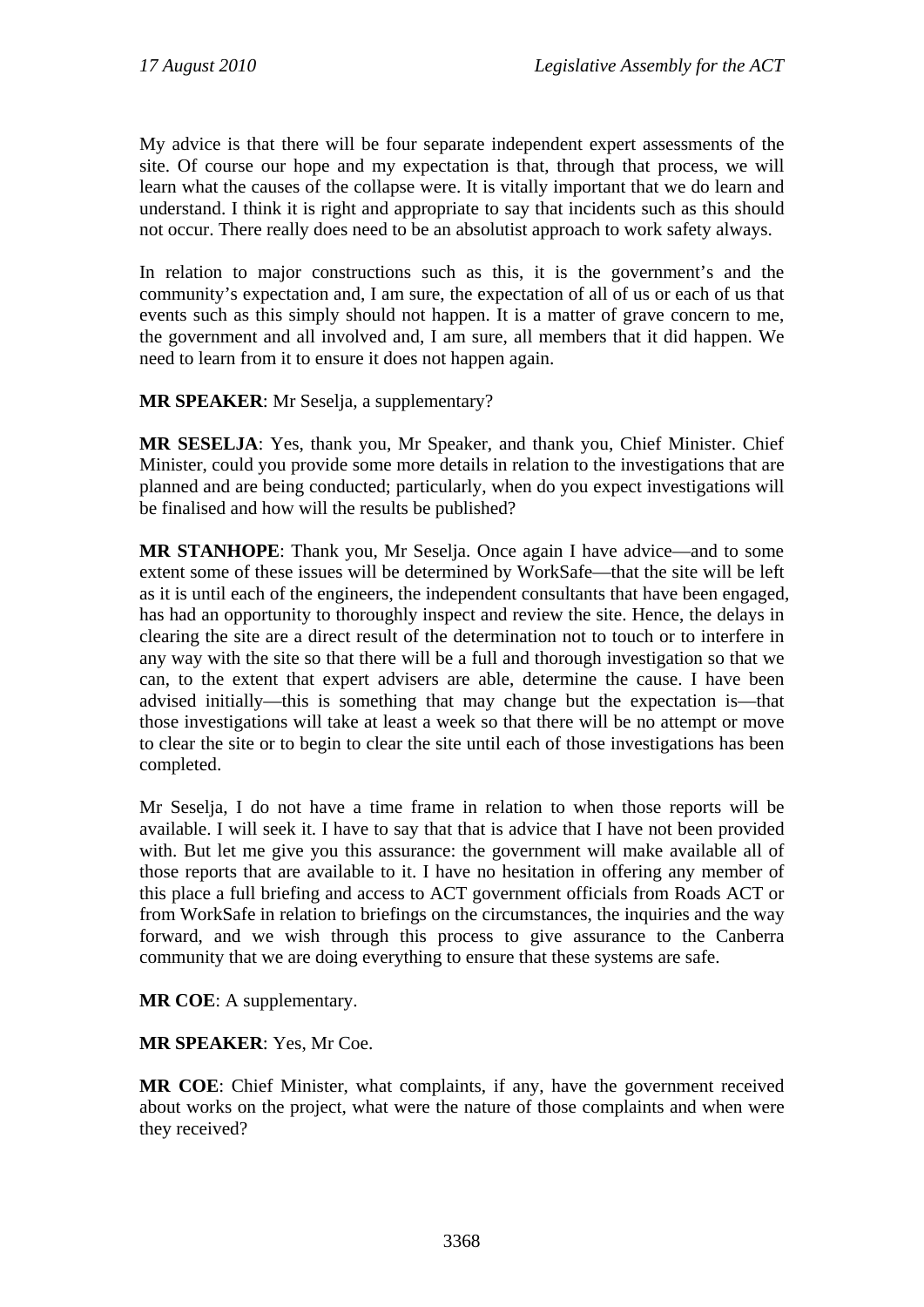**MR STANHOPE**: Thank you, Mr Coe. This is an issue that I have asked officers and officials to pursue today, and to pursue with some vigour, most particularly in relation to what I have to say, quite frankly, were quite alarmist reports broadcast by the ABC last night around numerous complaints that had been made to government to which the government did not respond. I have had all agencies across the ACT government today pursuing those allegations aired by the ABC last night.

I am advised, in relation to this particular site, these particular works and this particular company, or contractor and subcontractor, that, over the course of this particular work, one complaint had been received—a single complaint—and not a complaint addressed to the contractor. That complaint was received on 3 June and the complaint was fully investigated by WorkSafe. It was a complaint from the CFMEU—one, a single complaint, from the CFMEU—on 3 June, referred to WorkSafe ACT. WorkSafe ACT inspectors visited the site and, consequent on their complaint, identified several issues that they believed did require rectification at the site. One of those was the placement of an electrical lead; one was about the need to remove excess gas bottles from the site; and the third related to the need to rectify a barrier to prevent falls from the site.

I have asked for continuing investigations by all agencies that might possibly receive complaints, but at this stage the only complaint that we can identify is that single complaint, none of the issues of which went to the structural issues which we are now investigating.

I do propose to invite the ABC to provide me with any evidence that they have to justify their broadcast last night, and we are similarly inviting the CFMEU to provide us with the basis of their claims.

#### **Bimberi Youth Justice Centre—drugs**

**MS HUNTER**: My question is to the Minister for Children and Young People and is with regard to Bimberi. Minister, can you confirm that two young people overdosed on someone else's medication within the Bimberi Youth Justice Centre last month?

**MS BURCH**: I am aware of various incidents happening at Bimberi. Without going into the detail—and I am sure the member would appreciate the level of detail that I can go to in this place, but I am quite happy to offer a briefing—there was an incident that involved one child accessing medication. They were treated. There were no ill consequences, and certainly all policies and procedures have been reviewed to make sure that that does not happen again.

**MR SPEAKER**: Ms Hunter, a supplementary question?

**MS HUNTER**: Thank you, Mr Speaker. Minister, how is it possible that one resident was able to obtain another resident's medication, and what procedures broke down that allowed this to happen?

**MS BURCH**: It is unfortunate. It is a flaw in procedure rather than a lack of procedure, but it is something that we have gone back to and looked at quite closely.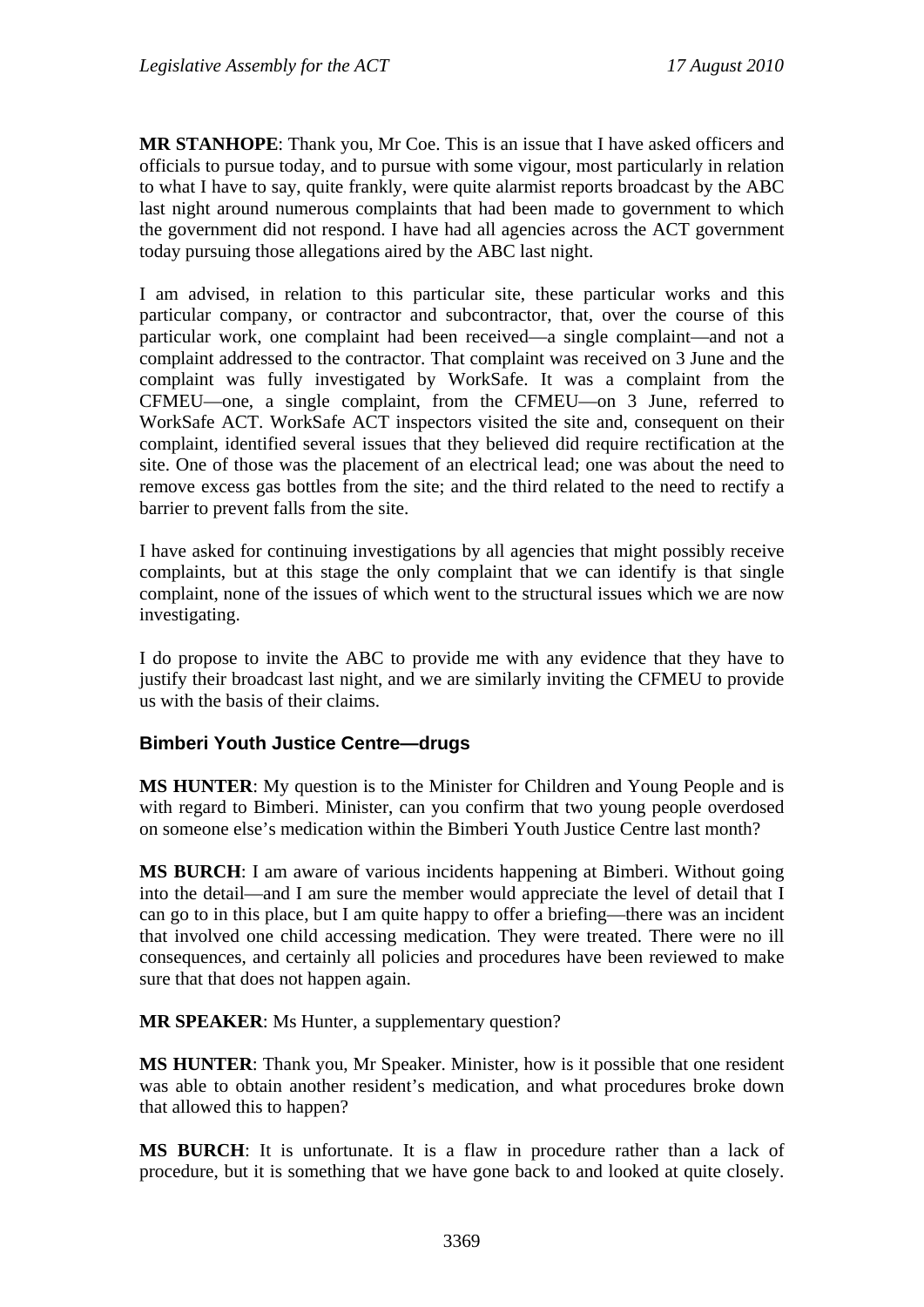We will strengthen those processes and procedures, because it is something that we find unacceptable. It endangers people and it is something that we need to address.

**MS LE COUTEUR**: A supplementary, Mr Speaker.

**MR SPEAKER**: Yes, Ms Le Couteur.

**MS LE COUTEUR**: Thank you. Minister, how was this reportable incident categorised—as a category 1 incident, which refers to a suicide attempt, or a category 2 incident, which refers to an incident involving contraband such as drugs?

**MS BURCH**: It certainly was not categorised as a suicide attempt. I would say that some of our residents undertake an activity that does them no good and does them some level of harm, but we certainly did look at it.

**MR SPEAKER**: A supplementary, Ms Le Couteur?

**MS LE COUTEUR**: Yes, thank you, Mr Speaker. Minister, how do you intend to respond to this issue to ensure the health and safety of young people in Bimberi?

**MS BURCH**: We take any incident that exposes young people and those that work at Bimberi to risk quite seriously, so every incident, regardless of what it is, is reported and is reviewed by management, and that is what we have done in this case. It is my understanding that a tightening up of procedures has occurred because we did and have taken this very seriously, so appropriate action has been taken.

# **Calvary Public Hospital—proposed purchase**

**MR SMYTH**: Mr Speaker, my question is to the Treasurer. On 10 February, you said about the proposed purchase of Calvary hospital:

Mr Hanson's question … was that other people have disputed the Treasury analysis, and that is incorrect. Nobody has, and nobody has been able to, and nobody will …

In fact, on 13 August this year, you stated that you had received advice from PricewaterhouseCoopers that the previous Treasury advice was incorrect, and you announced:

… the Government is no longer in a position to offer money for something that our accountants are now telling us we don't have to pay for …

Minister, when did you receive the advice from PricewaterhouseCoopers that your previous advice from Treasury was incorrect and what did you do to inform the community that someone had in fact disputed your analysis?

**MS GALLAGHER**: I am sorry; I missed the last part of that question—the second part of the question.

**MR SMYTH**: Let me ask it again. Minister, when did you receive the advice from PricewaterhouseCoopers that your previous advice from Treasury was incorrect and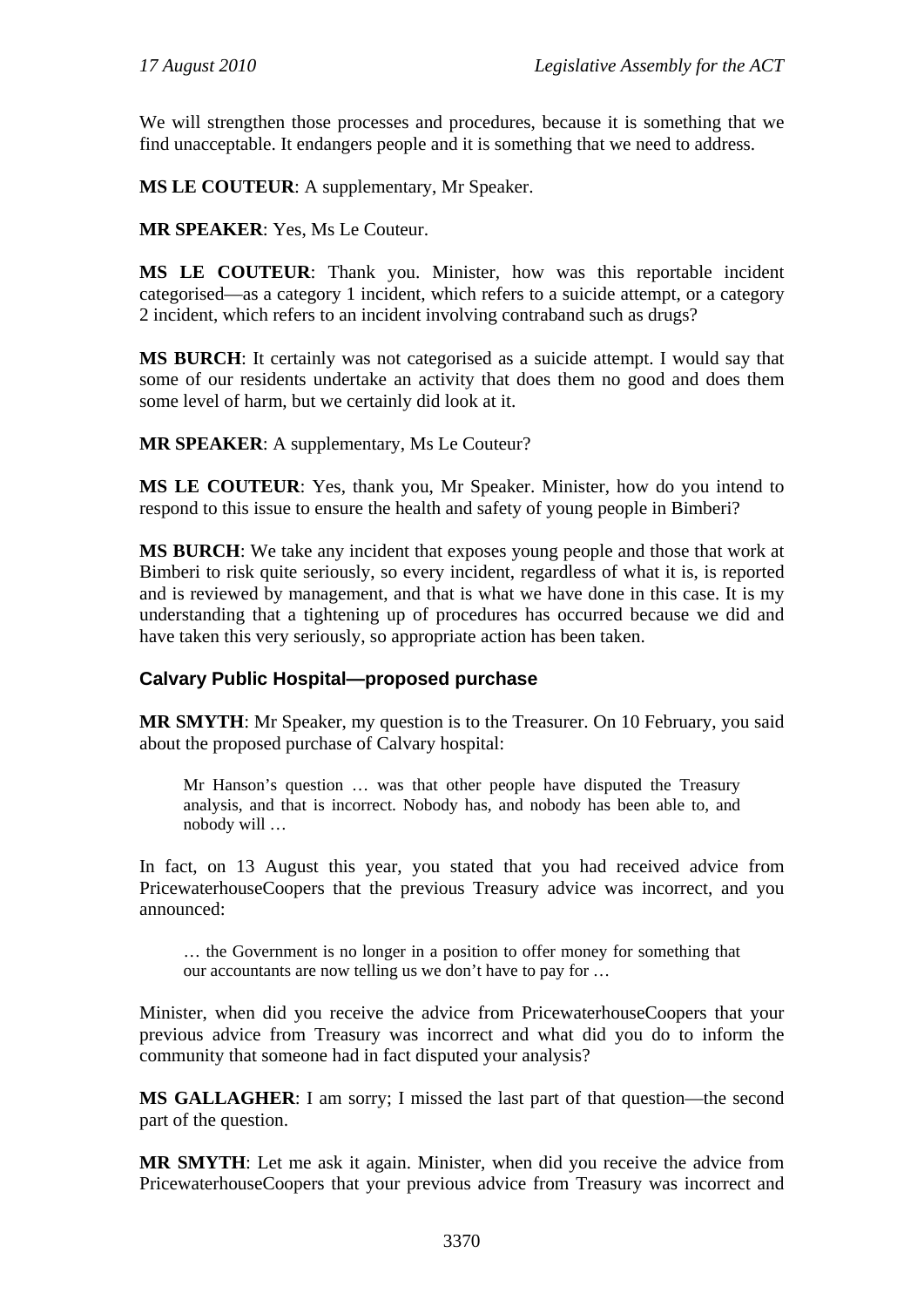what did you do to inform the community when you received that advice that someone had in fact disputed your analysis?

**MS GALLAGHER**: I received verbal advice from Treasury around some expert advice they had received in the first week of May, and that was not confirmed in writing for at least another week. I then sought assurances around that advice. And it was not that Treasury's original advice was wrong; it was—

*Opposition members interjecting—* 

**MS GALLAGHER**: I know that is not convenient for the opposition. The advice the government has received until April 2010, supported by every government in this place since self-government, and indeed the Auditor-General, who signs off on our accounts, is that we could not make capital investments into Calvary whilst the—

**Mr Smyth**: Signed off by the Auditor-General?

**MS GALLAGHER**: The Auditor-General signs off on our accounts and the way we fund issues such as—

**Mr Smyth**: Let's send it to the Auditor-General. Let's refer it all to the Auditor-General.

**MS GALLAGHER**: The Auditor-General has been involved in this all the way through, Mr Smyth. All the way through, I have sought the involvement of the Auditor-General in these negotiations. I have kept the Auditor-General, through officials, briefed, and have sought the Auditor-General's advice. So it is important to get at least a base level of understanding of what we are dealing with here. The advice is that exposure draft 194, which was released on 21 April 2010, which related to service concession arrangements that included governments for the first time—they had applied to private sector operators for about a year prior to that—had been released and had gone to the Accounting Standards Board. Indeed, it was endorsed by the board on 14 July.

The advice we got from PricewaterhouseCoopers was in early May. That work was confirmed for my satisfaction by the end of June. I took that to Little Company of Mary Health Care as part of the ongoing negotiations around Calvary Public Hospital. Little Company of Mary Health Care did not agree with that advice, asked us to retest that advice and, indeed, advised us that they would test that advice, and that is where we are at today.

**MR SPEAKER**: A supplementary, Mr Smyth?

**MR SMYTH**: Treasurer, why did you not advise the community and the Assembly earlier of this advice?

**MS GALLAGHER**: Because the advice was in dispute between the parties and remains in dispute between the parties. My intention was to update the Assembly this week. Unfortunately, things were out of my control. Information was leaked to journalists on Thursday afternoon and I had to respond to a number of questions.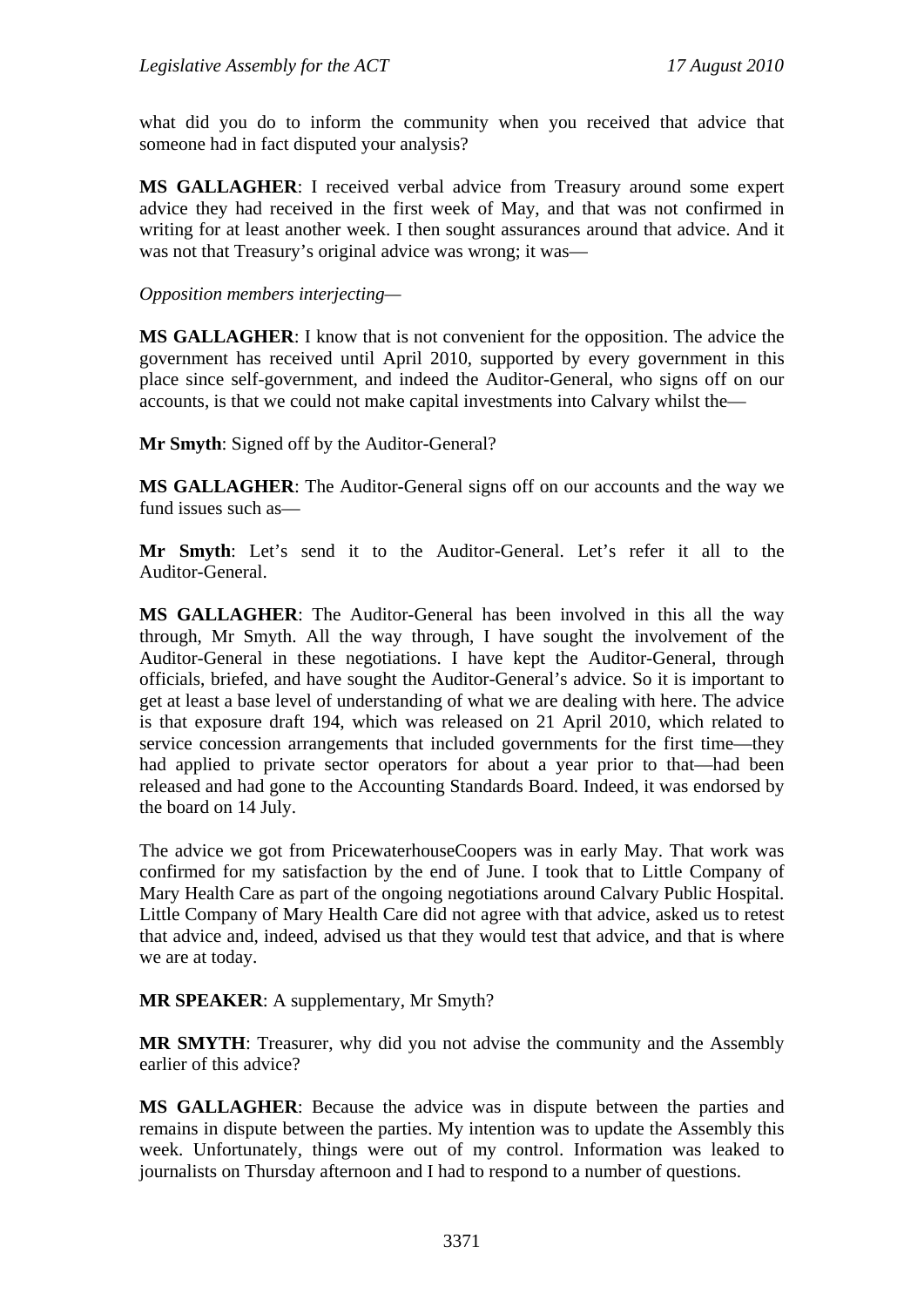Indeed, an individual rang Chief Minister on talkback on Friday morning. Paul seemed to have information that it was clear that information I provided to the parties negotiating had become somewhat more public. One of the few investigative journalists in this town approached my office on Thursday with a list of questions which, indeed, confirmed to me that information from around the negotiating table had gone further than the parties had sought.

**Mr Seselja**: It is the only way we get information on Calvary, isn't it?

**MS GALLAGHER**: No. The update around the negotiations with Calvary was going to be provided to the Assembly this week. It was not my intention to have it out on Friday.

**MR SPEAKER**: Mr Hargreaves, a supplementary?

**MR HARGREAVES**: Thanks very much, Mr Speaker. Treasurer, when was the Little Company of Mary aware of the change in accounting standards and were they negotiating from the perspective of seeking funds to which they may be not entitled according to that new standard?

**MS GALLAGHER**: The Little Company of Mary were aware of the standard as it applied to them, as a private sector operator, and it had applied to them for some time. However, I think the change around governments being able to apply the same principles as operators when accounting for service concession arrangements did occur within the negotiating timetable. Nobody had seen it coming. On 21 April that is what the exposure draft said. It has since been endorsed by the Accounting Standards Board.

**MR SPEAKER**: Mr Hanson, a supplementary?

**MR HANSON**: Thank you, Mr Speaker. Minister, do you accept, in relation to your statement with regard to the Treasury analysis that no-one had disputed it, "nobody has been able to, and nobody will", that you were in fact wrong?

**MS GALLAGHER**: No, I was not.

#### **Roads—Civic**

**MS LE COUTEUR**: My question is to the Minister for Territory and Municipal Services and concerns roadworks and refurbishing in Civic. The 2010 Cardno report on the ACT cycling and pedestrian network ranked shared space in Bunda Street and protected cycle paths in Bunda Street as the two highest priority infrastructure projects. Why is the current work in Bunda Street simply reworking pavement and other aesthetics instead of progressing these priority projects? And, if you did make Bunda Street into shared space, wouldn't it make the current works largely redundant?

**MR STANHOPE**: I thank Ms Le Couteur for the question. I do not believe, as the question presupposes, that these are either/or issues. The work that has been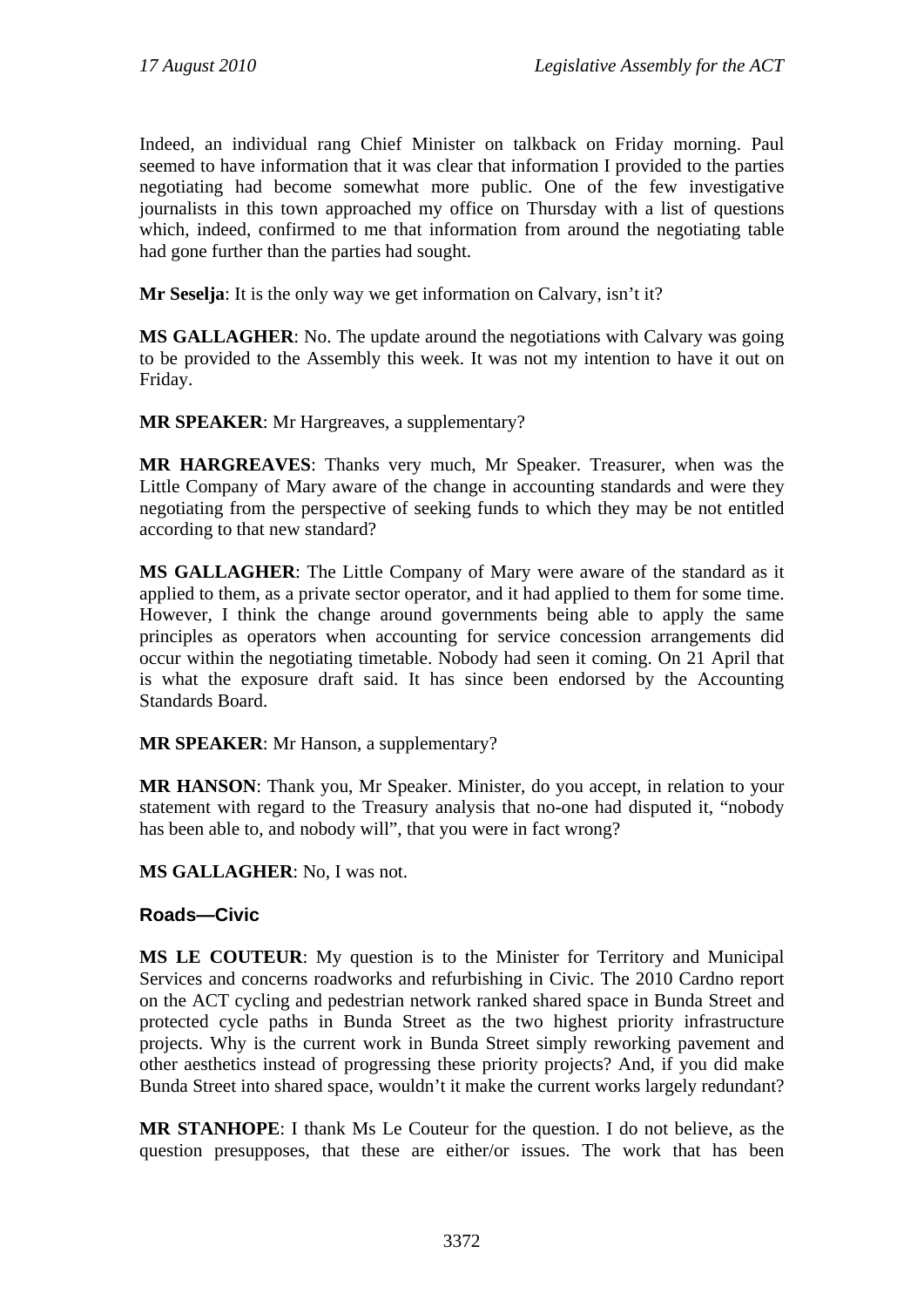undertaken in Bunda Street is work that was funded quite deliberately as part of that package of works that the government is pursuing in order to lift the appearance, attractiveness and amenity of Civic.

I think none of us disagree that we do have quite a way to go to lift the level of the infrastructure here within the territory that befits a vibrant world city such as Canberra is. Ms Le Couteur, the government funded to a certain level works designed to lift the look and the feel, the physical appeal, of Bunda Street, and it is something that we are proposing to do throughout the whole of the city. It comes at significant cost. The current budget for the works in Bunda Street, accepting that it is just one side of the street, is somewhere in the order of \$5 million.

In an ideal world, it would be nice to be able to do everything at once, but we simply cannot. It is that same issue, Ms Le Couteur, in relation to concerns you have raised about the work that has just been completed on London Circuit when you raise—and it is a reasonable question—"You've just resurfaced London Circuit and done some work on kerb and gutter; why didn't you provide another bus lane?" or "Why didn't you put a cycle path in?" It is because we had a budget and the works were essential infrastructure upgrade or maintenance of pavement. Every time we undertake a work such as that, of course it would be nice to think, "Oh, look, with an extra \$5 million we could have put a bus lane around here" or "With an extra \$2 million we could have put in a cycle lane." In an ideal world, it would be nice to proceed on that basis and in that theory. But we have a very limited capacity to do everything at once.

The works in relation to London Circuit were around a desire to repair pavement and they came at a cost, I think, of about \$5 million. In Bunda Street we are seeking to restore the sidewalks, the pavements. But it does not preclude Bunda Street, as we progress with the upgrading, revitalisation and completion of Civic, making some of these places more commuter and cyclist friendly. So I do not believe it is exclusive, Ms Le Couteur. You might say that there is some opportunity cost; but there is an opportunity cost too in diverting resources that are currently being applied to some other project to Bunda Street or to London Circuit. What other project, for instance?

This is part and parcel of the divvying up of the budget pie. Yes, let us say we devote another \$5 million to Bunda Street. Which project should we have cancelled elsewhere in Canberra to achieve that outcome? I can always answer, in a nice, easy, simplistic way, Ms Le Couteur, "Yes, we could have found another \$3 million." But, Ms Le Couteur, it would have been at the expense of some of the projects somewhere else in Canberra or indeed even in Civic.

**MR SPEAKER**: Ms Le Couteur, a supplementary question?

**MS LE COUTEUR**: Thank you, Mr Speaker. Minister, what is the government's position on the Civic cycle loop, which was recommended as priority infrastructure by the Cardno report?

**MR STANHOPE**: Ms Le Couteur, I will take the question on notice, but I just signal that I am not quite up to date with exactly the final thinking in relation to the greater Civic action plan, which we are seeking to finalise now, as soon as we can, to guide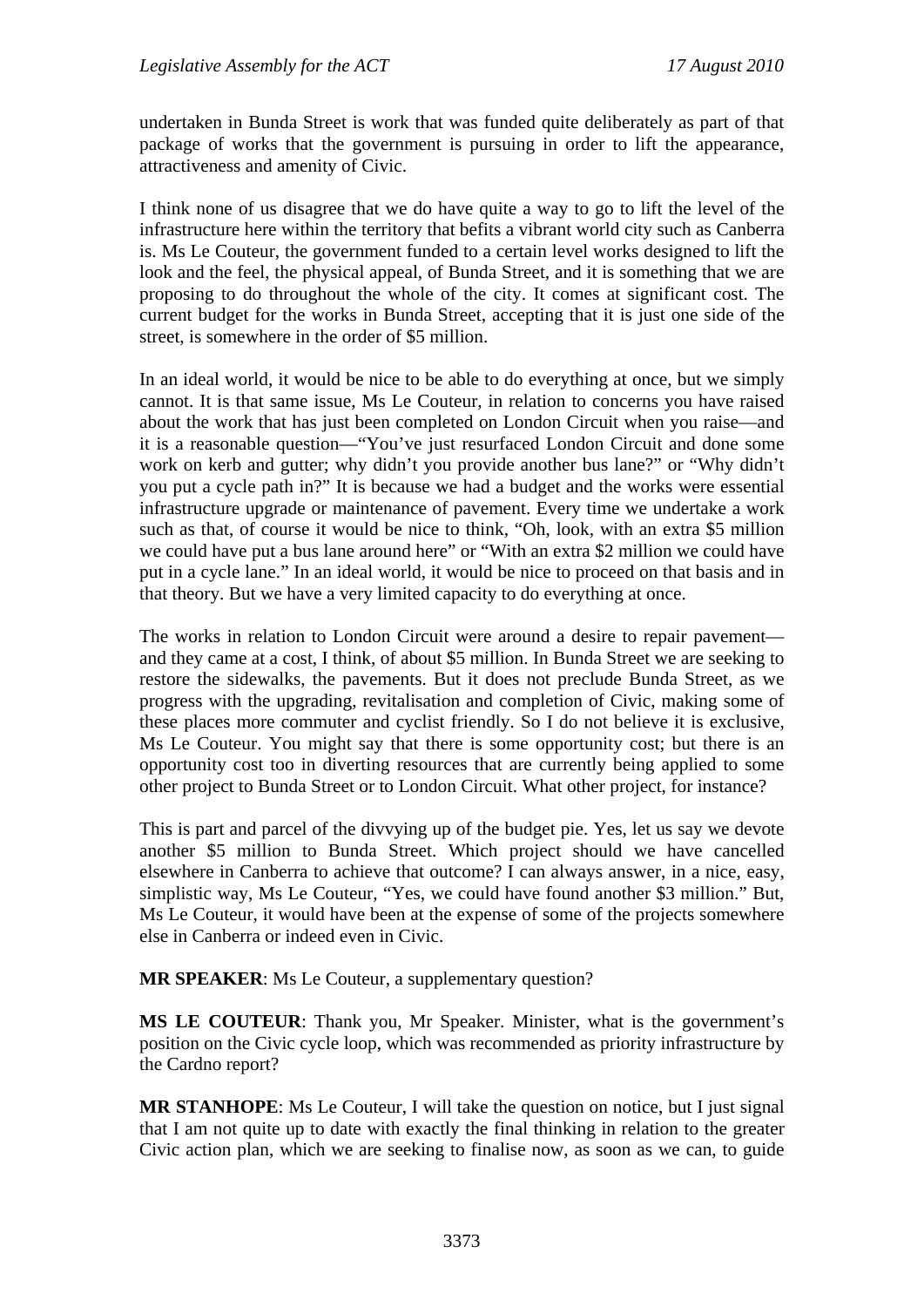some of the works within Civic and the Civic area. Of course, that particular proposal is very much part of our thinking. I just want to go back and have a look, but I am more than happy to respond fully to you in relation to where that work stands in our thinking.

I am supportive of it. I accept most particularly the representations that I have received from cyclists, most particularly through Pedal Power, around the enormously strong support for enhanced cycling amenity throughout this area of the city, up and down Northbourne Avenue throughout the whole of the city. Indeed, I do not deny the importance of east-west cycle routes for safety through the city as a priority. I also accept that the Civic cycling loop is a significant priority and I hope we can fund it and deliver it sooner rather than later. But I will give you a bit more detail, Ms Le Couteur.

**MS HUNTER**: A supplementary, Mr Speaker?

**MR SPEAKER**: Yes, Ms Hunter.

**MS HUNTER**: How does the government ensure that expensive roadworks and refurbishment are not undertaken in areas that are already under consideration for redesign?

**MR STANHOPE**: In a technical sense, I am not quite sure I can answer that. My expectation always would be—and it would be the basis on which all agencies work—that they work together, that they work collegiately and that they do develop an understanding around works that might be in the pipeline, that would be affected by an upgrade where perhaps aspects of that upgrade would be affected or, indeed, perhaps dug up or destroyed as a result. We have quite sophisticated, detailed negotiation, consultation and collaboration across agencies.

From time to time, there will be works that are done that have a quite short life or time frame. More often than not, from my experience where I do see examples of that, I believe it is almost always appropriate.

I cannot stand here and invite members to do it. I can perhaps give a more specific response if there is a piece of infrastructure work, an upgrade, that has been undertaken where it has been, essentially, rendered negatory or irrelevant as a result of subsequent redevelopment or work. I would be interested to know of it so that I could perhaps get a better appreciation from agencies around why our forward thinking had not kicked in to ensure that we did not expend moneys on infrastructure where the infrastructure would be rendered obsolete or unnecessary.

There are occasions where we do repair roads, where we do undertake some works which are rendered irrelevant, but almost always, in my experience, they are done for quite obvious safety or other reasons.

**MR SPEAKER**: A supplementary, Ms Porter?

**MS PORTER**: Thank you, Mr Speaker. Minister, what other work is being undertaken or planned in Bunda Street to improve its amenity?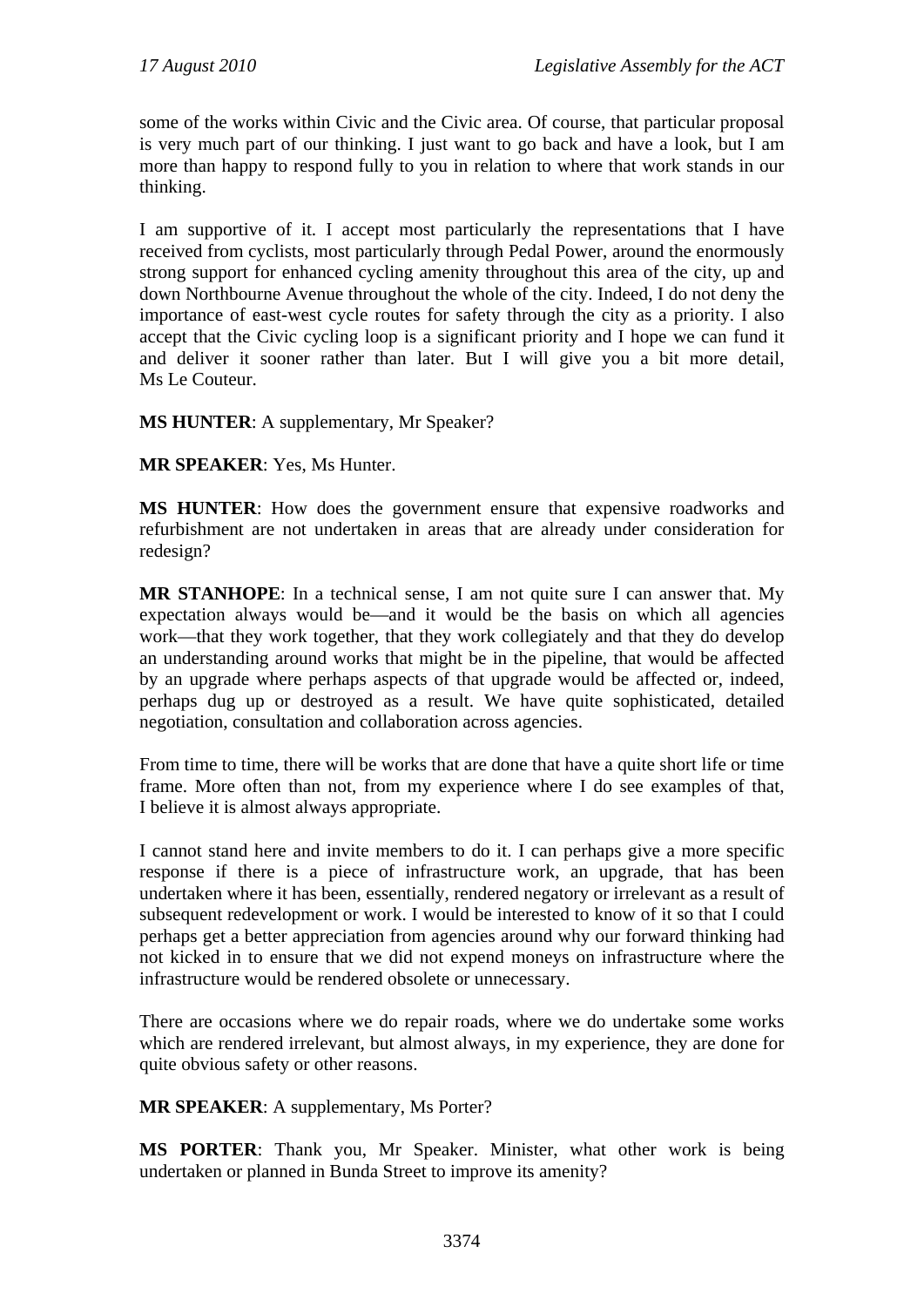**MR STANHOPE**: We are currently involved in a first phase—at this stage no other work has been funded—and the work that is underway, as I say, is expensive. It is always expensive. It is perhaps interesting for members of this place to go to Bunda Street and observe the works that are underway and to reflect that they come at a cost of in excess of \$5 million. In other words, from the new Actew building to Petrie Plaza—that is what we are talking about: from the new Actew building, at the taxi rank, to Petrie Plaza—the replacement of services and the pavement comes at a cost of \$5 million. It is half of one side of Bunda Street.

Those are the issues that government deals with in relation to capital works and these are standards. The majority of that massive cost—it always comes as something of a frustration to me—is underground. We take the opportunity, as we pursue work such as we are pursuing in Bunda Street, to replace essentially all of the ageing services the water, the sewage and the stormwater. Indeed, some of the electricity and the communications infrastructure are part and parcel of that.

Just by way of example of the issues governments deal with, I would ask members, the next time they are in Bunda Street, to reflect on the fact, as they walk along from Petrie Plaza to the corner of the Actew building, that \$5.6 million or thereabouts is the cost of that upgrade. Consistent with the rolling out that is part and parcel of the rationale for the Civic action plan, we will, of course, complete the works within Bunda Street, as we will pursue a range of other works around the city.

### **Canberra Hospital—alleged bullying**

**MR HANSON**: My question is to the Minister for Health. Minister, the recent review of service delivery and clinical outcomes at public maternity units in the Australian Capital Territory found:

There is evidence of a systemic reticence to address staff performance issues in the maternity unit at the Canberra Hospital, particularly issues of inappropriate behaviour by certain medical staff.

Why has your government been reticent to address this inappropriate behaviour? What is the behaviour that has been deemed inappropriate?

**MS GALLAGHER**: The report did not say the government was reticent to address behaviour. I think the report said there were views around management reticence at the hospital.

**Mr Hanson**: Systemic reticence at the Canberra Hospital.

**MS GALLAGHER**: I have to say, Mr Hanson, there are mixed views coming around the review. We are consulting with staff around the recommendations and the best way forward. I think I have said publicly there were things that could have been done, that should have been done, that were not done, in my view, from looking at it with what we know now. Probably there are some people in management positions who share that view of mine.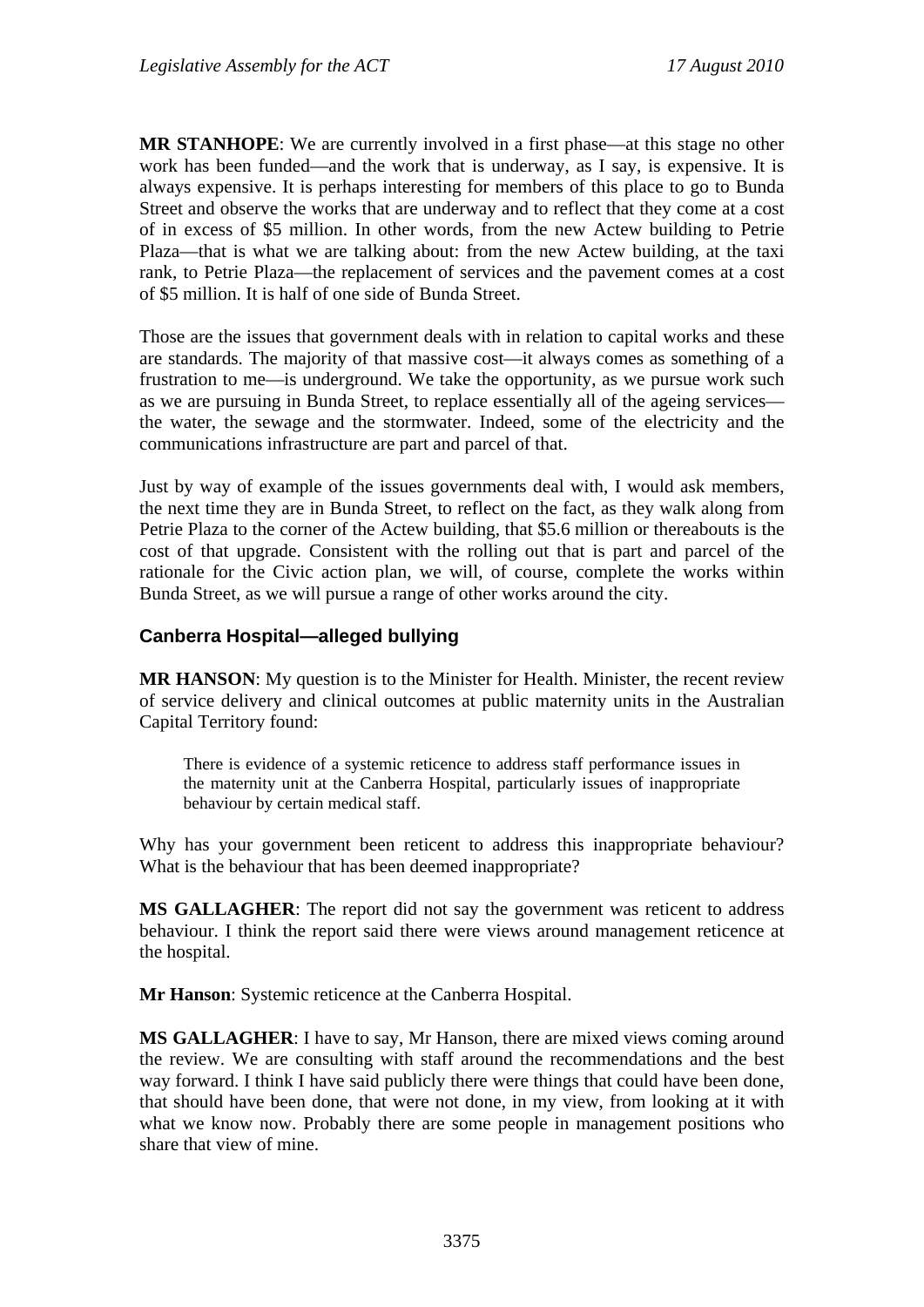As to the behaviour, in some of the correspondence I have received from people, there are views around inappropriate use of language, shouting, people feeling verbally abused and harassed. But I have to say it is not necessarily about one person. A number of people have expressed views about a number of individuals' behaviour within that unit, and that has been worked through, as it should be, and appropriately done, at the workplace level.

**MR SPEAKER**: Mr Hanson, a supplementary question?

**MR HANSON**: Minister, has the reticence been a deliberate attempt to prevent problems from emerging in public?

**MS GALLAGHER**: I do not think anyone goes to work to not do their job every day, but I think—and what I understand from being in this position—that nothing is ever black and white. I think that managers at the hospital very much do their best to make sure of the smooth running of the hospital and that they are addressing pockets of concern when they arise. But it is a hard job. It is an incredibly hard job.

**Mr Smyth**: They don't believe the report. Is that what you are saying?

**MS GALLAGHER**: I am not discounting the review at all; I am trying to explain that for managers, managing units within the hospital is very complex, and it is not always black and white. That is what I would say. There is agreement that the obstetrics units and concerns that were probably bubbling away for a little while were not addressed at their earliest indication. What we have seen—

**Mr Hanson**: They were not obvious at all.

**MS GALLAGHER**: Again, there are mixed views about that. I know that you are there as the judge, jury and sentencer on this, but there are mixed views about this. And there are mixed views around how everyone's input has been relayed. I am trying to manage what is a very difficult situation and keep a public maternity service running. I can say that, whilst the opposition can sit there in their black-and-white world where everything is Katie's fault and nothing is their fault, from the hospital's point of view it is not all black and white. There is no person who has been right and person who has been wrong. There are a whole range of issues that need to be worked through. I think that management have tried to resolve issues. As to whether they have done that successfully or not—I think there is probably fair agreement that they have not managed that successfully—I think attempts were made.

**MR SPEAKER**: A supplementary, Mr Seselja?

**MR SESELJA**: Minister, what are you now doing to ensure that these systemic issues are addressed to ensure that staff performance issues, particularly inappropriate behaviour, are properly dealt with in future?

**MS GALLAGHER**: An incredible amount of work has gone into ensuring that process. I should say that the processes, policies and guidelines are already in place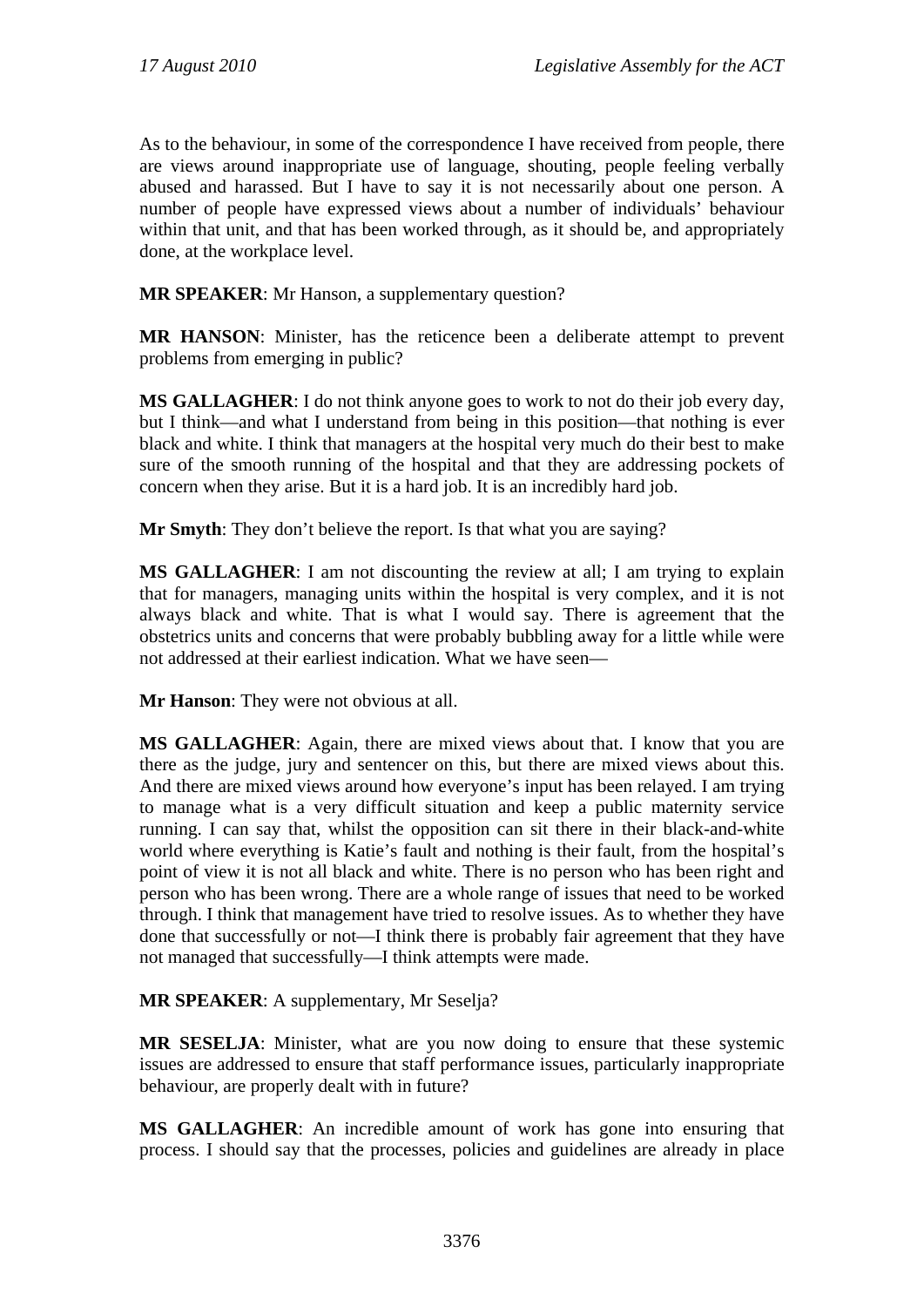and have been for some time. So there has been quite a lot of work that has gone into that unit, indeed with the managers, around getting a full understanding of all the obligations that they have, as managers of the unit, to respond to staff concerns when they arise, even if those staff concerns are not put in writing or signed on the dotted line, about how they need to respond to those. There are a whole range of other things such as the additional resources going into the unit.

I think there is a level of stress in that workplace around workloads, and it has been responded to. Some extra clinical staff have already been put in place around that.

**Mr Smyth**: Have you read the report?

**MS GALLAGHER**: I do not know, Mr Smyth, but I think you asked the last question. You keep interjecting have I read the report. So that you do not feel that I am not answering, yes, I have read the report. It is my report. I commissioned the report and I, as the minister, am implementing all the recommendations of the report where appropriate and in consultation with staff.

**MR HARGREAVES**: A supplementary.

**MR SPEAKER**: Yes, Mr Hargreaves.

**MR HARGREAVES**: Thanks very much, Mr Speaker. Minister, has the opposition or anyone else reported detrimental clinical outcomes relating to specific patients to you in relation to this matter?

**MS GALLAGHER**: Individuals?

**Mr Hargreaves**: Individuals.

**MS GALLAGHER**: No, they have not. Thank you, Mr Hargreaves. The reason I commissioned this report was around concerns regarding clinical safety, and Mr Hanson supported those claims and the views being expressed by some of the private obstetricians that there were clinical safety issues.

**Mr Hanson**: No, I wanted them investigated.

**MS GALLAGHER**: In *Hansard* you said—

**Mr Hanson**: And I demanded they be investigated—

**MR SPEAKER**: Mr Hanson!

**MS GALLAGHER**: In *Hansard*, if you reflect on what you said—

**Mr Hanson**: And the only reason they are—

**MR SPEAKER**: Mr Hanson!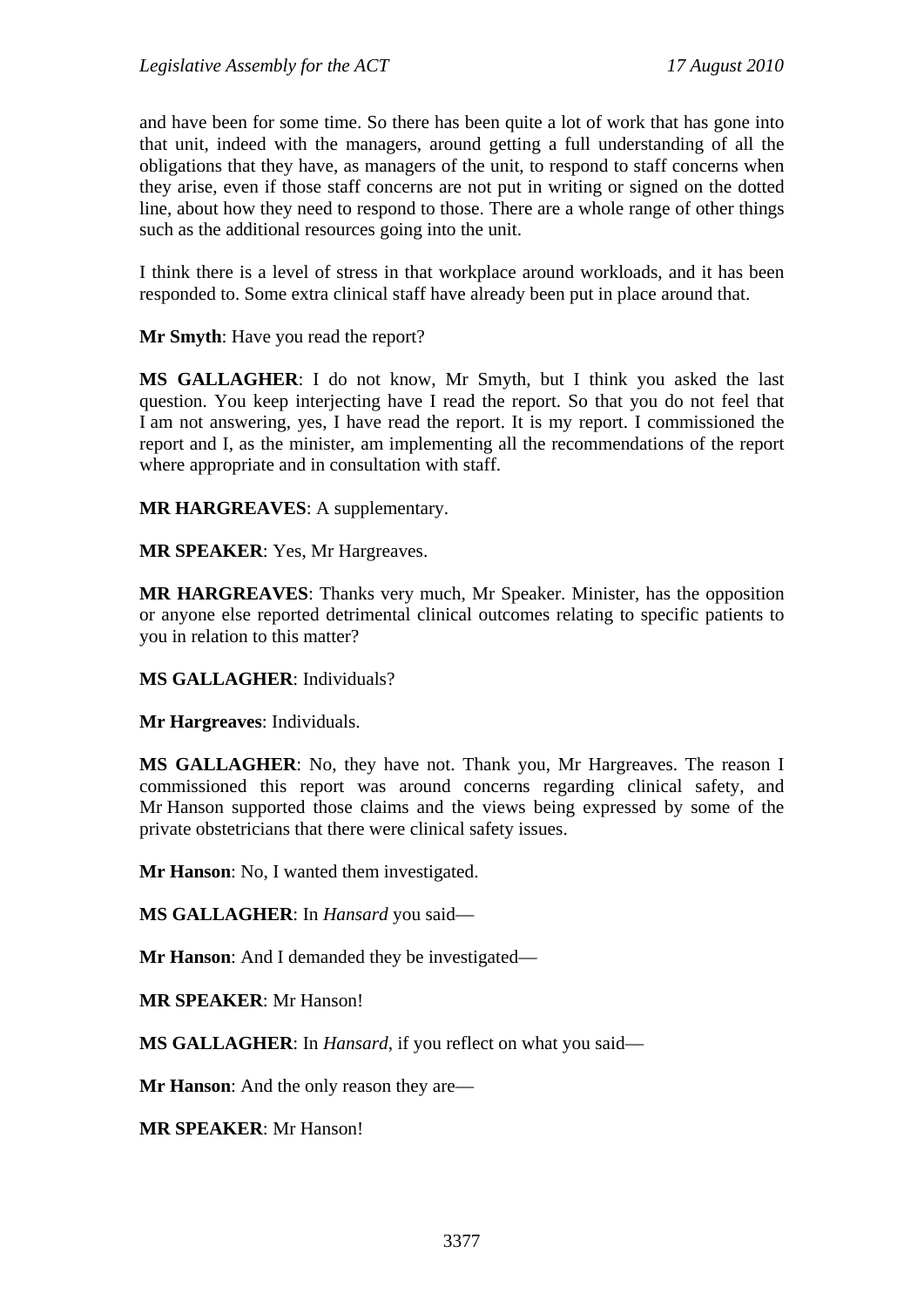**MS GALLAGHER**: you say that serious harm or death may have even occurred. I think that is the role that you played—scaremongering, as usual.

What we find in this report—and I must say I have met with the unit recently, and one of their responses to this report is that they feel that TCH has not been given the credit it deserves as a unit that performs overwhelmingly superior to other benchmarked hospitals. That is something that members of the unit expressed to me and said, "If there is anything you can do, Katy, when you go back to that place you work in, can you please let them know that we do a damn good job here, we're very proud of it and we're very proud of the clinical outcomes that we deliver to the women of the ACT." Indeed, they are quite protective of some of the recommendations in this review which encourage changing some of the staffing arrangements at the hospital, because they believe that some of the good outcomes are because of the way they run the service. Again, this is just trying to explain to you that you can't always accept one version of events; that there are shades of grey all the time. And that is why we will consult over some of these recommendations before proceeding any further.

### **Economy—federal public service**

**MR HARGREAVES**: My question is to the Chief Minister. Can you please detail to the Assembly what exactly is the importance of a strong commonwealth public sector to the ACT economy?

**MR STANHOPE**: I am more than happy to do that, and I do it in the hope, perhaps the forlorn hope, that members of the Liberal Party will—

**Ms Gallagher**: Stand up for Canberra.

**MR STANHOPE**: stand up for Canberra—that they will actually take the message to their federal leader, their federal shadow Treasurer, and seek to get some level of understanding about the importance of the commonwealth public service as an employer in the ACT.

It is a forlorn hope, isn't it? We see the banging of the drum constantly and regularly by most particularly the Leader of the Opposition, Mr Seselja, and the deputy leader, Mr Smyth, in relation to the need to stick up for the city, the need to stick up for the community. Where have Mr Seselja, Mr Smyth and, more importantly, Senator Humphries been over this last month as Tony Abbott and Joe Hockey have gone around the nation bashing Canberra, seeking to score political points and seeking desperately to gain votes in the marginals in Sydney and Queensland by promising to do what any desperate politician does—that is, belt Canberra to death? What about the \$24 billion cut to public service outcomes in the ACT that Tony Abbott and Joe Hockey promised?

*Mr Hanson interjecting—* 

**MR STANHOPE**: What representations have you made? What has Senator Humphries done? Has he actually suggested at any stage that he might cross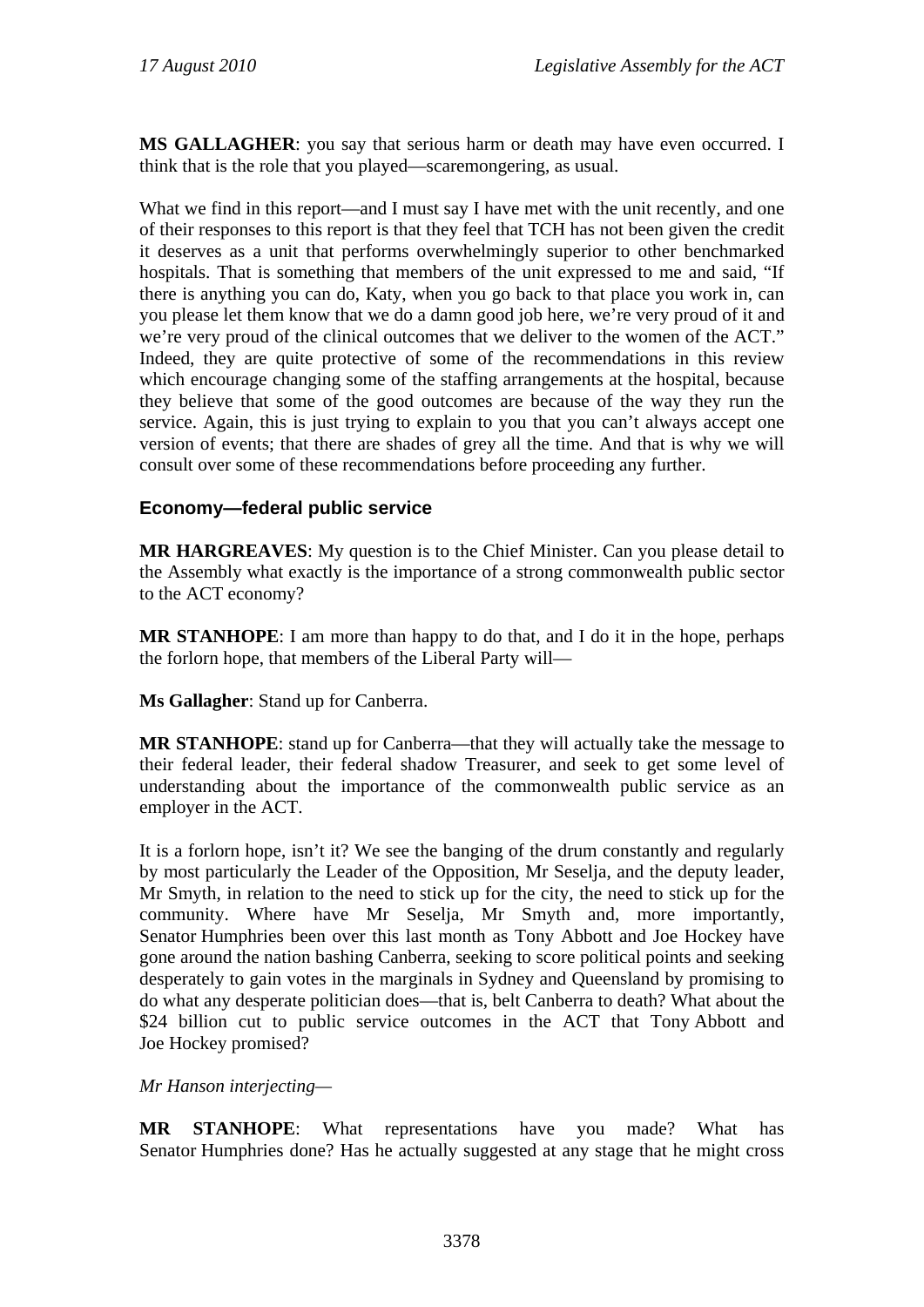the floor on this? He is a great crosser of floors, Senator Humphries. What representations or protestations has Senator Humphries made? Importantly, what have his colleagues in the Assembly done? What have the leaders of the Liberal Party in the ACT done to seek to protect this city and this community? What have they done to protect the jobs, the economy and the families that will be affected by a \$24 billion cut to commonwealth government outlays? We understand that the price of that \$24 billion cut will be 12,000 public service jobs and, according to modelling done by the ACTU, there will be a flow-on effect or impact on an additional 17,000 jobs throughout the ACT.

The commonwealth public service, of course, is fundamental to the welfare of this city in terms of its operations and its future. It is easy politics. Mr Abbott and Mr Hockey are being unrelenting, unremitting and unapologetic in relation to their bashing of Canberra all around the nation. Bash, bash, bash. "This is how we will reap these billion-dollar-a-day promises that we have made over the course of this election campaign—we will do it by taking \$24 billion out of Canberra." That is how they justify their entire election strategy, each of the promises they make, the billion dollars a day that they are racking up in promises. And they mean it when they are asked, "Well, how are you going to pay for this?" and they say, "Oh, it's easy to pay for that. We'll just take \$24 billion out of commonwealth outlays. We'll just cut the ACT workforce by 12,000 in the hope that nobody around Australia will notice," with absolutely no compunction in relation to the devastation that it will wreak in the ACT.

The question we can rightly ask in this place today is this: what has Zed Seselja done about it? What has the shadow Treasurer, Brendan Smyth, done about it? It will be interesting to hear how Brendan Smyth, as shadow Treasurer, believes that this economy will function when those 12,000 jobs are taken out of the mix.

#### *Mr Hanson interjecting—*

**MR STANHOPE**: Where is Senator Humphries on this? He was known in his little stint in this place, of course, as the great procrastinator. *(Time expired.)*

**MR SPEAKER**: Mr Hargreaves, a supplementary question. And before you ask your question, Mr Hargreaves, let me remind you, Mr Hanson, that you received a warning from the Deputy Speaker this morning for constant intervention.

**MR HARGREAVES**: Chief Minister, will there be any detrimental impact of a cut of 12,000 jobs on the ACT economy that you have not outlined already?

**MR STANHOPE**: I thank Mr Hargreaves for that supplementary. It is important. This is not a joke. This is not a joke, because the Liberal Party have form on this. They have form going back to 1996, and we know it. We know of the pain that it caused. The same sorts of promises made by John Howard in exactly the same circumstance in 1996 are now being made by his successor and greatest fan, Tony Abbott. He will slash the ACT public service—the commonwealth public service here in the ACT. He will take 12,000 jobs. He will take \$24 million in outlays out. They said they would do it last time, and they did. They were consistent on that. There is no reason to think that they will not do it this time if they get up.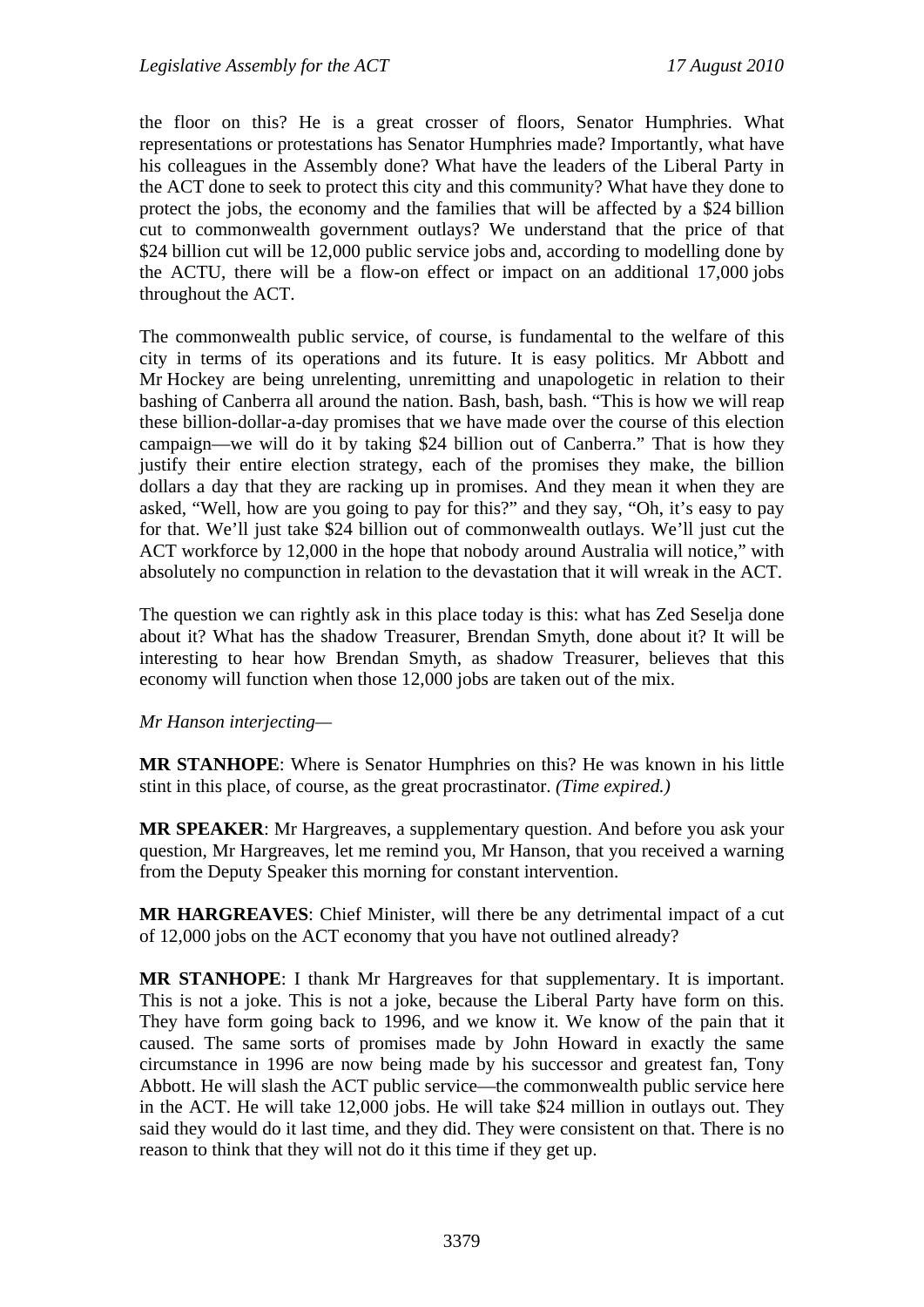What were the implications last time? The implications were dire. It pushed the ACT into recession, as I have said before. John Howard and the Liberal Party did in 1996 what the global financial crisis could not do in 2009-10. It pushed us into recession; it reduced employment dramatically; it dropped house prices; it devastated small business. It had enormous effects around the ACT, most notably in areas where there were significant public service departments that were particularly affected, particularly at Tuggeranong, which lost thousands of commonwealth employees. It took those businesses in Tuggeranong years to recover.

**Mr Hanson**: Did you lose your job, Jon?

**MR STANHOPE**: Actually, I did lose my job in 1996. I was one of those sacked by John Howard for daring to have opposing political views. I often commented—

**Mr Seselja**: Were you a political appointment?

**MR STANHOPE**: I was. But for John Howard, I would not have actually entered politics. I would not be here today. John Howard was directly responsible for me having this job today.

**MR SMYTH**: Supplementary, Mr Speaker?

**MR SPEAKER**: Yes, Mr Smyth.

**MR SMYTH**: Thank you, Mr Speaker. Therefore, Chief Minister, do you agree with the Rudd-Gillard government cuts in the 2008-09 budget of 474 jobs in the Department of Defence, 210 jobs in defence materiel, 195 jobs in veterans' affairs, eight jobs at the War Memorial, 213 jobs at the department of education, 269 jobs at FaHCSIA, 179 jobs at health and ageing, 445 jobs at human services, 200 at Centrelink and 171 in Medicare, 221 jobs in the department of immigration, 142 jobs in innovation, 85 in the CSIRO, 50 in the department of infrastructure, 1,137 jobs in the Department of Treasury and 166 jobs in the bureau of stats? Were they reasonable cuts as well, Chief Minister?

**MR STANHOPE**: I thank Mr Smyth for the supplementary. I was concerned I would not get another supplementary, so thank you very much, Mr Smyth. I can continue on the theme. Under the last three years of Labor government, the public service in Canberra has grown. Mr Smyth can seek whatever diversion he likes. Under this current federal government, under this Labor government, employment has grown over the last three years here in the ACT, within the commonwealth public sector, as has our economy. But, of course, having regard to the enormous growth in the economy, Mr Smyth talks it down and talks down the commonwealth's role and responsibility for that.

I am happy to accept all credit, as I am sure the Treasurer is, and my colleagues, for the fact that we have the fastest growing economy in Australia and we have now the second strongest economy in Australia, after Western Australia, as a result of the combined efforts of two Labor governments, a federal Labor government and this government.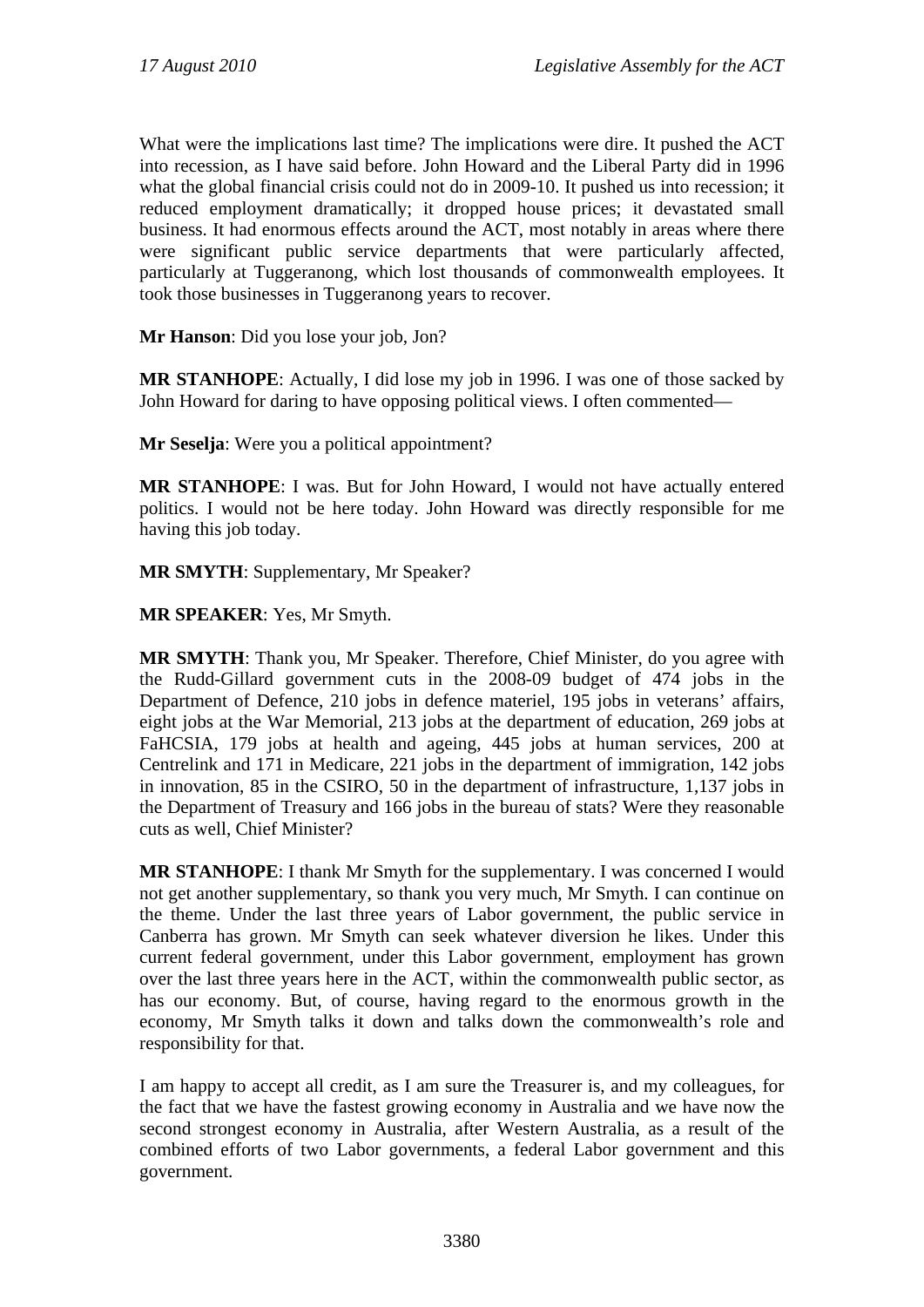What this Labor government has not done is send this territory into recession; it has saved it from recession. It has not done what John Howard did. It has not done what Tony Abbott is now promising to do. The bare, bald facts are: Tony Abbott has promised to take 12,000 jobs out of this community. He has promised—explicitly, directly, looking straight at the camera—to take \$24 billion in outlays out of the commonwealth public service, at a cost of 12,000 jobs directly, and, in the view of the ACT or any other modelling, an additional 17,000 jobs throughout the broader community.

The issue today for all of us is: what has Gary Humphries done about it? Nothing. What has Zed Seselja done about it? Nothing. What has Brendan Smyth done about it? Absolutely nothing. Because they do not care and they have not got the guts to go up to Tony Abbott and Joe Hockey and say, "Stop doing this."

**Mr Smyth**: A supplementary, Mr Speaker?

**MR SPEAKER:** Ms Porter has the supplementary question.

**MS PORTER**: Minister, since the projected 9,000 job losses in 1996, which resulted in 30,000 job losses nation wide, with 4,000 of them in Tuggeranong alone, what will be the impact on small business in the ACT?

**MR STANHOPE**: Thank you very much, Ms Porter. It is food for thought. The position that John Howard put and expectation was that, yes, he would take 9,000 to 10,000 jobs. It is interesting. It is a point well made. The cynicism inherent in the question is justified.

Last time around they promised 9,000 and delivered 30,000 nationally. This time they are actually acknowledging it, honestly and openly, to their credit. Obviously you have got to give that to Tony Abbott. He is not being duplicitous about it. He is not being ambiguous. He just said, "We're cutting 12,000 jobs. We're cutting \$24 billion out of the budget. We're cutting 12,000 jobs."

**Mr Smyth**: \$209 billion—

**MR SPEAKER**: Stop the clocks. Mr Smyth, you are now warned for constant intervention.

**MR STANHOPE**: The reason, of course, why Mr Smyth has been getting so agitated over there in relation to this is that he was part of that government for a little while, before he lost his seat.

**Mr Barr**: He was the only one who lost his seat.

**MR STANHOPE**: Is that right? The only member of the Legislative Assembly that has ever lost four elections! That is why they call him the greatest loser. Four elections losses, the greatest loser!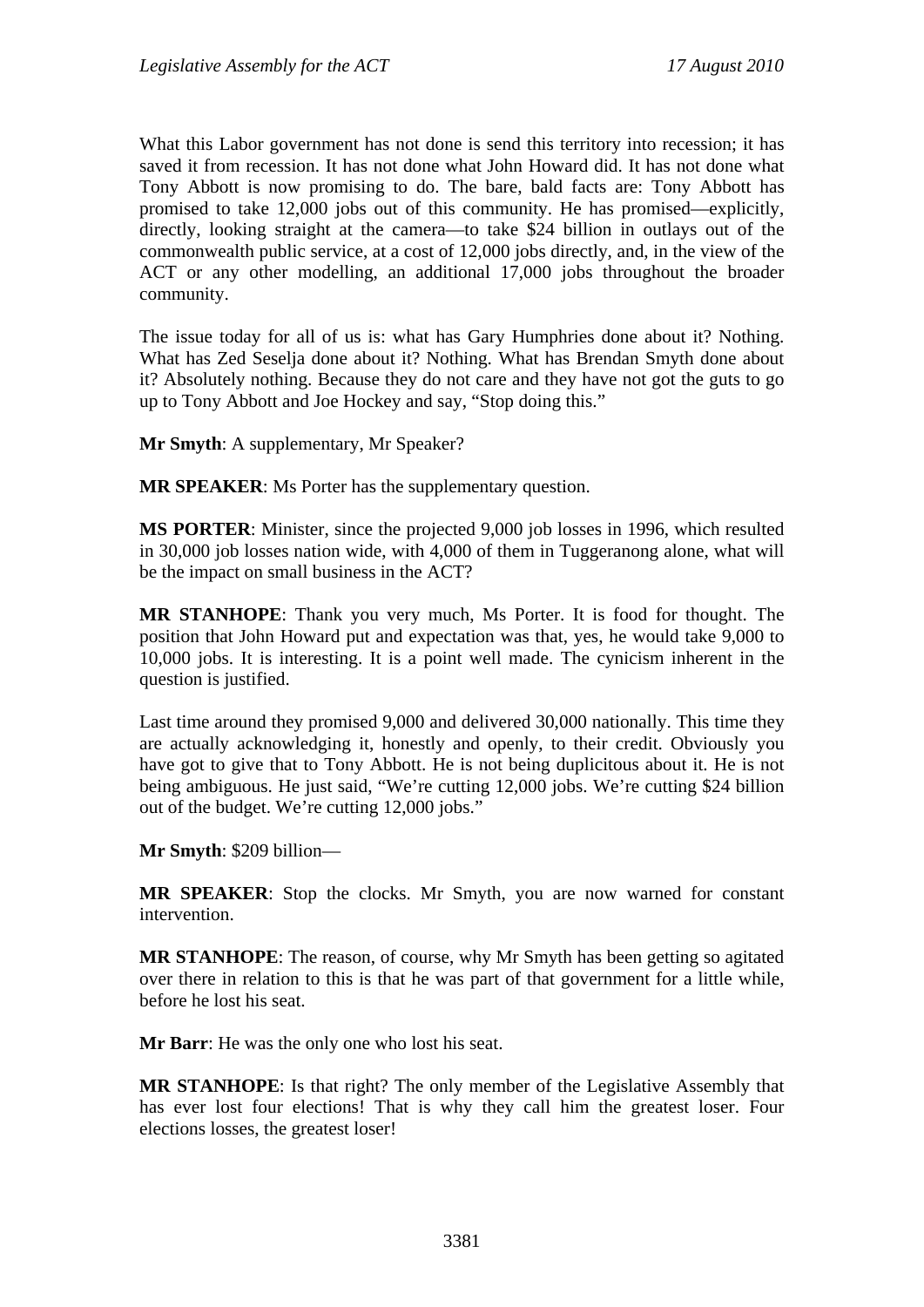It will have a devastating effect upon business. It stands to reason. We saw it last time. And we did see the localised effect of those cuts that John Howard and the Liberal Party engineered last time, when there was nobody to stand up for Canberra. Even Brendan Smyth who was part and parcel of the crew did not do it then when he was actually part of the crew. He did not do it when he was part of the government, part of the party that actually made the promise.

He did not stand up in the internal party room. I bet he did not stand up in the Liberal party room up there when he had his couple of months of glory. He did not stand up in that party room and say, "Oh, John, I don't think you should do that. This is my town. These are my people." The consequence of that was the loss of 4,000 jobs in Tuggeranong, the place he pretends to represent. *(Time expired.)*

# **Canberra Hospital—alleged bullying**

**MR DOSZPOT**: My question is to the Minister for Health. I refer to the recent review of service delivery and clinical outcomes at public maternity units in the Australian Capital Territory. It found:

The Canberra Hospital management team appears to lack cohesion and a clear understanding of their roles and responsibilities. Formal lines of responsibility appear to have been regularly breached.

Minister, why does the Canberra Hospital management team lack cohesion and a clear understanding of their roles and responsibilities?

**MS GALLAGHER**: This is an issue that we have been working on for some time at the Canberra Hospital. As members will know, we have not had a permanent general manager in the Canberra Hospital for some time. Since Bill Stone left about 18 months ago, we have had somebody acting in that job. It was my decision not to put in a permanent replacement until we had replaced the Chief Executive of ACT Health, because it is essential to get the general manager's job at the hospital right, and I think the Chief Executive of ACT Health needs to make that appointment. So there has been, I think, some uncertainty around roles at the hospital during this time.

As members would also know, I have been meeting with doctors over the last year around ways to strengthen governance arrangements within the hospital. Some of it has happened. Some of the devolving of responsibility out of the hospital has occurred with the creation of streams within ACT Health. So we have the cancer stream, for example, that is not part of the governance arrangements of the Canberra Hospital, yet many of the doctors work in the Canberra Hospital. We have been meeting with doctors for some time now, and a restructure document has been released which is currently being consulted on with staff. We will look to implement that as soon as we have received all of the feedback and worked through some of the issues that the unions have raised.

**MR SPEAKER**: Supplementary, Mr Doszpot?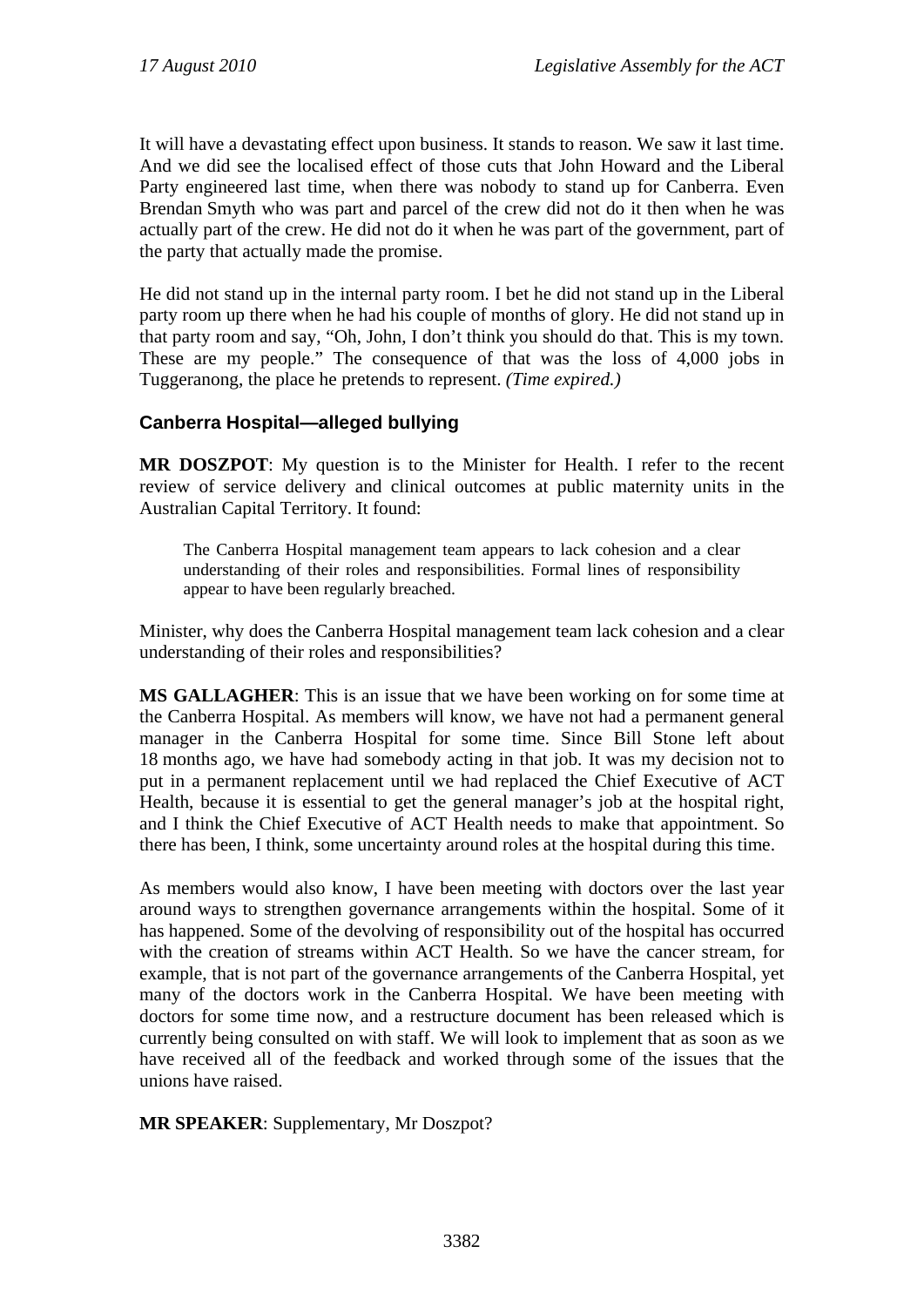**MR DOSZPOT**: Minister, why have formal lines of responsibility been regularly breached?

**MS GALLAGHER**: I am not certain what that claim in the review relates to. Obviously some of the feedback that the reviewers were given was that there was uncertainty about how to pursue grievances—whether you went to the clinical director of the unit or whether you went to the executive director of the unit and, if you went to the executive director of the unit, what responsibility they had to go to the director of medical services within the hospital, the deputy general manager of the hospital or indeed the general manager of the hospital, and then again the responsibilities of the general manager of the hospital to respond to the Chief Executive of ACT Health. That is my understanding of the issues as they were raised—around perceptions of who to go to and, when you had been to that person, what responsibility they had to follow that on.

**MR SPEAKER**: A supplementary, Mr Hanson?

**MR HANSON**: Minister, given that it was you who did not appoint the new general manager of the hospital and have left that position vacant for so long, do you accept responsibility for the lack of cohesion and the lack of understanding of senior management's roles and responsibilities?

**MS GALLAGHER**: I accept all responsibility for matters relating to ACT Health, and I think nobody can say that I do not. That position has not been vacant; there has just not been a permanent appointment made to that position, pending the successful recruitment to the position of Chief Executive of ACT Health.

Alongside this, and a very important policy development as we have been working through this, has been the impact of the national health reforms and how they relate to those positions within the hospital. Whilst the opposition is napping, the rest of Australia is actually seeking to implement national health reform. That comes with quite significant change to roles and responsibilities within hospitals, including the establishment of a local hospital network. Some of the issues relating to that include: how do we appoint a general manager for the local hospital network when we have our own local issues here around the management of Calvary and Canberra hospitals? So there have been a number of issues which have delayed permanent appointment to structures within ACT Health, but we are very well underway. We have had a series of sessions with clinical staff about how to improve the roles and responsibilities within ACT Health as a whole and how they impact on TCH. That work has fed into the restructure document which is currently being consulted on.

#### **MR SPEAKER**: Supplementary, Mr Hanson?

**MR HANSON**: Minister, what impact has the lack of cohesion had on our poor performance for elective surgery and emergency department waiting times?

**MS GALLAGHER**: I think the issues facing ACT Health around elective surgery management are not to do with the operations necessarily of management roles within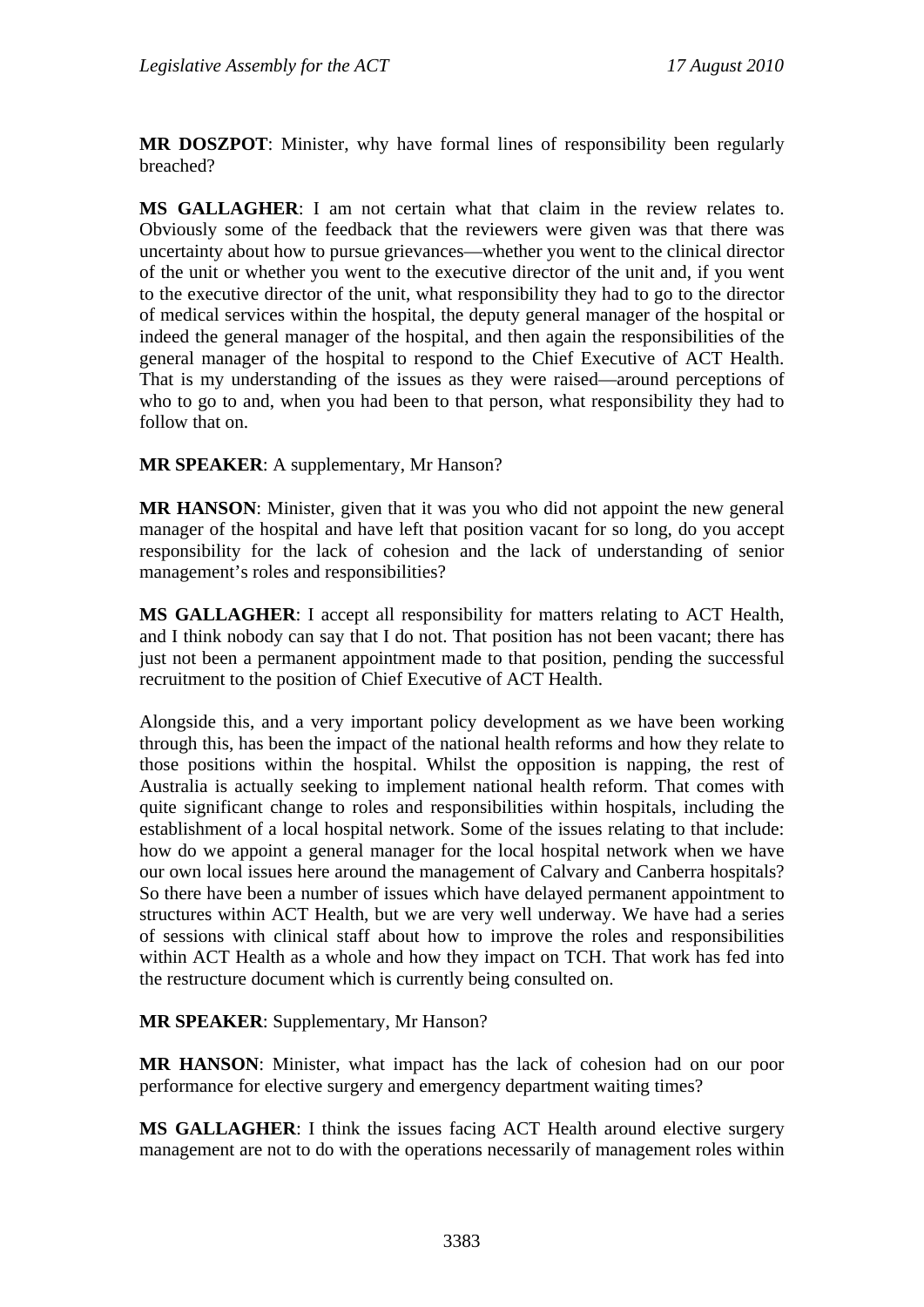the Canberra Hospital. I think they can always be improved, but some of the issues to do with our elective work are about capacity and how we share the work across Calvary and Canberra hospitals. They are, again, issues that we are currently working on in terms of how we deliver all the surgery that we have got to deliver over the next 12 months.

In terms of the emergency department, there has been consistent improvement in emergency department targets and I put that very much down to the staff and management within the Canberra Hospital, and credit should be given where credit is due.

# **Hospitals—staffing**

**MRS DUNNE**: My question is to the Minister for Health. I refer to the review of service delivery and clinical outcomes at public maternity units in the Australian Capital Territory, which found that the increase in births over the past five years has not been accompanied by a commensurate increase in staffing and that both midwifery and medical staff are currently carrying unsustainable workloads. Minister, why is it that midwifery and medical staff are both carrying unsustainable workloads?

**MS GALLAGHER**: I thank Mrs Dunne for the question. I can report that the first budget request I received for extra resources for the obstetrics and gynaecology area within the Canberra Hospital was in late October last year, and \$8.6 million was put into this year's budget to deal with that, based on increased numbers of births.

When you look at the increases in births across the Canberra Hospital and Calvary Public Hospital, Calvary Public Hospital has had a very minor increase in the number of births that they are doing in the public hospital. In relation to the Canberra Hospital, there was an increase in 2003-04 that was not sustained; then birth numbers went down. They went up slightly again in 2005, although to nothing more than they were in 2002. But since the end of 2008 and 2009-10 there has been an increase of about 300 births a year at the Canberra Hospital.

The additional resources that were put in this year's budget will address those workload problems. Some of the medical staff have already been appointed. A team of six midwives is being recruited, but there is an international shortage of midwives, so that is a difficult area to recruit in. The idea is to get a team-based midwifery approach similar to that of the community midwives program that will work in delivery suites, which gives women continuity of care in the antenatal and postnatal period. That recruitment is underway. In the meantime, I have instructed the department to seek agency staff to provide extra support to the midwives at Canberra Hospital.

**MRS DUNNE**: A supplementary question, Mr Speaker.

**MR SPEAKER**: Yes, Mrs Dunne.

**MRS DUNNE**: Minister, why did you allow this problem to develop during the time of your responsibility as Minister for Health, and how is it that you have only just attempted to address this issue, after five years?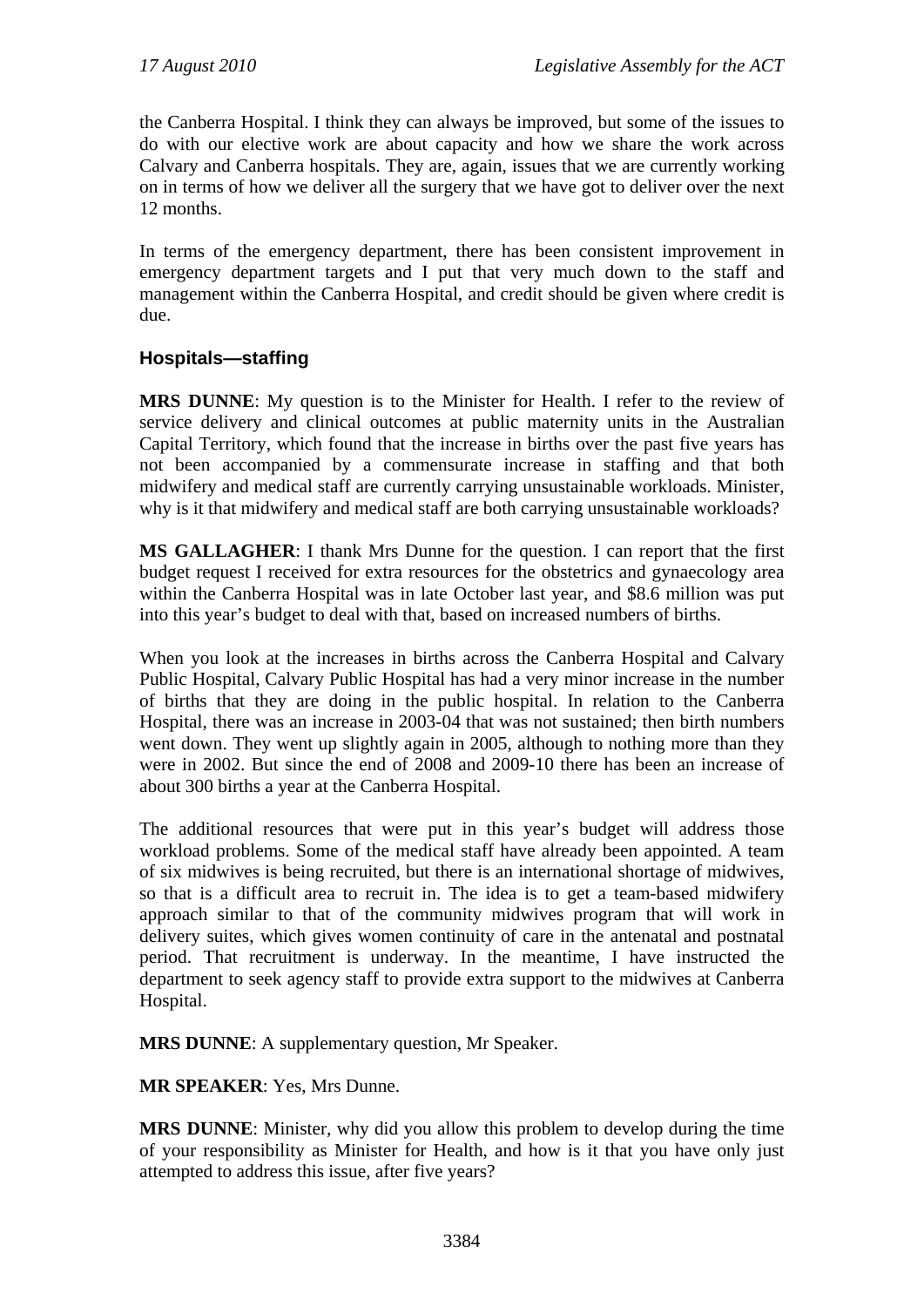**MS GALLAGHER**: It is rare that people see an increase in birth numbers as a problem. Mrs Dunne, the way you manage a hospital is that—

**Mr Stanhope**: You had two babies there.

**MS GALLAGHER**: That is right; I contributed to the problem. Maybe it is my fault. With respect to the way you run a hospital, just because you see a slight increase in demand—and it was not a sustained increase; there was jumping around in the number of births going on—it does not mean that you immediately recruit more staff to that position. The health budget would be unsustainable—

**Mr Hanson**: It has been five years, hasn't it?

**MS GALLAGHER**: No, you did not listen to my answer to the question unsustainable, if that is the way you responded. You do not necessarily, just because there is an increase in activity, think, "We have to do more." The first budget request that I got was in October last year, and this budget delivers \$8.6 million to address that increase in demand. As I said, the numbers in 2004-05 were actually below the numbers the year before. By 2006-07, they were on par with those numbers. So there has not been five years of sustained growth. It moves around. But I accept that in the last 2½ years it appears that, based on population growth, the level of births to be experienced at the Canberra Hospital is probably going to be maintained at about 2,600 births a year. That is why we are building the women's and children's hospital. That is why we are introducing new models of care. And that is why we have increased resources going to this area.

**MR SMYTH**: A supplementary, Mr Speaker?

**MR SPEAKER**: Yes, Mr Smyth.

**MR SMYTH**: Minister, what impact are these unsustainable workloads having on patients and staff at the hospital and what assessment have you or your department made about the effects of these unsustainable workloads on your OH&S obligations?

**MS GALLAGHER**: ACT Health is working closely with the maternity unit. I was out there recently. Their biggest concern that they raised with me was to ask Calvary to stop capping the public births. We are dealing with that under another process. The sense I got from the workforce was that, until that change, the workloads were being managed but, certainly, with the workload at the moment, people are feeling stretched.

I have asked that immediate action occur to get any midwife we can into TCH to support and provide assistance to existing midwives. It is hard. There are not a lot of midwives, sitting around twiddling their fingers, to recruit to any obstetric service in the ACT. But management are working very closely with the unit to try to resolve the workload issues and, indeed, with Calvary as well.

**MR SPEAKER**: A supplementary, Mr Smyth?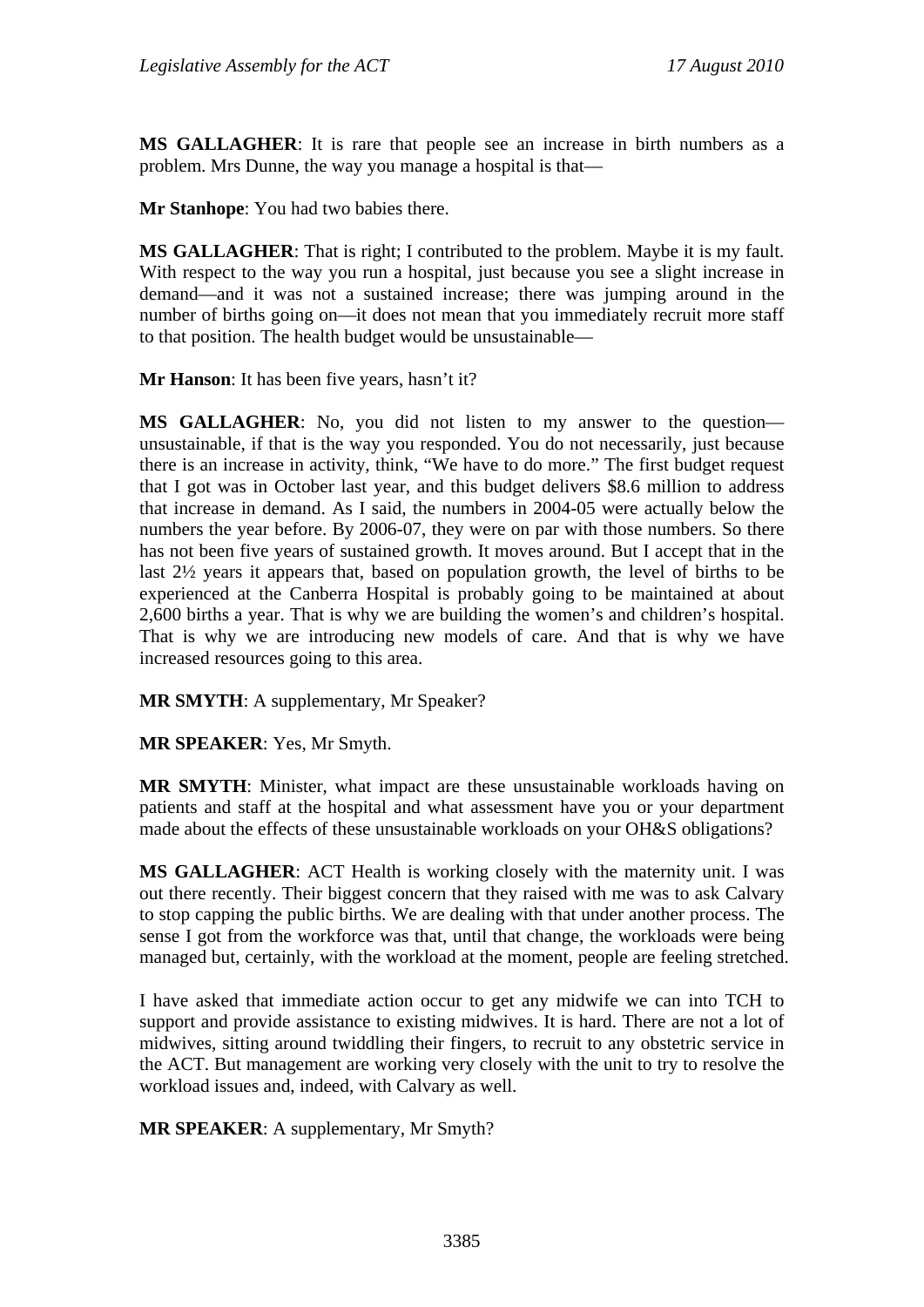**MR SMYTH**: Thank you, Mr Speaker. Minister, what assessment have you or your department made about the effects of these unstainable workloads on your OH&S obligations?

**MS GALLAGHER**: That is something that is done every day. Managers deal with that in the hospital every day with workloads, making sure they address workloads. This is something that is just part of the job out there at the hospital, responding to what walks in every day and making sure that staff are working in a safe environment. That is the responsibility of managers. My understanding is that everyone is pulling together to make sure that in what comes out of, I guess, the issues that we have seen at the maternity unit over the last couple of months we get an improved service out of it and that staff are feeling better supported in the workplace. As to any noticeable impact on workers compensation or claims or anything like that, there has not been any.

### **Schools—information and communications technology education**

**MS PORTER**: My question is to the minister for education. Can the minister advise the Assembly of the steps that the ACT Labor government and the federal Labor government are taking to further improve information and communications technology access for students in ACT schools?

**MR BARR**: I thank Ms Porter for her ongoing interest in quality education outcomes in the territory. The government believes that literacy and numeracy are the building blocks of a well-rounded education. That is why we have worked with the federal government on the national assessment program and the My School website, to ensure that literacy and numeracy outcomes are measured and that students and schools can get the help they need to succeed.

But in this 21st century there is a new element to basic literacy that forms the building blocks of a good education and that is ICT literacy. That is why back in June of 2006 the ACT government committed to a \$20 million, four-year program, smart schools: smart students, to deliver a range of ICT upgrades to ACT schools.

An important part of this program was the rollout of a superfast broadband network to all of our schools. The new fibre network will provide the basis for the new connected learning community—virtual learning environment currently being rolled out across the entire public education system. The VLE gives students the ability to listen to past lessons as podcasts and to video link with other students for language practice. It gives them a range of exciting opportunities to log in from home to double check their homework requirements and to create online portfolios of work. In short, students will be able to learn anywhere and at any time.

The new technology will be extended in the future to help parents and carers be more involved in their son's or daughter's education. There are currently eight ACT public schools piloting the new system and all schools are expected to be online for the start of the 2011 school year. Wireless networks have been installed in 27 schools, predominantly at primary school sites, and plans have been completed to install over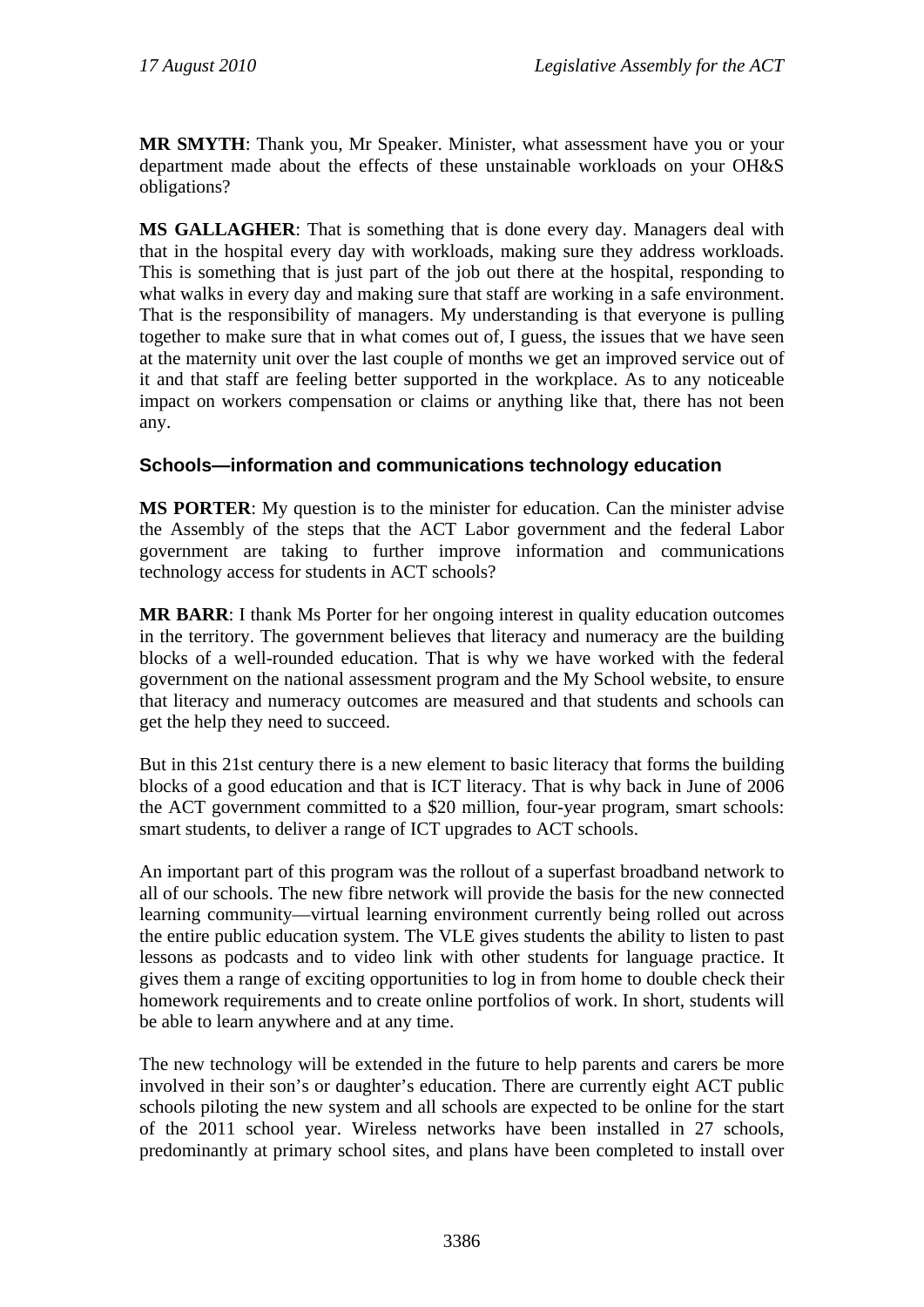30 additional wireless access points to six secondary school sites. This will allow the full utilisation of the laptops purchased under the federal government's national secondary schools computer fund. This will lead to the expansion of wireless capacity in schools as more federally funded laptops and notebooks are added to our network.

As part of educating young Canberrans on the use of ICT in their everyday life, year 11 and 12 students can view their grades online through their school network. More recently, the 2009-10 ACT budget provided \$5 million over three years for the capital classroom information and communication technologies project. In addition, significant recurrent funding has been provided for ongoing technical support for these new technologies.

This project will further improve student access to ICT in ACT public primary schools by replacing old computers and installing new interactive whiteboards. The initiative will deliver a ratio of one computer to every six students and one interactive whiteboard in every second classroom. Computers more than four years old will be replaced in the first stages and an additional number of new computers will be added to achieve the desired ratio. All schools will benefit over the life of the project as funds are used to replace ageing equipment.

Again, this initiative is consistent with the federal government's secondary schools benchmark of four years as an acceptable age for computers in schools before they must be replaced. So, after 12 years of the federal Liberal government treating education as a political football, in the space of three years the territory and federal governments have been able to work together to deliver better ICT equipment for ACT students and we hope that the opportunity to continue this program will be there after this weekend.

**MR SPEAKER**: Ms Porter, a supplementary?

**MS PORTER**: Thank you, Mr Speaker. Can the minister advise what the ACT Labor government and federal Labor government have delivered for ACT students in partnership in the area of ICT?

**MR BARR**: Along with the federal government, we are investing in and delivering better ICT for our schools. Important, we are doing so in the area of superfast broadband—something that the Labor Party values and something that those opposite appear not to. Those opposite may not be aware that the delivery of the fibre optic cabling program to ACT public primary schools and secondary schools is now complete. All ACT public schools have a gigabit connection to the ACT government fibre network. One does not need to be a tech-head to understand the significance of that particular achievement here in the ACT and the fact that it is possible, and has been delivered already by a government in this country—again, contrary to the many and varied statements of a somewhat muddled Luddite who leads the federal Liberal Party. I can advise that 50 per cent of our preschools will be connected to their primary schools through this fibre network.

This program will enable significant cost savings over the life of the network, which has been estimated at 20 years. This does, importantly, set the groundwork for the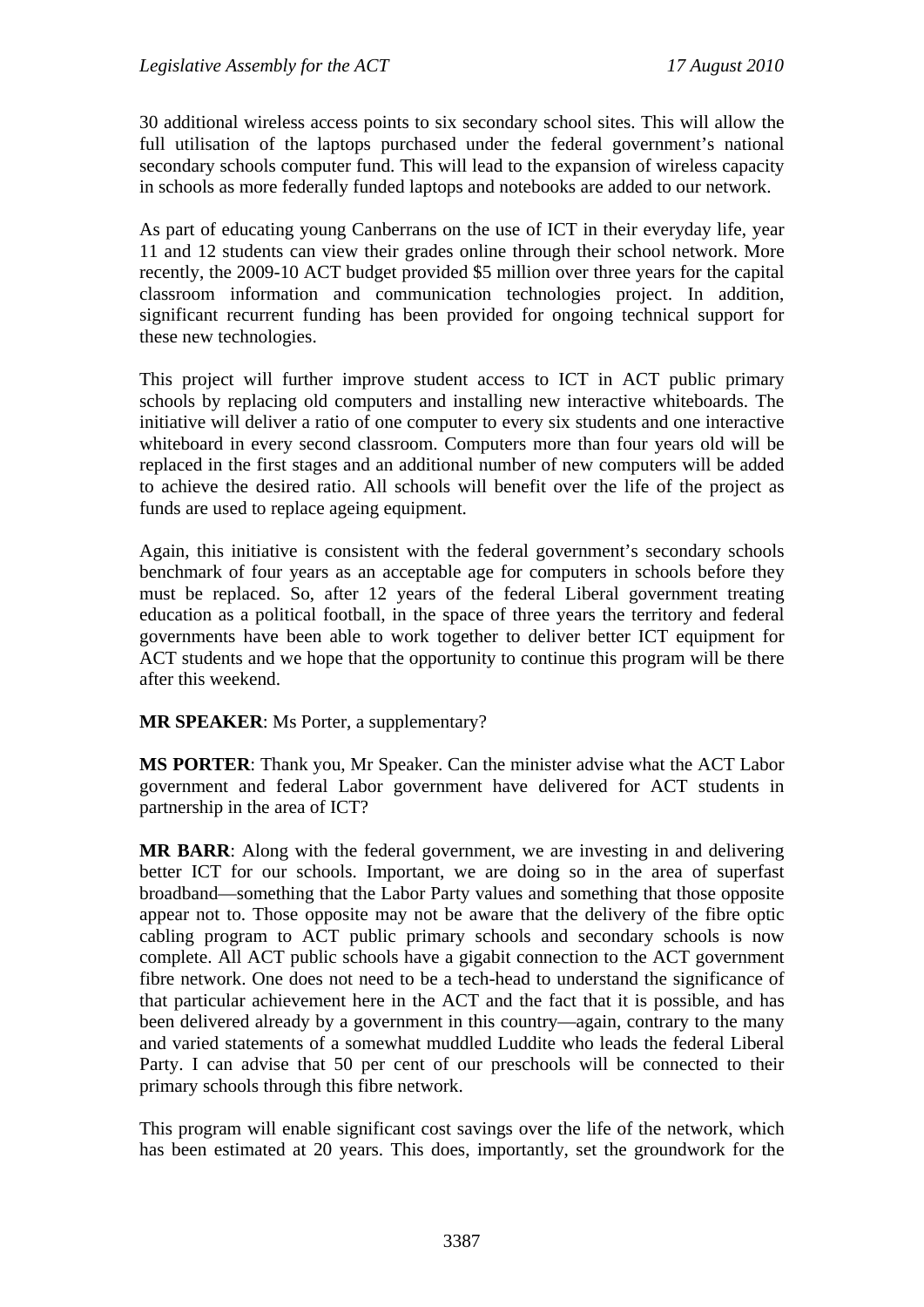delivery of further programs into our schools—most particularly, the rollout of further computers to our schools. As part of the national agreement, we are working towards the achievement of a one-to-one ratio of computers to students in years 9 to 12 by the end of 2011. The 2009 national partnership agreement incorporates the remaining funds for the purchase of computers to achieve the desired ratio, and a contribution towards replacing round 1 computers in the fifth year of the program. Importantly, funding has been set aside to provide improved ICT access for students with a disability, including software and adaptive technologies.

Mr Speaker, against what you would have to describe as some pretty appalling politically driven charges of waste that have proved not to be accurate in the context of the territory, we are rolling out these programs in a financially prudent way. For example, the government has chosen the HP 5102 netbook for general deployment. I see that members are familiar with products that are very similar. We have done so because we found it to be the best value for money and it delivers the best specifications in responding to student needs.

**MR HARGREAVES**: A supplementary, Mr Speaker?

**MR SPEAKER**: Yes, Mr Hargreaves.

**MR HARGREAVES**: On behalf of Mr Doszpot, the shadow minister for education, I would like to ask this supplementary: can the minister advise of any risks to the ICT project being delivered in ACT schools?

**MR BARR**: I thank Mr Hargreaves for the question. There is indeed a significant risk to the completion of this important program for ACT schools, government and non-government. Given the significant investment over the last four years in establishing the broadband network, the partnership with the federal government to deliver computers into schools, what is most distressing is the desire of a lowlife who leads the federal Liberal Party to pull the plug on the successful completion of these programs.

We have already seen  $6\frac{1}{2}$  thousand computers delivered as part of this program by the federal government onto the desks of ACT students in public schools. But if Mr Abbott is elected on the weekend, 2½ thousand ACT students will miss out on the completion of this program. In public schools 2½ thousand students will miss out. In the non-government sector, the program is, of course, at a similar stage of rollout. It will not be just students in ACT public schools who will miss out on the completion of the program, it will also be students in non-government schools.

It is fascinating to hear or not to hear from someone whom I believe to be a bit of a tech head, the shadow minister for education, who apparently is not concerned at all that this program would not be completed and is apparently not concerned at all that a large number of ACT students, in the thousands, in government and non-government schools, will miss out on the completion of this program. What we would call for today is for the shadow minister for education to put on the record his position on this matter.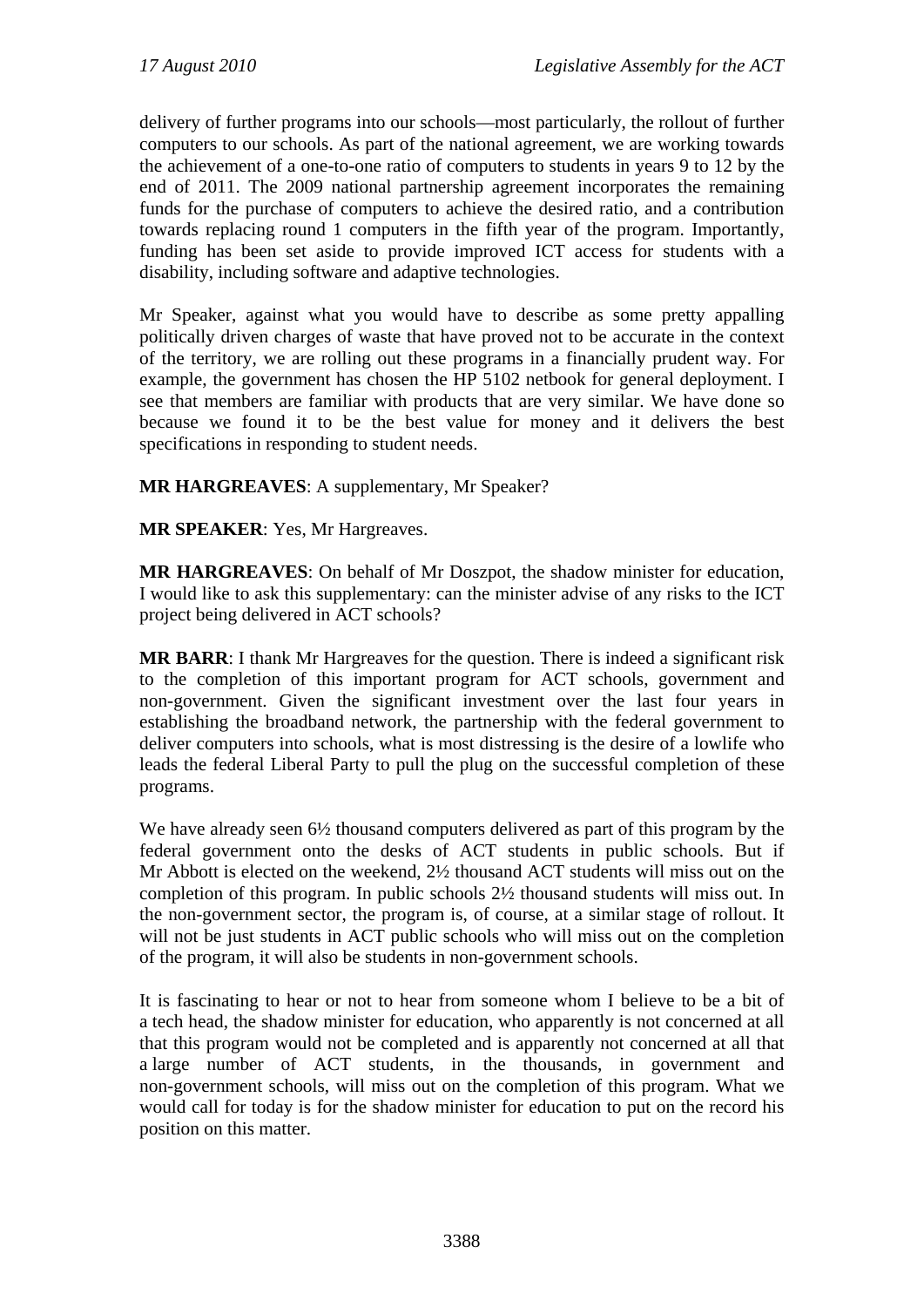# **Canberra Hospital—alleged bullying**

**MR COE**: My question is to the Minister for Health. Minister, in March this year you commissioned an investigation into allegations of bullying and harassment under the Public Interest Disclosure Act. Will you release the outcomes of this investigation, with appropriate protection of privacy, when you receive it?

**MS GALLAGHER**: I did not hear that last bit. It was essentially: will we release the Public Interest Disclosure Act investigation? It is not a matter for me to determine. I will refer you to the Public Interest Disclosure Act.

**Mr Seselja**: Is that why you did it like that?

#### **MS GALLAGHER**: No.

**Mr Seselja**: So that it never sees the light of day.

**MS GALLAGHER**: No, it is not a matter for me to determine.

**MR SPEAKER**: Thank you. Mr Coe has the floor. Mr Coe, a supplementary?

**MR COE**: Further, will you also release the outcomes of the staff survey for ACT Health? If not, why not?

**MS GALLAGHER**: Will I release the workforce culture survey? No, I will not release it. Again, I have been through this before. We have a commercial arrangement with the organisation that does that work for us.

**Mr Seselja**: It is pretty thin. It is pretty thin, that defence.

**MS GALLAGHER**: No; I do not think it is pretty thin. However, we do provide feedback. It is commissioned for a particular purpose and the data is used across the organisation and indeed in individual work units, with the feedback. One of the issues in the workforce culture survey, aside from the commercial or contractual obligations with the organisation that does that work for ACT Health, is the fact that staff are informed that their input is confidential and would not be released. I am not going to change that halfway through or at the end of a process and determine that they are not the rules on which staff engage.

We have got nothing to hide from the workforce culture survey. We as a government were the ones that commissioned this work to ensure that we were responding to concerns within a large organisation. Any large workplace will have issues bubbling away that need to be responded to. The workforce culture survey was, I think, commissioned under Minister Corbell, in his period in the job. We have kept them going. The last I saw was an overwhelming improvement against nearly every indicator in the survey. We have provided feedback at whole-of-organisation level, and at individual work unit levels that information has been provided to the clinical directors for dissemination amongst staff. That is the purpose of the workforce culture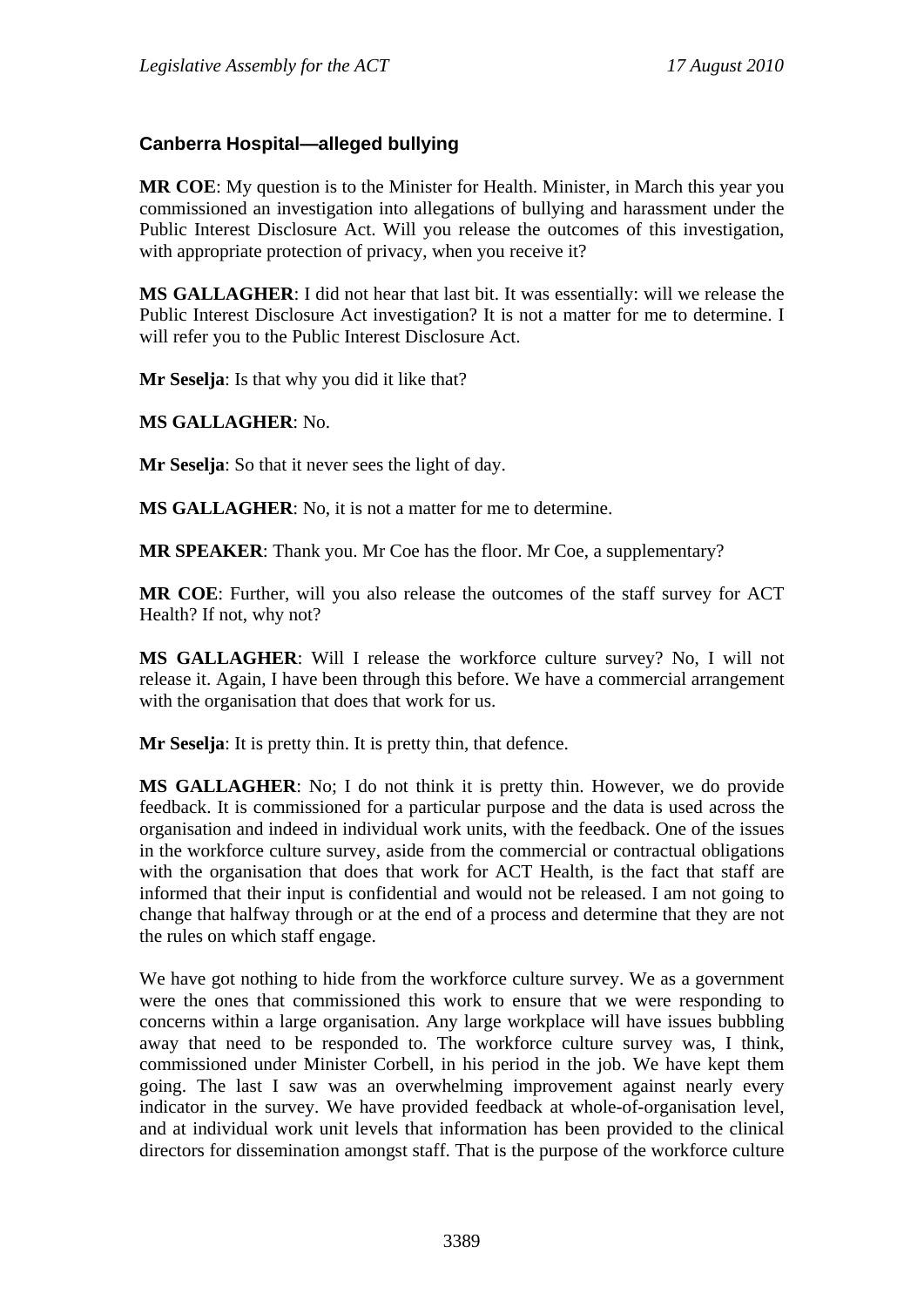survey. It is not so that Mr Hanson can get his rocks off by identifying problems and then doing the performance that he does. That is not what it is about.

**MR SPEAKER**: Mr Hanson, a supplementary?

**MR HANSON**: Yes, Mr Speaker. Minister, did you instigate the review into bullying under the Public Interest Disclosure Act as a deliberate strategy to ensure that information damaging to you and your department would be withheld from public scrutiny?

*Mr Seselja interjecting—* 

**Mr Hanson**: You could have done it under the Inquiries Act.

**MR SPEAKER**: Order! The minister has the floor.

**MS GALLAGHER**: No. The Government Solicitor's advice was sought on the best way to proceed with the knowledge that some of the feedback that was being provided was that people did not want to identify themselves in order to be involved. So you cannot have it both ways. You cannot say that we did not respond to complaints when people did not want to come forward and then we are hiding any information we make public when there was overwhelming agreement that people who wanted to participate needed to be protected and "protected" meant not wanting to be identified. That is hardly going to be able to be delivered through an inquiry under the Inquiries Act, Mr Hanson. The Public Interest Disclosure Act provides people with that protection. It also provides penalties for any repercussions of any involvement in that process. That is the process that was ultimately determined to the satisfaction of all parties. I have no interest in hiding anything, Mr Hanson.

**MRS DUNNE**: A supplementary question, Mr Speaker.

**MR SPEAKER**: Yes, Mrs Dunne.

**MRS DUNNE**: Minister, why are you once again failing to be open and accountable about the workplace culture in the department of health, and when will you start being open and accountable about it?

**MS GALLAGHER**: I am not hiding anything. I think the release of the clinical review, and all of the associated commentary around that review, is a clear indication that I am not hiding anything.

**Mr Stanhope**: I ask that all further questions be placed on the notice paper.

# **Papers**

**Mr Speaker** presented the following papers:

Pursuant to standing order 191—Amendments to:

Crimes (Sentence Administration) Amendment Bill 2010, dated 29 June 2010.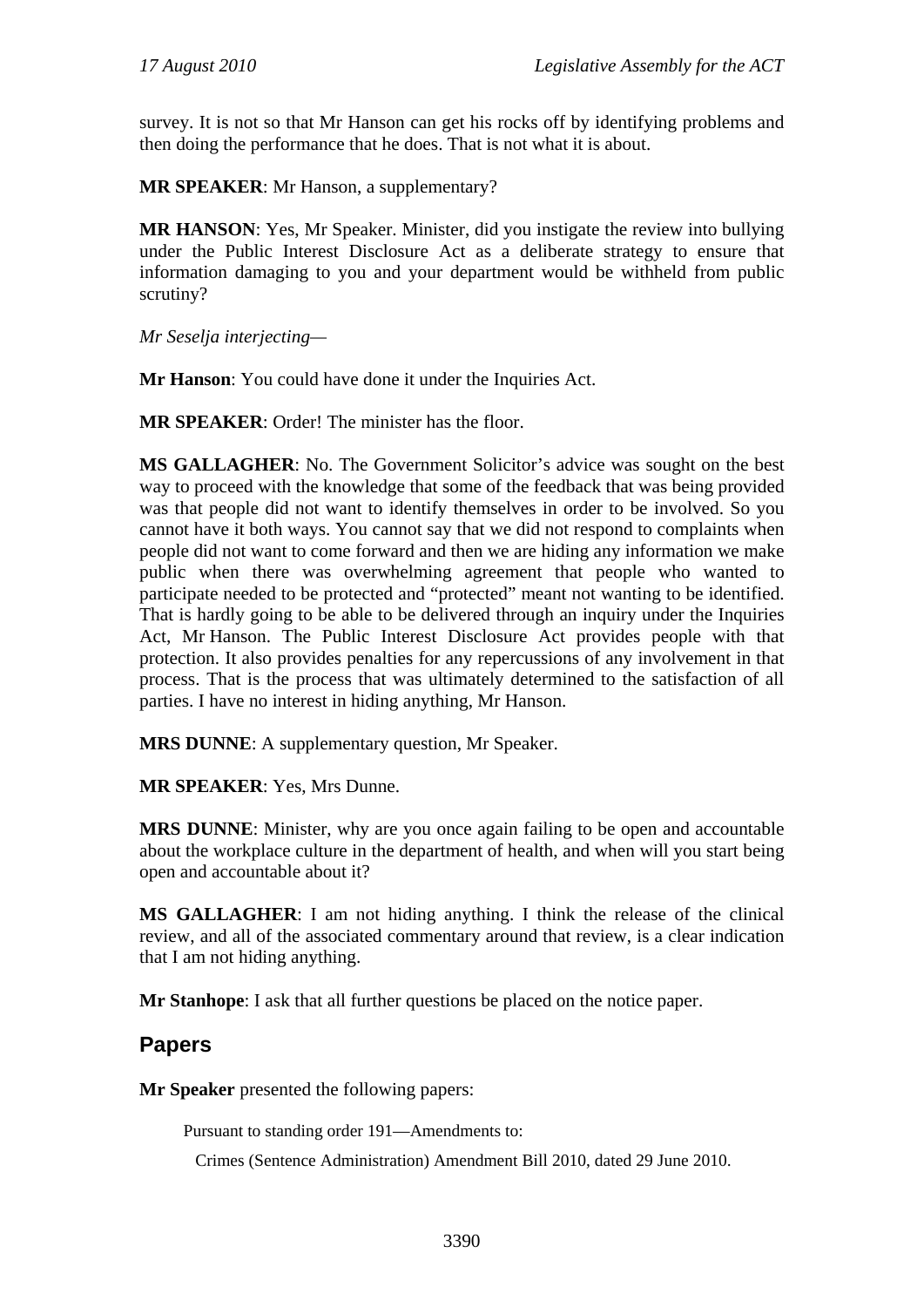Education Amendment Bill 2008, dated 1 and 2 July 2010.

Revenue Legislation Amendment Bill 2010, dated 1 and 2 July 2010.

Road Transport (Alcohol and Drugs) (Random Drug Testing) Amendment Bill 2009, dated 7 July 2010.

Legislative Assembly (Members' Superannuation) Act, pursuant to section 11A—Australian Capital Territory Legislative Assembly Members Superannuation Board—Annual report—2009-2010, dated 11 August 2010.

Estimates 2010-2011—Select Committee—

Answer to question on notice and question taken on notice—Received after 22 July 2010, as at 17 August 2010.

List of outstanding questions on notice and questions taken on notice, as at 17 August 2010.

Pursuant to standing order 253A—Answers to questions on notice and questions taken on notice—Received by 22 July 2010.

Study trip—Report by Mr Hargreaves MLA—Australian Parliament Parliamentary Whips Network—Pokolbin, NSW, 13 to 17 July 2010, dated July 2010.

### **Answers to questions on notice Questions Nos 1010 and 1012**

**MS LE COUTEUR**: Mr Speaker, under standing order 118A, I wish to ask about the fate of a couple of my questions on notice. I would like to ask a question of the Minister for Territory and Municipal Services about questions taken on notice. They are all in the back of the notice paper. I have got two questions to ask of the Minister for Territory and Municipal Services—1010 and 1012. They are on the back of this notice paper and I have not yet received the answers—

**Mr Stanhope**: But what are they about, though? What are they about, Ms Le Couteur?

**MS LE COUTEUR**: One was about cat containment and the other is about Oaks Estate.

**MR STANHOPE**: Thank you, Ms Le Couteur. I will check to confirm but I believe that I may have signed each of those in the last 24 hours. I am certain I have signed the Oaks Estate one. I regret the delay; I have no explanation or excuse.

I do not know why it would have taken so long to prepare them. I will confirm, Ms Le Couteur. I apologise; I cannot give an explanation for the tardiness but I do believe that certainly the Oaks Estate response has been provided and I think the same relating to cat containment. But I will have to check.

#### **Question No 980**

**MS HUNTER**: Under standing order 118A, I seek an explanation from the Treasurer in relation to unanswered question No 980. It was concerning the ACT government's investments in workers' companies.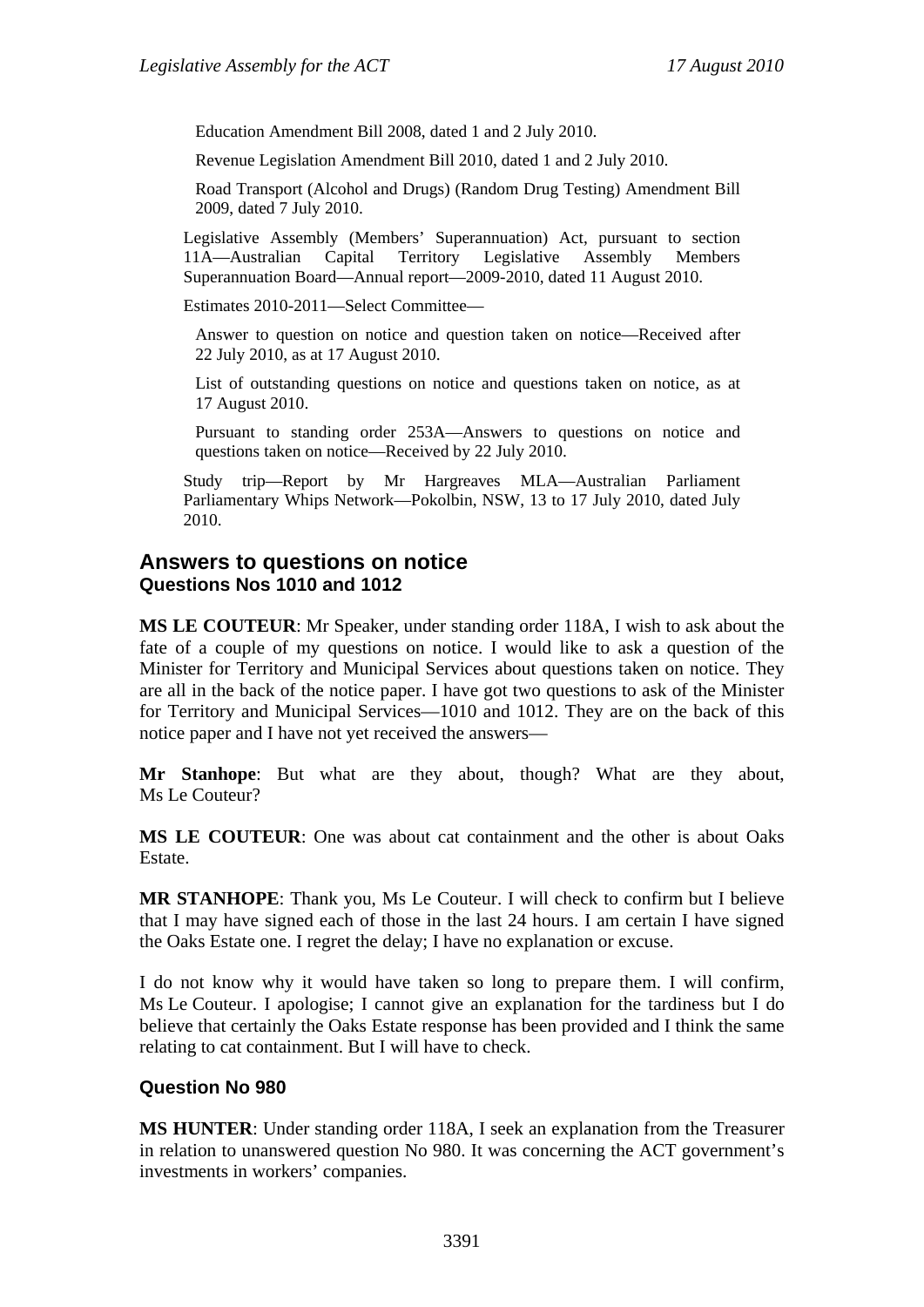**MS GALLAGHER**: I am not sure, Ms Hunter. I will check with Treasury today. I thought it might be in this pile I have got with me but it is not. I will check and get back to you. I am sorry.

### **Executive contracts Papers and statement by minister**

**MR STANHOPE** (Ginninderra—Chief Minister, Minister for Transport, Minister for Territory and Municipal Services, Minister for Business and Economic Development, Minister for Land and Property Services, Minister for Aboriginal and Torres Strait Islander Affairs and Minister for the Arts and Heritage): For the information of members, I present the following papers:

Public Sector Management Act, pursuant to sections 31A and 79—Copies of executive contracts or instruments—

Long-term contracts:

Adrian Makeham-Kirchner, dated 26 June 2010.

John Fletcher, dated 14 October 2009.

Kathy Leigh, dated 20 July 2010.

Kim Salisbury, dated 19 October 2009.

Short-term contracts:

Andrew Whale, dated 22 July 2010.

Brian Wilson, dated 13 July 2010.

David Colussi.

David Purser, dated 27 July 2010.

Dougal Whitton, dated 11 June 2010.

Greg Newton, dated 30 June 2010.

Gregory Tong, dated 28 June 2010.

Ian Turnbull, dated 18 June 2010.

Jacqueline Wenner, dated 30 June 2010.

Loretta Zamprogno, dated 17 June 2010.

Mark Huxley, dated 2 July 2010.

Martin Hehir, dated 26 July 2010.

Meredith Whitten, dated 15 July 2010.

Pam Davoren, dated 2 July 2010.

Robert Hyland, dated 21 July 2010.

Roberto Gaspari, dated 28 June 2010.

Sam Tyler, dated 16 July 2010.

Stephen Goggs, dated 17 June 2010.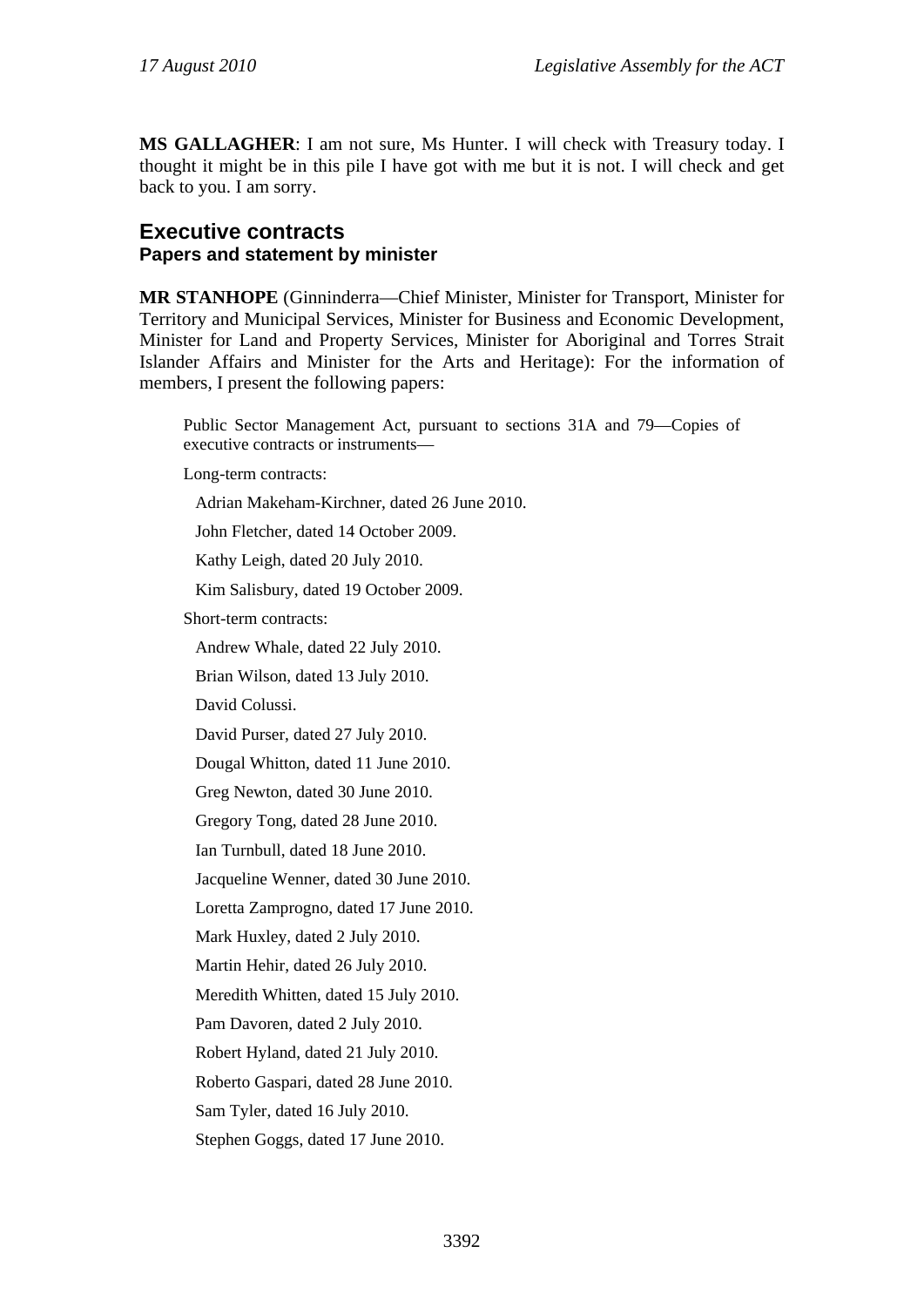Contract variations: Anthony Gill, dated 5 July 2010. Carol Logan, dated 20 July 2010. Conrad Barr, dated 29 April 2010. Elizabeth Trickett, dated 25 June 2010. Glenn Bain, dated 3 June 2010. Ian Turnbull, dated 29 April 2010. James Corrigan, dated 17 June 2010. James Roncon, dated 20 July 2010. Marsha Guthrie, dated 3 June 2010.

Matt Smith, dated 18 June 2010.

Meredith Whitten, dated 15 July 2010.

Michael Kegel, dated 6 and 7 July 2010.

Mick Kegel, dated 20 and 23 July 2010.

Peggy Brown, dated 4 June 2010.

Ross Burton, dated 6 July 2010.

Russell Watkinson, dated 6 July 2010.

Shane Kay, dated 2 July 2010.

Stuart Friend, dated 3 June 2010.

Susanne Dever, dated 6 July 2010

I seek leave to make a statement in relation to the papers.

Leave granted.

**MR STANHOPE**: Mr Speaker, I present another set of executive contracts. These documents are tabled in accordance with sections 31A and 79 of the Public Sector Management Act, which require the tabling of all chief executive and executive contracts and contract variations. The contracts were previously tabled on 22 June.

Today I present four long-term contracts, 18 short-term contracts and 19 contract variations. The details will be circulated to members.

## **Papers**

**Mr Stanhope** presented the following papers:

Remuneration Tribunal Act, pursuant to subsection 12(2)—Determinations, together with statements for:

Acting Judge—Supreme Court of the ACT—Determination 7 of 2010, dated 9 July 2010.

Chief Executives and Executives—Determination 2 of 2010, dated 16 June 2010.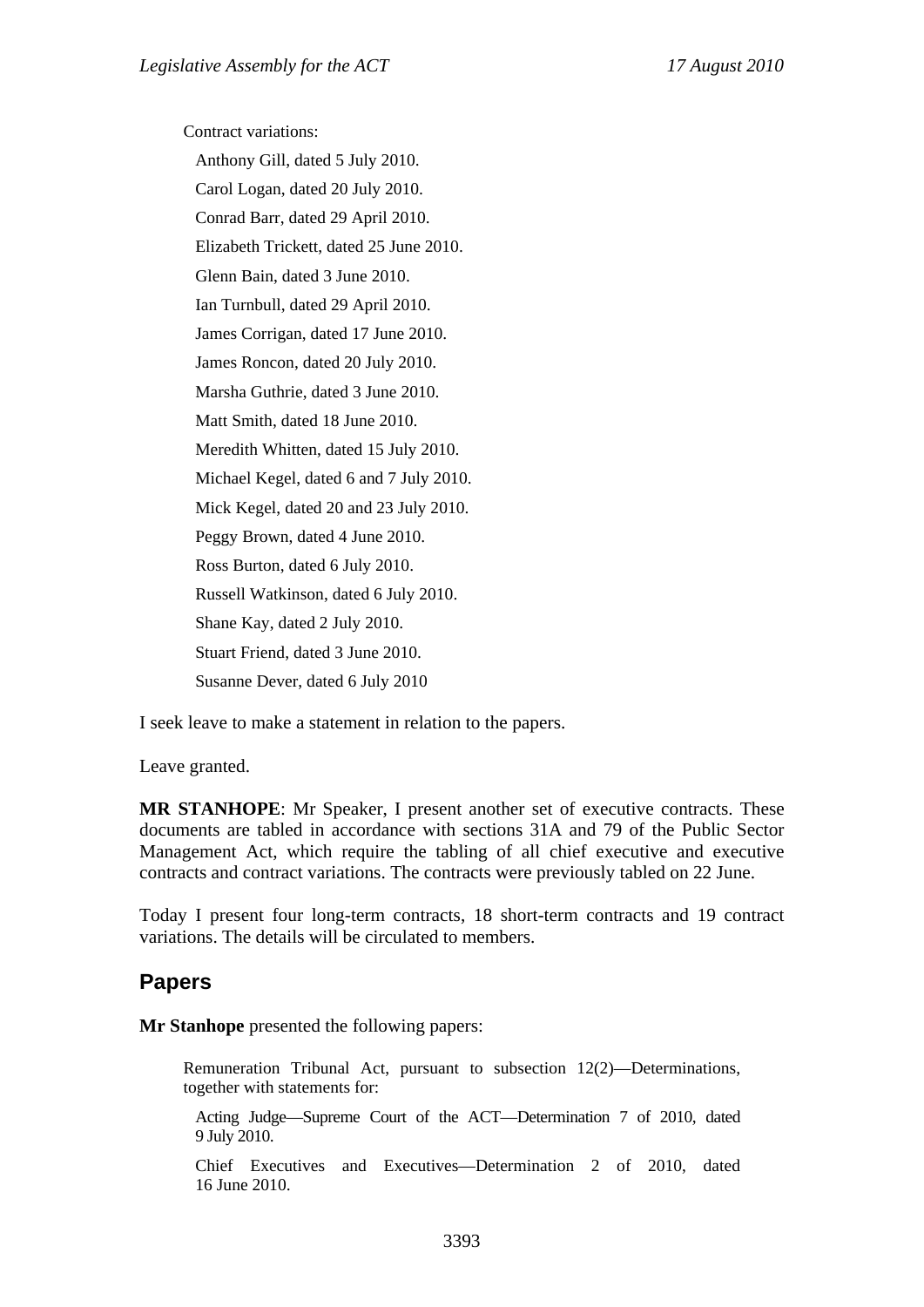Clerk of the Legislative Assembly—Determination 4 of 2010, dated 16 June 2010.

Full-Time Holders of Public Office—Determination 3 of 2010, dated 16 June 2010.

Members of the ACT Legislative Assembly—Determination 1 of 2010, dated 16 June 2010.

Part-Time Holder of Public Office—

Independent Reviewer, Government Campaign Advertising—Determination 6 of 2010, dated 16 June 2010.

Part-Time Presidential Member, ACT Civil and Administrative Tribunal— Determination 5 of 2010, dated 16 June 2010.

### **Legislation program—spring 2010 Paper and statement by minister**

**MR STANHOPE** (Ginninderra—Chief Minister, Minister for Transport, Minister for Territory and Municipal Services, Minister for Business and Economic Development, Minister for Land and Property Services, Minister for Aboriginal and Torres Strait Islander Affairs and Minister for the Arts and Heritage): For the information of members, I present the following paper:

Spring 2010—Legislation Program.

I seek leave to make a statement in relation to the paper.

Leave granted.

**MR STANHOPE**: I am pleased to present the government's legislation program for the spring 2010 sittings. Since re-election over 18 months ago, the government has maintained its focus on addressing the various social, environmental and economic challenges faced by our growing city. We will further build on our record with the legislation proposed to be introduced in spring 2010. These will continue our progressive agenda for reforms, increase protection of our environment and add to the wellbeing and safety of the Canberra community.

Sustainability, environment protection and tackling climate change are important issues of our time. The government's record to date in promoting positive action on these matters is recognised. We will maintain our emphasis with more new initiatives, such as increasing the production of renewable energy within the territory.

The Electricity Feed-in (Renewable Energy Premium) Amendment Bill will make available the feed-in tariff to larger installations. It is expected that this will stimulate clean economy industries and support the installation of solar photovoltaics on commercial buildings as well as purpose-built solar facilities. Additionally, the Energy Efficiency Improvement Bill will put into place a program that will assist residents and commercial businesses to make their buildings more energy efficient.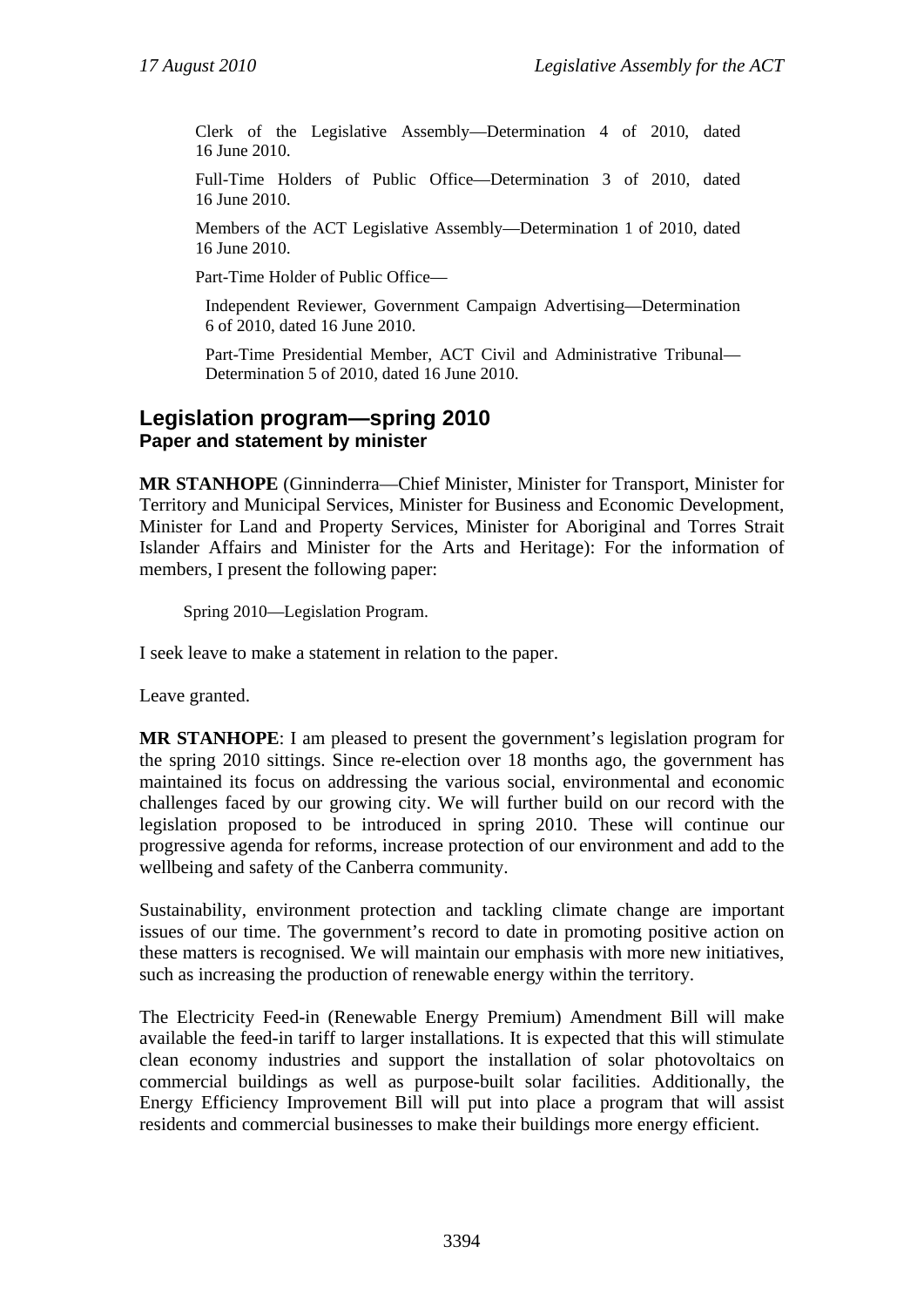An ongoing environmental concern is the disposal of plastic bags. In this regard, the government will be introducing the Plastic Bags Ban Bill 2010 to ban the supply of single use shopping bags.

A number of legislation changes are to be made to support the government's agenda for reform. In the Justice and Community Safety portfolio, the government will undertake a range of work to ensure that a fair and peaceful community is maintained.

As part of the government's continuing commitment to improve the efficiency of the territory's courts, the ACT Courts Legislation Bill will seek to address jurisdictional arrangements in courts. It follows on from the government's consultation about establishing a district court jurisdiction in the ACT.

A Bail Amendment Bill is to be introduced to create processes that will promote the Magistrates Court as the primary jurisdiction for bail decisions while retaining appropriate ACT Supreme Court jurisdiction. Through these measures, the ACT community will have improved access to justice that upholds fundamental human rights.

Legislation is needed to ensure that people in the territory can enjoy leisure activities involving the consumption of alcohol in a manner that gives regard to issues of the health, safety and welfare of all persons concerned. Further to extensive review of ACT liquor laws, prior to introduction of the new Liquor Bill, and the release of an exposure draft of a new liquor regulation in the first half of this year, the Liquor (Consequential Amendments) Amendment Bill is to be introduced. It will affect a range of transitional and consequential amendments to facilitate the implementation of the Liquor Bill 2010 when passed by the Assembly.

In follow-up of amendments to commonwealth legislation regarding sexual offences against children, the government will amend the Crimes (Child Sex Offenders) Act to include these offences in the act's schedule to ensure that convicted offenders can be registered on the Australian national child offence register. The bill forms an important part of protecting the safety and human rights of those most vulnerable in our community, our children.

An amendment to the Firearms Act will address interjurisdictional considerations around professional shooters engaged by the Department of Territory and Municipal Services.

Two bills will amend the ACT workers compensation scheme in the Industrial Relations portfolio. The first will reinforce the role and function of the scheme to ensure appropriate outcomes for injured territory workers by introducing a robust injury assessment, impairment, determination and dispute resolution regime. This will streamline processes, provide greater rigour to the overall compensation framework and introduce a benefit structure aligned to return-to-work outcomes of the scheme.

The second will clarify operation of model law provisions regarding the state of connection for injured workers. Specifically, the bill will resolve the uncertainty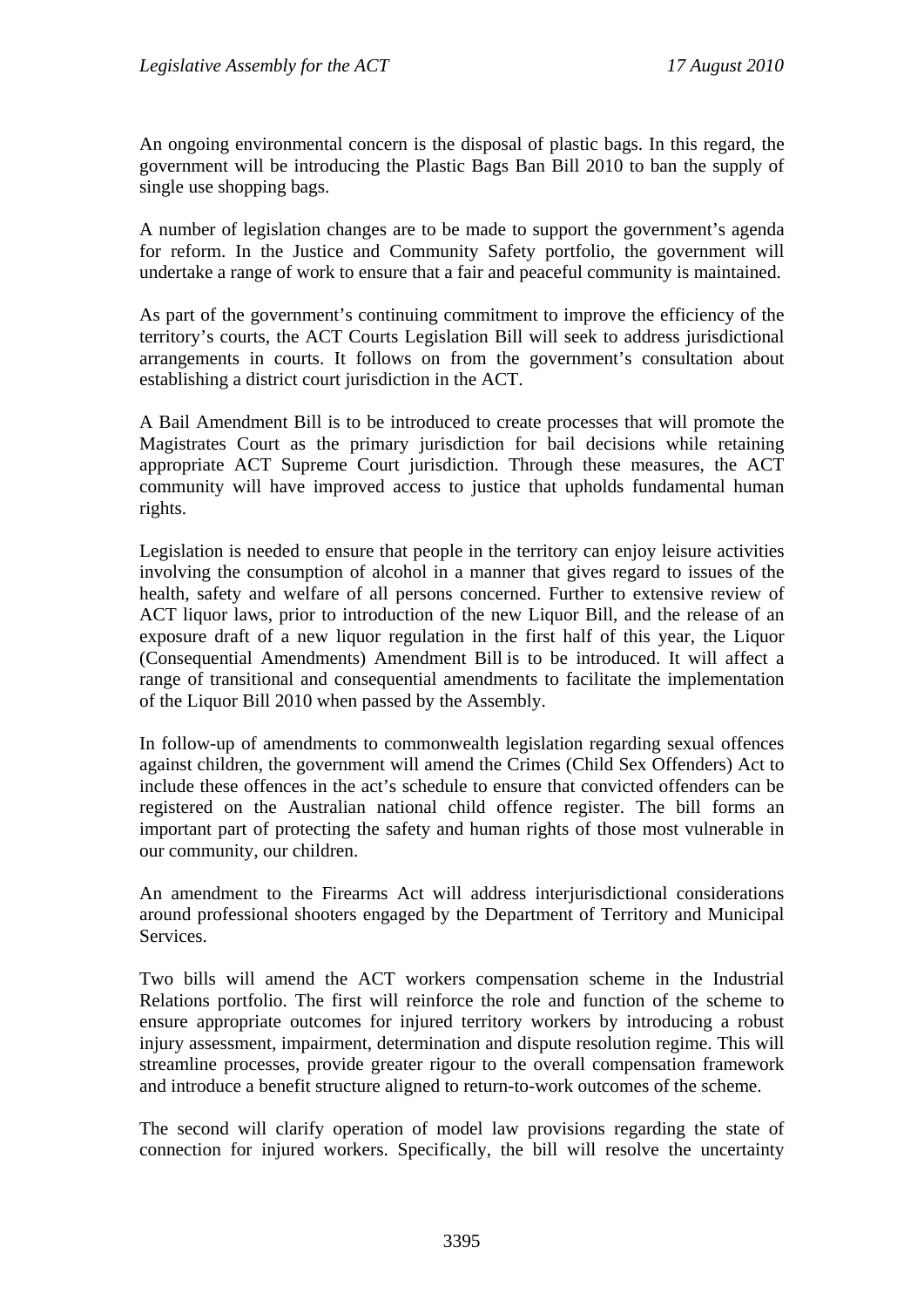regarding the application of the state-of-connection tests and provide greater clarity to workers, their employers and the insurance industry as to the home jurisdiction for injured persons.

Separately, in the Treasury portfolio, another two bills will implement the final reform of the ACT's compulsory third party insurance scheme. One bill will reinforce the operation of provisions already in the law with respect to early intervention, treatment, rehabilitation and return to health for motor crash victims by introducing a robust injury assessment, impairment, determination and dispute resolution regime.

This will further strengthen the government's commitment to provide better procedural pathways for motor crash victims to receive fair compensation with minimum delay in determining their entitlements. It will at the same time provide greater rigour with respect to how claims procedures relate to the compensation framework in order that participants in the motor crash litigation industry will better understand the expectations the government brings to the conduct of matters involving compulsory statutory insurance.

The other bill will delineate the process and responsibilities of the regulator and make it clear to both the public and insurers that the regulator's decisions on premiums and scheme administration are separate from the political process that was the case under the pre-2008 scheme. It will establish a mechanism for the CTP regulator to report annually on the compulsory third party scheme in the ACT. This will provide a reporting structure and make scheme statistics for the ACT transparent and accessible by the public.

The review of the Territory Records Act 2002 is to be followed up. The act was one of the first pieces of legislation enacted by the government with the purpose of encouraging open and accountable government by ensuring that territory records were made, managed and, where appropriate, preserved for future generations.

When the government introduced the act, it was decided to include a review clause to ensure that it achieved all that we set out for it to do. Much has been achieved along the way, including establishing rigorous standards for records management that are now utilised by all government agencies and also making the majority of records older than 20 years available for public access. I am particularly proud of the use now being made of these older records by researchers to write the histories of our community and suburbs. Review of the act has been finalised and I tabled its finding and the government response to it on l July. The recommended amendments to the act will be incorporated into the new bill.

Community and road safety have a high government priority. The Working with Vulnerable People (Background Checking) Bill 2010 will support our efforts to protect vulnerable people in the ACT. It fulfils our commitment to establish a centralised background checking system for persons working with vulnerable people in the ACT that was announced in the *Canberra plan 2008—towards our second century.* 

The ACT will be the first jurisdiction to require persons working with children and vulnerable people to be checked for criminal and other offences. Under the system,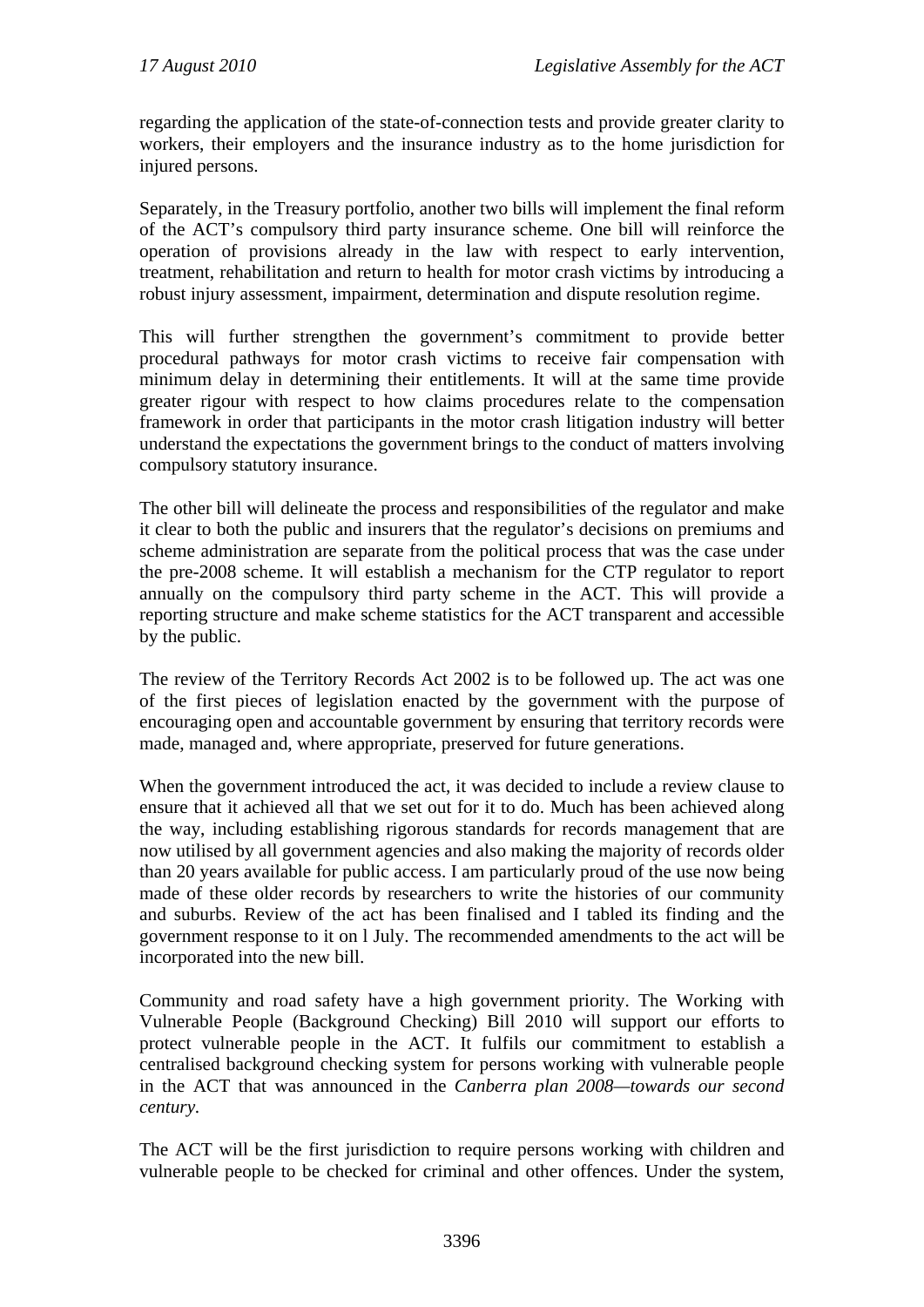the government will set the minimum checking standards and apply a consistent risk assessment framework and decision-making process. A screening unit within the Office of Regulatory Services in the Department of Justice and Community Safety is to be established to assess all applications for registration, with the successful applicants to be registered for three years. A checking system has been developed with reference to the ACT Human Rights Act, and will include review and appeal mechanisms for applicants.

Drink and drug-driving laws are to be enhanced as part of the government's road safety strategy. The Road Transport (Alcohol and Drugs) Legislation (Amendment) Bill (No 1) will make reforms to drink-driving legislation that were included in the Road Transport (Drink Driving) Legislation Bill 2010. Amendments will also be proposed to provide for the technical and operational efficiency of the new random drug testing scheme.

A further bill will seek to implement additional drink-driving reform measures beyond those included in the first bill. Another separate bill will make technical amendments to deal with the suspension of a driver licence, vehicle registration, a right to drive for non-payment of infringement notices and penalties and court-imposed fines.

Lastly, the government will look to introduce legislation to provide for the establishment of an independent statutory ACT Teacher Quality Institute, and also to make amendments in relation to gaming machines. The Excellence in Teaching— ACT Teacher Quality Institute Bill will provide the legal basis for establishing this body. It will oversee teacher registration in the ACT and accreditation to nationally recognised standards. Funding of \$3.9 million has been provided in the ACT 2010-11 budget for its establishment, staffing and operations. It will report directly to the Minister for Education and Training through a board of directors led by an independent chair.

The Gaming Machine Amendment Bill 2010 will reduce the overall cap on gaming machines in the ACT and provide for a pool of unallocated machines to be established to give scope for allocating gaming machines to new clubs in future greenfield developments. Other included changes are a proposed increase to the contribution of clubs to problem gambling and revised tax arrangements. I commend the spring 2010 legislation program to the Assembly.

# **Papers**

**Mr Stanhope** presented the following paper:

Public Accounts—Standing Committee—Inquiry—Auditor-General's Report No 5/2009—Administration of employment issues for staff of Members of the ACT Legislative Assembly—Government submission.

Cultural Facilities Corporation Act, pursuant to subsection 15(2)—Cultural Facilities Corporation—Quarterly report 2009-2010—Third quarter (1 January to 31 March 2010).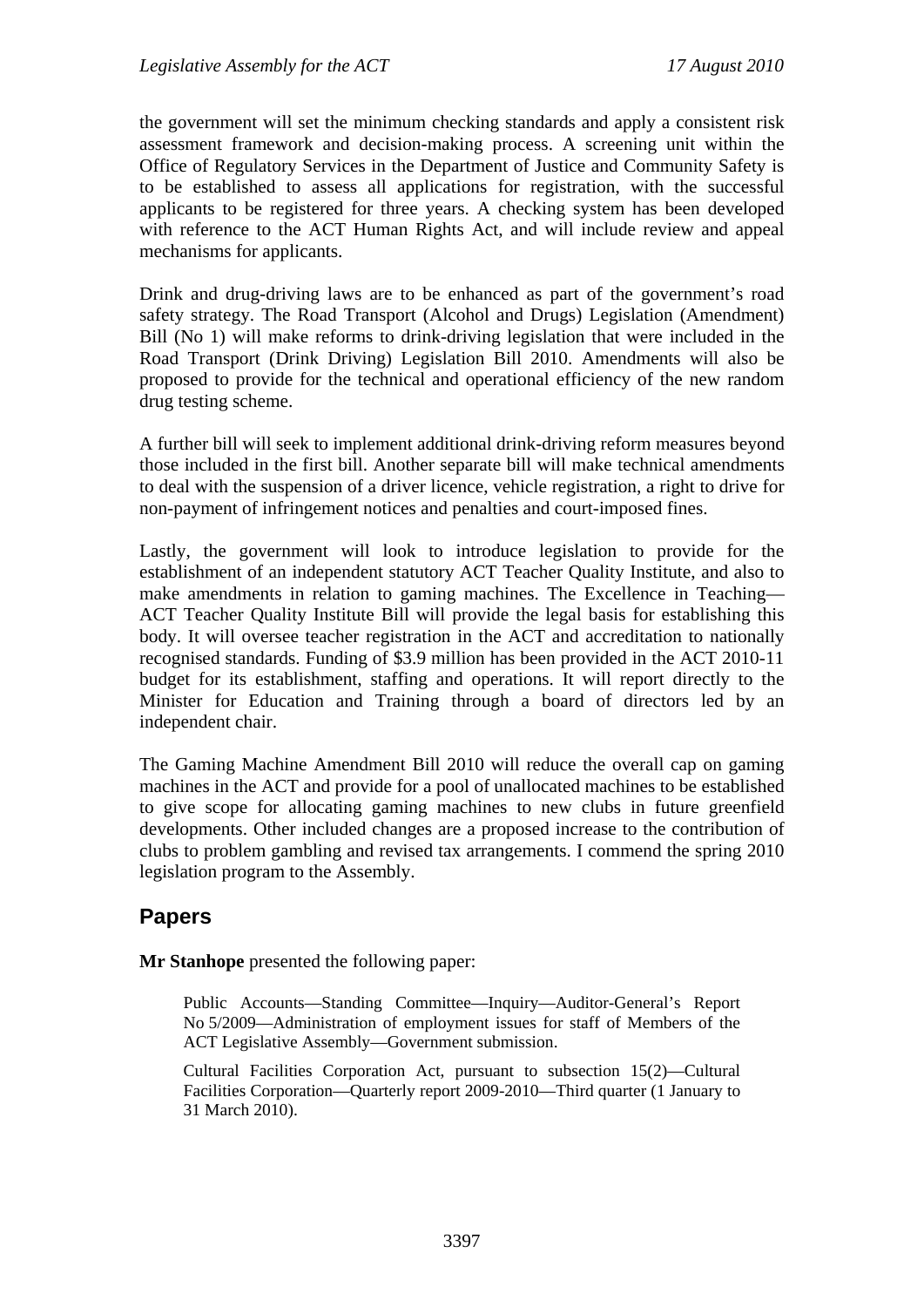### **Financial Management Act—instruments Paper and statement by minister**

**MS GALLAGHER** (Molonglo–Deputy Chief Minister, Treasurer, Minister for Health and Minister for Industrial Relations): For the information of members, I present the following paper:

Financial Management Act, pursuant to section 15—Instrument directing a transfer of funds between output classes within the Chief Minister's Department, including a statement of reasons, dated 30 June 2010.

I ask leave to make a statement in relation to the paper.

Leave granted.

**MS GALLAGHER**: As required by the Financial Management Act, I hereby table an instrument issued under section 15 of the act. Section 15(1) of the Financial Management Act states that the executive may, in writing, direct that funds within the same appropriation that are allocated for the provision of different classes of outputs be reallocated in relation to those classes of outputs. The Chief Minister's Department is seeking to transfer GPO of \$1.709 million between output classes, reflecting the reallocation of overhead costs across the department. I commend the instrument to the Assembly.

### **Financial Management Act—instrument Paper and statement by minister**

**MS GALLAGHER** (Molonglo–Deputy Chief Minister, Treasurer, Minister for Health and Minister for Industrial Relations) (3.32): For the information of members, I present the following paper:

Financial Management Act, pursuant to section 18A—Statement of authorisation of expenditure from the Treasurer's Advance in 2009-2010.

I ask leave to make a statement in relation to the paper.

Leave granted.

**MS GALLAGHER**: The Financial Management Act requires that I table a summary of final expenditure under section 18 of the act—a lesson I will not forget. Section 18A(3) of the FMA requires that, where the Treasurer has authorised expenditure under section 18, within three sitting days after the end of the financial year, the Treasurer must present to the Legislative Assembly a summary of the total expenditure authorised for that financial year.

The Appropriation Act 2009-10 provided \$36.8 million for the Treasurer's advance. The final expenditure against the Treasurer's advance for 2009-10 was \$23.2 million, leaving a balance of \$13.6 million to return to the 2009-10 budget. Details of each payment are outlined in the summary. I commend the paper to the Assembly.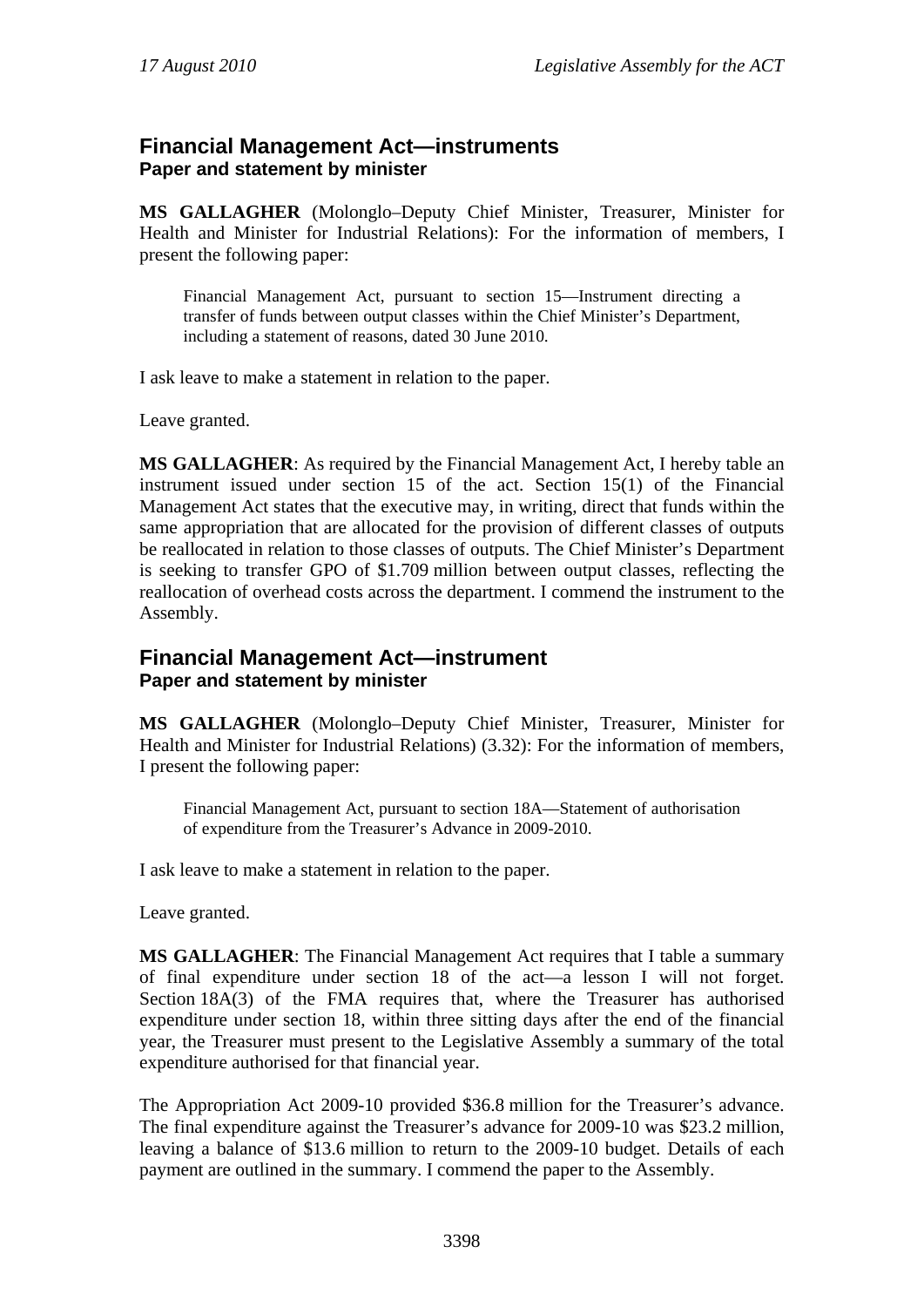**Mr Smyth**: Perhaps you might move that the paper be noted.

#### **MS GALLAGHER**: I move:

That the paper be noted.

**MR SMYTH** (Brindabella) (3.34): I am pleased to see that the Treasurer has not forgotten to table this statement this year, after having to be reminded by me last year of the need for her to comply with the FMA. I think a quick glance at the paper reveals that, contrary to the claims from the Treasurer that the ACT Labor government has exercised anything like cost control, if proper cost control had been exercised, none of the Treasurer's advance would have been utilised except for those amounts committed to things like international disasters and like matters.

Ms Gallagher does not seem to understand that the Treasurer's advance is intended for urgent and unforeseen matters, not for matters where an agency is unable to keep within its budget. Rather than crowing about cost control, as she did in this place on 24 June 2010, she should be seeking an explanation from departments like TAMS for overspending by \$7 million, JACS for overspending by \$300,000, Education and Training for overspending by \$7 million, Disability, Housing and Community Services for overspending by nearly \$1 million, the Chief Minister's Department for overspending by \$600,000, and Land and Property Services for overspending by \$500,000.

So, sorry, Treasurer, these outcomes do not demonstrate the government's ability to control costs, as you claimed. They do not represent a strong track record on financial management. They do represent a failure to manage budgets—nothing more and nothing less.

As I read through the list of allocations from the Treasurer's advance, I see funds to maintain services, funds for increased superannuation costs, funds for operational costs, funds for wage negotiations and funds for software upgrades. The question is: why were there not sufficient funds in relevant budgets to fund these activities? Alternatively, why was there not sufficient flexibility in agency financial management processes to fund these activities within their budgets?

Treasurer, you simply fail to understand what the purpose of the Treasurer's advance really is. It should not be used to provide funds for what might be described as normal agency activities.

Question resolved in the affirmative.

### **Financial Management Act—instrument Paper and statement by minister**

**MS GALLAGHER** (Molonglo–Deputy Chief Minister, Treasurer, Minister for Health and Minister for Industrial Relations): For the information of members, I present the following paper: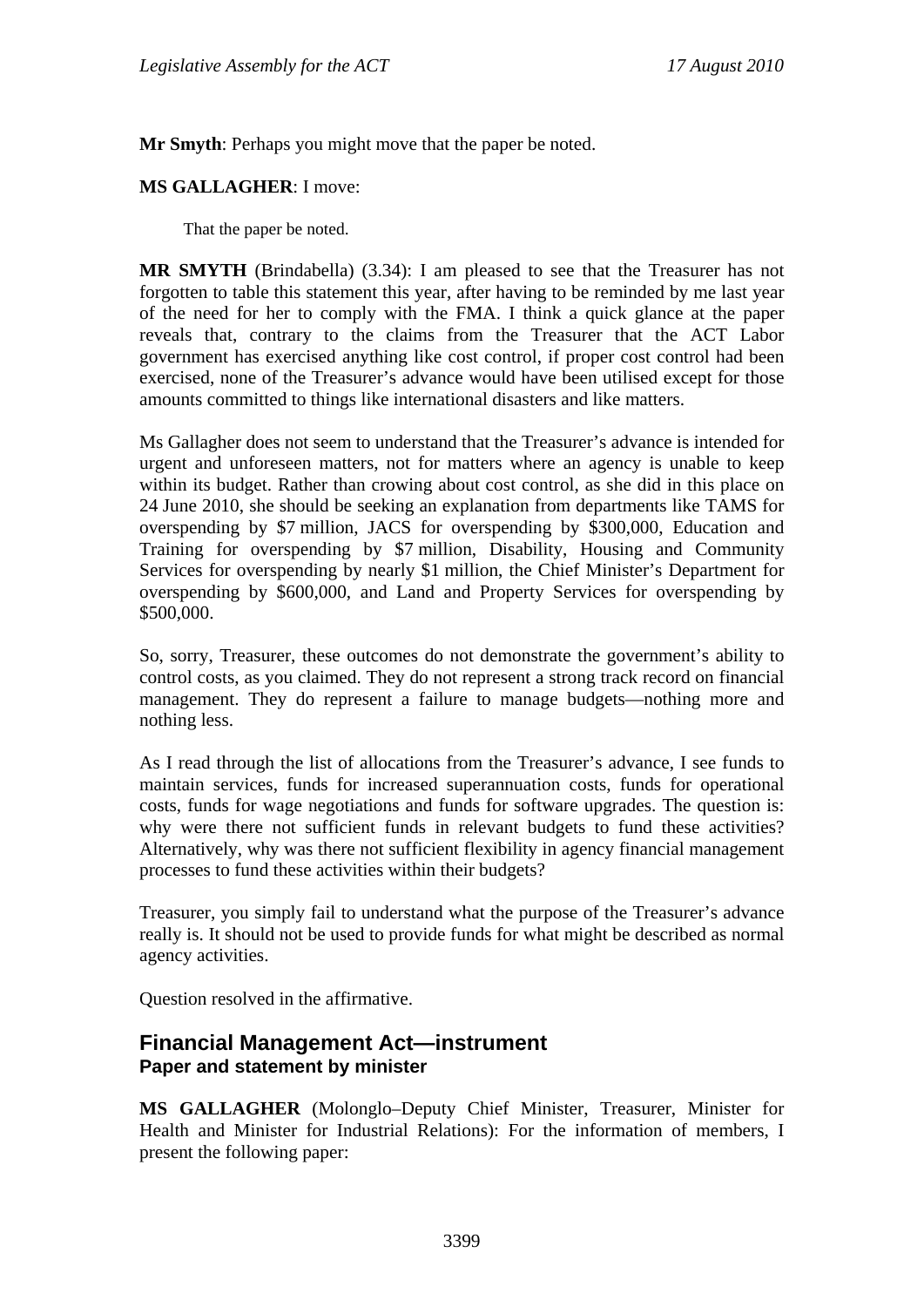Financial Management Act, pursuant to section 19B—Instrument varying appropriations related to Elective Surgery Capital, Emergency Department Capital and Flexible Funding Pool—ACT Health, including a statement of reasons, dated 29 June 2010.

I ask leave to make a statement in relation to the paper.

Leave granted.

**MS GALLAGHER**: As required by the Financial Management Act 1996, I table an instrument issued under section 19B of the act. The direction and statement of reasons for this instrument must be tabled in the Assembly within three sitting days after it is given. Section 19B of the act allows for an appropriation to be authorised for any new commonwealth payments where no appropriation has been made in respect of those funds by my direction.

The territory has received \$5.716 million in additional funding from the commonwealth for a number of programs under the national health and hospitals reform plan. This instrument increases the appropriation available to ACT Health in 2009-10. This funding is the initial payment under the commonwealth national health and hospital reform plan and has been specifically provided to create additional capacity to meet demand for elective surgery, emergency department and subacute care services in the ACT. I commend the instrument to the Assembly.

### **Financial Management Act—instrument Paper and statement by minister**

**MS GALLAGHER** (Molonglo–Deputy Chief Minister, Treasurer, Minister for Health and Minister for Industrial Relations): For the information of members, I present the following paper:

Financial Management Act, pursuant to section 16—Instrument directing a transfer of appropriations from the Department of Territory and Municipal Services to the Chief Minister's Department, including a statement of reasons, dated 5 July 2010.

I ask leave to make a statement in relation to the paper.

Leave granted.

**MS GALLAGHER**: As required by the Financial Management Act, I hereby table an instrument issued under section 16 of the act. Section 16(1) and (2) of the FMA allow the Treasurer to authorise the transfer of appropriation for a service or a function to another entity following a change in responsibility for that service or function. Section 16(3) of the FMA requires that, within three sitting days after the day the authorisation is given, the Treasurer must present a copy of the direction and associated statement of reasons to the Assembly.

Pursuant to the administrative arrangements effective on 1 July 2010, this instrument facilitates the transfer of \$700,000 in appropriation associated with the functions and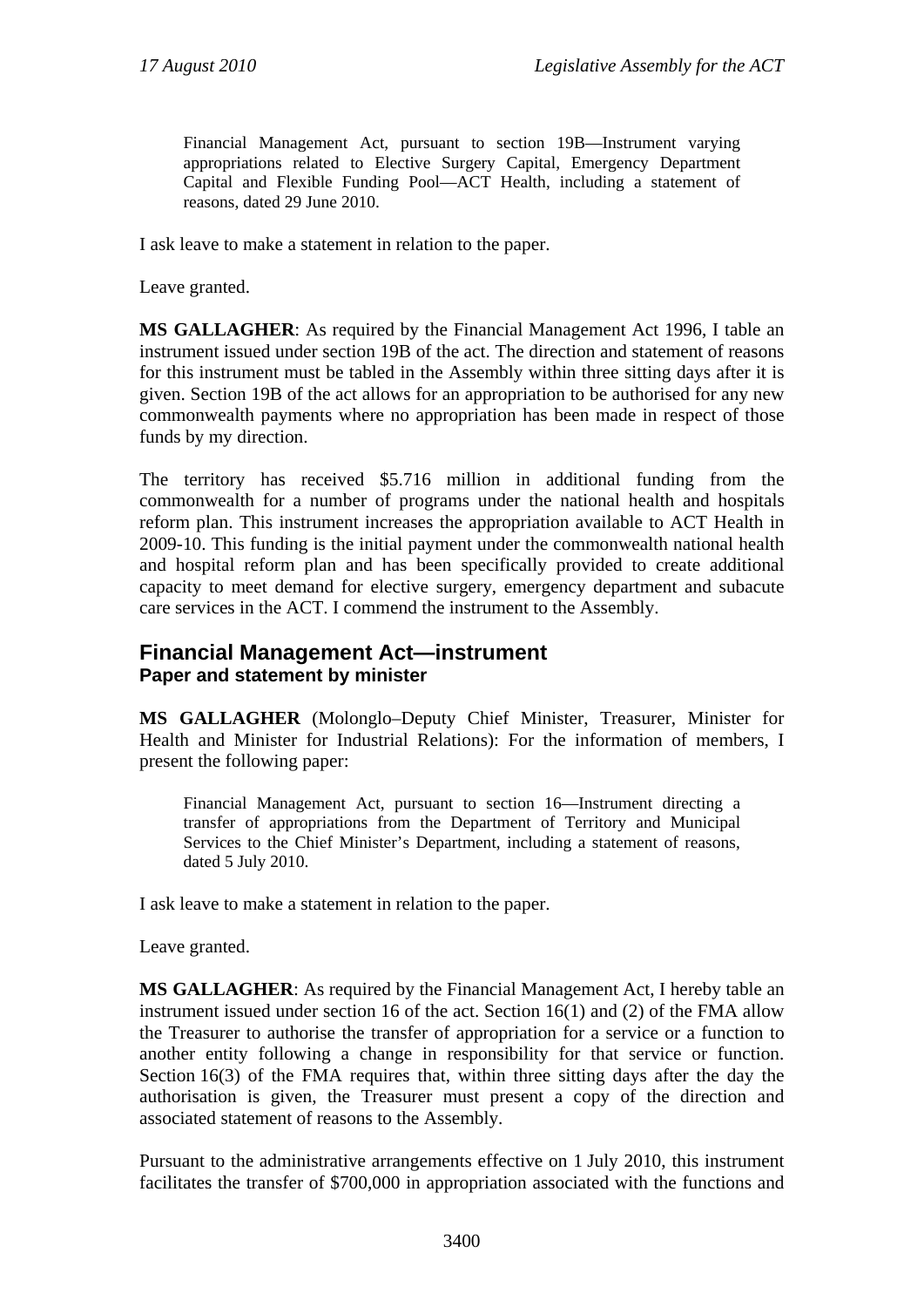services provided through the Heritage Unit from the Department of Territory and Municipal Services to the Chief Minister's Department. This transfer is budget neutral, and I commend the instrument to the Assembly.

### **Financial Management Act—consolidated financial report Paper and statement by minister**

**MS GALLAGHER** (Molonglo-Deputy Chief Minister, Treasurer, Minister for Health and Minister for Industrial Relations) (3.40): For the information of members, I present the following paper, which was circulated to members when the Assembly was not sitting:

Financial Management Act, pursuant to section 26—Consolidated Financial Report—Financial quarter ending 30 June 2010.

I seek leave to make a short statement in relation to the paper.

Leave granted.

**MS GALLAGHER**: This report is required under section 26 of the Financial Management Act 1996. The interim result for the June 2010 is a surplus of \$184.8 million. The government is very pleased with this result when compared to the previous estimate of a surplus of \$52.2 million published in the 2010-11 budget papers.

These results are the unaudited results to the end of June 2010, and it is almost certain that these will change as the consolidated annual financial statements are prepared and audited. Changes in this stage and the process can be substantial, relating to technical accounting adjustments as well as reconciliation of interagency trading and transfers. Nevertheless, the interim result is pleasing, particularly in that it highlights the continuing strength of the ACT economy.

Nationally, the prospects for the Australian economy remain positive, notwithstanding some increased global uncertainty. The economy performed well during 2009-10 compared to most other advanced economies, placing the country on a relatively sound footing to meet future challenges.

The ACT economy has rebounded strongly following modest growth in 2008-09. The territory's state final demand increased by 4.9 per cent in year-on-year original terms in the March quarter 2010, reflecting solid growth in the last three quarters of calendar year 2009. Employment growth in the ACT in 2009-10 exceeded expectations as a result of the effectiveness of stimulus programs and the underlying strength of the economy.

The improvement in the net operating balance compared to the estimated outcome is \$130.7 million. This improvement in the interim result largely reflects a number of technical outcomes that have occurred following the release of the 2010-11 budget. These include those related to externally driven factors, such as payments by the commonwealth for financial assistance grants brought forward to 2009-10 and those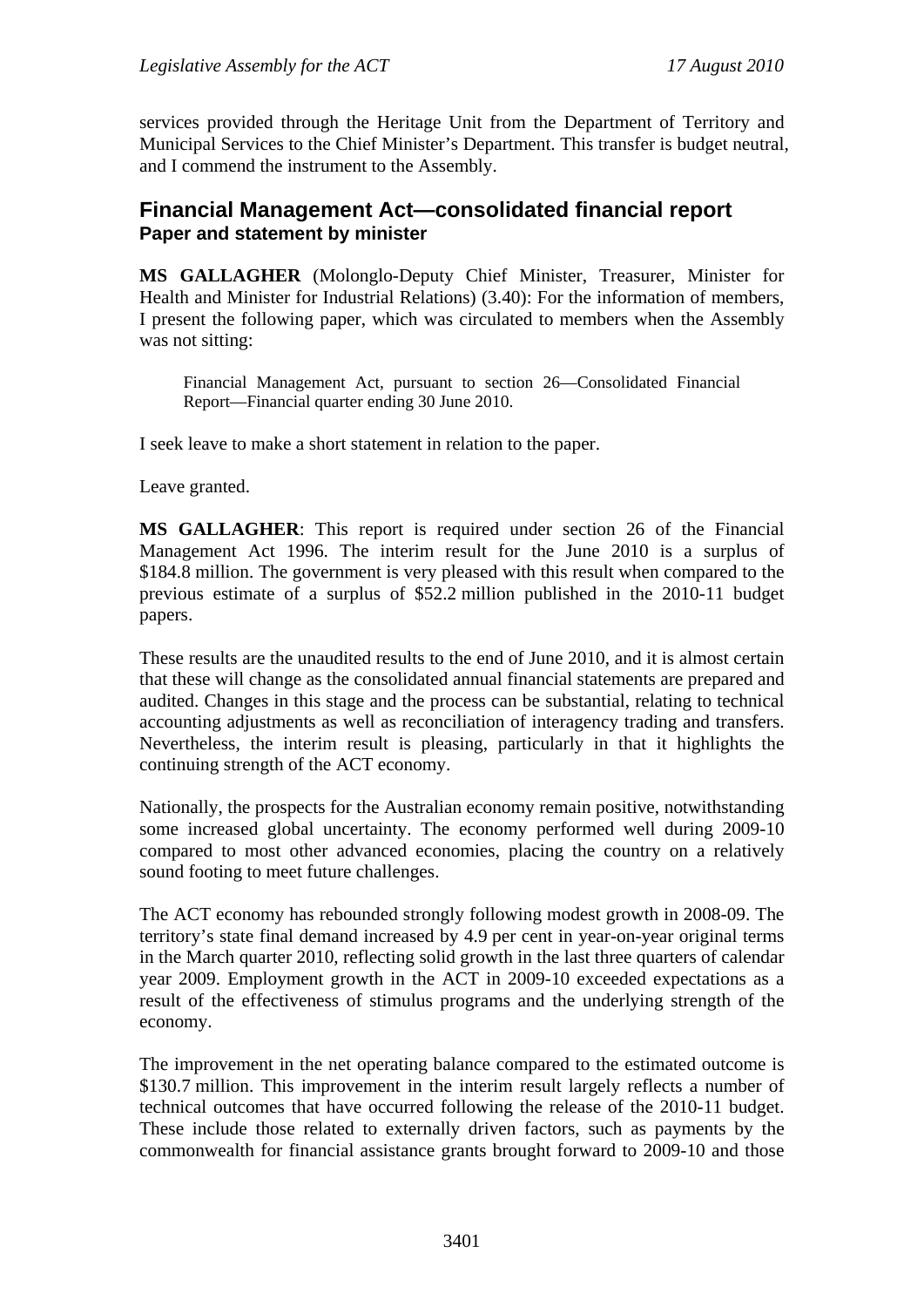relating to the purchase of government's goods and services. It reflects the outcomes associated with the ongoing management of the territory's liability for superannuation and insurance and those associated with the transfer of assets between government agencies.

Other outcomes reflected in the 2009-10 interim result include revisions by the Land Development Agency to the financial assumptions underpinning its cost allocations and margins and higher dividends from Actew as a result of the ActewAGL joint venture settling its financial distributions for 2009-10.

As members would be aware, the government did not require the entire Treasurer's advance during 2009-10. As a result, \$13.6 million of the advance was not spent, and this directly improves the net operating balance. This reflects good management of unforseen and unanticipated cost pressures on the part of agencies, and I am very pleased about this.

I should note that it is not anticipated that some of those technical outcomes will flow through to the budget base moving forward, so the challenges remain there. But the general government sector balance sheet remains strong, as demonstrated by the strength of key financial indicators, such as net debt and net worth.

In relation to our budget plan, the government will continue to closely monitor our revenues and expenditure moving forward. The work of the expenditure review and evaluation committee continues, and the government is working towards identifying options for the unallocated savings task as part of the next budget process.

Notwithstanding the pleasing performance for 2009-10, it is important to remain vigilant, as uncertainty and the threat of external fiscal shocks remain. This has been particularly evident in recent months with the stock market falls experienced in June this year and the advice on GST revenue collections as reported by the commonwealth in its economic statement released on 14 July and the pre-election economic and fiscal outlook 2010 released on 26 July, which have revised slightly down our GST revenue. I commend the June quarter interim financial report to the Assembly.

**Mr Smyth**: Perhaps the Treasurer might like to move that the report be noted.

#### **MS GALLAGHER**: I move:

That the report be noted.

**MR SMYTH** (Brindabella) (3.44): The opposition is, of course, pleased to see that the territory finished the 2009-10 financial year with a surplus of around \$180 million, although I note the Treasurer's observation that this is likely to be only a temporary surplus. In the May 2010 budget, the Treasurer predicted a surplus of \$54 million for the 2009-10 outcome.

**Ms Gallagher**: I've worked hard to improve it.

**MR SMYTH**: The simple reason for this was the territory receiving \$158 million in stimulus payments from the commonwealth government. You worked hard to get the stimulus, okay.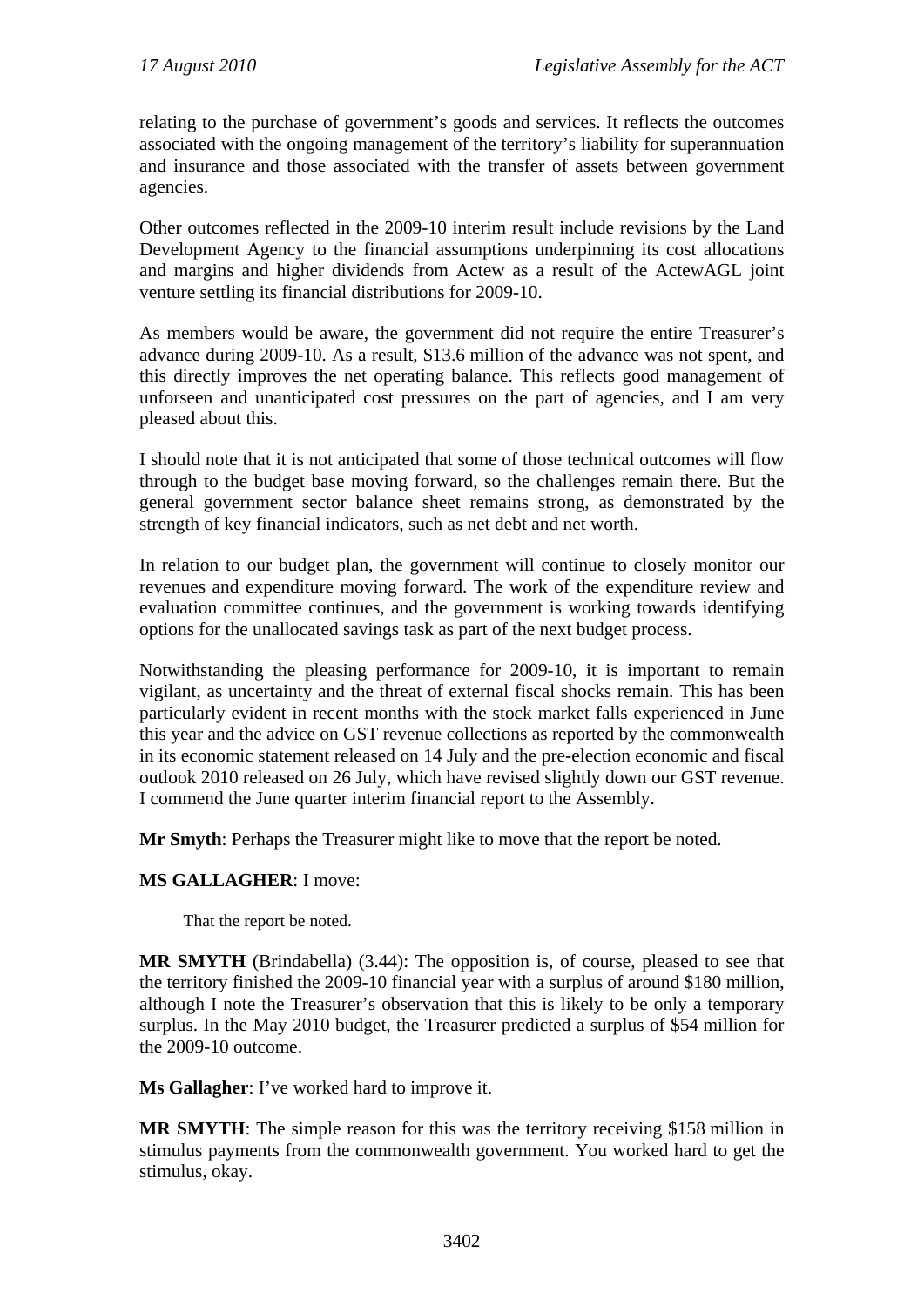The preliminary outcome for the financial year now includes not only the full effect of the stimulus payments from the commonwealth but higher dividends and tax payments from public trading enterprises and a revaluation of infrastructure assets.

I also note that part of the reason for the surplus was that the unspent amount from the Treasurer's advance was returned to the budget. Now, while the Treasurer may commend herself, as she did, on only spending \$24 million out of the \$37 million that was allocated the Treasurer's advance, I would emphasise again that the preferred outcome is to return virtually all of the Treasurer's advance each year.

I was rather surprised to see the fall in payroll tax receipts. At a time when the ACT's level of unemployment has remained extremely low and demand for a number of skills has remained high, it would have been expected that payroll tax receipts would have been maintained.

The Treasurer comments that there was a soft labour market carried forward from 2008-09. I am surprised at this conclusion, as, according to statistics from the ABS, the ACT's unemployment level during 2008-09 was less than three per cent. I would suggest that there might be another explanation for the outcome of the payroll tax receipts.

The fundamental issue that the Treasurer still has to deal with, however, is her failure to achieve the savings targets that she set out in the ACT budget that are required to bring the ACT budget back into a surplus as soon as practicable. We know that little was achieved in terms of savings during the 2009-10 financial year, such that the Treasurer had to re-emphasise the need to achieve savings during 2010-11 and in the outyears when she presented the 2010-11 ACT budget.

The Treasurer comments on one-off factors that have had an effect on the outcome for the year 2009-10. One of these I note is described as a review of the estate costing model utilised by the Land Development Agency. Is the Treasurer able to explain why this review was required, as it apparently resulted in a reduction of the agency's costs of goods sold?

A somewhat worrying matter noted in this report is that the coverage of the territory's superannuation liability has fallen to 44 per cent. Clearly, the continuing uncertainty in the global asset market is having an effect on this issue. I do note that in the 2010-11 budget papers it was expected that the coverage of these liabilities would grow to 53 per cent by 30 June 2011. I will be watching this matter closely through the course of this financial year to see how the territory continues to travel in covering these liabilities.

The only other matter on which I propose to comment at this point relates to the analysis of the ACT's economy on page 3 of the report. The Treasurer says that the Australian GDP grew by 1.7 per cent in original terms in the year to March quarter 2010. The question is: why has the Treasurer used original data? No-one else does. The statistics that are normally used are to read the constant price trend or, of course, the seasonally adjusted data. I cannot understand why the Treasurer has used original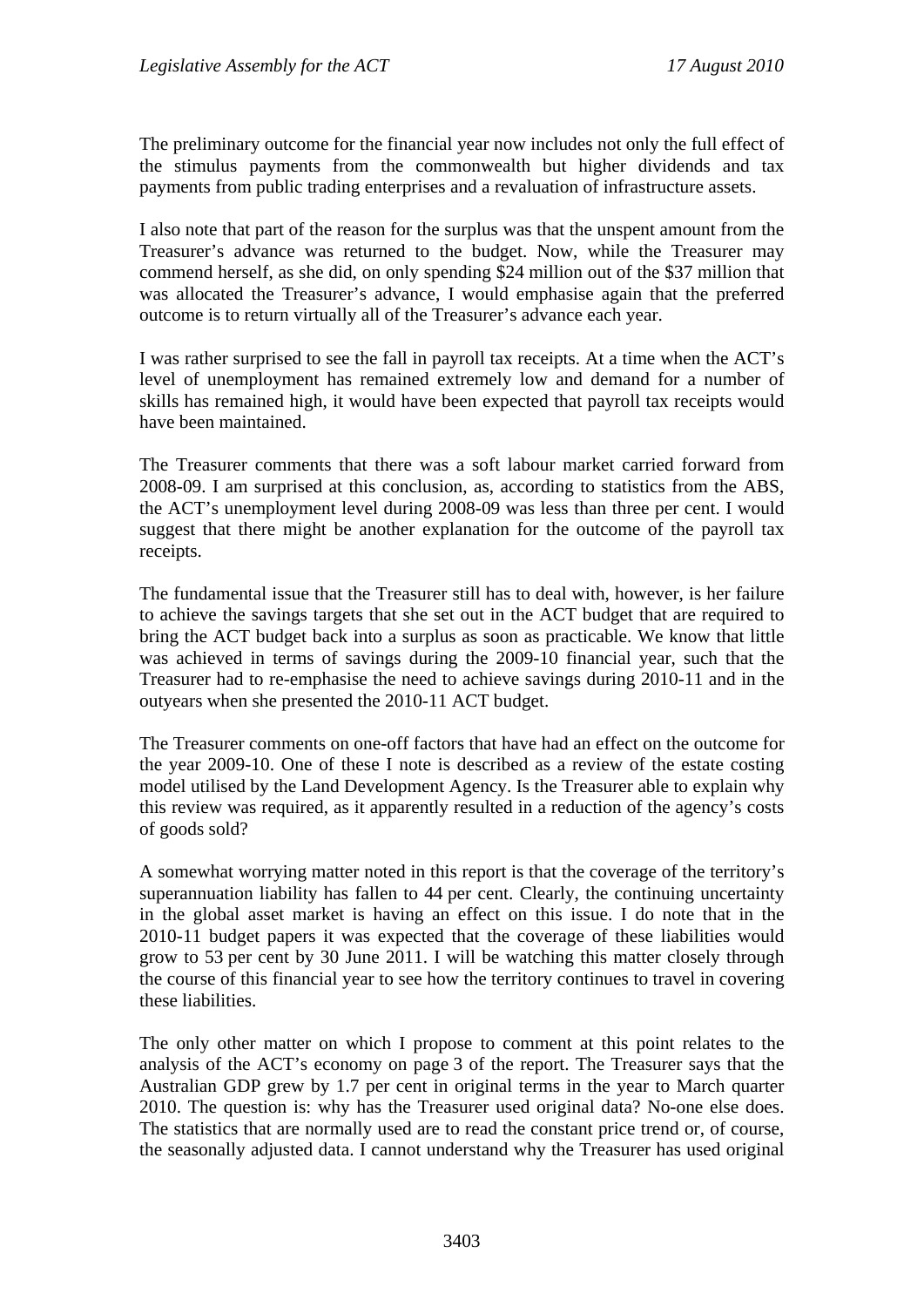data in this instance, unless she is trying to magnify the performance of the ACT economy as the trend and seasonally adjusted GDP for the Australian economy was, in fact, 2.7 per cent in the year to the March quarter 2010.

Likewise, the Treasurer has used original data to analyse the performance of the ACT in terms of state final demand. Again, I do not know why she has done that, because the trend in seasonally adjusted data for the ACT shows that state final demand grew by eight per cent in the year to the March quarter 2010.

Just while I am commenting on state final demand, I would note that the position in the ACT is that demand has reduced quite dramatically in the March quarter in trend terms after growth of 1.9 per cent, 2.7 per cent and 2.0 per cent in the previous three quarters. There was a growth of only 1.2 per cent in the latest quarter. In seasonally adjusted terms, after growth of 2.5 per cent, 2.9 per cent and 2.7 per cent in the previous three quarters, there was a decline of 0.40 per cent in the latest quarter. I acknowledge that the quarterly data is subject to revision, but there appear to be some signs of concern emerging from this data, and I hope the Treasurer is not attempting to gloss over these potentially worrying indicators.

Question resolved in the affirmative.

# **Papers**

**Ms Gallagher** presented the following papers:

Public Accounts—Standing Committee—Inquiry—Auditor-General's report No 8/2009—2008-09 Financial Audits—Government submission.

Annual Reports (Government Agencies) Act, pursuant to subsection 14(7)— Extension of time for presenting annual report 2009-2010—Statement of reasons—ACTEW Corporation Ltd.

**Mr Corbell** presented the following paper:

Independent Competition and Regulatory Commission Act, pursuant to section 24—Independent Competition and Regulatory Commission—Report 9 of 2010—Final Report—Enlarged Cotter Dam Water Security Project, dated June 2010.

### **Independent Competition and Regulatory Commission Paper and statement by minister**

**MR CORBELL** (Molonglo—Attorney-General, Minister for the Environment, Climate Change and Water, Minister for Energy and Minister for Police and Emergency Services): For the information of members, I present the following paper:

Independent Competition and Regulatory Commission Act, pursuant to section 24—Independent Competition and Regulatory Commission—Report 8 of 2010—ACT Greenhouse Gas Abatement Scheme—Compliance and operation of the Scheme for the 2009 compliance year, dated June 2010.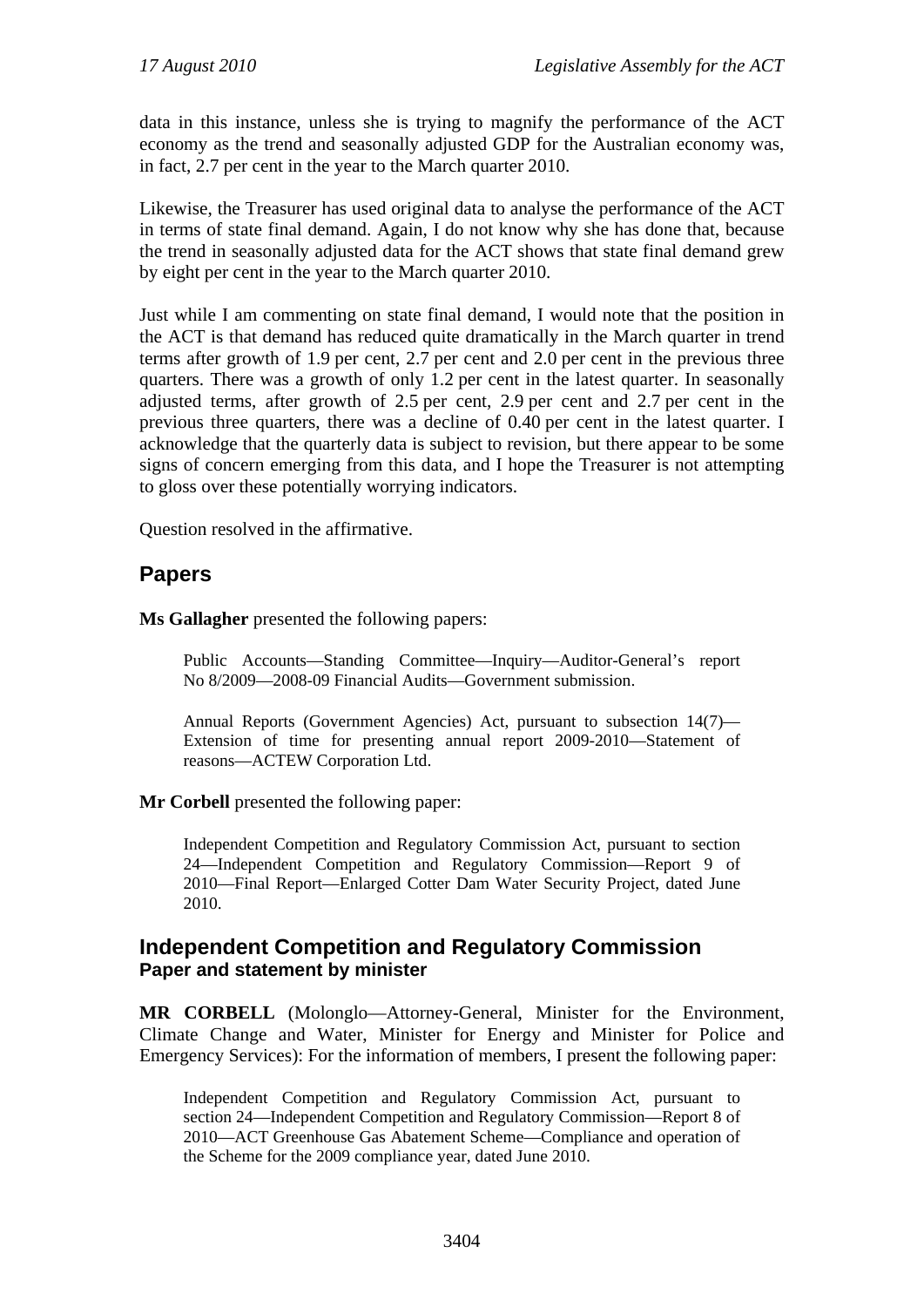I seek leave to make a statement in relation to the paper.

Leave granted.

**MR CORBELL**: Today I table the fifth annual report on the operation of the ACT greenhouse gas abatement scheme, for the 2009 compliance year. The challenges proposed by climate change affect everyone around the world and require concerted action if we are to avoid critical environmental, economic and social consequences. Rising greenhouse gas emissions pose a significant threat to the social, environmental and economic welfare of ACT citizens, present and future.

Therefore the greenhouse gas abatement scheme was developed to reduce or offset greenhouse gases associated with the production of electricity used in the ACT. The scheme was established in the ACT under the Electricity (Greenhouse Gas Emissions) Act 2004 and commenced on 1 January 2005. The ACT scheme mirrors the New South Wales greenhouse gas abatement scheme. The New South Wales and ACT schemes are in many respects operated as a single scheme. Under the act, the ICRC is the scheme regulator in the ACT. One of the commission's functions, as a regulator, is to determine the greenhouse gas reduction target or benchmark for the ACT in any given year.

The scheme is designed to reduce or offset greenhouse gas emissions associated with the production of electricity. It requires retailers of electricity in the ACT to procure an increasing component of their product from cleaner and greener means, thereby effecting large reductions in associated greenhouse gases. Tackling our emissions from electricity use is a key to reducing our greenhouse gas emissions profile.

Emissions reductions attributed to the scheme since its introduction total 2,332,062 tonnes of greenhouse gas. In 2009, there were 19 entities licensed to sell electricity in the ACT. A total of 746,800 certificates were surrendered, equivalent to a greenhouse gas reduction saving of 743,151 tonnes. This has been the most successful year of the scheme to date.

The greenhouse gas abatement scheme remains the single most effective greenhouse gas abatement measure in the territory. Members will recall that in November 2007 the Assembly agreed to extend operation of the scheme from 2013 to 2020 or until such time as an effective national emissions trading scheme is put in place. I will keep the Assembly informed of any developments that may trigger significant change or cessation of the greenhouse gas abatement scheme.

## **Papers**

**Mr Corbell** presented the following papers:

Petition—Out of order

Petition which does not conform with the standing orders—Hawker—Section 34—Parking—Ms Porter (423 signatures).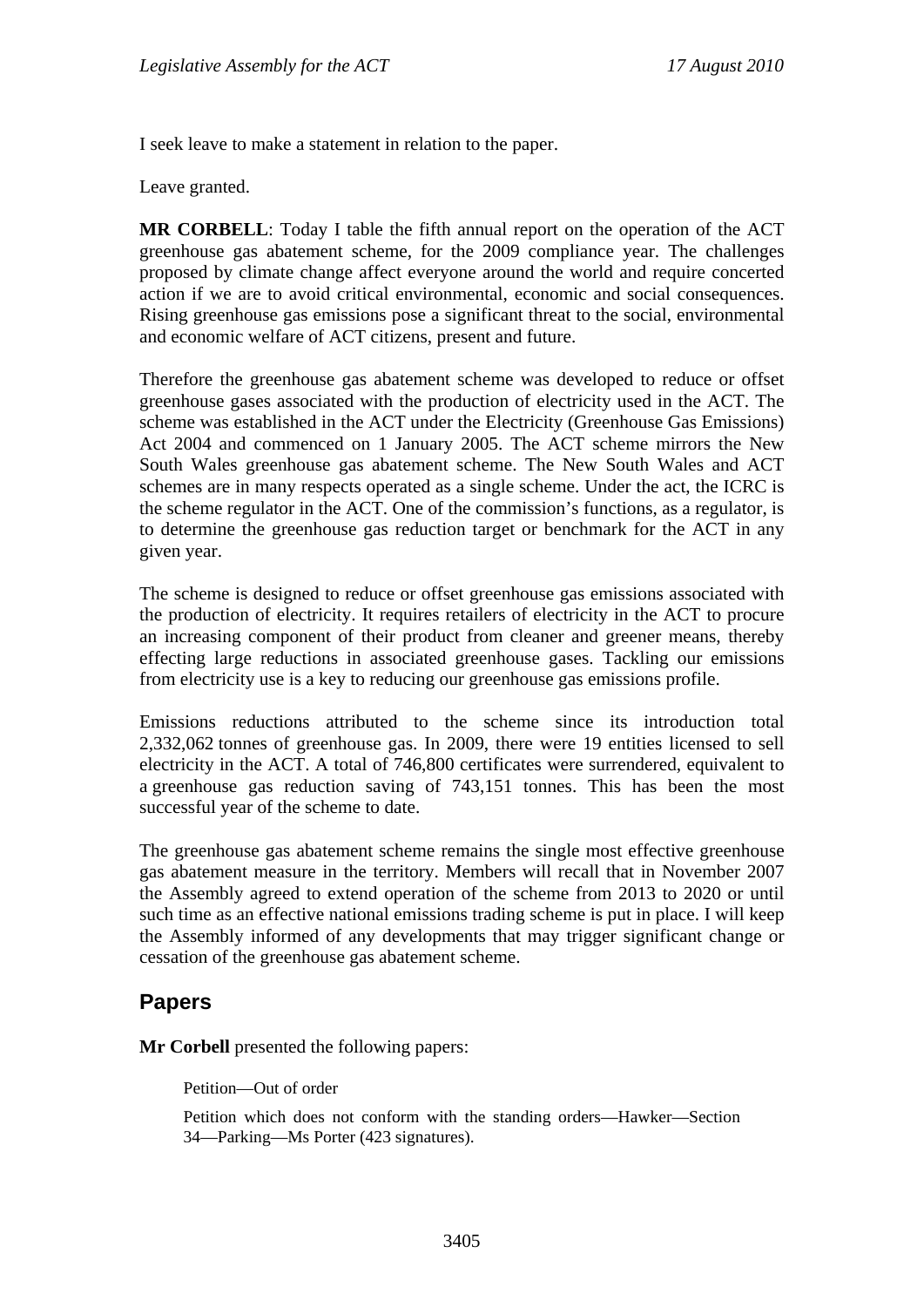Subordinate legislation (including explanatory statements unless otherwise stated)

Legislation Act, pursuant to section 64—

Agents Act, Associations Incorporation Act, Births, Deaths and Marriages Registration Act, Business Names Act, Civil Law (Wrongs) Act, Civil Partnerships Act, Classification (Publications, Films and Computer Games) (Enforcement) Act, Cooperatives Act, Court Procedures Act, Dangerous Substances Act, Emergencies Act, Freedom of Information Act, Guardianship and Management of Property Act, Hawkers Act, Instruments Act, Land Titles Act, Liquor Act, Machinery Act, Partnership Act, Pawnbrokers Act, Prostitution Act, Public Trustee Act, Registration of Deeds Act, Sale of Motor Vehicles Act, Scaffolding and Lifts Act, Second-hand Dealers Act, Security Industry Act, Trade Measurement (Administration) Act, Workers Compensation Act, Work Safety Act—Attorney General (Fees) Determination 2010—Disallowable Instrument DI2010-107 (LR, 24 June 2010).

Animal Diseases Act—Animal Diseases (Fees) Determination 2010 (No 1)— Disallowable Instrument DI2010-113 (LR, 24 June 2010).

Animal Welfare Act—Animal Welfare (Fees) Determination 2010 (No 1)— Disallowable Instrument DI2010-114 (LR, 24 June 2010).

Architects Act—Architects (Fees) Determination 2010 (No 1)—Disallowable Instrument DI2010-120 (LR, 24 June 2010).

Boxing Control Act—Boxing Control (Fees) Determination 2010 (No 1)— Disallowable Instrument DI2010-131 (LR, 24 June 2010).

Building Act—Building (Fees) Determination 2010 (No 1)—Disallowable Instrument DI2010-121 (LR, 24 June 2010).

Canberra Institute of Technology Act—

Canberra Institute of Technology (Advisory Council) Appointment 2010 (No 1)—Disallowable Instrument DI2010-119 (LR, 24 June 2010).

Canberra Institute of Technology (Advisory Council) Appointment 2010 (No 2)—Disallowable Instrument DI2010-162 (LR, 15 July 2010).

Cemeteries and Crematoria Act—Cemeteries and Crematoria (Public Cemetery Fees) Determination 2010 (No 1)—Disallowable Instrument DI2010-155 (LR, 30 June 2010).

Civil Law (Wrongs) Act—

Civil Law (Wrongs) New South Wales Bar Association Scheme 2010 (No 1)—Disallowable Instrument DI2010-135 (LR, 28 June 2010).

Civil Law (Wrongs) Professional Standards Council Appointment Amendment 2010 (No 1)—Disallowable Instrument DI2010-172 (LR, 26 July 2010).

Civil Partnerships Act—Civil Partnerships Regulation 2010—Subordinate Law SL2010-23 (LR, 24 June 2010).

Clinical Waste Act—Clinical Waste (Fees) Determination 2010 (No 1)— Disallowable Instrument DI2010-145 (LR, 30 June 2010).

Community Title Act—Community Title (Fees) Determination 2010 (No 1)—Disallowable Instrument DI2010-122 (LR, 24 June 2010).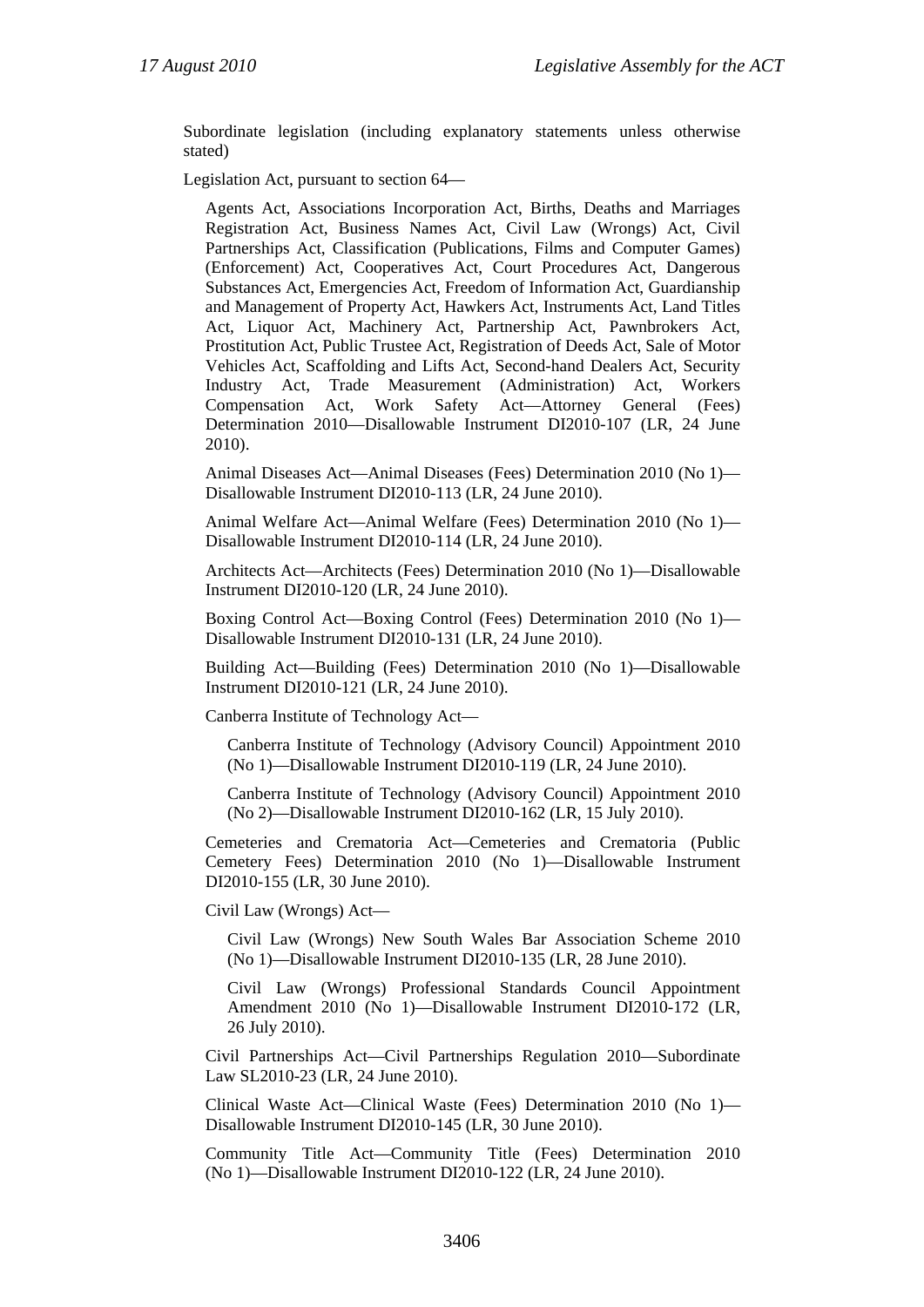Construction Occupations (Licensing) Act—Construction Occupations Licensing (Fees) Determination 2010 (No 1)—Disallowable Instrument DI2010-123 (LR, 24 June 2010).

Court Procedures Act—Court Procedures Amendment Rules 2010 (No 1)— Subordinate Law SL2010-24 (LR, 30 June 2010).

Crimes (Child Sex Offenders) Act—Crimes (Child Sex Offenders) Amendment Regulation 2010 (No 1)—Subordinate Law SL2010-27 (LR, 1 July 2010).

Crimes (Sentence Administration) Act—

Crimes (Sentence Administration) (Sentence Administration Board) Appointment 2010 (No 2)—Disallowable Instrument DI2010-159 (LR, 12 July 2010).

Crimes (Sentence Administration) (Sentence Administration Board) Appointment 2010 (No 3)—Disallowable Instrument DI2010-160 (LR, 12 July 2010).

Crimes (Sentence Administration) (Sentence Administration Board) Appointment 2010 (No 4)—Disallowable Instrument DI2010-161 (LR, 12 July 2010).

Dangerous Goods (Road Transport) Act—Dangerous Goods (Road Transport) Fees and Charges Determination 2010 (No 3)—Disallowable Instrument DI2010-154 (LR, 30 June 2010).

Domestic Animals Act—Domestic Animals (Fees) Determination 2010 (No 1)—Disallowable Instrument DI2010-115 (LR, 24 June 2010).

Electoral Act—Electoral (Fees) Determination 2010—Disallowable Instrument DI2010-136 (LR, 28 June 2010).

Electricity Safety Act—Electricity Safety (Fees) Determination 2010 (No 1)—Disallowable Instrument DI2010-124 (LR, 28 June 2010).

Emergencies Act, Firearms Act, Freedom of Information Act, Guardianship and Management of Property Act, Public Trustee Act—Attorney General (Fees) Amendment Determination 2010 (No 1)—Disallowable Instrument DI2010-141 (LR, 29 June 2010).

Environment Protection Act—Environment Protection (Fees) Determination 2010 (No 1)—Disallowable Instrument DI2010-147 (LR, 30 June 2010).

Financial Management Act—Financial Management (Periodic and Annual Financial Statements) Guidelines 2010—Disallowable Instrument DI2010- 153 (LR, 30 June 2010).

Fisheries Act—Fisheries (Fees) Determination 2010 (No 1)—Disallowable Instrument DI2010-146 (LR, 30 June 2010).

Gas Safety Act—Gas Safety (Fees) Determination 2010 (No 1)— Disallowable Instrument DI2010-125 (LR, 28 June 2010).

Health Act—Health (Fees) Determination 2010 (No 2)—Disallowable Instrument DI2010-142 (LR, 30 June 2010).

Health Practitioner Regulation National Law (ACT) Act—Health Practitioner Regulation National Law (ACT) (Transitional Provisions) Regulation 2010— Subordinate Law SL2010-25 (LR, 24 June 2010).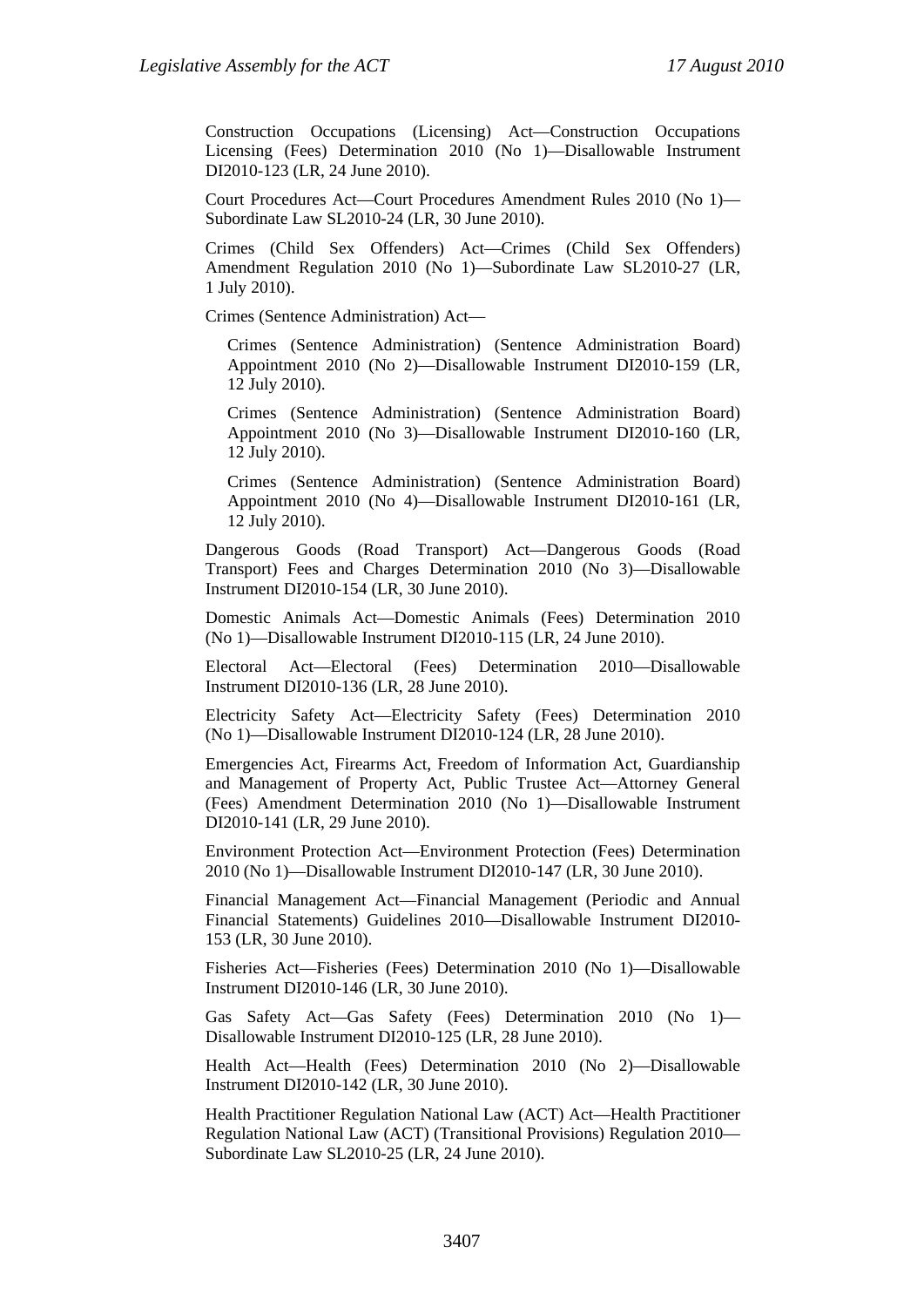Heritage Act—Heritage (Register Fees) Determination 2010 (No 1)— Disallowable Instrument DI2010-116 (LR, 24 June 2010).

Legal Aid Act—Legal Aid Regulation 2010—Subordinate Law SL2010-26 (LR, 28 June 2010).

Legislative Assembly (Members' Staff) Act—

Legislative Assembly (Members' Staff) Members' Salary Cap Determination 2010 (No 1)—Disallowable Instrument DI2010-156 (LR, 5 July 2010).

Legislative Assembly (Members' Staff) Speaker's Salary Cap Determination 2010 (No 1)—Disallowable Instrument DI2010-157 (LR, 5 July 2010).

Long Service Leave (Portable Schemes) Act—Long Service Leave (Portable Schemes) Community Sector Employers' Levy Determination 2010— Disallowable Instrument DI2010-150 (LR, 30 June 2010).

Long Service Leave (Portable Schemes) Act and Financial Management Act—

Long Service Leave (Portable Schemes) Governing Board Appointment 2010 (No 1)—Disallowable Instrument DI2010-148 (LR, 30 June 2010).

Long Service Leave (Portable Schemes) Governing Board Appointment 2010 (No 2)—Disallowable Instrument DI2010-149 (LR, 30 June 2010).

Magistrates Court Act—Magistrates Court (Lakes Infringement Notices) Amendment Regulation 2010 (No 1)—Subordinate Law SL2010-30 (LR, 26 July 2010).

Medicines, Poisons and Therapeutic Goods Act—Medicines, Poisons and Therapeutic Goods (Medicines Advisory Committee) Appointment 2010 (No 1)—Disallowable Instrument DI2010-132 (LR, 24 June 2010).

Nature Conservation Act—Nature Conservation (Fees) Determination 2010 (No 2)—Disallowable Instrument DI2010-143 (LR, 30 June 2010).

Planning and Development Act—Planning and Development (Fees) Determination 2010 (No 1)—Disallowable Instrument DI2010-128 (LR, 24 June 2010).

Planning and Development Act and Financial Management Act—

Planning and Development (Land Agency Board) Appointment 2010 (No 1)—Disallowable Instrument DI2010-173 (LR, 26 July 2010).

Planning and Development (Land Agency Board) Appointment 2010 (No 2)—Disallowable Instrument DI2010-174 (LR, 26 July 2010).

Planning and Development (Land Agency Board) Appointment 2010 (No 3)—Disallowable Instrument DI2010-175 (LR, 26 July 2010).

Public Baths and Public Bathing Act—Public Baths and Public Bathing (Active Leisure Centre Fees) Determination 2010—Disallowable Instrument DI2010-152 (LR, 30 June 2010).

Public Place Names Act—

Public Place Names (Bonner) Determination 2010 (No 2)—Disallowable Instrument DI2010-138 (LR, 28 June 2010).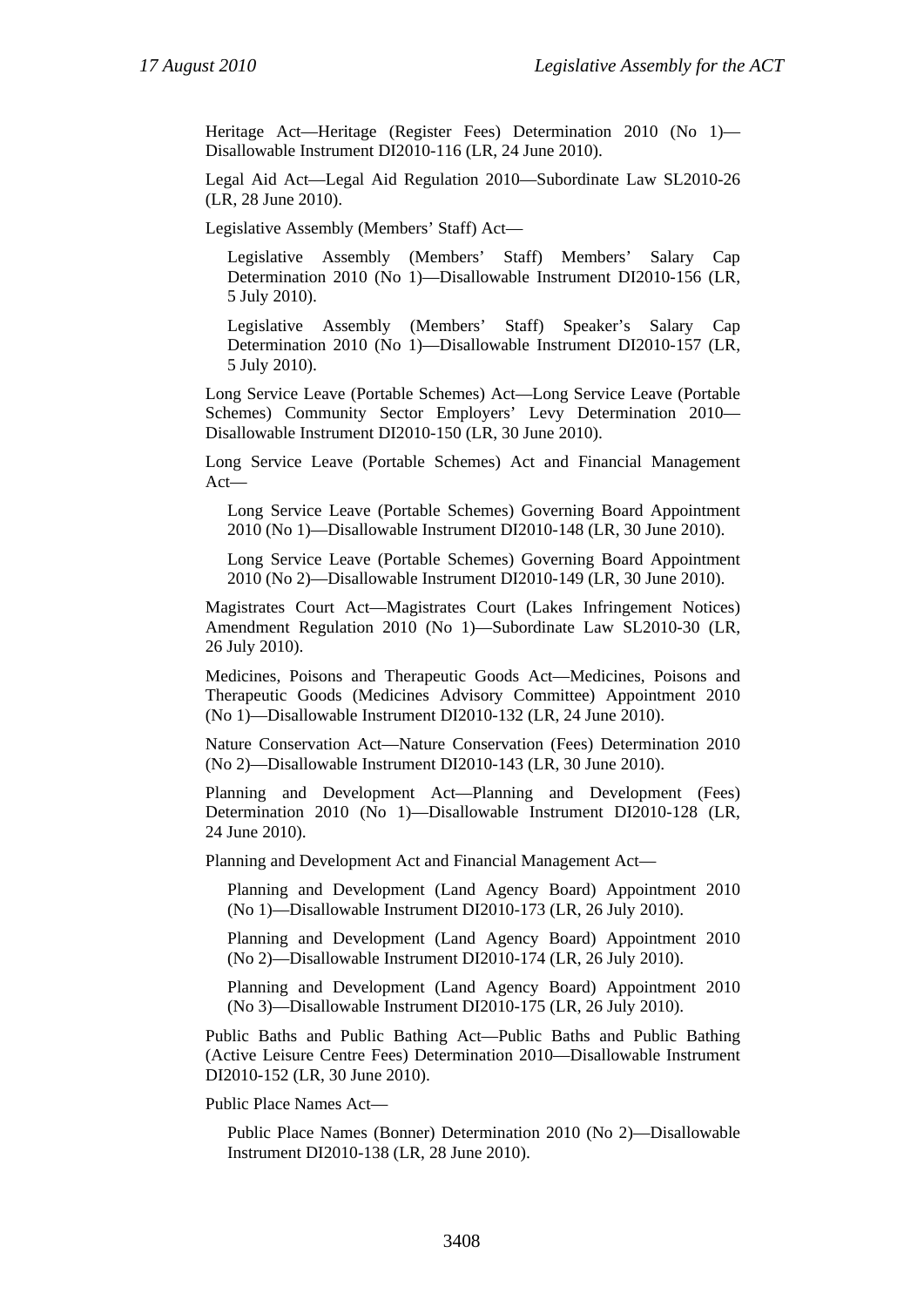Public Place Names (Fyshwick) Determination 2010 (No 1)— Disallowable Instrument DI2010-140 (LR, 28 June 2010).

Public Place Names (Hall) Determination 2010 (No 1)—Disallowable Instrument DI2010-165 (LR, 19 July 2010).

Public Place Names (Macgregor) Determination 2010 (No 2)— Disallowable Instrument DI2010-139 (LR, 28 June 2010).

Public Place Names (Molonglo Valley District) Determination 2010 (No 1)—Disallowable Instrument DI2010-171 (LR, 26 July 2010).

Public Sector Management Act—

Public Sector Management Amendment Standards 2010 (No 2)— Disallowable Instrument DI2010-137 (LR, 1 July 2010).

Public Sector Management Amendment Standards 2010 (No 3)— Disallowable Instrument DI2010-164 (LR, 15 July 2010).

Radiation Protection Act—Radiation Protection (Tanning Units) Amendment Regulation 2010 (No 1)—Subordinate Law SL2010-29 (LR, 5 July 2010).

Road Transport (Driver Licensing) Act, Road Transport (General) Act, Road Transport (Mass Dimensions and Loading) Act—Road Transport Legislation Amendment Regulation 2010 (No 3)—Subordinate Law SL2010-28 (LR, 30 June 2010).

Road Transport (General) Act—

Road Transport (General) (Pay Parking Area Fees) Determination 2010 (No 1)—Disallowable Instrument DI2010-130 (LR, 24 June 2010).

Road Transport (General) Application of Road Transport Legislation Declaration 2010 (No 6)—Disallowable Instrument DI2010-158 (LR, 8 July 2010).

Stock Act—Stock (Fees) Determination 2010 (No 1)—Disallowable Instrument DI2010-117 (LR, 24 June 2010).

Surveyors Act—Surveyors (Fees) Determination 2010 (No 1)—Disallowable Instrument DI2010-127 (LR, 24 June 2010).

Taxation Administration Act—

Taxation Administration (Amounts Payable—Eligibility—Home Buyer Concession Scheme) Determination 2010 (No 1)—Disallowable Instrument DI2010-112 (LR, 24 June 2010).

Taxation Administration (Amounts Payable—Eligibility—Pensioner Duty Concession Scheme) Determination 2010 (No 1)—Disallowable Instrument DI2010-110 (LR, 24 June 2010).

Taxation Administration (Amounts Payable—Motor Vehicle Duty) Determination 2010 (No 2)—Disallowable Instrument DI2010-133 (LR, 28 June 2010).

Taxation Administration (Amounts Payable—Thresholds—Home Buyer Concession Scheme) Determination 2010 (No 1)—Disallowable Instrument DI2010-111 (LR, 24 June 2010).

Taxation Administration (Amounts Payable—Thresholds—Pensioner Duty Concession Scheme) Determination 2010 (No 1)—Disallowable Instrument DI2010-109 (LR, 24 June 2010).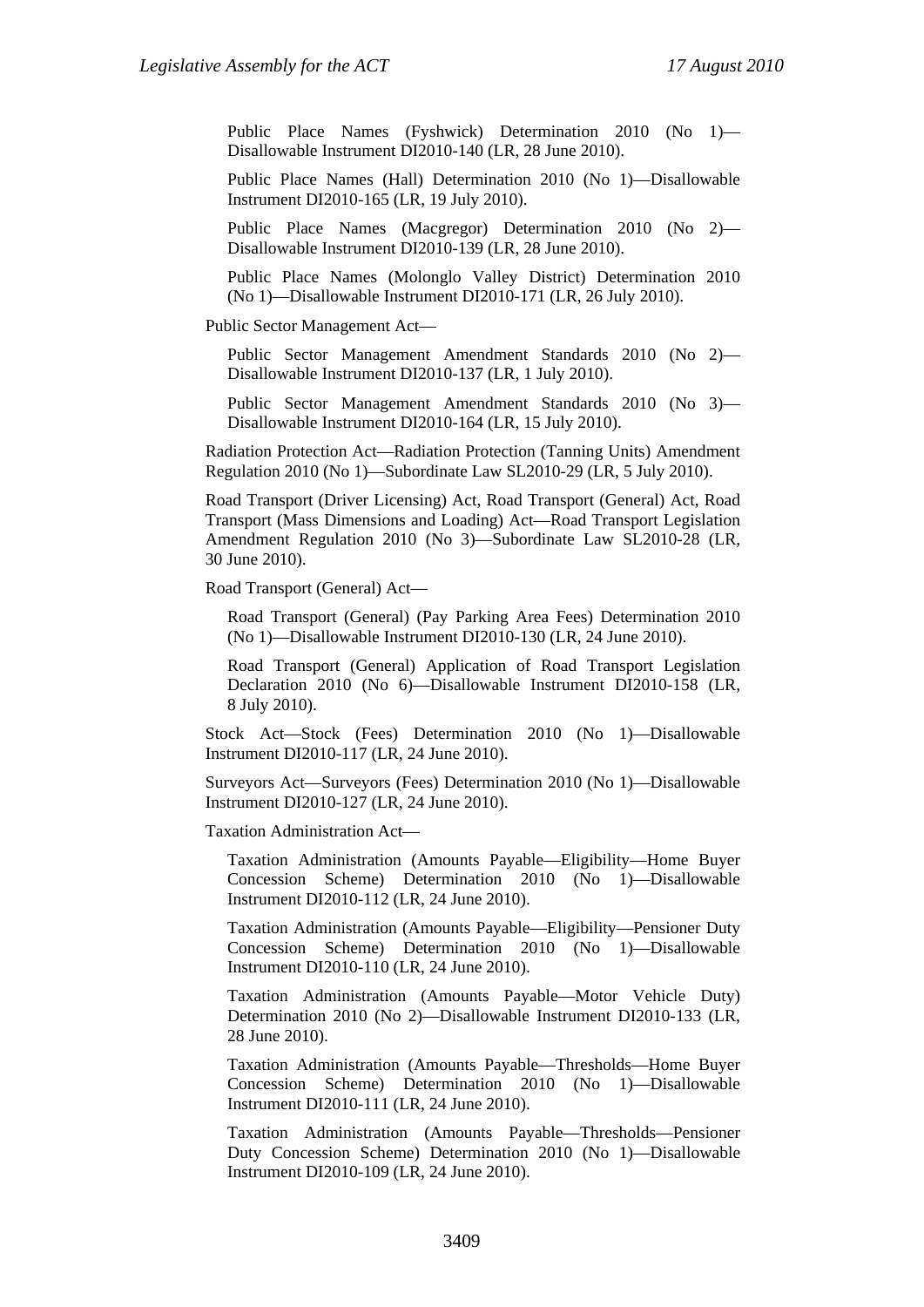Training and Tertiary Education Act—Training and Tertiary Education (Fees) Determination 2010—Disallowable Instrument DI2010-151 (LR, 30 June 2010).

Tree Protection Act—Tree Protection (Advisory Panel) Appointment 2010 (No 1)—Disallowable Instrument DI2010-168 (LR, 20 July 2010).

Unit Titles Act—Unit Titles (Fees) Determination 2010 (No 1)— Disallowable Instrument DI2010-129 (LR, 24 June 2010).

University of Canberra Act—

University of Canberra (Academic Board) Amendment Statute 2010— Disallowable Instrument DI2010-169 (LR, 22 July 2010).

University of Canberra (Courses and Awards) Statute 2010—Disallowable Instrument DI2010-166 (LR, 22 July 2010).

University of Canberra (Election of Staff and Student Members of Council) Statute 2010—Disallowable Instrument DI2010-163 (LR, 22 July 2010).

University of Canberra (Election of Staff, Student and Professorial Members of Academic Board) Statute 2010—Disallowable Instrument DI2010-167 (LR, 22 July 2010).

University of Canberra (Statutes Interpretation) Statute 2010— Disallowable Instrument DI2010-100 (LR, 22 July 2010).

Utilities Act—Utilities (Emergency Planning Code) Determination 2010— Disallowable Instrument DI2010-170 (LR, 26 July 2010).

Waste Minimisation Act—Waste Minimisation (Landfill Fees) Determination 2010 (No 1)—Disallowable Instrument DI2010-118 (LR, 24 June 2010).

Water and Sewerage Act—Water and Sewerage (Fees) Determination 2010 (No 1)—Disallowable Instrument DI2010-126 (LR, 24 June 2010).

Water Resources Act—Water Resources (Fees) Determination 2010 (No 1)— Disallowable Instrument DI2010-144 (LR, 30 June 2010).

#### **Education, Training and Youth Affairs—Standing Committee Report 3—government response**

**MR BARR** (Molonglo—Minister for Education and Training, Minister for Planning, Minister for Tourism, Sport and Recreation and Minister for Gaming and Racing): For the information of members, I present the following paper:

Education, Training and Youth Affairs—Standing Committee—Report 3— *Inquiry into the Educational Achievement Gap in the ACT*—Government response.

I seek leave to make a statement in relation to the paper.

Leave granted.

**MR BARR**: It gives me great pleasure to table the government response to the Standing Committee on Education, Training and Youth Affairs report *Inquiry into the educational achievement gap in the ACT*. On 6 May 2010, the committee released its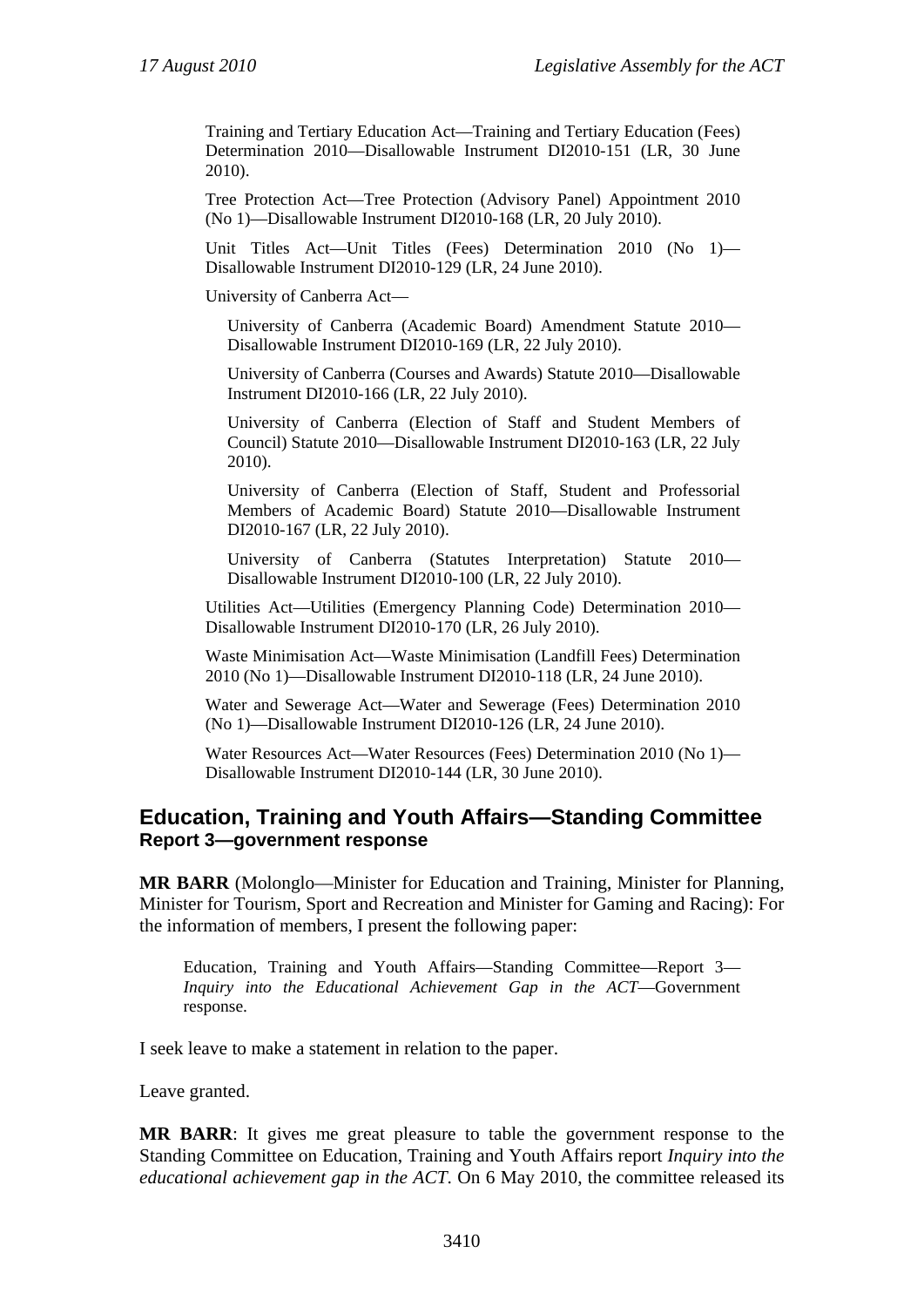report and 24 recommendations. The government has agreed, agreed in part or noted every one of those recommendations. Whilst I will not go through them all this afternoon, I will briefly talk to some of them.

I would like to thank the committee for their recommendations, a number of which indicate growing agreement in this place with the education policies of the ACT and federal Labor governments. Recommendation 1 is a case in point. I think the most important reform is ensuring that we continue to have the best teachers at the front of our classes, to ensure we measure how effectively our education system meets the needs of students.

The department already provides professional development for teachers in interpreting NAPLAN standardised testing through the use of the school measurement assessment and reporting toolkit or SMART. SMART is the database that stores NAPLAN results for access by schools. A team of three school improvement officers provides professional learning sessions for teachers. They work directly with school leaders and teachers to assist in the interpretation of class and school-level data.

I should point out that the ACT government does not have direct responsibility for providing pre-service teacher training. However, under the improving teacher quality national partnership, to which the ACT is a signatory, the ACT Teacher Education Committee and the Professional Experience Committee have been established. The University of Canberra, the Australian Catholic University and the department are represented on these committees.

The committees will oversee the implementation of reforms to improve pre-service and in-service teacher education, and departmental representatives will promote the inclusion of training on the interpretation of standardised testing results in pre-service and in-service courses. This will also complement the work of our Teacher Quality Institute.

We are also working with the federal government to give parents the information they want on the progress of their kids at school. We are making everyone in education more accountable through the My School website. This information means we can move beyond the poker machine approach to education policy. It is no longer good enough to simply insert a dollar and hope for the best, especially for kids who are struggling at school. We need to know that we are getting the best educational outcomes we can for every student.

That is why I am pleased to see recommendation 3. This recommendation calls on the government to provide the Assembly with an analysis of ACT NAPLAN results using comparable 2008 and 2009 NAPLAN data from New South Wales and Victorian urban schools. ACT NAPLAN results are already analysed comparing ACT schools with New South Wales and Victorian schools and indeed with other schools around Australia. However, whilst it is true that the ACT's student population is only metropolitan, this does not make it directly comparable with New South Wales and Victorian metropolitan school populations. Currently, the best form of comparison available is that based on the information collected by the Australian Curriculum, Assessment and Reporting Authority—ACARA—and reported on the My School website.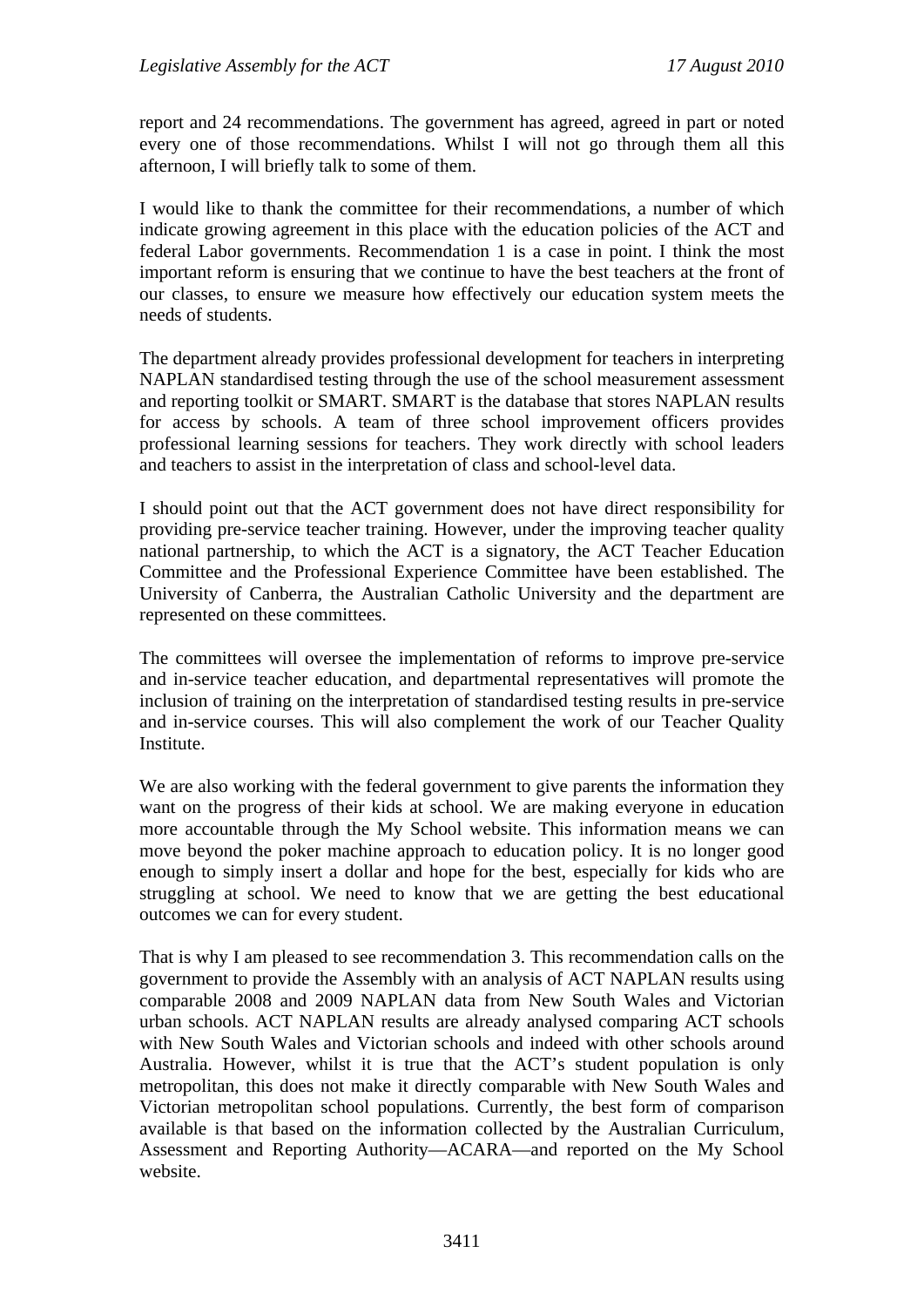My department is also currently exploring the development of new school performance measures to provide greater rigour regarding the comparison of school performance, taking into account the specific ACT context.

We also agree with the committee that schools should be encouraged to reflect on and respond to standardised assessment results. In fact, once released, schools will be able to comment on their 2010 NAPLAN results on the My School website.

We have agreed to recommendation 5 and I will provide members of this place with our response to the report on the outcomes of the ACT Aboriginal and Torres Strait Islander Elected Body estimates hearings 2008-09 within the next few weeks.

We have agreed to establish cross-cultural awareness training options for teachers. We have also agreed to negotiate with the faculty of education at the University of Canberra for the inclusion of pre-service courses in Aboriginal and Torres Strait Islander studies. In part we have agreed that further analysis be undertaken by the Department of Education and Training into the need for a specialist Aboriginal and Torres Strait Islander language and creoles support program.

The department will continue to consult with the ACT Aboriginal and Torres Strait Islander education consultative group to investigate ways to develop teacher capacity to work with speakers of Aboriginal and Torres Strait Islander languages. We have agreed that any programs or initiatives developed should be undertaken in consultation with ESL teachers and Aboriginal and Torres Strait Islander educators and community leaders.

In relation to the committee's recommendation on the Gugan Gulwan program, the department is continuing to develop its partnership with Gugan Gulwan, including through the work of the Aboriginal and Torres Strait Islander student aspiration officers employed by the department. The department continues to look for further funding opportunities to support the work of Gugan Gulwan. It is currently developing a proposal for Australian government funding focusing on students in years 7 to 10.

With regard to recommendation 13, I can report that the department regularly includes students and their parents or carers in reviews and consultations where appropriate. For example, students were represented on the disability education reference group during the special education review. The department will continue to include students in major reviews of programs where appropriate.

The government agrees with recommendation 14. The department has commissioned a framework for the review of early childhood schools. In addition, early childhood schools are subject to the school improvement process, which has a four-year cycle of ongoing self-assessment and external review.

The committee recommends that the government commit to extending successful strategies of early childhood education into other areas of the school system as appropriate. The government is indeed committed to continuing the early childhood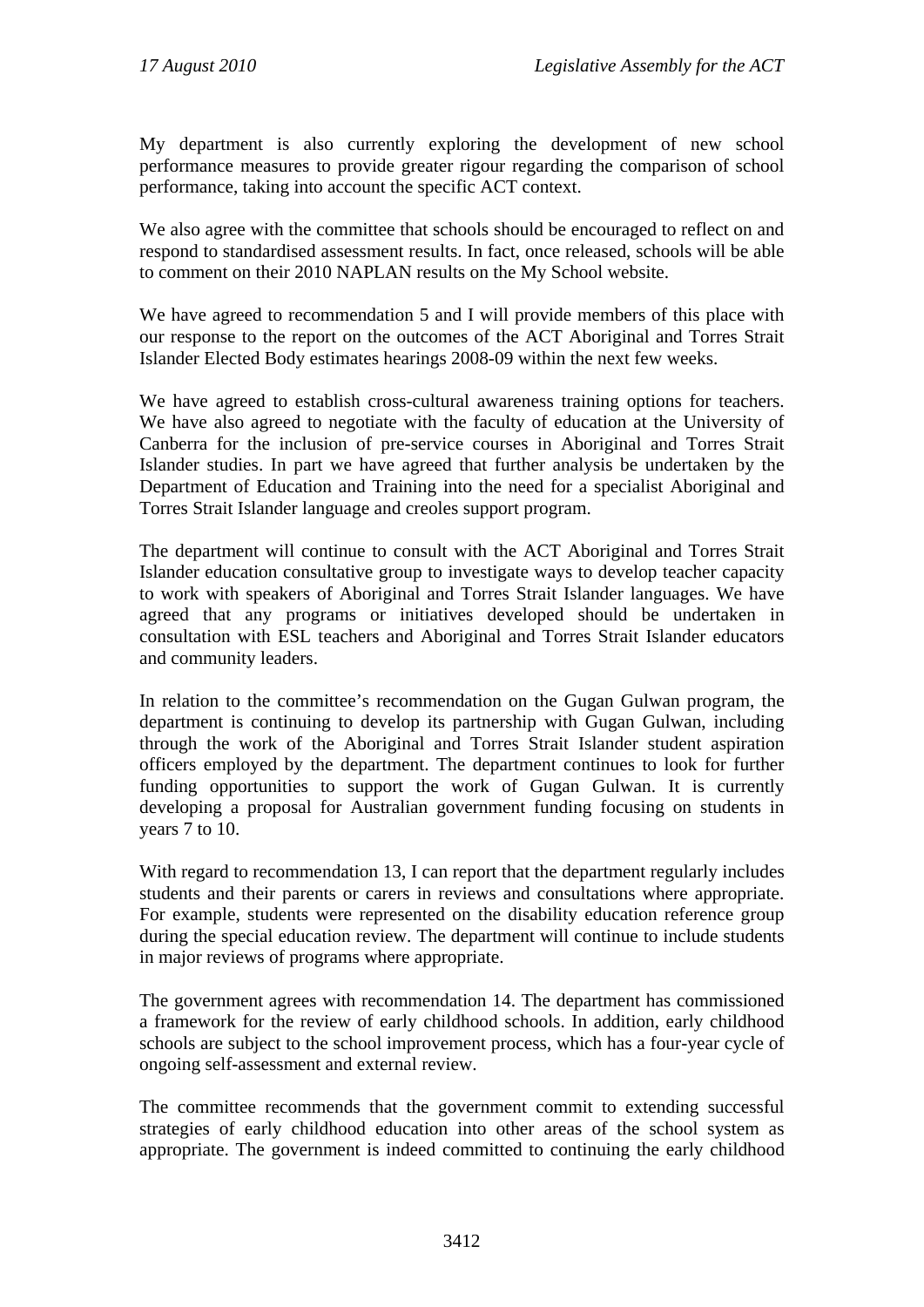schooling model, with planning in place for an early childhood school at Franklin to serve the Gungahlin region. In fact, this year's budget provided \$1.4 million for the forward design of the Franklin early childhood school. Again, whilst the committee's recommendations do seem to indicate growing support for the government's policies, the fact remains that initiatives such as funding for the Franklin early childhood school were not supported by the Canberra Liberals.

The committee recommends that the government work with the Catholic Education Office and the Association of Independent Schools to ensure that early learning and school transition advantages can be extended to all ACT students. I have been advised that the department has established a universal access governance committee so that all sectors can work together to improve access to high-quality preschool education. The Australian early development index, or AEDI, data, collected across all communities, has been provided to public and non-government schools to support the transition of students into school.

The AEDI is a population measure of early childhood development and school entry, derived from teacher-completed check lists. The ACT AEDI coordinating committee has developed a comprehensive strategy for disseminating AEDI results across ACT government and non-government agencies, including schools. The evidence provided by the AEDI will inform policy and program development for all areas of early childhood development. Additionally, AEDI champions will work with communities to use the data to develop programs to meet identified needs.

The committee also recommends that the department facilitate forums on best practice in family engagement with student learning and to support teachers in this area of schooling. Just one way in which we are doing this is through the virtual learning environment. This new web-based system, currently being piloted in eight schools, will provide a portal allowing parents to better see what their child is doing at school.

Recommendation 19 is pleasing. In short, it seeks better data for better decision making. The department has already formalised an agreement with the University of Canberra to share research interests in education. A collaborative research group has been established between the Department of Education and Training and the University of Canberra. Through this group, a research program is being developed and is likely to include the development of indicators to measure the performance of the education system.

The government will also continue to use a range of data sources, including NAPLAN and the AEDI, to inform the efficacy of targeted programs for disadvantaged and at-risk students.

In conclusion, the government is committed to ongoing education reform. That is why, for example, we are investing \$3.9 million to establish the Teacher Quality Institute. That is why we started to prepare the way, as part of our next enterprise bargaining agreement with the Australian Education Union, to deliver the best teachers with faster promotion and better pay. That is why we continue to work in cooperation with the commonwealth and other jurisdictions on national agreements that will deliver higher teacher quality in Australian classrooms.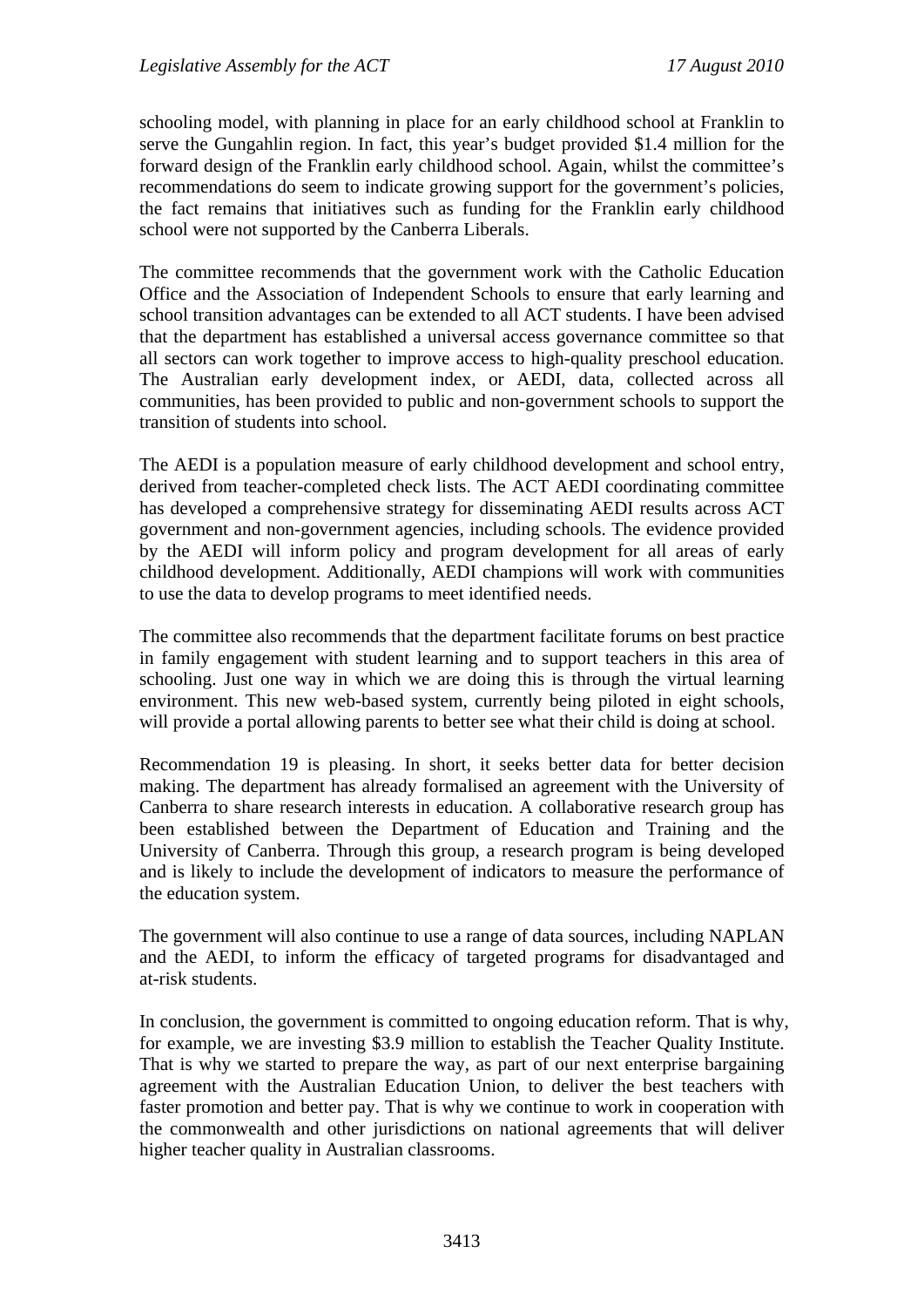So it is pleasing to see that many of the recommendations in this committee report back our policy of reform. I thank the committee for their work on this report, and I hope that one day its Liberal members will be able to convince the Liberal leadership to back the government's policy where it really counts, in the budget debate.

### **Planning and Development Act 2007–schedule of leases Paper and statement by minister**

**MR BARR** (Molonglo–Minister for Education and Training, Minister for Planning, Minister for Tourism, Sport and Recreation and Minister for Gaming and Racing): For the information of members, I present the following paper:

Planning and Development Act, pursuant to subsection 242(2)—Schedule of leases granted for the period 1 April to 30 June 2010.

I seek leave to make a statement in relation to the paper.

Leave granted.

**MR BARR**: Section 242(2) of the Planning and Development Act 2007 requires that a statement be tabled in the Legislative Assembly each quarter outlining the details of leases granted by direct sale. The schedule I now table covers 14 leases granted for the period 1 April to 30 June 2010. In addition, 196 single-dwelling leases, 54 of which were land rent leases, were granted by direct sale during the quarter.

### **Paper**

**Mr Barr** presented the following paper:

Racing Industry—Funding—Statement, pursuant to resolution of the Assembly of 17 March 2010.

#### **Economy–commonwealth public service Discussion of matter of public importance**

**MADAM ASSISTANT SPEAKER** (Mrs Dunne): Mr Speaker has received letters from Mr Coe, Mr Doszpot, Mrs Dunne, Mr Hanson, Ms Hunter, Ms Le Couteur, Ms Porter, Mr Seselja and Mr Smyth proposing that matters of public importance be submitted to the Assembly. In accordance with standing order 79, Mr Speaker has determined that the matter proposed by Ms Hunter be submitted to the Assembly, namely:

The impact of federal public service cuts on the ACT economy.

**MS HUNTER** (Ginninderra—Parliamentary Convenor, ACT Greens) (4.08): I think it is fair to say that the public service is sometimes used as a political football and that the bureaucracy is seen as an easy target for the rest of the country. In Canberra, we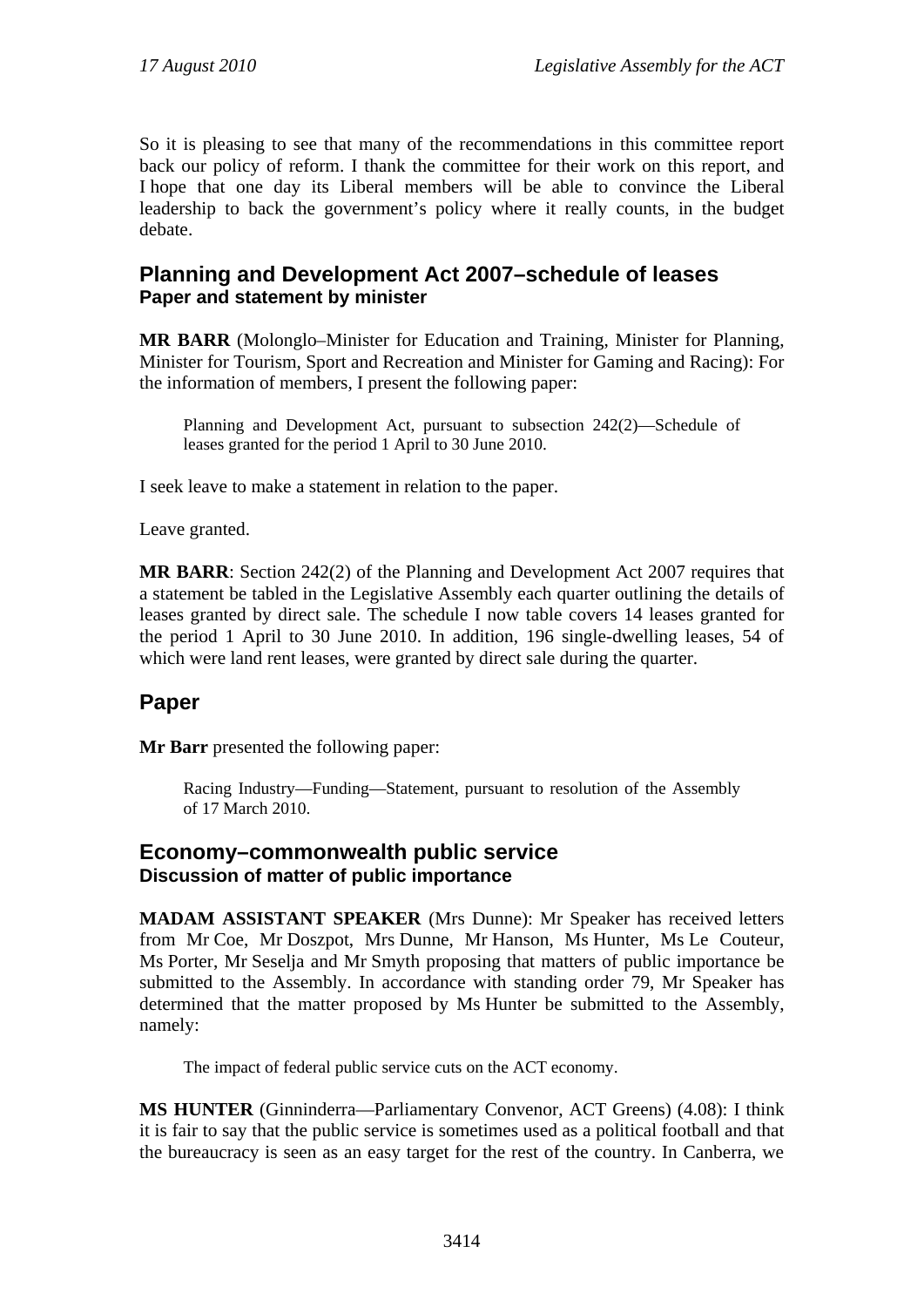are in a very different position. We know that the public sector is the major sector in the ACT economy.

A recent Access Economics report found that "the territory's medium term prospects have hung in the balance ever since it became clear that federal government expenditure needed to be reined back over the next few years". In another Access Economics report they stated that the ACT is a "small and open economy, and that combination makes it especially sensitive to changes in the economic environment". We note that a significant reduction in public expenditure in the ACT will not only have an impact on the quality of the outcomes for the whole of Australia but also it has the potential to significantly reduce growth in state final demand and gross state product.

Canberrans remember 1996 and 1997 when the last round of significant public service cuts took place. Big public service cuts led to unemployment for families and a recession in Canberra, as well as house prices falling by around 30 per cent. It has taken a long time for the local economy to recover, with the knock-on effects being felt by Canberra's small business community for years after. We are now a very strong economy, only recently having just missed out on top spot, in comparison to other states and the Northern Territory, by one measure, a place we occupied for the previous two quarters. As well as this, we have just learned that we are in a much healthier fiscal position than previously thought.

There are currently around 7,000 Canberrans out of work. Imagine what it would mean to our fiscal position if all of a sudden our unemployment rate almost doubled. If we lost more than 30 per cent of our stamp duty revenue, as well as all the other revenue losses that would result, what would that mean for our ability to deliver the services that Canberrans need?

The ACIL Tasman report prepared for this year's estimates committee inquiry states that the ACT is an economy whose outcomes are heavily influenced by the consumption and investment decisions of the Australian government. In 2008-09, the Australian government represented 51.3 per cent of total demand in the ACT economy, compared to household consumption that made up 31.6 per cent of total demand, private investment which made up 10.2 per cent, and 6.9 per cent for the ACT government. In total, the government sector, including all levels of government, made up over 58 per cent of demand for the ACT economy in 2008-09 as compared to just over 21 per cent for the New South Wales economy.

By another measure, workers in the commonwealth government administration contribute around 35 per cent of our gross state product. What also need to be considered are the flow-on effects of such cuts to the public sector that would have a devastating impact on the private sector as well. A senior economist at ANZ, Shane Lee, said on the construction industry:

For the rest of the year I think the public sector will still be a reasonable support for demand, so if the public sector wasn't there activity would probably be falling because outside work done by the public sector there really isn't too much.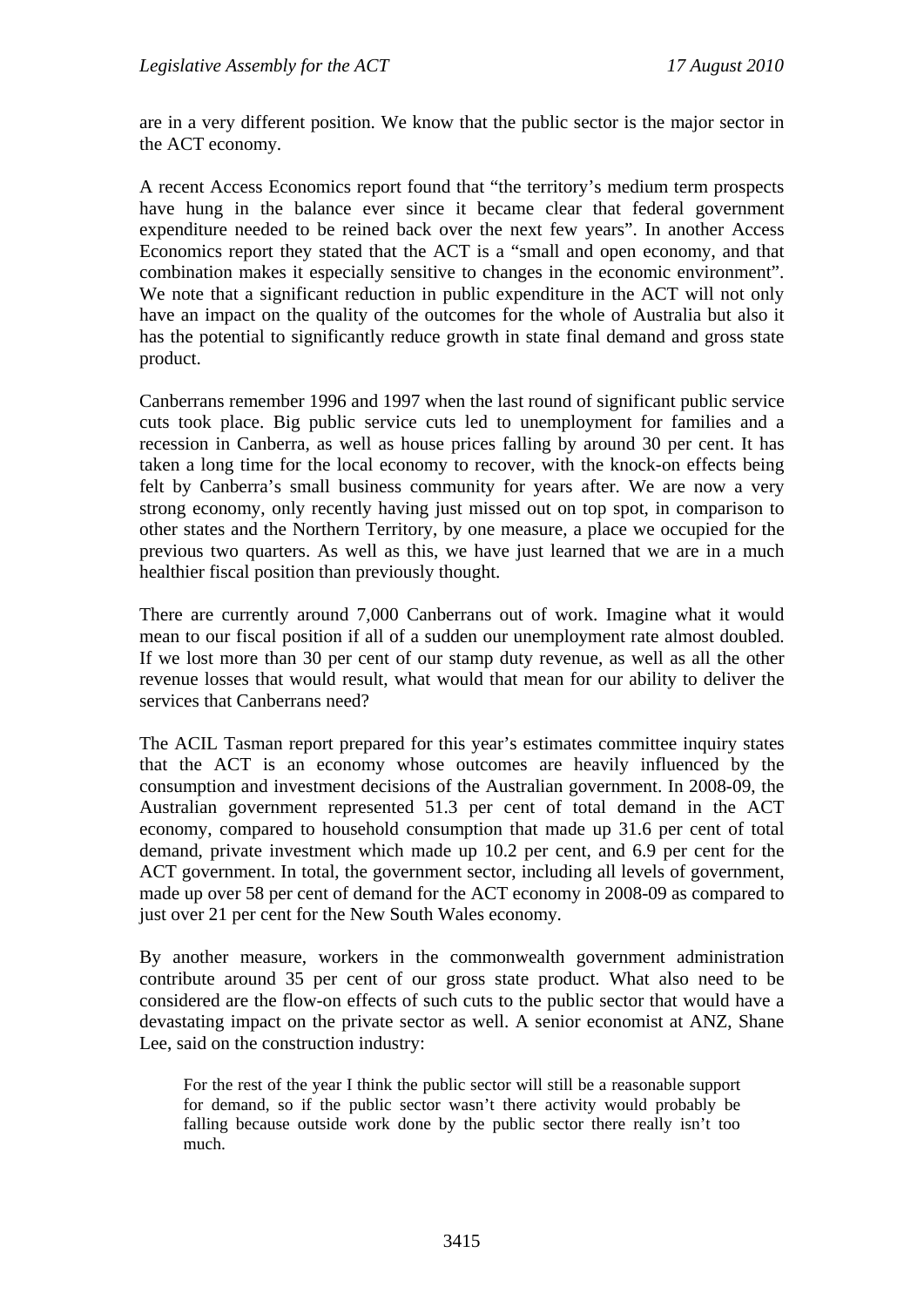That is just one example of a particular industry that will be affected by the proposed cuts. Other industries will also suffer. What about the small businesses who depend on the expenditure of public servants for their livelihood? A two-year freeze on public servant hiring would amount to a cut of 12,000 positions. Data is available that lists public service employment by electorate. Assuming 12,000 job losses and an even proportion of job losses across the country, this would amount to direct and indirect job losses of, in the electorate of Canberra, 3,076 jobs, in the electorate of Fraser, 2,652 jobs and, for our surrounding neighbours, in the electorate of Eden-Monaro 536 jobs and in the electorate of Hume 227 jobs.

These cuts amount to an approximately 80 per cent increase in the unemployment rate in the ACT. Not only that—the whole region will suffer. We know that a significant number of people who work in and contribute to the ACT economy live in the surrounding region. We must also be mindful of the impact that decisions will have on them. Only hours ago, speaking at the National Press Club, Tony Abbott said that he could not rule out further cuts—that is, the job losses could be even greater. At the Liberal Party local campaign launch on Sunday and as reported in the *Canberra Times*  on Monday, Mr Hockey said, "Mr Humphries let me know his views in no uncertain terms about that, but we're being up-front with the Australian people, and we're being up-front with Canberrans about what has to be done."

I should also say that Ms Gillard has made reference to "unpopular cutbacks", as well as some specific cutbacks for particular agencies, which also gives rise to a concern that neither the Labor Party nor the Liberal Party actually appreciates what the public service means to the ACT economy and the need for an adequately resourced public service that is capable of delivering good outcomes for all Australians.

The public service should not be a political football. Governments have a responsibility to ensure the efficiency of expenditure of public money. However, they also have an obligation to ensure good outcomes for Australians. We have an obligation to ensure good outcomes for the ACT. I think that everyone could agree that job losses of this scale will have a devastating effect on our economy and will not be in the best interests of the ACT economy and its people.

We are enjoying a strong economy and to throw that away in the heat of an election debate is irresponsible, to say the least. The Greens support an efficient, capable and well-resourced public service. We recognise the need for a quality executive to deliver outcomes for people. As a parliament, we depend on the public service to implement the laws that we pass and to provide us with the information and ideas necessary to govern the community. We also recognise the need for efficiency and understand that we must be aware of the potential for waste within the bureaucracy.

Obviously, a balance must be found and that balance must recognise the need for a quality public service to be both efficient and effective. Back in 1997, Kate Carnell said in this place when commenting on the public service cuts at that time:

There is no hiding the fact that this budget means another very tough year for the ACT.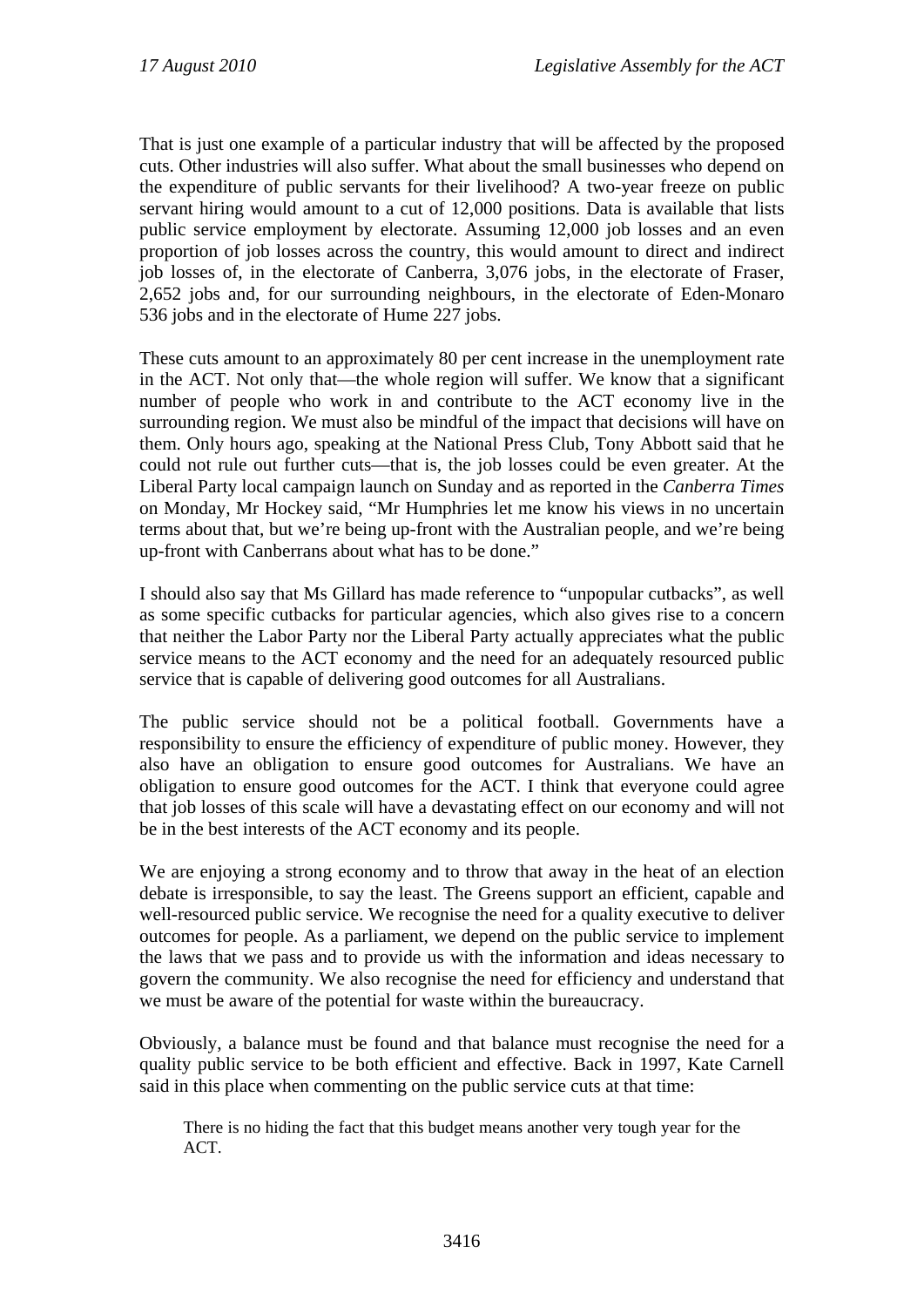She continued:

… reductions already in the pipeline will mean an estimated 3,500 to 4,000 jobs disappearing from the public sector in Canberra.

She also said at that time:

… I reaffirm my concern that, while the ACT has not been singled out for cuts, public sector cutbacks will still have a far greater impact on Canberra than on any other city in Australia, as I am sure everybody here agrees.

Given that this level of cuts appears to actually be less than what we can expect from the current proposals, we can only assume that the impacts will be correspondingly larger. I would remind everyone who lived in Canberra at that time to remember what it was like—most people's largest asset, and probably the biggest output from their pay check every week, suddenly being worth 30 per cent less than they paid for it. All those mortgage payments were going to nothing—giving the money to the bank for an asset that was worth 30 per cent less than they paid for it.

We are a very small and vulnerable economy. There are simply not a lot of other options for people who lose their jobs. The Greens have consistently argued that we need to transform our economy to a low carbon economy and shift our workforce to low emission industries and alternatives. However, the fact of the matter is that right now there is simply nowhere for these people to go if they lose their jobs as proposed by Tony Abbott and the Liberals.

This was, of course, demonstrated by the fall in housing prices, as I have mentioned, in 1996 and 1997. People simply had to leave Canberra to get a job. We all have an obligation to ensure that we do our utmost to prevent this from happening. We should be creating a green economy that recognises where the opportunities of the future are, diversifies our economic activity and reduces our susceptibility to the whims of the commonwealth. But, as I said, we must recognise where we are today and what drives our economy now.

#### *Mr Hanson interjecting—*

**MS HUNTER**: It is rather unfortunate that Mr Hanson is not at all worried about those families that are going to end up jobless, those families that will not be able to afford their mortgage payments and those families that will not be able to feed and clothe their children. It is obvious that Mr Hanson is not at all concerned. I guess that is a view which must be shared by the Canberra Liberals, because he has obviously shown his contempt for those families in the ACT that may be facing this situation.

The commonwealth public service is heavily concentrated in the ACT and our economy relies on commonwealth expenditure and the employment that it generates. The greatest single risk to the immediate economic prosperity of the ACT is the expenditure of the commonwealth. The unfortunate thing is that, while we are the most vulnerable, we are also perhaps the least influential. We are a football throughout the country, picked up and kicked when it suits the cause. What we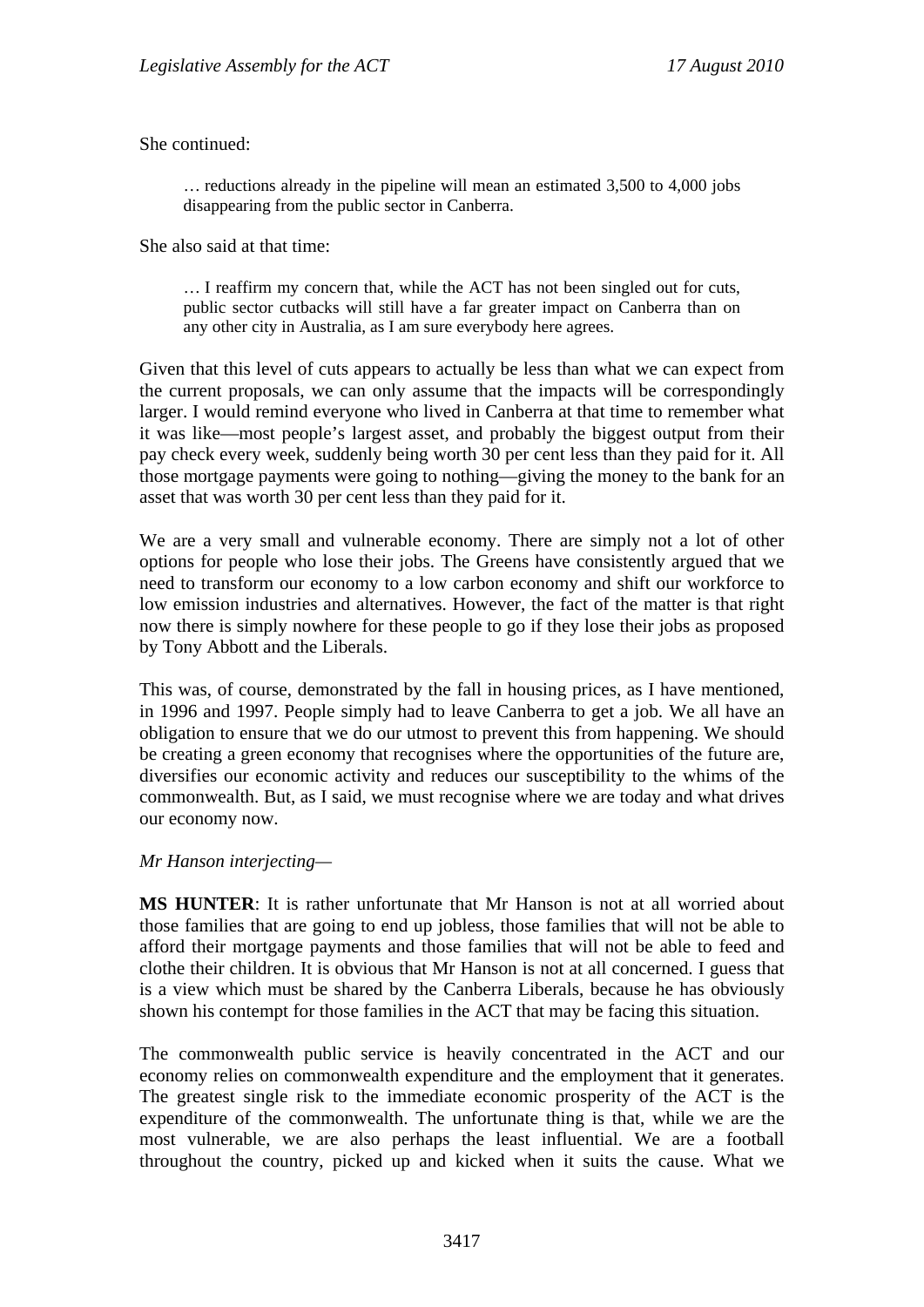actually need is better representation at the commonwealth level. We need someone who will argue and influence what happens to the ACT. We know that Mr Humphries will not deliver that. Mr Hockey has told us that already in no uncertain terms. The party he represents would subject the ACT to the same economic hardship that we experienced in 1997.

I put forward this issue as an MPI today so that we have a chance to discuss what has been recognised by both Labor and Liberal governments and economics professionals—that this issue represents the single biggest risk to the ACT economy. The Greens do not support public service job cuts. We will do all we can to ensure that that does not happen. That is why we are running a strong campaign. We believe we need better representation at the federal level because at the moment the election promises from the Liberals obviously do not take into account the impact on the ACT, do not take into account the devastating impacts this could have on so many families; not just those who would not get jobs in the public service, but also all of those small businesses.

It really does shock and surprise me that the party that says that it is there standing up for small business is the party that is happy to go out there and to be spruiking this electoral promise about cutting jobs in the public sector which will obviously have flow-on effects to many small business people and small businesses across the territory. It will also mean that there are not those opportunities for our young people to gain employment in the public service. This is at a time when we are trying to provide as many opportunities as we can to retain those skilled young people who are going through our tertiary institutions. Many of them will now need to move interstate and away from families and friends in order to seek employment.

I find it a horrible thought that in the ACT this will result in those young people not having the opportunities that so many other young people in previous years have been able to pursue. This is why I brought this issue up today. It is an important issue. I really look forward to Mr Hanson's contribution when he no doubt will tell us all why it is such a wonderful thing for the ACT economy, for Canberra families, for small business, for young people, for these cuts to go ahead.

**MS GALLAGHER** (Molonglo—Deputy Chief Minister, Treasurer, Minister for Health and Minister for Industrial Relations) (4.22): I welcome the Greens putting this matter of public importance to the Assembly today. There are a number of different layers in the impact of federal government cuts on the ACT. We see the impact on the commonwealth employment levels; we see the flow-on impact on the ACT budget; and of course we see the impact for communities through the impact on small business and the private sector here in the ACT, which relies heavily on the commonwealth spend in the territory.

In our budget papers every year—I imagine it has been the same since self-government—we identify commonwealth government consumption expenditure as playing a key role in the territory's economic performance in the medium term. Indeed, what we saw over the 2009-10 year was that the commonwealth government's expenditure, including its stimulus-related expenditure, did support the ACT economy through a pretty difficult time. Also, when you look at the national accounts, and back in 2008-09, when the territory slipped into a technical recession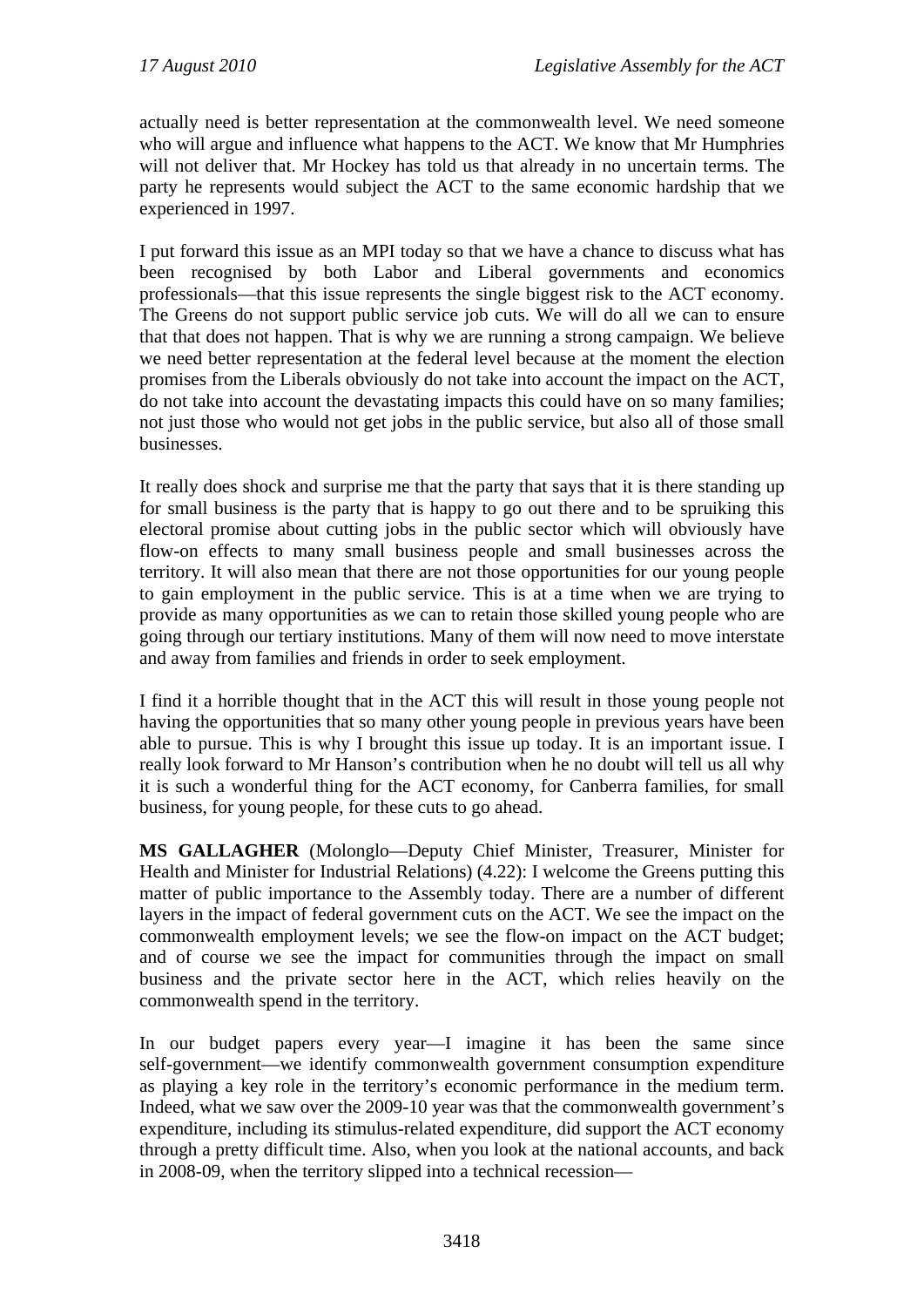**Mr Smyth**: A technical recession?

**MS GALLAGHER**: That is what it was called.

**Mr Smyth**: It was a recession. There was nothing technical about it.

**MS GALLAGHER**: That is what it was called, Mr Smyth.

**Mr Smyth**: You had two negative quarters of growth.

**MS GALLAGHER**: When you look at what the cause of that was, you see that, despite the reduction in private consumption expenditure, it was the commonwealth winding back on some of their spending. Indeed, what they outlined in their budget and what they actually did were different, and that had an impact on the ACT economy. The fact is that cuts in the commonwealth government proposed by the coalition and supported by those opposite pose significant risks to the ACT economy, given the structure of it.

Our budget identified that the ACT will continue to face a challenging economic environment. We see the commonwealth's expenditure, or not, as a key driver as to how significant those challenges are for the ACT budget. We have been watching this for a couple of years now as we understand the government's need to restore their budget position to a surplus position. The difference is the approach by the two parties.

Federal Labor has outlined savings, but these savings are measured and they are staged. I agree that all governments need to make sure that their public expenditure is done in the most efficient way; we do that here every year through our budget process.

The cuts that the coalition plans to make—the size of them and the speed of them are what will significantly damage the ACT. The coalition plans to cut \$24 billion in the four years to 2013-14. That is the most significant issue for the territory—not necessarily that there are cuts, but the size and the speed of the cuts. Indeed, 12,000 public service jobs in two years are being cut. We estimate—I note the Greens' analysis—that this potentially is 4,000 jobs here in the ACT, which would represent a decline of around two per cent in the current employment level.

However, it would not just affect public employment levels. The constraint on commonwealth government expenditure here, combined with those public service staffing cuts, is something that will have significant flow-on effects in the private sector and therefore the territory's budget.

We saw what happened in 1997 here. I have lived here all my life; I was born here. I remember wandering around this town in 1997 and seeing not just the fact that the economy was in recession but the sense of hurt amongst the Canberra community at the savage nature of the cuts and what that did to our community. I do not think that will ever be forgotten.

When you look at some of the commentary in this debate, all you need to say is, "Remember 1996-97," and any long-term Canberran will nod their head and say,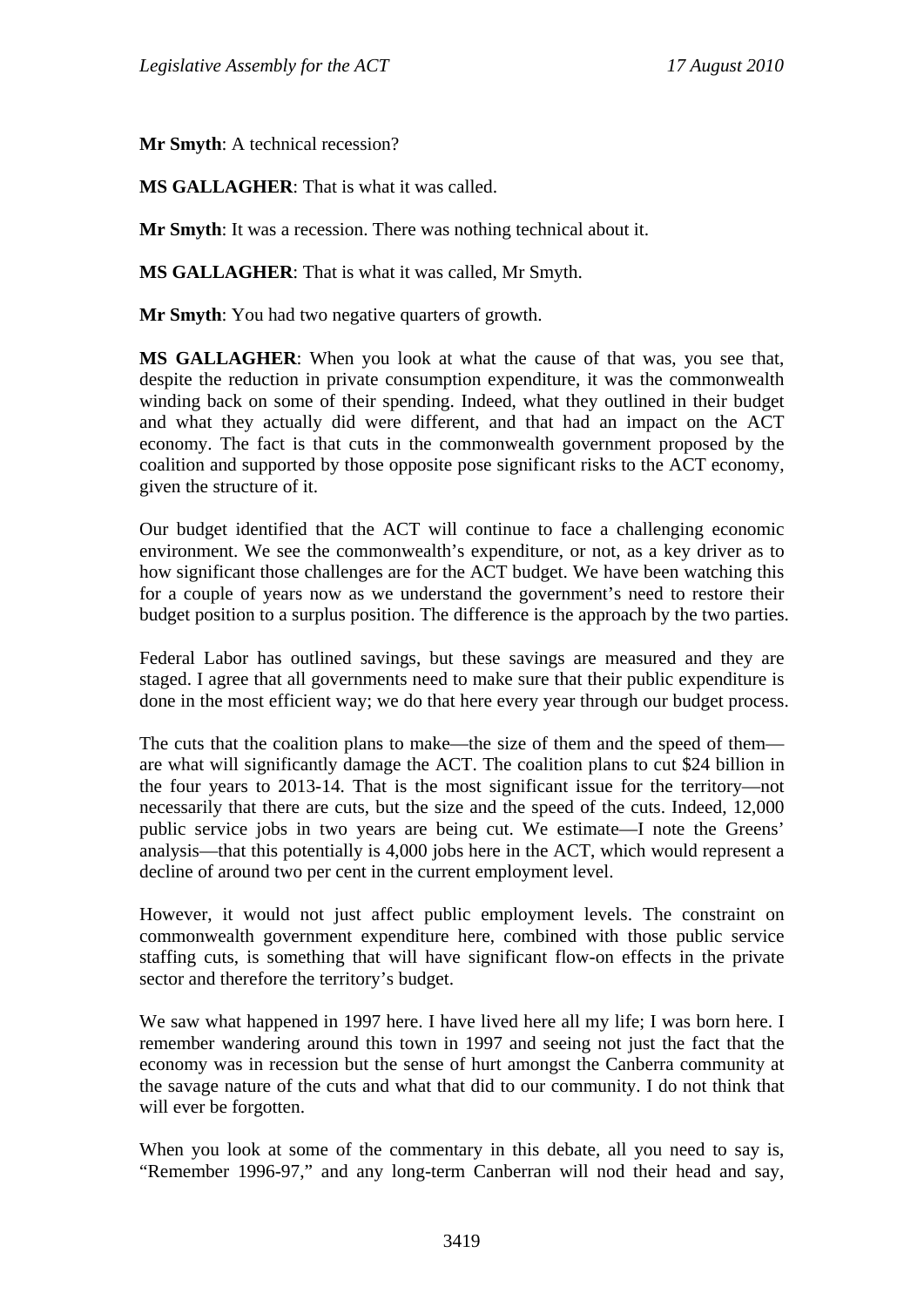"Yes, I remember that." We all lived through it. There was the impact on housing prices, the impact on employment or unemployment levels, and the fact that it took a number of years to recover from that. Whilst the rest of the country boomed, the ACT was in a recession against the tide.

This is something that the Labor government here is very concerned about. When the Chief Minister, I and other ministers walk the corridors of federal parliament, we never let a meeting with a federal minister go without mentioning the important role they play in the economy here and that, when they are making these decisions around the table, they need to be conscious of the fact that our community requires them to maintain their significant role here in our economy and that any cut that might seem painless to a federal government is not necessarily painless to a small community like the ACT.

When you look at the impact of these cuts, what do you see? I note that already there is a sort of hesitation in decisions. There is always a little hesitation in decisions being made by business in the lead-up to a federal election in a town like Canberra, but I certainly have picked up on that in the last couple of months, with people watching and waiting before they make business decisions. Because of the commentary and the magnitude of the cuts being proposed by the coalition, we are already seeing businesses hold off on decisions and take a step back. To some extent, we probably will see that consumer confidence will decline as well. That is relevant to people who lived through the cuts of 1996.

Consumers, business and homeowners did respond very well to the commonwealth stimulus measures to support our local economy during the economic slowdown. The prospect of those constraints on commonwealth spending does not bode well for consumers or for business to make those employment decisions or even commit to any further investment plans.

The potential devastating flow-on effects from cuts in commonwealth government spending and public service jobs in the ACT will not only be an impediment to the local economy's current growth momentum, but also lead to lower tax revenues, impacting on service delivery in our own public service. That is of very significant concern to the ACT.

Again, it is not only our taxation lines themselves but the fact that 45 per cent of revenue coming to the government is generated through grants and assistance from the commonwealth government. If we see any declines in those, that will impact on our bottom line, and indeed on all of our own revenue lines. The top four revenue lines—payroll tax, conveyancing, rates and land tax—will all be impacted upon if these cuts go through. It is going to have an impact not only on the individual sectors, but on our own budget. We have identified this as a challenge as we move ahead in identifying and delivering on our budget plan.

We do not believe that we can afford a severe recession like the one that occurred in 1996, when the public service was reduced by 32,000 jobs nationally. The ACT experienced a 2.3 per cent decline in the employment level, and a fairly significant fall, which we have not seen for many years, in average house prices. The ACT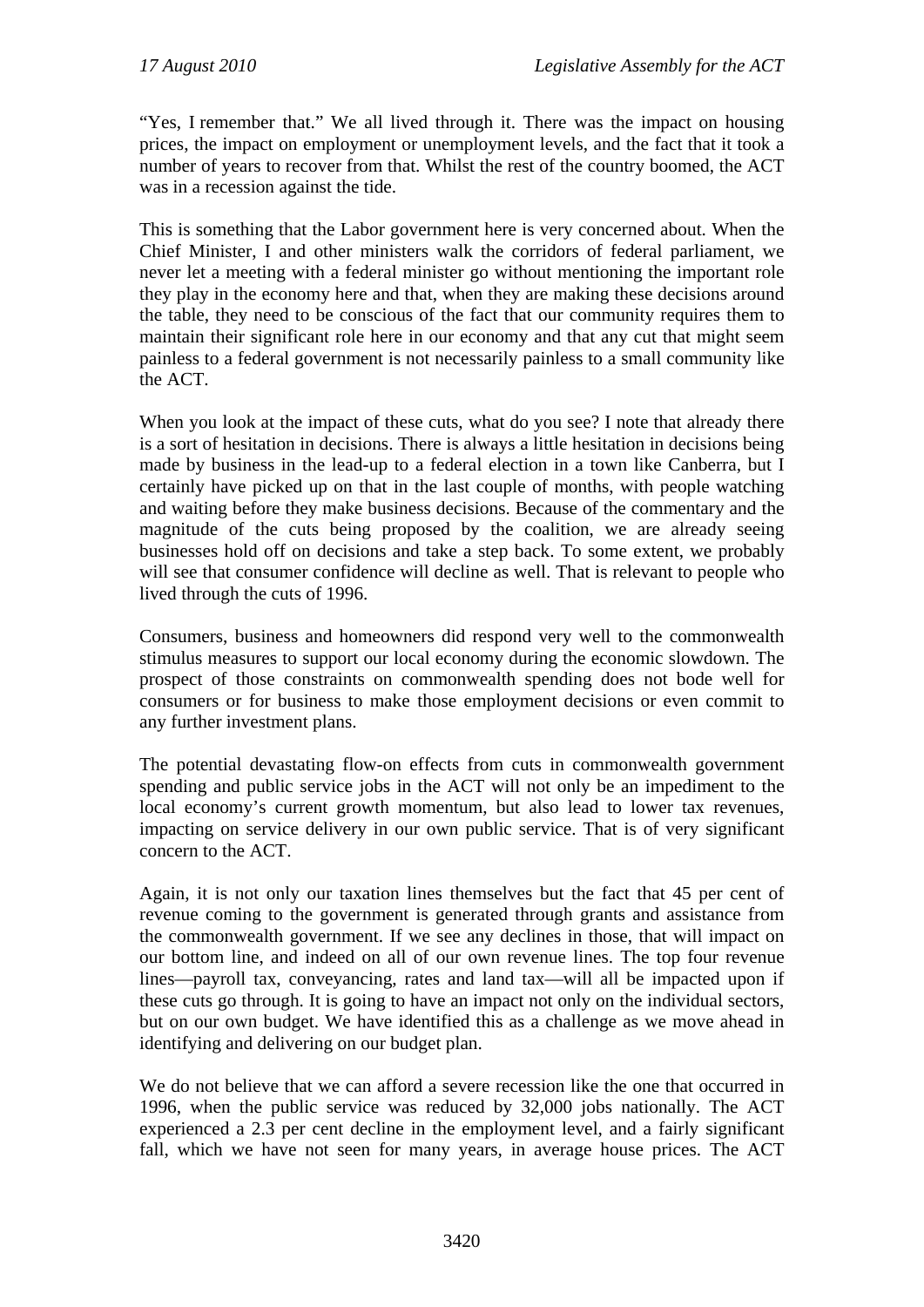population actually went backwards as people moved away from the ACT because they either had lost their jobs or had to relocate to find employment elsewhere.

For those who were forced to move to find different jobs, selling their houses was very difficult and expensive in the market that was there at the time. Many were forced to sell at prices below what they had bought at. That is a very sad and harsh reality: seeing your savings—your investments, what you have worked for for many years—vanishing before your eyes.

The scenario faced by the ACT under the coalition government is potentially more drastic than that faced by the ACT during the global financial crisis, particularly given that there will be no supporting stimulus measures to soften the impact of any of those significant cuts. I think all of us in this place would say that recessions are unpleasant—in fact, outright painful—because of their effects on people's jobs and families' lives. They are very hard to recover from; it does take a long time to recover from them. That is why the federal government took such significant steps to inject stimulus into the national economy, to protect the country as a whole from slipping into recession.

We are very grateful for that. We have no doubt that that stimulus spend impacted here very positively. If you go and speak to any industry—it is not just us; it is not just Labor patting Labor—if you actually go and speak to the private sector here, and ask them what helped them through 2009-10, you will hear back from them that it was the stimulus spend here that kept all of those people in jobs, from contractors on building sites to designers and a whole range of consultancies. All of them will stand behind the fact that the stimulus, and the magnitude of the stimulus, was the right thing to do at the right time. Now that it has passed, or largely passed, it is very easy for those conservative elements of politics to criticise and say that it was not needed, but the reality will be that when you take the political heat out of this there will be universal agreement that the swift action of the federal government back in 2009 was the right thing to do.

When governments face challenges like restoring their budgets, there are a number of options open to them. This is something that we debated long and hard when we were formulating our budget plan: do we look for the quick fix, which is reducing our numbers in our public service, or do we look for other ways to manage those pressures? We chose the other way—managing the pressures another way. We sought to show wage restraint. We have done that with the wages outcome that has been agreed to with the unions. As that is a significant part of our costs for our budget, we were able to maintain employment at a time when we were reducing our expenditure growth into the outyears.

So there are other options available to governments. You do not need to slash and burn. The coalition's plan here shows that they could not care less about Canberra. They probably even think it is politically attractive to not care less about Canberra. The speed and the magnitude all point to some very significant challenges that are going to face our community. The silence of those opposite about these plans has been absolutely astounding—just like their complete backflip on GP superclinics. When it is their idea, it is a good idea; when it is someone else's idea, it is a terrible idea and should never be condoned.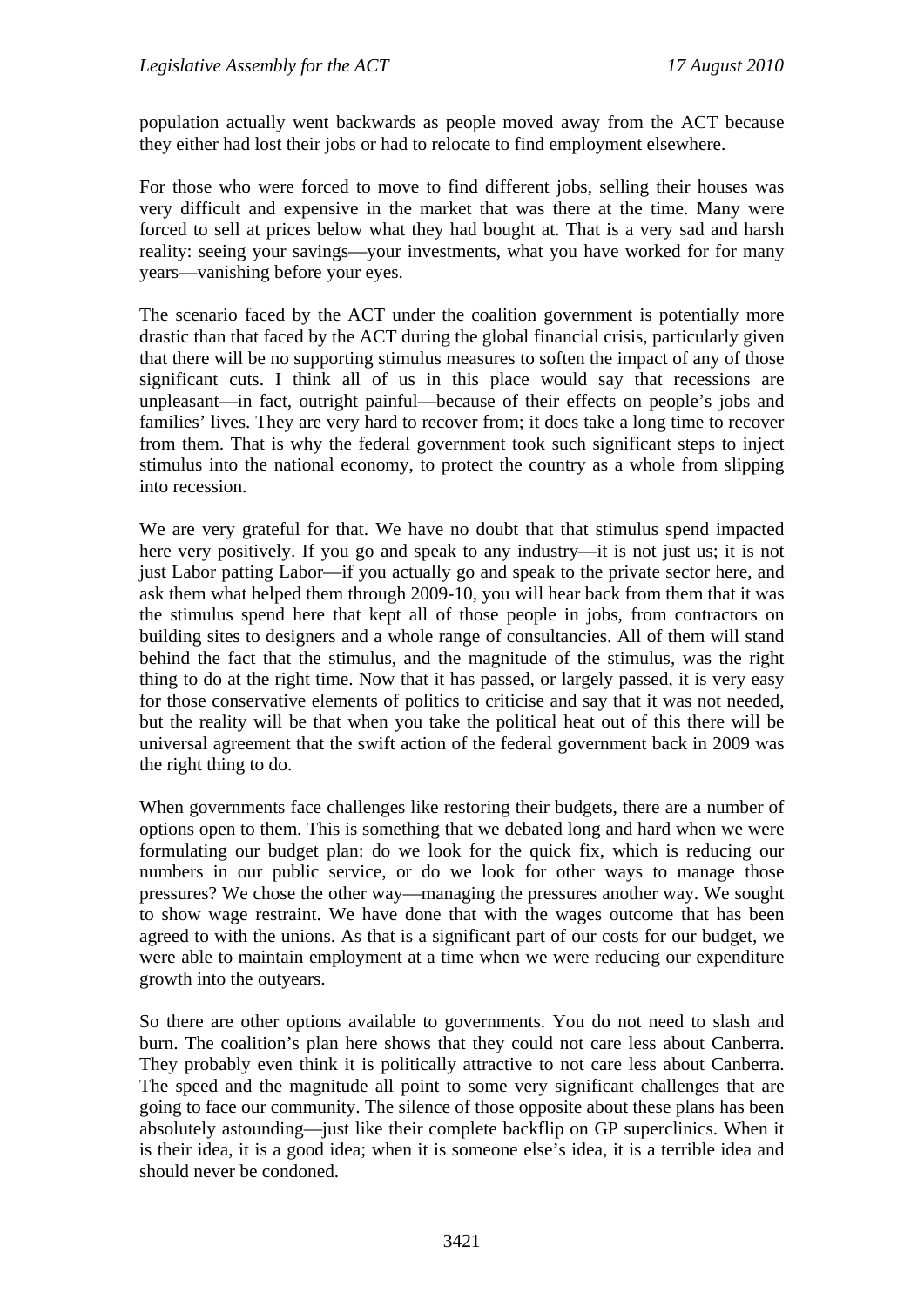The people of the ACT are smarter than that. They will see that their Liberal representatives here have seemingly slunk back into line behind Mr Abbott and are really endorsing the idea that at least 4,000 jobs are slashed from our community. It is something that this government does not support.

**MR SMYTH** (Brindabella) (4.35): It is interesting that, to the best of my knowledge, the only politician in this place that has written to Tony Abbott about the impending cuts is the Leader of the Opposition. It is interesting, given all the cant and the lines and the rhetoric from the Labor Party.

But what have the Labor Party done in the last three years? What did the Labor Party do, what did the Treasurer and Mr Stanhope do, when Kevin Rudd started cutting in the ACT? They said it was quite okay. They said it was all right. They said: "It's not as bad as we thought it was. That's okay." And that is the problem. The inconsistency in the Labor Party over this is just extraordinary.

And where was Katy Gallagher, and indeed where was Meredith Hunter, when the ACT got no roads money from the roads program that was going to every corner of Australia, except, apparently, to Canberra? And where was Ms Gallagher and where was Ms Hunter when the marketing programs of the collecting institutions, the very heart of what Canberra is about and at the core of our tourism trade, were cut? We had the chief cheerleader for the Rudd cuts, Mr Barr, saying: "It's a good thing to cut the institutions. It means more people will come to Canberra because there will not be travelling exhibitions." That is who the chief cheerleader was.

Where were Ms Hunter and Ms Gallagher when Senator Kate Lundy ran her personal, vicious and uncalled-for vendetta against the NCA? Where were those opposite and on the crossbench standing up for the NCA when that was occurring? They were silent, mute, crawled under a rock, hiding, lost in the fog, because they did not care, because the unity of the left and the far left did not care, about those ACT public servants, did they? And, when the inquiry was undertaken, and the NCA was basically vindicated and Senator Kate Lundy was shamed for her personal, vicious, vindictive vendetta against the NCA and they had the backflip, there was no condemnation from those opposite over that activity.

The piousness of the two speeches so far about cuts and the finger-pointing are just ludicrous. Nobody likes the cuts. Senator Gary Humphries has said that. The Leader of the Opposition, Zed Seselja, has said that. But we have done something about it. What have you guys done? Absolutely nothing, and that is the problem.

**Ms Gallagher**: You have written a letter—big deal.

**MR SMYTH**: What have you done? What have you done, Treasurer? Name one thing you have done, Treasurer.

**MR ASSISTANT SPEAKER** (Mr Hargreaves): Order, members! Stop the clock, please. Members, I have been particularly hard on Mr Hanson and Mr Smyth on the issue of interjections, so I think a reasonable reciprocation is in order.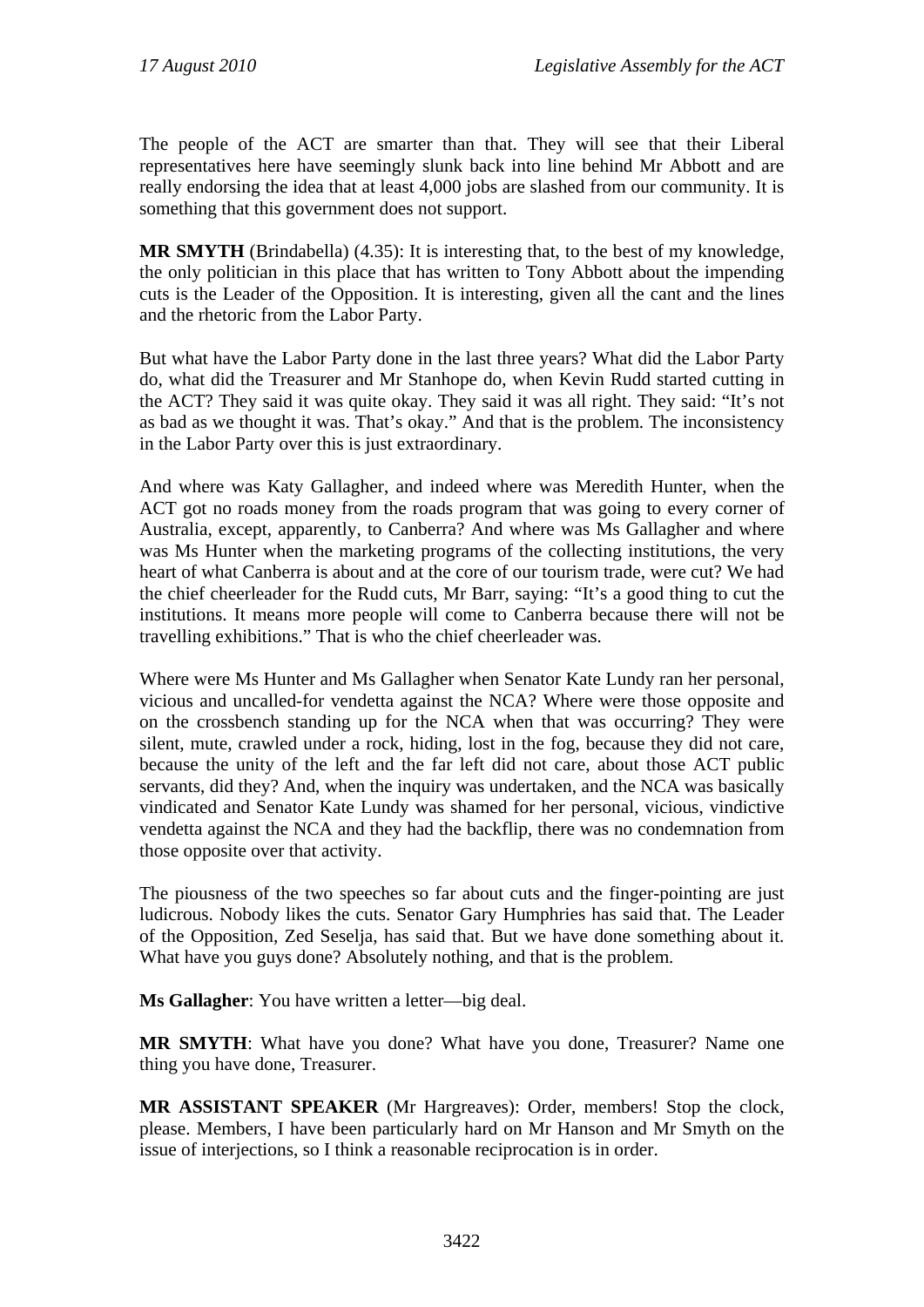**MR SMYTH**: Thank you, Mr Assistant Speaker. The most significant risk to the ACT is the ACT Treasurer and her laziness, her lack of drive, her inability—indeed, her surrender. She said on 8 April 2008:

… we have to acknowledge that economic diversity opportunities are limited …

Let us give Ted Quinlan credit. Mr Quinlan tried for years, but he could not get it through his own party, and that was the problem. I see we are joined by the minister for economic development. The son of the economic white paper is a pale imitation of what Mr Quinlan had at least the honesty to call a "statement of the bleeding obvious". People on the crossbench and on the other side say, "What about small business?" Small businesses want some certainty and small businesses do not want things like government debt. They want low interest rates. They want the burdens off their backs of territory and federal governments. They want to be allowed to get on and go with the business.

When you have got \$80 billion in debt, rising in 2010-11 to \$209 billion of gross debt, you have got a problem. You may recall that when the Gillard government came to power there was no government debt. We had paid off the \$96 billion we found in the Beazley black hole and we were in surplus. And now we are not in surplus; we are in debt. The excuse is "we had to stimulate the economy". Most commentators would say there were four factors that saved Australia and they were the good economic position that we were in, in that we had money in the bank and we had surpluses good financial arrangements—and that was to the credit of the Hawke-Keating government and to the Howard-Costello government. I have heard many people say on many occasions that it was due to both sides in that regard—good IR arrangements and the stimulus package.

Many commentators have said that the least important of those four was the stimulus package, simply because spending alone could not save us. It did not work in America and it did not work in the United Kingdom because their spending relative to ours was about the same. If stimulus was the answer, there would be no gloom and doom in global financial circles, because governments would have spent their way out of it. But that sort of economics does not work. You have to take the four factors into account.

The interesting thing when you go to the Rudd-Gillard government is that there were cuts to the public service numbers—enormous cuts to numbers. I read some of them out during question time. It is worth reading them out again, the proposed reduction in ASL for the departments and agencies in 2008-09, from the Australian Parliament House government library. There are huge numbers here: 1,137 in Treasury; 221 in immigration; 142 in innovation, industry and science; 85 in the CSIRO; 213 in education; 269 in families, housing and community services; and 179 in health and ageing. The reality is, unfortunately, that both sides will cut staff numbers.

The problem is that the Liberal Party always seems to be left with the burden of cleaning up the mess of Labor governments. In the ACT in 1995, when Kate Carnell came to power, it was a \$344 million operating loss that the previous Labor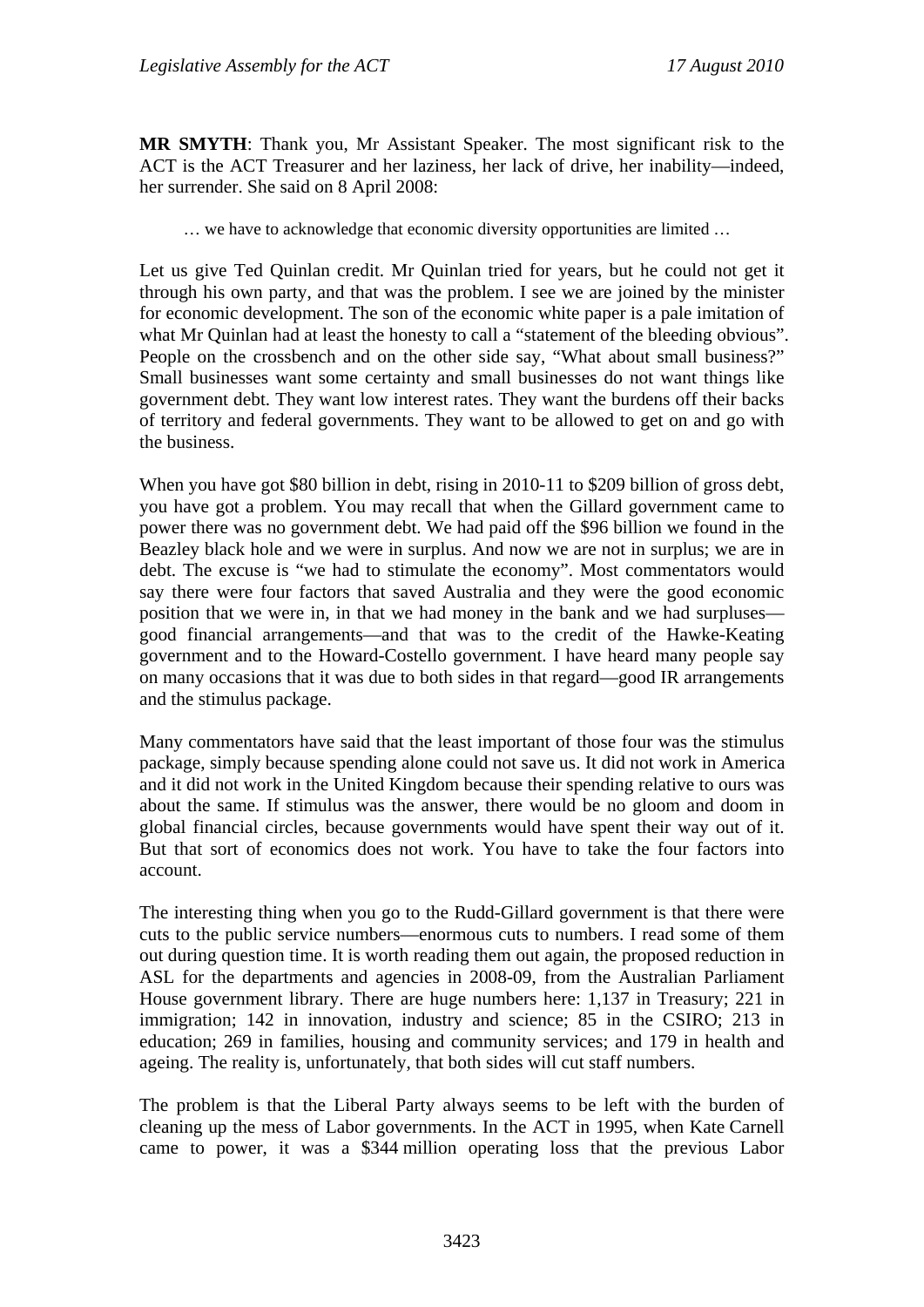government had left us—20 per cent of the budget. When Howard came to office in 1996 it was Beazley's black hole—\$96 billion worth of government debt and deficits. And Liberal governments fixed those. And a Liberal government, unfortunately, looks like it will be left with the task of fixing the Rudd-Gillard government profligate spending.

It is worth looking at both sides of the equation. On one side of the equation, the Rudd government cut the public service—huge cuts to defence; cuts to collecting institutions, cheered on by the chief cheerleader over there, Mr Barr; very sad cuts to the NCA; no roads money; moved departments out of Canberra; things like Infrastructure Australia, the national broadband network and climate change were not put in Canberra. They turned their backs on Canberra. But there was silence from those opposite.

If you look at the Howard record, the Howard-Costello years, the federal highway was upgraded after years of neglect from the Labor Party. The Barton Highway was upgraded after years of neglect. Numerous public service buildings were either upgraded or new buildings were built. We got two new collecting institutions, the National Museum of Australia and the National Portrait Gallery, extensions to the National Gallery of Australia and the construction of Anzac Hall and renovations at the War Memorial. They upgraded the Mint, they built Commonwealth Place, they built Magna Carta Place, they built Menzies Walk, they built the Australian of the Year Walk. Money was given to the airport to upgrade the runways to bring in the largest of jets. We saw the police more, we saw the emergency services more—and the list goes on. Diversifying the ACT's cultural base was a very important achievement of the Howard years and yet there is no credit given.

It is interesting that Ms Hunter started this motion and then departed the scene. It is so typical. But what about the contempt for the families? It was a thinly veiled attempt to pump up Lin Hatfield Dodds's chances in the election. Perhaps Ms Hunter or one of the Greens can stand and talk about their contempt for the families of those students in non-government schools they are going to rip \$60 million out of. And they are going to get rid of the health rebate. Good health and good education are supposedly planks of the Greens. So where is the explanation on how that is going to happen?

Mr Hanson commented on the lack of passion in Ms Hunter's speech; it was almost like she did not believe it, that she was just going through the motions. That is the problem with the Greens and it is a problem with the government. No-one is here really to put the solutions on the table to the economic woes that Australia faces—the debt, the deficits. It is very easy to spend. In my 3½ years in cabinet, with four budgets, we spent all of our time making up for the excesses of a previous Labor government and their \$344 million operating loss.

It is interesting that in the 1998 territory election, rather than go back to Labor because they did not trust Labor; "Don't bury Canberra" was the slogan—people trusted a Liberal government to restore the finances and to put the balance back, and we did that. It took seven years, seven budgets, to make it up. And that is the sort of mess that this country is in, courtesy of Julia Gillard and her colleagues—*(Time expired.)*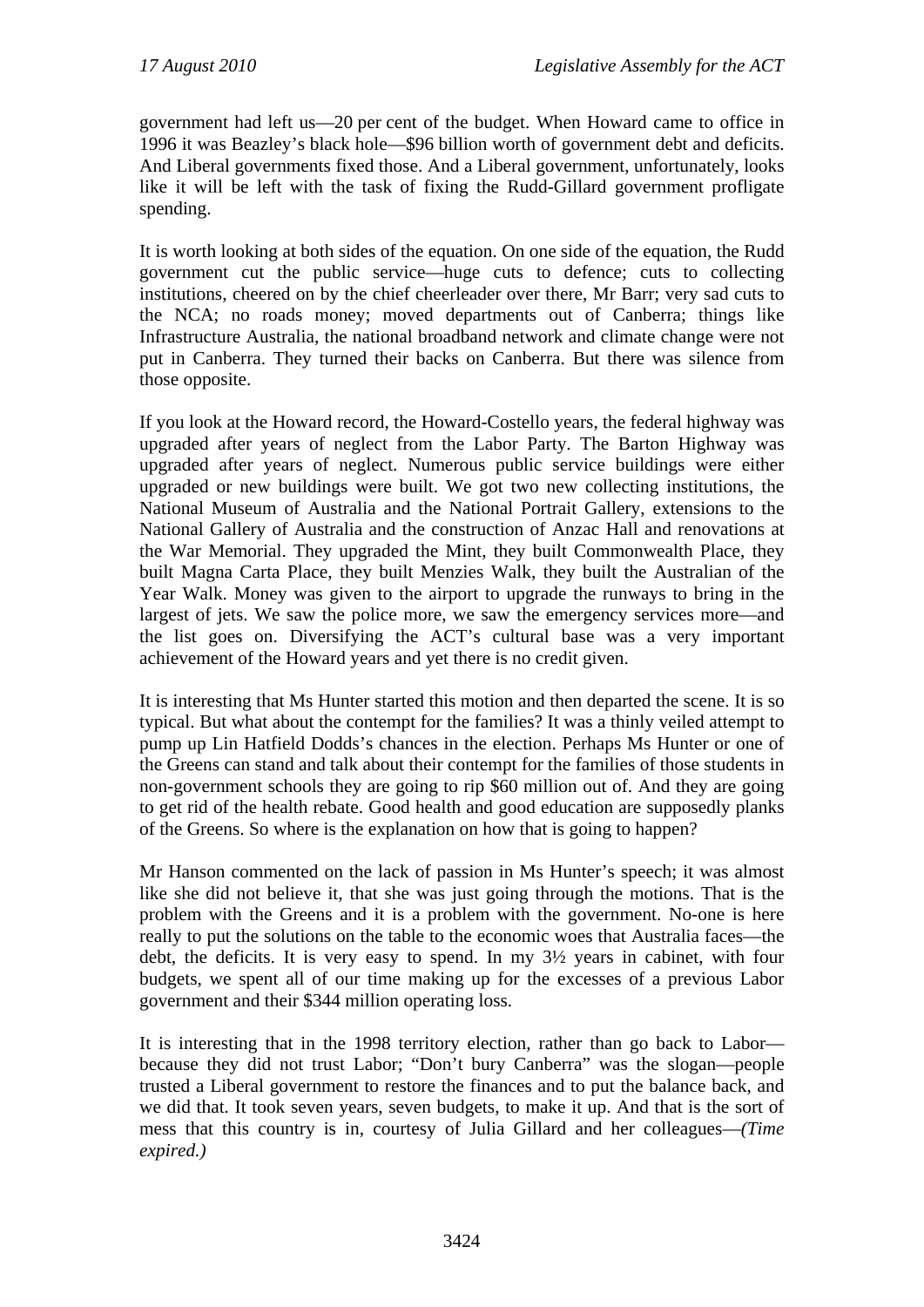**MR STANHOPE** (Ginninderra—Chief Minister, Minister for Transport, Minister for Territory and Municipal Services, Minister for Business and Economic Development, Minister for Land and Property Services, Minister for Aboriginal and Torres Strait Islander Affairs and Minister for the Arts and Heritage) (4.45): I do thank Ms Hunter for the opportunity to discuss this very important motion and it is timely that we discuss the impact of federal public service cuts on the ACT economy in light of the declared plans of the Liberal Party in the coming federal election, an election which is to be held in just five days.

If the Liberal Party are successful in that election in five days time, the leader of the Liberal Party, Mr Tony Abbott, has declared, unequivocally, unambiguously, absolutely, that he will reduce commonwealth public service outlays—in other words, expenditure—by \$24 billion. He has acknowledged, as was mentioned earlier today and one wonders how conservative he has been in his acknowledgement—that that would involve a reduction of 12,000 staff over the next two years. He then went on to claim, I think, that all 12,000 reductions in staff in the commonwealth public service would be from natural attrition. By jeez, that is some natural attrition—not replacing 12,000 jobs in a period of two years in the commonwealth public service. That is the stated position. That is the policy. That is a position that Tony Abbott is putting to the people of Australia in relation to his party's intentions if the Liberal Party win the election on Saturday.

So the people of Canberra do need to understand the implications of a Liberal Party victory. In that context I, and I would hope every person in this place, would reflect on just how significant this election is for us Canberrans. A promise by the Liberal Party to cut \$24 billion, a promise by the Liberal Party to remove 12,000 jobs; we know the implications of that. We know the history. We saw the results of a very similar promise made by John Howard in 1996 which was acted on. The implications for this town were indisputable, and it will be the same again. The ACT went into a recession as a result of the election of the Howard government. Our population dropped; we lost population—remarkable. Housing prices slumped. Unemployment was dramatically affected. Those who were affected by it left town. Small business took an absolute belting across the territory.

I would hope that most particularly those members of this place from Tuggeranong and representing Tuggeranong would know, because I think it was most starkly felt and realised in Tuggeranong, the local implications or effects of the cuts that were wreaked on the public service here in the ACT as a result of the fulfilment of that commitment that the Liberal Party made on that last occasion that they came to government. The implications for business, for small business and for housing in Tuggeranong were enormous. There was the impact on profits and profitability. There was the impact on jobs—all of those Canberrans that were left without work and the impact of that on families. There was a need to change cities as a result of the decision and actions of the Liberal Party.

It is sad that those sorts of promises from the Liberal Party and the decisions that flow have been made really for crass sort of national extra ACT political consumption: "It's all right to bash Canberra." In fact, the Liberal Party adopt this attitude that it is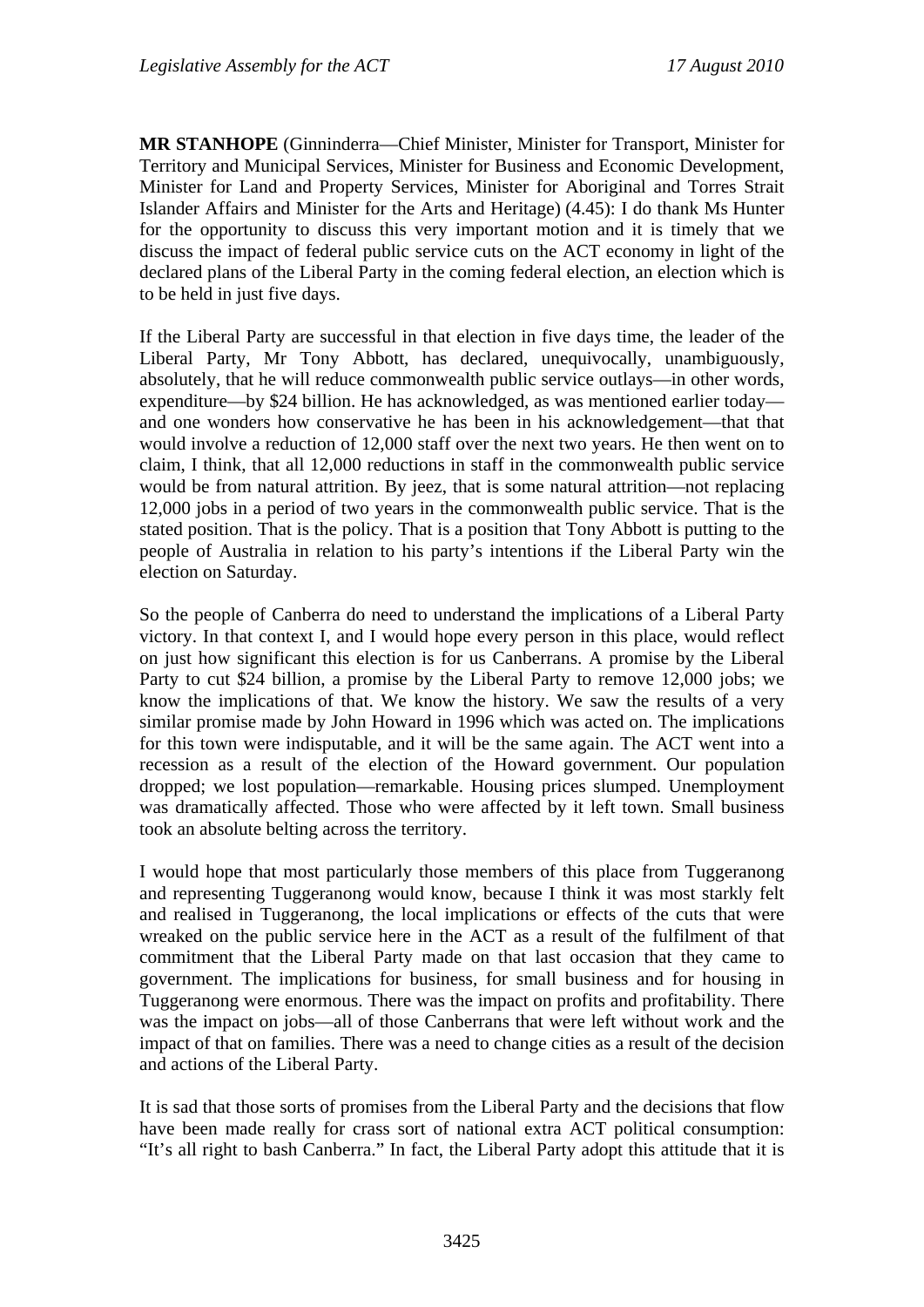actually in a political party's interests to bash Canberra. So we have this monumental Canberra bashing going on by the Liberal Party leadership throughout Australia for national consumption, without any regard for the implications for this community.

We need to ask: what are those people in this town that represent the Liberal Party, the party that is promising to wreak this havoc on this jurisdiction, doing about it? What has the incumbent Liberal Senator Gary Humphries done about it? Absolutely nothing. We have seen him out in the last few days with Joe Hockey, the shadow Treasurer, the person who accepts responsibility, with absolutely no words of comfort for Senator Humphries. He was acknowledging, in Senator Humphries's presence, that, yes, that is what they are going to do, and then, through some weasel words, trying to deflect the implications of that for the ACT.

The people of Canberra should reflect that a vote for Gary Humphries, a vote for the Liberal Party in the coming election, is a vote for massive job cuts. A vote for the Liberal Party is a vote in favour of a massive assault on the people of the ACT. A vote for the Liberal Party in Canberra is a vote for a cut of 12,000 jobs. A vote for the Liberal Party is a vote against families; it is a vote against employment; it is a vote against expenditure; it is a vote against economic growth; it is a vote against this town. Tony Abbott has promised it. Tony Abbott's big promise for the ACT, for Canberra, in the coming election is that he will cut employment, that he will cut economic growth, that he will cut prosperity, that he will cut jobs, that he will affect the living standards of thousands of Canberra families.

That is what the Liberal Party promise for Canberra if they win the election on Saturday of this week. And the Liberals in this place stand mute. They stand today we have seen it through this motion—and lamely try to deflect attention from the reality of what it is that the Liberal Party are intent on doing. I think Senator Humphries knows the strife he is in.

There is another bit of history in relation to the Liberal Party's attitude to these things and it is actually a piece of history which of course Mr Smyth, now the deputy leader in this place, carries around with him. But in 1996 he was a member of that Howard party room, the party room that decided on those cuts. It is interesting to reflect on this. I am sure this is not something that has escaped Mr Humphries's attention, but Mr Smyth in 1996 was part of the policy making for his then federal party's election campaign, a campaign that involved massive cuts to the commonwealth public service, a campaign, that Mr Smyth was a part of, to cut jobs, to cut prosperity, to bring down house prices, to send the territory into recession.

One of the consequences of that was, of course, that the people of Canberra responded to that total lack of support for this city by their federal representative, the then member for Canberra, Brendan Smyth, by voting him out of office. That is how the people of Canberra responded to the fact that Brendan Smyth did not stand up in that party room and argue against these massive cuts; nor did he during the campaign say: "I can't cop this. I'm here to represent these people. I'm here to protect them." He was not out on the hustings saying, "This is not good for Canberra; this is bad for Canberra." He remained mute and defensive, sweating, probably in the same way that Gary Humphries currently is.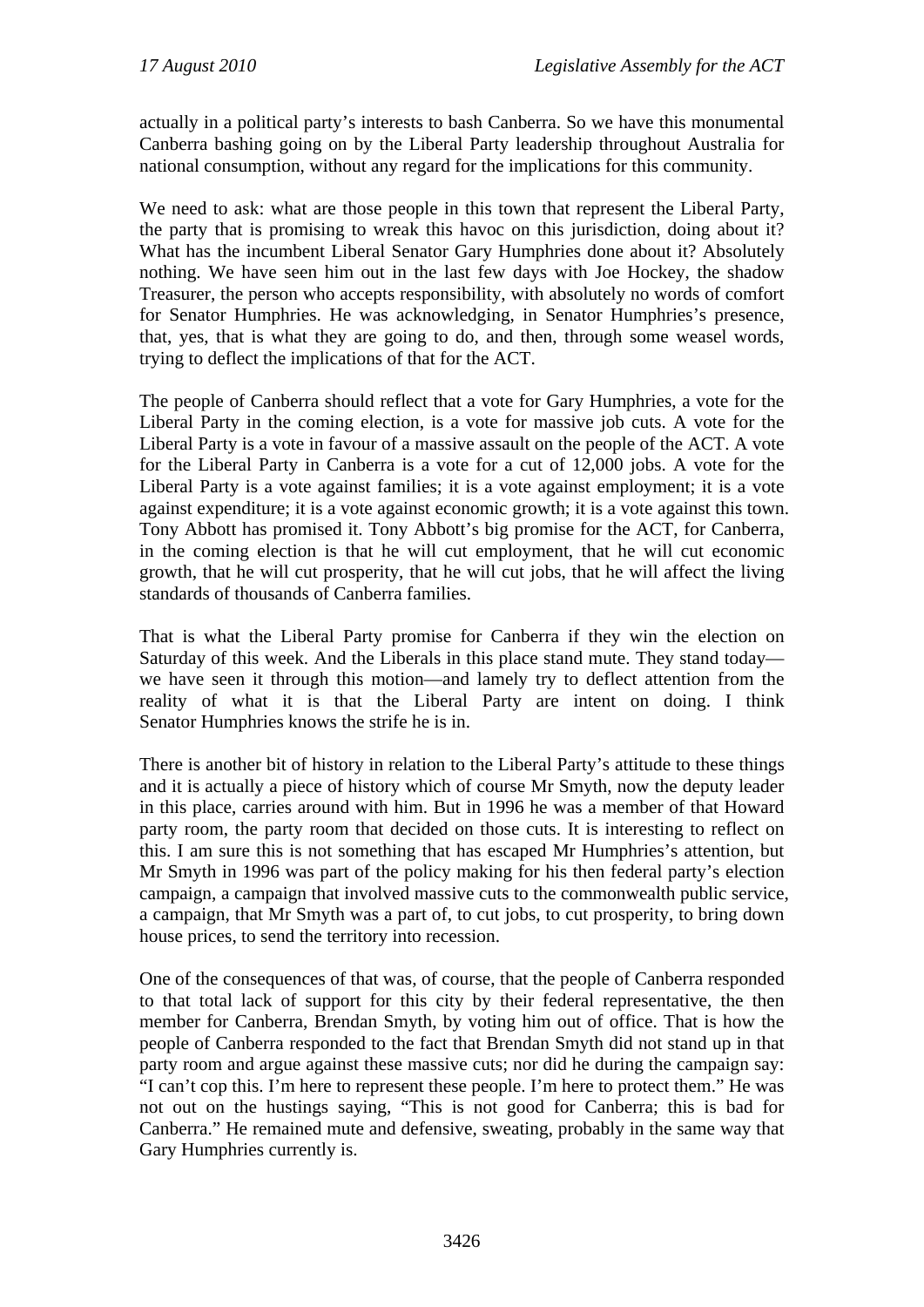But the people of Canberra were not fooled and the people of Canberra voted him straight out of office back in 1996. In fact, I understand he was the only member of the Liberal Party in the parliament at that time that lost his seat.

**Mr Smyth**: No. I think you're wrong.

**MR STANHOPE**: Mr Smyth thinks that somebody else did too.

**Mr Smyth**: You should get your facts straight.

**MR STANHOPE**: I am not sure that is true.

**Mr Smyth**: You should get your facts straight.

**MR STANHOPE**: This is a little bit of history, and it is history that we see an increasingly desperate Gary Humphries very aware of. This happened once before in 1996 with an incumbent Liberal too afraid, lacking the courage and the personality, to stand up and to defend his electorate. Mr Smyth failed in 1996, and the result of that was that Mr Smyth was knocked off. You see Gary Humphries's behaviour and his attitude and his desperation. There is somebody looking over Senator Humphries's shoulder at the moment too, in the form of an incredibly capable and credible Greens candidate standing ready to defend the people of Canberra, standing up for the people of Canberra, and I must say I hope, and I think all of the people of Canberra hope, that the people of Canberra will deliver to Gary Humphries exactly the same verdict that they delivered to Brendan Smyth back in 1996, and for the same reason—refusing to stick up for this community. *(Time expired.)*

**MR HANSON** (Molonglo) (4.56): What a surprise to hear the Labor Party cheering on the Greens! We had the Greens earlier today defending the Labor Party backwards and forwards like a game of tennis in this chamber. Mr Stanhope spent much of his speech talking about Mr Smyth's electoral history—he got elected here and did not get elected there, and Mr Humphries got elected here and so on. And that is what this matter of public importance is about. This is simply about the Greens trying to get some oxygen for their Senate candidate.

Let us be clear. This is not about Meredith Hunter having any genuine concern for Canberra. She has actually come into this place on a matter of public importance, read a speech in the most uninspiring manner, with absolutely no interest or passion, and then left this chamber. I assume she has gone somewhere else of great importance but it just demonstrates the interest that she displays in her own matter of public importance.

I think that the Senate candidate for the ACT, Gary Humphries, has been an outstanding representative of the ACT and I think that he has put the ACT and the needs of the people of the ACT above his own party at times. He has crossed the floor. He has represented the ACT far better than the federal representatives of the ACT that we see from the Labor Party. And if Gary Humphries were to lose his seat, it would be a disaster for the people of Canberra, for a number of reasons.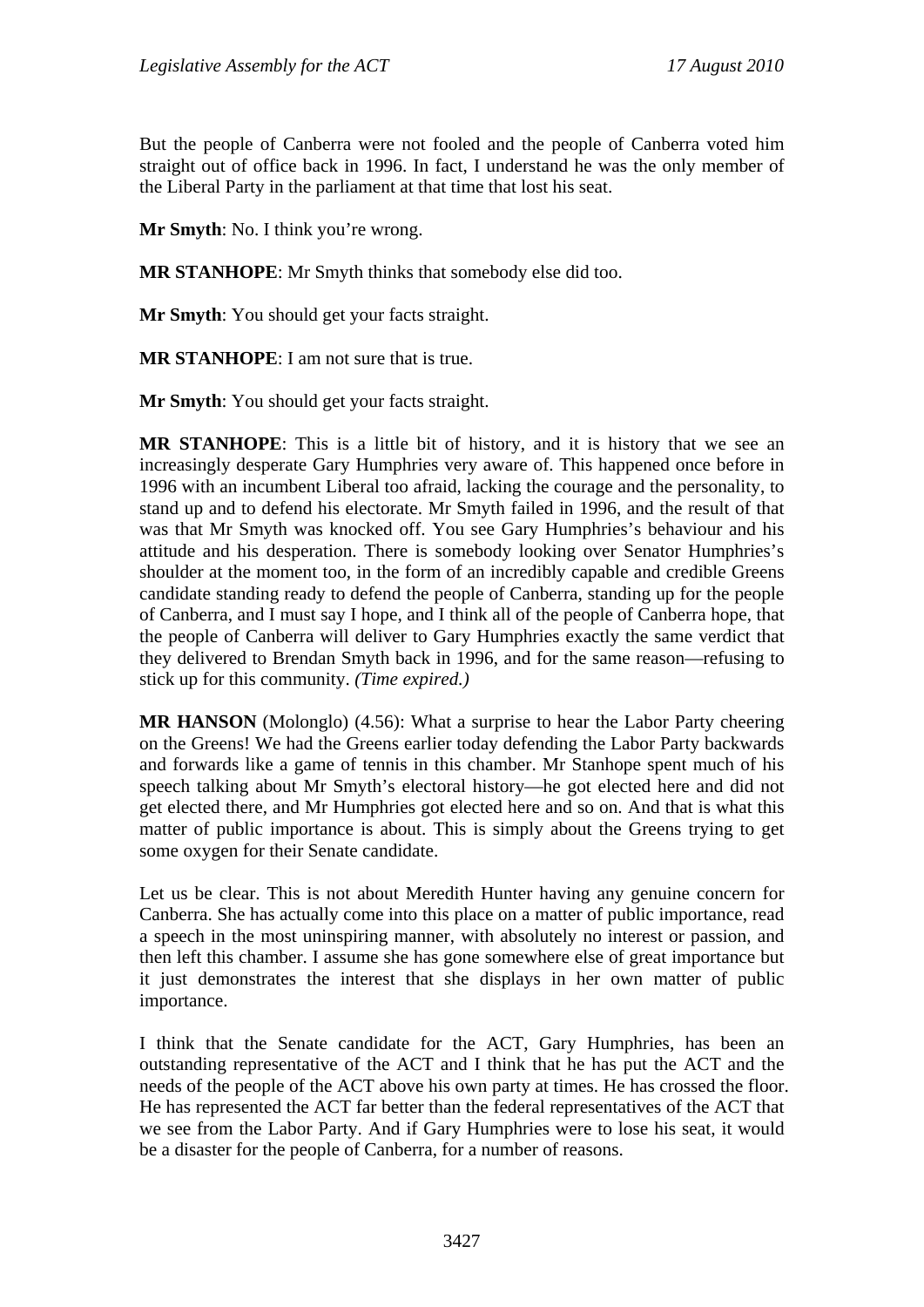Firstly, Lin Hatfield Dodds's interest is about the Senate balance of power. It is not about Canberra. This is all about the Greens trying to get the balance of power in the Senate. It is not actually about the Greens trying to have good representation for the ACT. And let us be very clear about that. If you have in the ACT the left and the far left having the balance of power, I would contend that is no balance at all.

We must have representation from both major parties in the Senate if we are going to get good representation for the people of Canberra. And if by whatever chance the Greens were to get the second Senate seat, then to not have a represented Liberal who would be either a member of the opposition or of the government—so no representation by the two major parties—would not be good for Canberra, would not be good for Canberrans, and that is for sure.

We know two things in this place. Firstly, a vote for the Greens is a vote for Labor, and we have seen that echoed today. And secondly, the Greens and their policies should be looked at in more detail. We will certainly be doing that tomorrow when we look at their policies, their anti-family policies on health, their anti-family policies on education. And it is not by accident that they are called the watermelon Greens green on the outside, red on the inside—and we should be rightly concerned, rightly fearful, of some of their extremist and damaging policies.

Why is it that the Liberal Party is bringing forward federally some federal public service freezes? Let me make it very clear that not one public servant will be forced out of their job. This is about natural attrition. The size of the public service will reduce by 12,000, noting that it has grown by 20,000 over the last three years. So in that period it is actually a net gain of 8,000.

Noting that only a percentage, about a third, of public servants are in Canberra—they are spread out all across the country—and noting that no front-line public servant position will go, let us think about why that action has been taken. It has been taken because the Labor government has driven this country so far into debt that in 2010-11 the gross debt will be \$209 billion.

This is a government that only three short years ago took over books that were in the black. We had a surplus. We had cash on hand. This Labor government, federally, has driven this country so far into the red that something does need to be done. And it is always the job of the Liberal Party, be it federally or be it locally, to tidy up, to clean up, after the reckless spending of the federal or state Labor governments. We see it with Wayne Swan and we see it with Katy Gallagher.

We saw it today. She was willy-nilly wanting to spend \$77 million of taxpayers' money without it needing to be spent, recklessly pushing us further into deficit. The debt per person is going to amount to over \$3,600—per man, woman and child. Every day, we are going to have to borrow \$110 million just to pay off that debt.

The federal government under Kevin Rudd has been no friend of Canberra. We have seen job cuts, and my colleague Mr Smyth has discussed those. We are going to see further money stripped out of IT, the IT industry, and administration costs of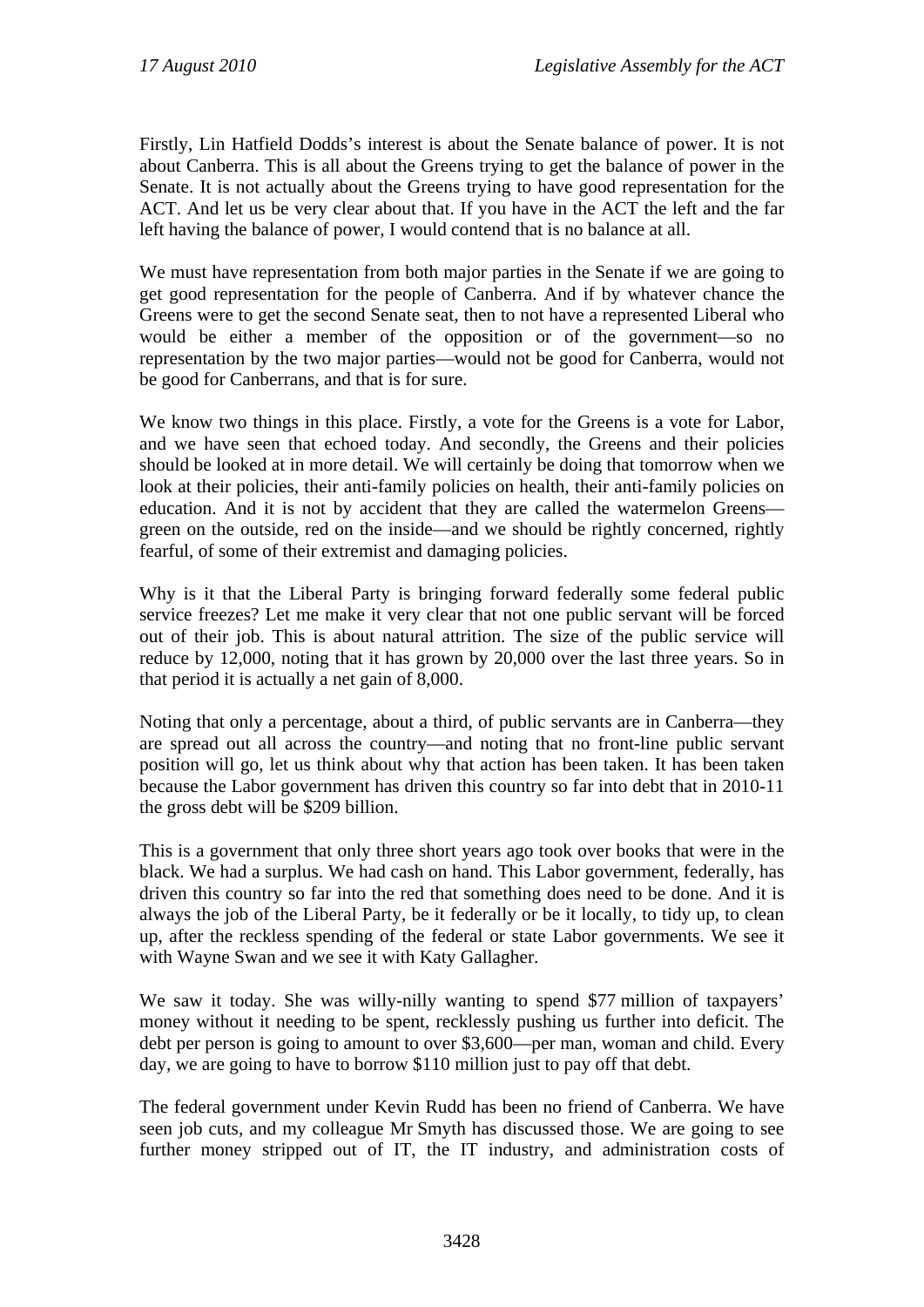\$300 million across the bureaucracy. That is \$450 million in IT and \$300 million across administration. So do not think for a minute that the Liberal Party federally are the only people who are going to be making some cuts.

The difference is a bit like Julia Gillard and her speech. When Tony Abbott stands up and makes a speech, if he is reading from a script, he will say that is the case, not like Julia Gillard. I invite you to have a look at the news about that. Her great speech at the Labor Party launch was actually not unscripted, was not done off the cuff. Her entire speech was put on the podium in front of her, and she was telling, and her spin doctors were telling, people that she is this wonderful orator, that it was done off the cuff, no script. Again, that is more Labor spin, just as we are seeing here about job cuts in this town. Labor will cut deeper, because they have a history of that.

The difference is that, when we cut these positions, no public servant will lose their job, because it is done by natural attrition. But we know already that people in the IT sector are losing their jobs. I spoke to a woman two days ago whose son had lost his job in the IT sector. He got how much notice? Absolutely none, because their contracts were just not extended.

It is a mischievous and cowardly way to do it, and that is what we see from the Labor Party. They hide behind the fact that it might be contractors or they call it an efficiency dividend. Let me tell you, the volume, the scale, of those efficiency dividends have meant, as Mr Smyth outlined, thousands of Canberrans losing their jobs. And they were not positions that went; they were actual people. And that is a real difference.

Kevin Rudd described what he was going to do to the public service as "taking a meataxe to it". Where was Mr Stanhope? Where were the Greens? Where was Ms Gallagher? Where were you, Madam Deputy Speaker, when Kevin Rudd said, "I'm going to take a meataxe to the public service"?

In actual fact, the Labor government here were quite happy with that. They said: "Oh, we welcome it. You know, it could have been worse. It's only a small meataxe, I suppose. It's not a big meataxe." But what hypocrisy from Labor and the Greens that when Kevin Rudd says, "I'm going to take a meataxe to the public service," and when he actually does, and he strips our national institutions and spends three years putting public service infrastructure and new departments anywhere but in Canberra and spending what should have been rightfully spent in the nation's capital in Melbourne, in Sydney, in Brisbane instead of in Canberra, we do not hear a squeak out of the Chief Minister; we do not hear a squeak out of the Treasurer; and we do not hear a squeak out of the Greens.

This is not about their concern for Canberra. This is not about the fact that Kevin Rudd has taken a meataxe to the public service. This is not about the fact that he has put public service departments anywhere but Canberra. This is not about the fact that he has invested, in just about every electorate other than the ACT, in things that should have been put into the ACT. No, this is simply about the fact that the Greens want the balance of power in the Senate and Labor want their colleagues there with them. That is what this is about. It is a shallow, a mischievous and a false premise that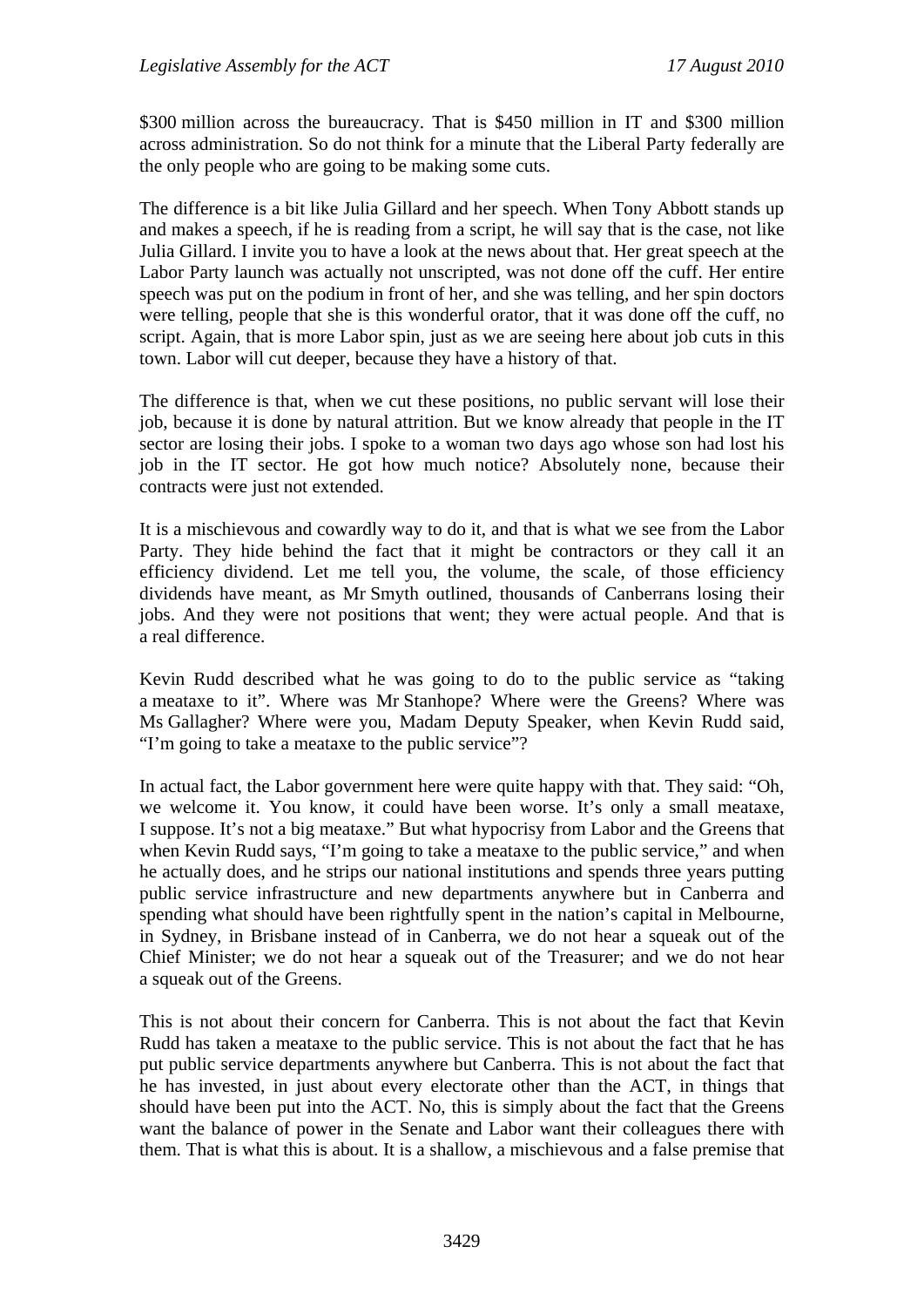they are putting here today, because under the Liberals' policy not one person in Canberra will lose their job. And that is what is on the record.

Gary Humphries, senator for the ACT, will make sure that that occurs when, hopefully, we see an Abbott Liberal government elected that will once again restore credibility to the public service and that will once again restore our books to the black after this mismanagement and reckless spending of a federal Labor government. *(Time expired.)* 

**MR RATTENBURY** (Molonglo) (5.06): Let me start off, because there is not a whole lot of time left, by simply taking the opportunity to make clear on the record exactly where Ms Hunter has gone, because, as he so often does, Mr Hanson has gone straight into the personal insults rather than bothering to actually debate the substance of the matter. As it happens, Ms Hunter is off receiving a briefing on the bridge collapse this week. The available time was 4.30 and, of course, unlike the Liberal Party, we actually take a briefing so that we can find out what is going on. I think the important part of this debate is to focus on the subject matter that Ms Hunter brought forward, and that simply is the impact on Canberra, the impact on the ACT economy, and the impact on people who live in Canberra.

If we want to talk about family-friendly policies, let us just think about what happens if you freeze the public service for two years. That means not one graduate will get into the public service. That means that children in this town who are finishing university, who want a job in this town and who would like to stay here will have to leave Canberra potentially to find employment, because the Liberal Party will have frozen new jobs in the public service. There will be no employment opportunities in this town for those bright young people, some of the most talented young people coming out of our tertiary education system.

**Mr Hanson**: There will be a net decrease. It does not say there will be no new graduates.

**MADAM DEPUTY SPEAKER**: Mr Hanson, do you want to be named?

**MR RATTENBURY**: Some of those bright young people coming out of our tertiary education system will not have the opportunity to regenerate the public service, to bring in the brightest new graduates. That is the sort of impact that this policy will have on the ACT and on the families of the ACT.

There are a number of other concerns. Ms Hunter outlined them. The impact on services is one. These public service departments deliver services that everybody in Australia relies on.

There will be the impact on the rest of the ACT economy, the small businesses, because we know—and Ms Gallagher, I think, has particularly outlined—

**MADAM DEPUTY SPEAKER**: The time for this discussion has expired.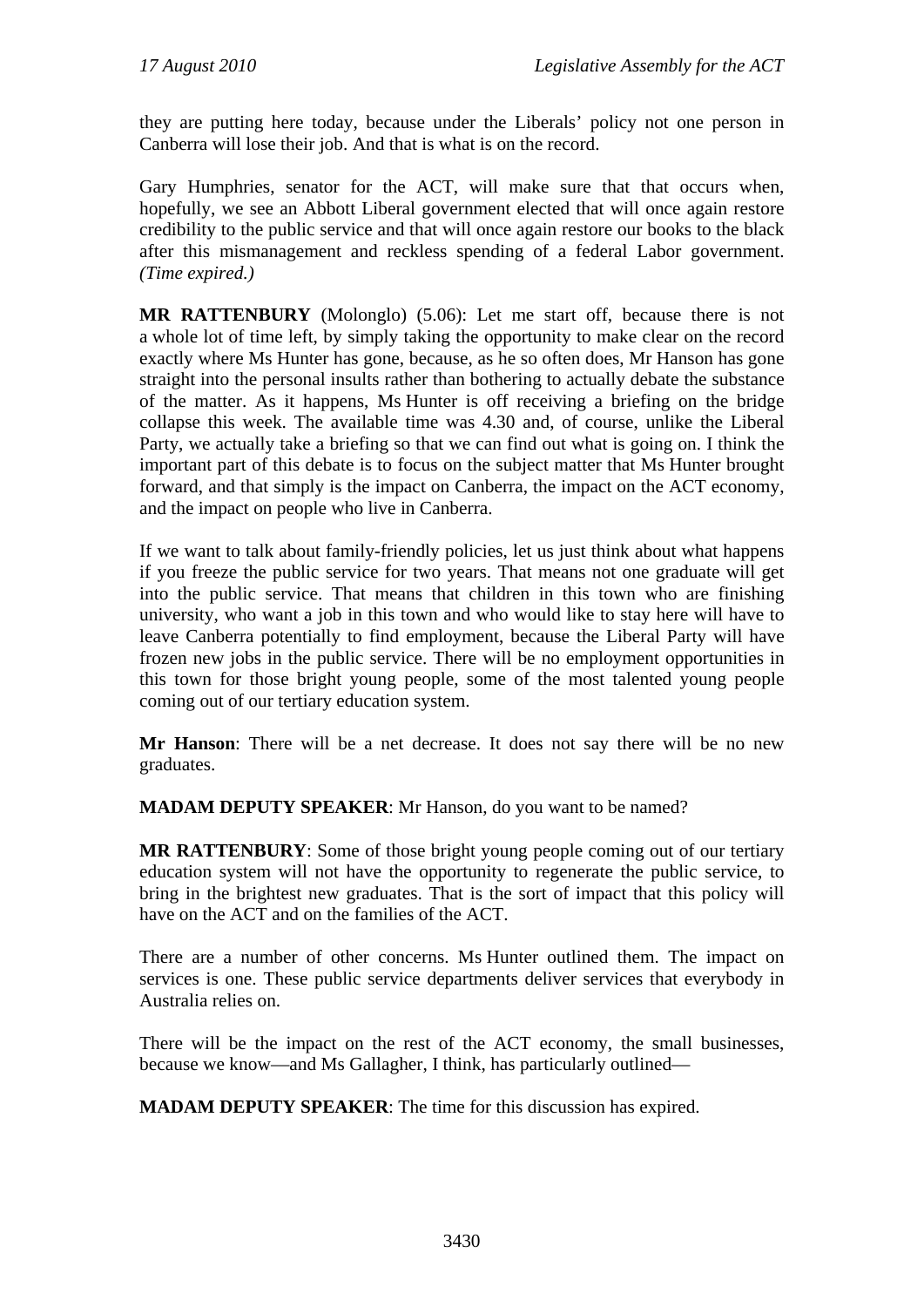## **Road Transport (Drink Driving) Legislation Amendment Bill 2010**

Debate resumed from 24 June 2010, on motion by **Mr Stanhope**:

That this bill be agreed to in principle.

**MR STANHOPE** (Ginninderra—Chief Minister, Minister for Transport, Minister for Territory and Municipal Services, Minister for Business and Economic Development, Minister for Land and Property Services, Minister for Aboriginal and Torres Strait Islander Affairs and Minister for the Arts and Heritage) (5.08): Pursuant to standing order 152, I move:

That order of the day No 1, executive business, be discharged from the Notice Paper.

In discharging the Road Transport (Drink Driving) Legislation Amendment Bill 2010 from the notice paper, I do want to make it clear that the government is in no way abandoning its commitment to reform drink-driving laws in the territory. By way of explanation, the withdrawn bill contained amendments that would have substantially amended or replaced several sections in the Road Transport (Alcohol and Drugs) Act 1997 that will be amended by the recently enacted Road Transport (Alcohol and Drugs) (Random Drug Testing) Amendment Bill 2009, including section 5, which deals with approval of screening devices and instruments; section 6, which deals with approval of operators, analysts and laboratories; section 11, which deals with detention for breath analysis and now oral fluid analysis; section 12, which deals with breath analysis and now oral fluid analysis; section 14, which deals with restrictions on screening tests and analyses; section 15, which deals with taking blood samples from people in custody; section 15A, which deals with analysis of blood samples; section 16, which deals with medical examinations; section 41, which deals with evidentiary certificates; and the dictionary. The discharged bill, if it had been passed, would have displaced these provisions of the Road Transport (Alcohol and Drugs) (Random Drug Testing) Amendment Bill, thereby leaving significant gaps in the roadside drug-testing legislation and making it ineffective.

The government is committed to ensuring that the recently passed random drug-testing act is implemented and to have proceeded with this bill really was not consistent with that determination. As a result of the passage of that legislation, these particular amendments really are no longer operable in the way in which they were intended. We are re-crafting them and it is my intention to reintroduce the bill but in a way that does not impact on the random drug-testing legislation. I hope to be in a position to do that—I think at this stage our expectation is that we will be able to do that—at the next sitting, in September. And that is the basis for the withdrawal of these particular provisions.

Question resolved in the affirmative.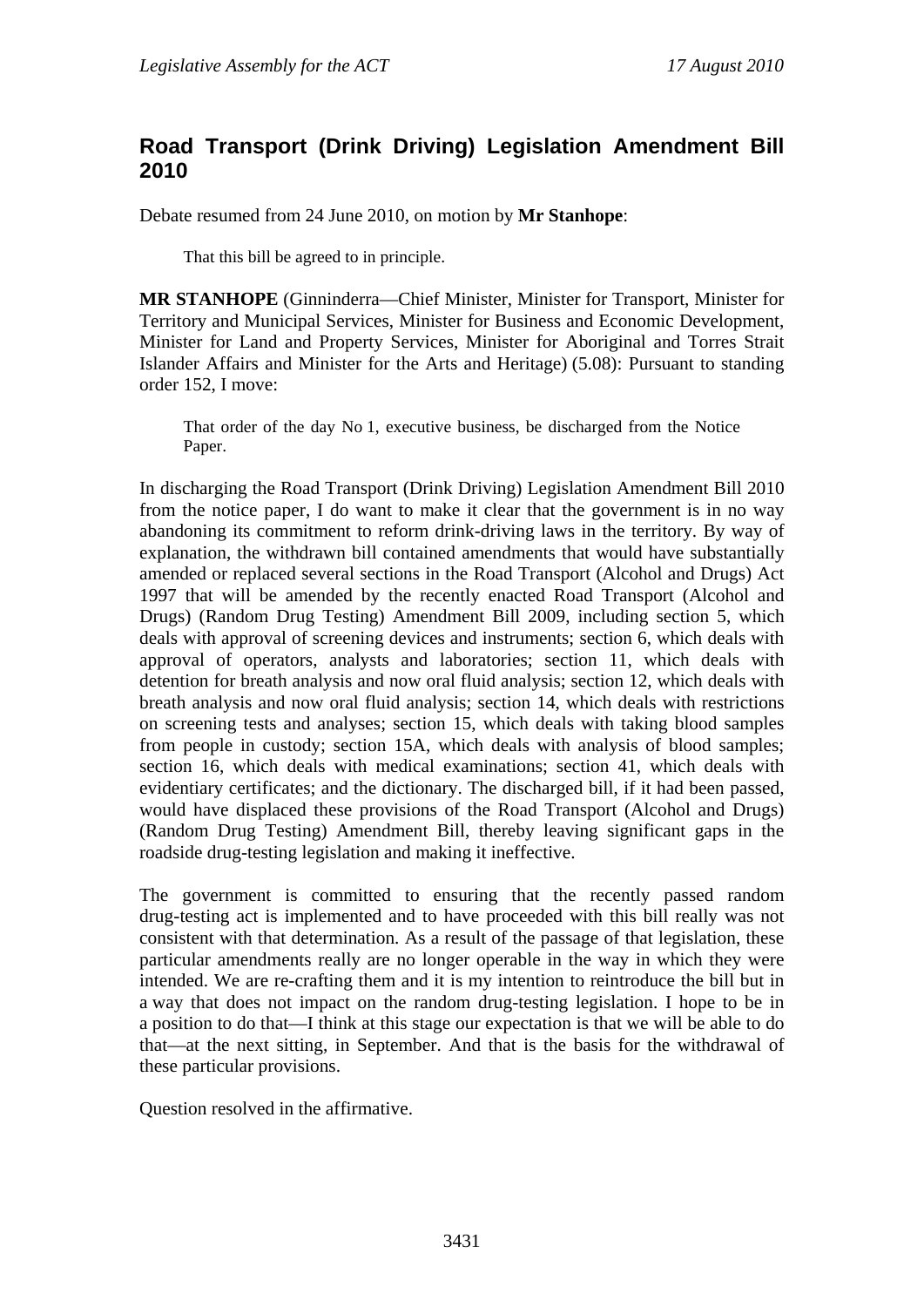# **Victims of Crime Amendment Bill 2010**

Debate resumed from 1 July 2010, on motion by **Mr Stanhope**:

That this bill be agreed to in principle.

**MRS DUNNE** (Ginninderra) (5.11): The opposition will be supporting this bill, but we will be proposing some amendments in the detail stage of the debate. In supporting this bill, we consider that it falls a long way short of the stated intent of the Attorney-General. The explanatory statement and the attorney's presentation speech and, indeed, the briefing that my staff received on this bill from officials of the Department of Justice and Community Safety tout this bill as one that seeks to put the ACT back at the forefront of law reform in the area of assistance to victims of crime. In fact, however, this bill does little more than juggle things around a bit to create a new little empire which will cost the ACT taxpayers more money but without any tangible benefit to flow to the victims of crime. And all of this has taken two years to do.

It began with an issues paper of more than 100 pages in June 2008, followed by a time of public submissions, followed by a review of a somewhat insular reference group with no external representation. The bottom line is that this Attorney-General has allowed a process to take place which, in effect, allowed a self-review and a selfrestructure to take place within one of his agencies with no tangible benefits flowing to external stakeholders, least of all the actual victims of crime.

What does this bill seek to do? Boiling it down, it seeks to do three things. First, it establishes a statutory commissioner position: the Victim of Crime Commissioner. Secondly, it replaces the current Victims Assistance Board with a new board: the Victims Advisory Board. Thirdly, it seeks to rearrange the various functions and duties such that many of the functions of the Victims Assistance Board and the chief executive of the department will fall to the commissioner, and that is it.

There has been a 100-page issues discussion paper, a public submission process and an internal reference group, and over two years that is the reform that this minister has brought forward in the area of assistance to victims of crime. This Attorney-General thinks that that puts the ACT back at the forefront of law reform and support for victims of crime.

Even with the three elements that this bill seeks to address, the Attorney-General cannot get it right, because his bill creates three potential problems. Firstly, he allowed a situation to develop whereby a person potentially might be denied the right to a fair trial; secondly, he allowed potentially serious conflicts of interest to rest with the commissioner; and, thirdly, he has given his advisory board a decision-making power which is contrary to the basic concept of an advisory board, which is to advise, not to make decisions. These matters are subject to my proposed amendments, and I will deal with them more fully in the detail stage.

It is all very well for me to come to these conclusions about this bill, but what do other people have to say? In summary, the ACT Law Society consider the bill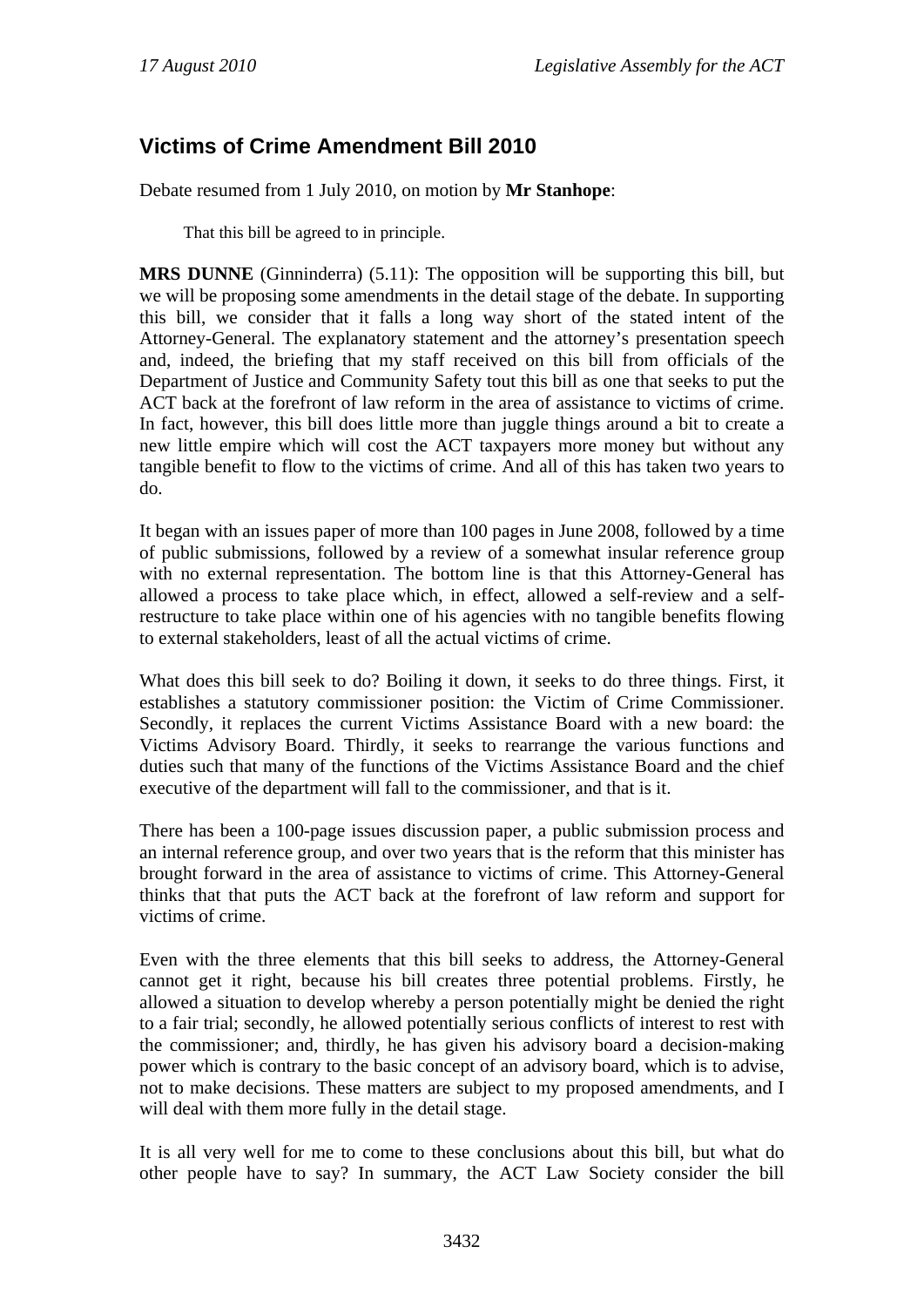achieves little more than simply a change of the title of the Victims of Crime Coordinator to the Victims of Crime Commissioner. They view the bill as coming from a long process resulting in changes that are at best cosmetic and at worst expensive. These are not my words; these are the words of the ACT Law Society.

The Law Society are uncertain why it was necessary or what it will cost and say that it has for a long time called for "better compensatory provisions for victims but to no avail". They say, "If there is no increase in direct assistance to victims, the government may as well save our money for something that is worth while." The Australian Federal Police Association concur with this view. They consider that the money, if it is going to be spent on victims of crime, should be spent on actual victims of crime—real people and not a bureaucracy.

The Victims of Crime Assistance League, or VOCAL, have serious concerns about the bill. Their first concern is—this is what I was told yesterday in my office's second discussion with VOCAL—that they were not included in the distribution of the issues paper in June 2008. This is contrary to the advice given to my office in the briefing that my staff received a little earlier, but the Victims of Crime Assistance League are adamant that they were not involved in the original discussion paper consultation.

That aside, their main concern is about the potential conflict of interest that lies with the commissioner as contemplated in the bill, as I mentioned earlier, and I will address this matter in more detail when I move my proposed amendments. VOCAL also wonder why we seem to be having an empire-building process around the victims of crime service and why a statutory commissioner position is necessary.

VOCAL wonder why a central function of the commissioner is to deal with complaints when there are so few complaints. Indeed, the victims of crime support program annual report for 2008-09 was silent on the number of complaints dealt with by that program. VOCAL ask whether the establishment of a statutory commissioner in any way duplicates the functions of the Health Services Commissioner, the human rights commissioner and the Ombudsman. I am satisfied there is some duplication of function, which serves only to underscore the question of costs. Indeed, the cost of the restructured arrangements is a common concern across all people my office has consulted on this bill.

Inevitably, a statutory commissioner will cost more. In the briefing officials gave to my office last week, they advised that the Remuneration Tribunal had determined that the salary of the commissioner would be at the same level as currently paid to the Victims of Crime Coordinator but with the addition of a vehicle. This means more money will be spent on bureaucracy. The establishment of a statutory board no doubt will mean payments of sitting fees, and this means more money will be spent on bureaucracy. The movement of functions from the board and the chief executive to the commissioner no doubt will create a demand for more support staff and other resources. More money will be spent on this new bureaucracy.

What are the benefits for the victims of crime? I will acknowledge two benefits which really are more classifications than benefits. First, this bill contemplates that if the primary victim is a child, a person administering justice must consider the views,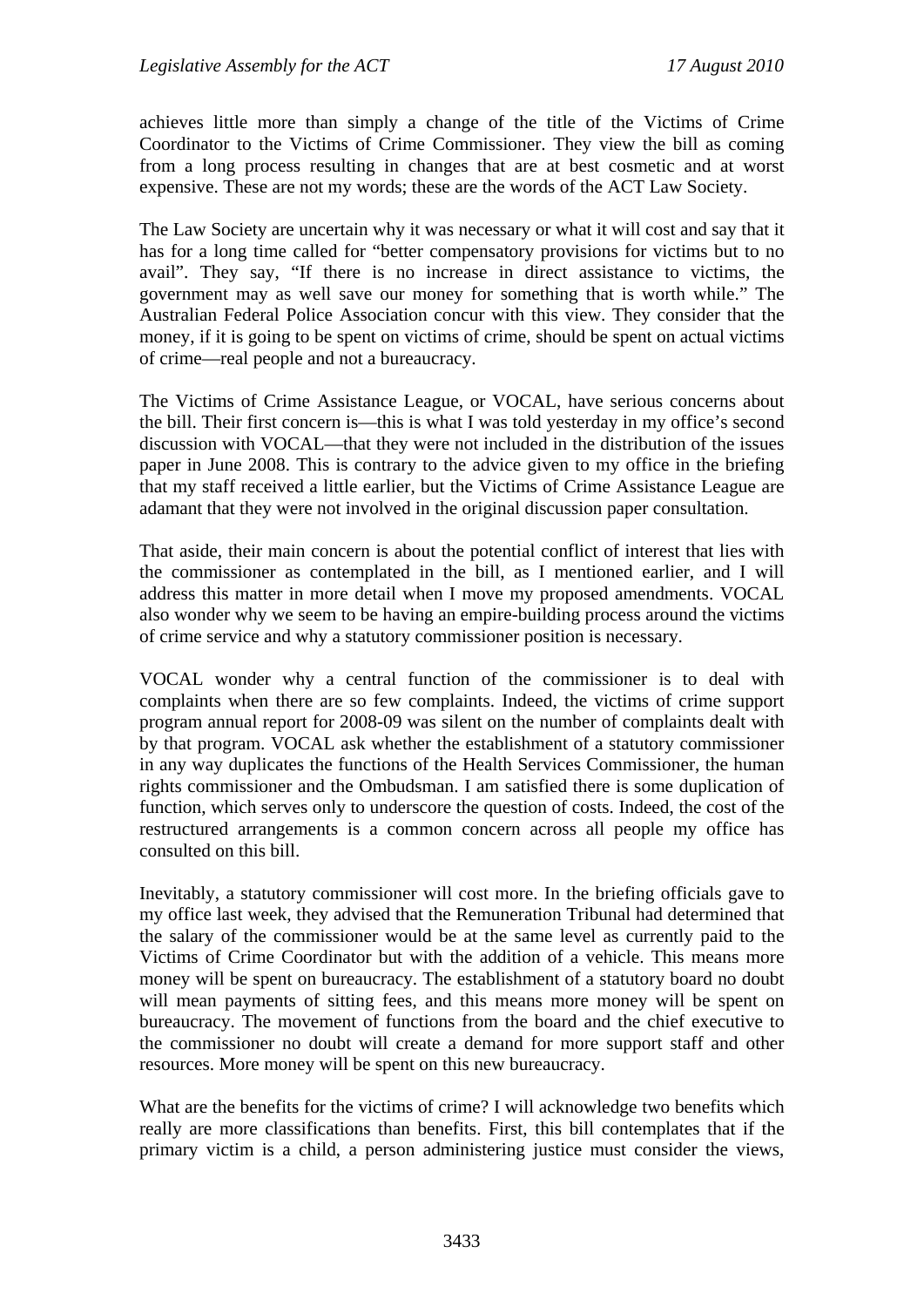wishes and circumstances of the child before treating their guardian as a victim. This is an important principle, especially if the harm to the victim is being caused by the guardian, which includes a parent. Second, it introduces important concepts, including who is a victim, who is a guardian, what is harm and who is a legally competent person. Apart from providing some clarity as to those matters, these amendments do not deliver any material or practical benefit to victims of crime.

The Attorney-General, in implementing a review of the victims of crime legislation, lost a golden opportunity to really drill down and see what fundamental changes could be made that would improve the services provided to victims of crime. There was a lost opportunity to engage the sector more proactively, particularly by taking every step possible to ensure that all stakeholders were fully aware of the review process and to ensure that they had the opportunity to provide input to that process. I note in passing that, when I had discussions with the Australian Federal Police Association, it was the first that they knew about these reviews.

There was a lost opportunity to engage non-government organisations on the reference group. Their exclusion on the basis that they were represented by Victim Support ACT, a government agency operating almost competitively with the non-government providers, was at best condescending and at worst insulting. Once again, we have a government and an Attorney-General who have missed opportunities, failed the very people whom this legislation is meant to protect and are more intent on building empires, or allowing them to be built, than they are on delivering services.

As far as this bill is concerned, it is a skin-on-fences bill—that is, it tries to clear the fence and get ahead of the field but it has failed to do so. It only scrapes the top of the fence. It could have cleared the fence, really improving services to victims of crime, as well as race ahead of the pack, but this Attorney-General has failed to do so.

I would hope that, with the changes in place, we will see further reforms come forward in the future that really will create real benefits for the people that this legislation is meant to serve—the victims of crime in our community.

**MR RATTENBURY** (Molonglo) (5.20): The Greens will be supporting this bill today. At the heart of this bill is the creation of a new statutory position called the Victims of Crime Commissioner. This is a renaming of an existing position and represents a new and improved formulation for the current Victims of Crime Coordinator. In shifting from a coordinator to a commissioner, the exact role of the statutory position is being clarified. This has become necessary, as discrepancy has emerged between the role assigned to the coordinator in law and the actual day-to-day role they are performing. Specifically, the coordinator has found themselves administering the victims services scheme, while the responsibility for this technically falls to the chief executive of the justice department. Regardless of whether they are called a coordinator or a commissioner, the statutory victim's position plays a pivotal role in victim services, and they must have clearly articulated functions. The amendments today put the commissioner on a firmer footing, we believe, by clarifying that the role includes administering the scheme.

In addition to that amendment, the bill adds other worthwhile functions to the role of the commissioner. The Greens support the bill on the basis that they are good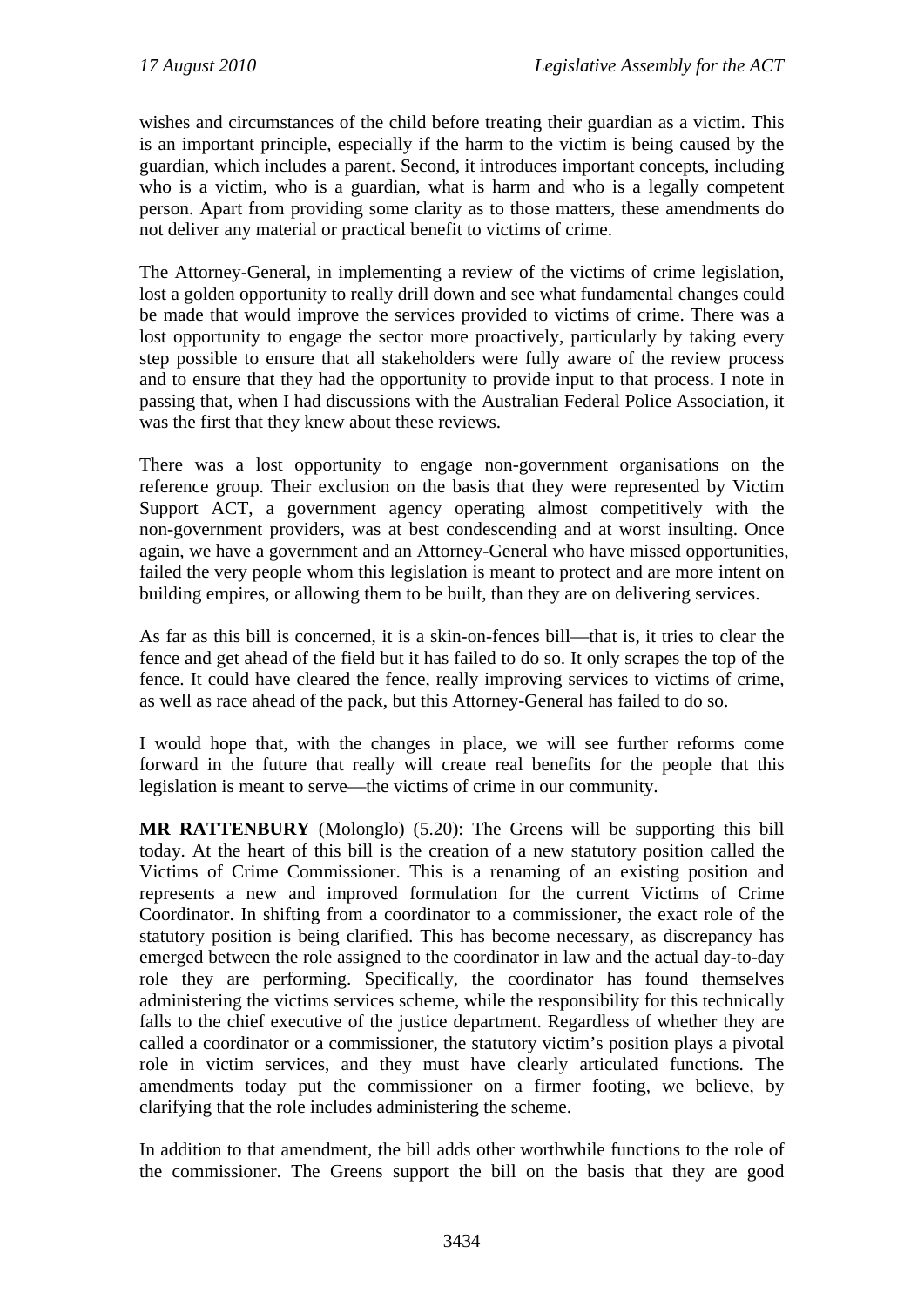functions that need to be performed. The role of the commissioner can set the direction for victim services in the ACT. For this reason we place great importance on legislation that creates the position. We highly value the services offered to the victims of crime. The level of support offered is a good measure of the strength and compassion of our society. Whether it be in the form of financial compensation, psychological counselling or something as seemingly simple as help filling out necessary forms, all support offered is valued and I think does make a difference to the victims of crime.

Despite the fact that crime is often reported and discussed in the media, it can often seem distant to the everyday person. However, for people unfortunate enough to experience crime first hand, the experience can be frightening, it can be disempowering and it can be damaging. The Greens recognise the vital importance of having a safety net in place that supports people who encounter crime. We want a system that stands ready and is on call to support those people unlucky enough to experience crime.

At this point I would like to acknowledge the highly valued work of the various non-government organisations who provide services in this area. I think they deserve to be mentioned in the context of the debate today. These groups include the Canberra Rape Crisis Centre, the Domestic Violence Crisis Service and the Victims of Crime Assistance League. Each of these offers services that form part of the overall safety net we offer as a society. The mix of professional and volunteer supports is to be welcomed, as it widens and diversifies the safety net. That is an important thing in this context. In looking at the government role, I think it is really important that we stop and reflect on the role that the non-government providers play.

The Greens want the ACT safety net to be robust enough to begin to talk not of victims of crime but of survivors of crime. This is a shift in thinking and language that is beginning to filter through in various service providers around Australia. It represents a forward-looking approach where the person experiencing crime is supported to recover and move on with their life as a survivor.

One example of where this approach is being used is in child sexual abuse. Sufferers of abuse are beginning to identify as survivors of sexual abuse. This is an empowering way to identify that it allows the person to move on with their life, free from the weight of identifying as a victim. The Greens think this is a positive frame, and we hope the commissioner will follow this emerging thinking closely, with an eye to improving the safety net we offer in the ACT.

Turning to some of the detail of the amendments today, the Greens have analysed the bill through the perspective of how well it equips the commissioner to go about their job. Broadly speaking, the bill does better equip the commissioner. It clarifies and adds to the role, as I have commented earlier. One key example of the expanded role is the new responsibility for advocating for the interests of victims. While this may have been an assumed part of the role in the past, it has become unclear and disputed. What has become necessary is a clear articulation of who and what the role is. As a result of the amendments, the commissioner is now free to go out and go about this work as an advocate.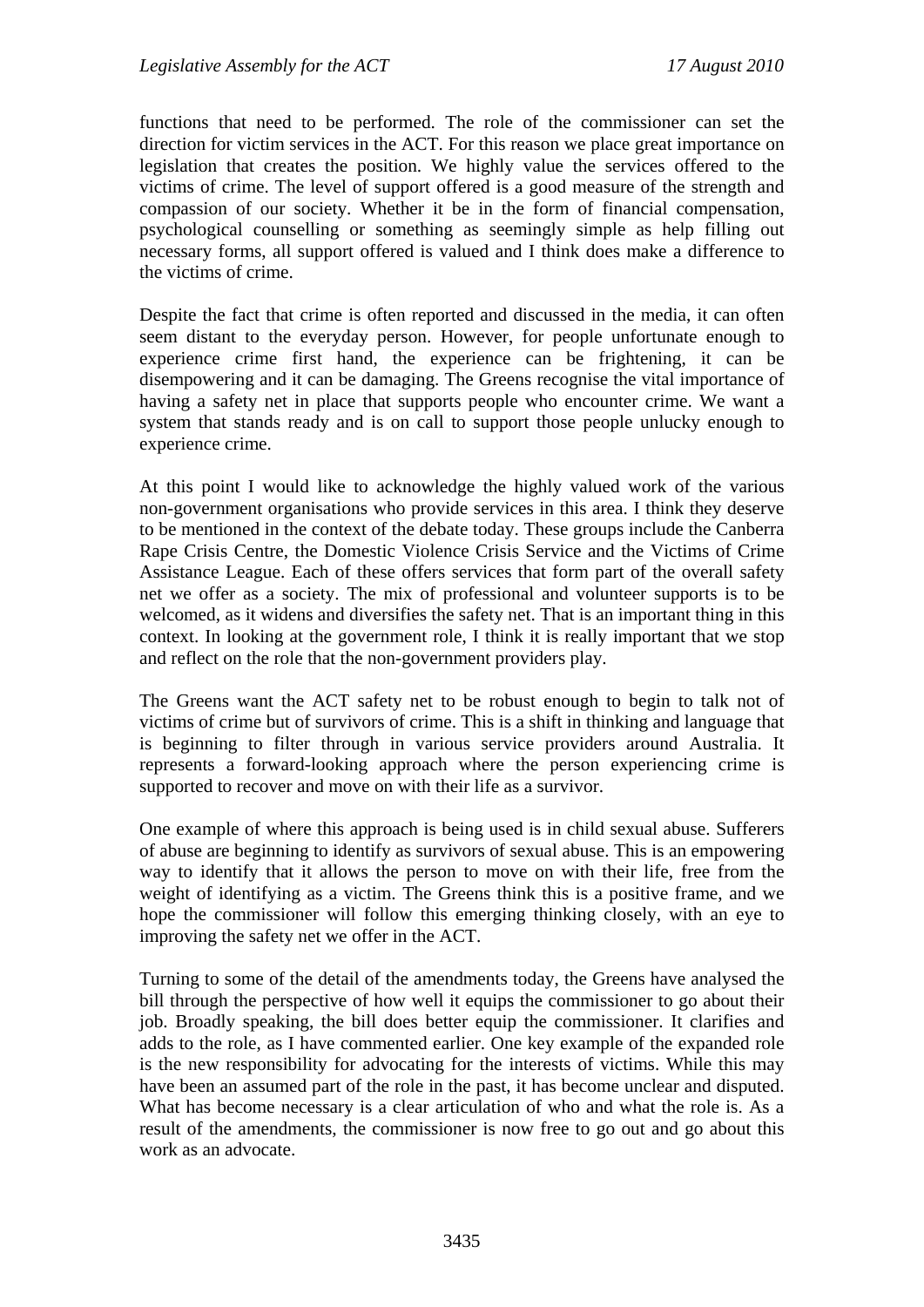In conclusion, the bill puts the statutory victim's position on a firmer legislative footing. The Greens support these changes because they make good sense and confirm the important role of the commissioner in working with victims. However, the Greens do not support the amendments simply for the sake of good structure. We believe there are significant policy and resource questions that lie ahead for victim services in the ACT. These will be best addressed by a sector that has a strong and reliable commissioner who is able to advocate in the interests of victims. The commissioner will play an important role in helping to resolve these questions.

Three key examples of these questions are the quantum of financial compensation provided to victims, the appropriate role of victims in the court process, and a charter of victim rights in the ACT. These are important questions that go right to the measure of how our society cares for victims and how we protect their rights in the court process. I do not want to foreshadow today how the Greens may respond to these issues, because I think they are topics that will involve a lot of discussion and they will involve a lot more consultation. But we do believe they are important issues worthy of public debate in the future. They are complex questions that require leadership and direction, and the bill today gives the commissioner the statutory role of advocating for the interests of victims. I wish the commissioner well in their important work, particularly in taking up some of these advocacy questions but also in the broader range of responsibilities that they have.

**MR CORBELL** (Molonglo—Attorney-General, Minister for the Environment, Climate Change and Water, Minister for Energy and Minister for Police and Emergency Services) (5.27): I thank members for their contributions to the debate on the bill this afternoon. As members have said, these amendments build on the government's previous demonstrated commitment to victims of crime in the ACT. The ACT was one of the first jurisdictions in Australia to put in place law reform recognising victims, but it has since been overtaken by reforms in other Australian and overseas jurisdictions.

It is therefore important that the ACT continues to strive for best practice in the support of victims of crime. The amendments that are being debated today represent an important improvement in this regard. The reforms contained in the bill are an important piece of law reform and they recognise the important place that victims of crime have within the fabric of the justice system. I note Mrs Dunne's somewhat demeaning comments in relation to the significance of this bill. Her comments fail to understand the significant debate that has occurred amongst those involved in providing support to victims of crime and why they want to see these reforms take place.

When commencing a review of a piece of legislation such as this it is important to seek the advice and expertise of the people involved on a regular basis with victims of crime. Therefore, the reforms have been overseen by a reference group comprising representatives from a range of criminal justice agencies and have required extensive consultation. All that guidance and consultation has been beneficial in forming the reforms debated here today.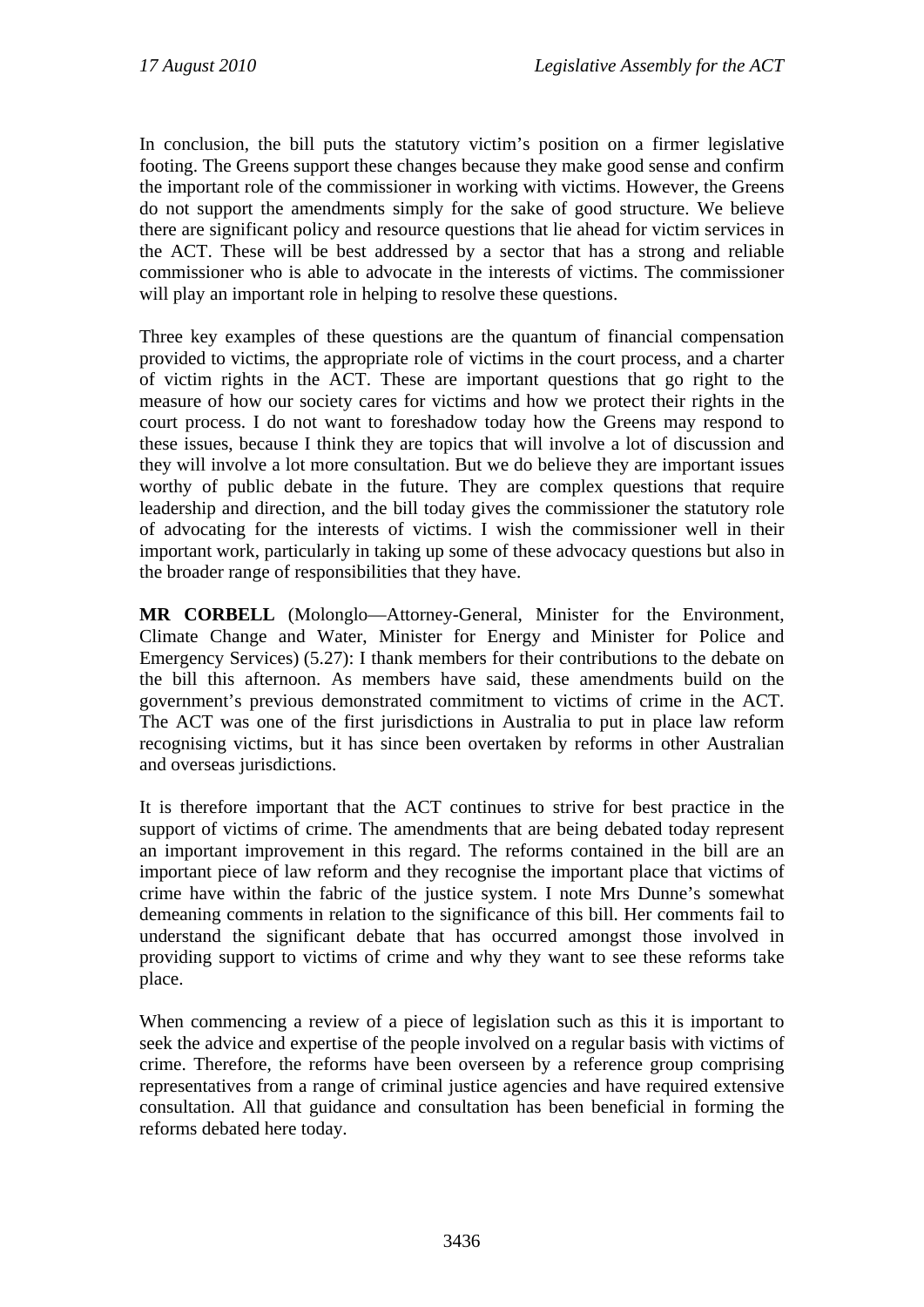The bill does a number of important things. I would like to take the opportunity to reiterate and highlight some of these reforms. The bill establishes the position of the Victims of Crime Commissioner. The changed name reflects the significant and diverse role the Victims of Crime Coordinator currently undertakes.

I note the somewhat petulant criticism of Mrs Dunne by begrudging the provision of a car for the Victims of Crime Commissioner. I am sure that will not be missed by the occupant of that position. I think it really reflects the failure to understand that the government is seeking to enhance the status and standing of the person who is charged, first and foremost, under our laws, with advancing and representing the interests of victims.

Is Mrs Dunne seriously suggesting that the Victims of Crime Coordinator needs to catch the bus to do her job or should she be entitled to a car in the same way that other senior statutory office-holders are? It is a very miserable view of the world. On that note, I would like to express my thanks to the Victims of Crime Coordinator, Ms Robyn Holder, for her important service to victims in the territory over many years and, more particularly, for her input into the reforms we are debating here today. The Victims of Crime Coordinator has published a number of reports detailing aspects of the effectiveness of the current legislation and has made these reports available to the reference group considering these reforms. It would perhaps pay Mrs Dunne well to read these reports.

The government has considered and responded to the broad range of issues which have been raised in the development of this bill. What we have here today is a bill that provides the appropriate framework for the protection and promotion of victims' issues in the territory. The commission's functions are now clearly defined within the legislation and, as Mr Rattenbury appropriately points out, this has been a significant area of ambiguity in the current act.

Indeed, the coordinator has regularly spoken about the fact that the area of advocacy is by far the most common area of operation for the Victim of Crime Coordinator's office and one of the most contentious for criminal justice agencies. Quite simply, it is often the case that criminal justice agencies do not enjoy somebody advocating and representing the interests of victims to them. They find it a difficult and uncomfortable experience at times.

In the December 2007 report entitled *The quality of justice*, the VoCC said that agencies indicated that there needs to be more clarity on the distinction between advocacy as assistance or advocacy as a service. The bill addresses this by clearly stating that the commissioner has a function to advocate for the interests of victims of crime.

The government has already established a one-stop shop for victims of crime in the ACT through the creation of Victim Support ACT. Victim Support ACT aims to make it easier for victims, their families and those affected by crime to access the full range of services that are available to them. The reforms further enhance this concept by providing that the oversight of the victims services scheme and any other program for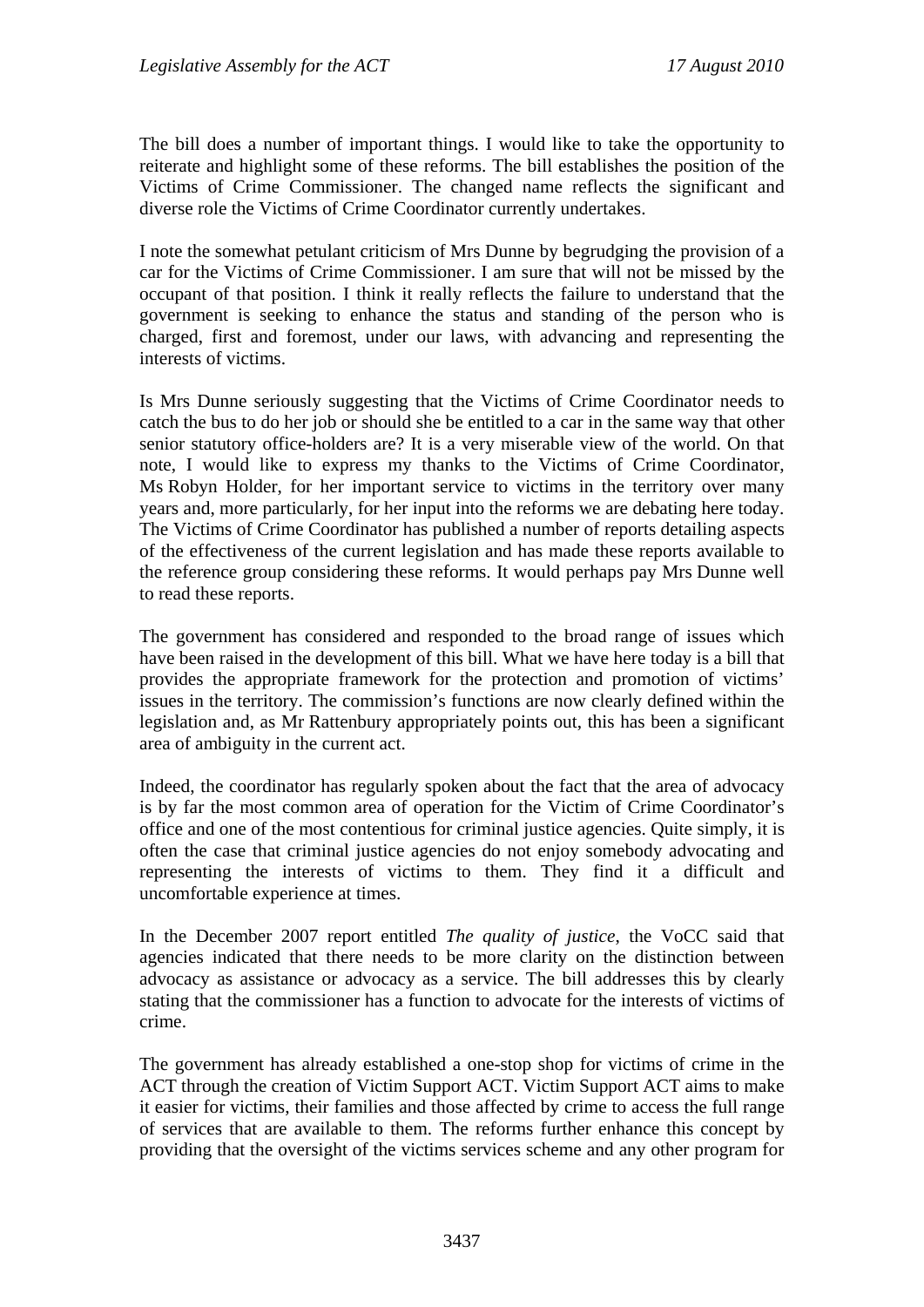the benefit of victims of crime will now also form part of the commissioner's statutory role.

Again, I note that Mrs Dunne, in her critique of this bill, suggested that a more worthwhile reform was to improve compensation payments available to victims of crime. Of course, Mrs Dunne should reflect on the fact that it was the previous Liberal government that moved to substantially reduce the amount of payments available under that scheme. Perhaps she should reflect on the hypocrisy of her position.

The Victims of Crime Coordinator has performed this function under delegation from the Chief Executive of the Department of Justice and Community Safety. It is sensible to add this as a statutory function of the commissioner to remove any ambiguity in this regard.

With respect to the functions afforded to the commissioner, the bill subscribes to current drafting practice whereby the commissioner will have the power to undertake all the functions given to the position, as evidenced by the note to proposed section 11, which provides that a provision of law that gives an entity, including a person, a function also gives the entity powers necessary and convenient to exercise the function.

Another significant reform is the inclusion of new complaints and investigations functions within the bill. This role was the subject of considerable deliberation by the reference group. Informing the reference group was the paper written by the coordinator entitled *Reform of the Victims of Crime Act 1994—options for rights protections*, which was provided to both me and the reference group. Within that paper, the VoCC provided three possible options for reform in the complaints and investigations role. These options were considered in careful detail by the reference group and elements of the VoCC's option 3, entitled "Enhanced advocacy", were considered to be the most viable option.

These elements included the VoCC having an enhanced advocacy role in complaints, approaching in the first instance the offending agency for resolution, and then, if not resolved, referral to the Ombudsman. However, one can easily envisage situations where asking a victim of crime to go back to the agency they had a concern about may be non-productive. For example, if the essence of a complaint centres on failure to respond to requests for information or assistance or inadequate support provided by the agency then it may be of little or no assistance to the victim for him or her to reiterate their request. Therefore, the bill outlines the complaints handling role.

A victim of crime has the option of bringing to the attention of the commissioner a concern about non-compliance with the governing principles by an agency involved in the administration of justice. The commissioner can, through their advocacy and the new functions in section 12 of the bill, raise the issue with the agency concerned, including making a reasonable request for information required to address the issue. With the consent of the victim, the agency must give the commissioner any document or information that the agency would otherwise provide to the victim to help the commissioner resolve the concern.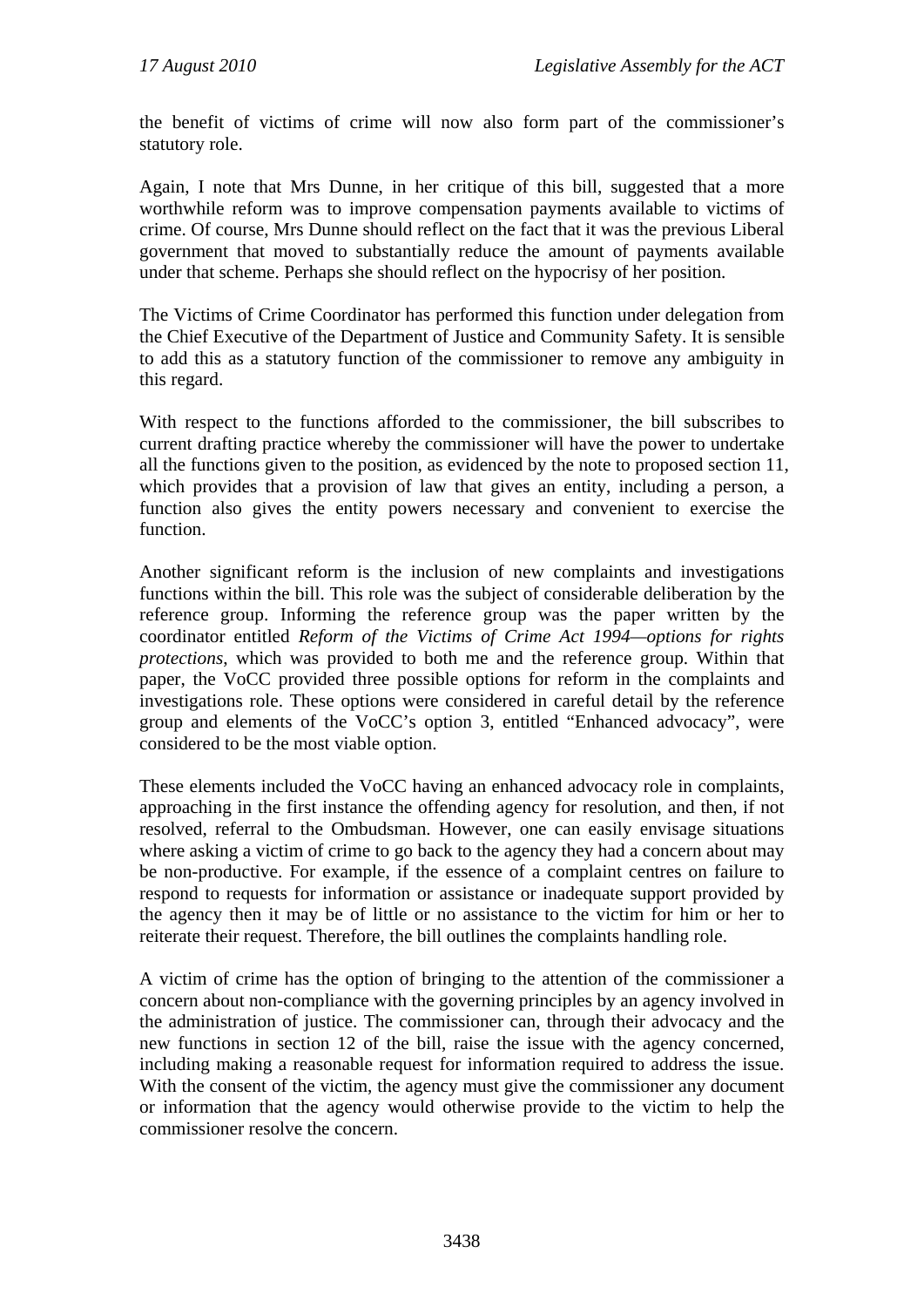What we have here is an effective and efficient way of assisting victims of crime to resolve concerns that they may have with non-compliance with the principles of the new act. Of course, it would be naive to think that there may not be other more serious complaints that victims of crime will need to raise. Therefore, to complement the reforms I have already outlined, a victim of crime or the commissioner will have the power to formally refer complaints to the relevant complaints entity, either the Ombudsman, the health services commission or any other entity authorised under the act.

A relevant complaints entity will then be able to use their current complaints and investigation processes, where warranted, to investigate the complaint. It is anticipated that the Ombudsman might work with the Victims Advisory Board, which is established by these amendments and which has been discussed earlier, to develop an education campaign to ensure that all victims of crime are aware of the new complaints process and are encouraged to seek redress through it.

Through this combination of mechanisms and by recognising the skills and functions of various agencies, we will create through these reforms a more transparent and robust complaints and investigation regime that will support victims of crime involved in the administration of justice to address and resolve their concerns.

In closing, I would like to thank the Standing Committee on Justice and Community Safety for their recently released scrutiny report 25. In the report, the committee provided comments on the bill and, in particular, raised a concern over the construction of the proposed secrecy provision in the bill and its Human Rights Act compatibility. As a result of that, I have taken on board the committee's comments and will be moving a minor amendment with respect to proposed section 29(4). I would like to thank the committee for their comments.

This bill is an important reform, one that moves the interests of victims of crime forward, that gives them more effective tools to have their complaints dealt with and that places a greater onus on criminal justice agencies to respond to their concerns, to engage with them, to treat them with respect and to give them the information and assistance that they need. Those are worthwhile reforms, and I am pleased to commend the bill to the Assembly.

Question resolved in the affirmative.

Bill agreed to in principle.

### **Detail stage**

Clauses 1 to 9, by leave, taken together and agreed to.

Clause 10.

**MRS DUNNE** (Ginninderra) (5.38): I move amendment No 1 circulated in my name *[see schedule 1 at page 3450]*. This amendment goes some way to allaying the concerns that I and others have had about the potential conflict of interest that this bill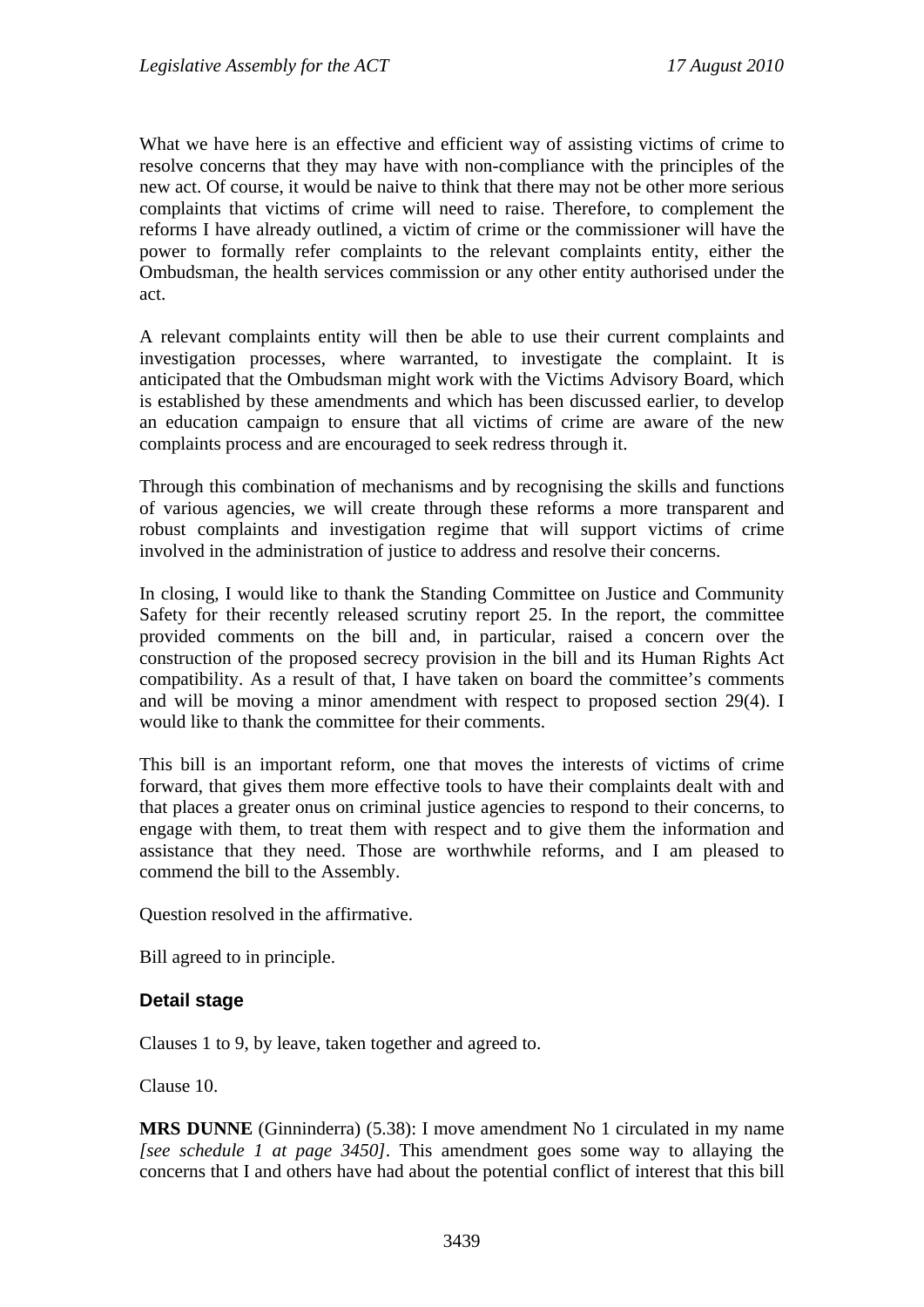would leave with the proposed Victims of Crime Commissioner. On the one hand, under proposed section 12(4), the commissioner would be required to refer all formal complaints to the relevant complaints entity—namely, the human rights commissioner, the Health Services Commissioner or the Ombudsman—but, on the other hand, section 12(5) allows the commissioner, before referring a complaint as required by subsection (4), to decide not to refer a complaint under certain defined circumstances.

This creates a potential conflict of interest for the commissioner if someone makes a formal complaint about a victim support service for which the commissioner is responsible, as it falls on the commissioner to decide whether the complaint should be referred on. This could potentially create a significant conflict of interest whereby the commissioner is deciding on complaints made about the commissioner's own agency.

My amendment would remove that decision-making power from the commissioner in relation to referrals of formal complaints and require the commissioner to refer all formal complaints without deciding whether they should, in fact, be referred. This would not stop the commissioner attempting to resolve informal complaints as occurs presently, but once an informal complaint becomes formal or a formal complaint is submitted without first being made informally, the commissioner would have no choice but to refer it to the relevant complaints entity immediately. I think that this would be good for the perception of fairness and openness in the role of the commissioner. I commend the amendment to the Assembly.

**MR RATTENBURY** (Molonglo) (5.40): This is an important point in the context of the overall bill. Partly the changes being made by the government today are a clarification that the commissioner does not have any formal role in investigating complaints. The explanatory statement confirms that this is the case. This is a good step being made by the government because there has been some concern that there is a real or perceived conflict of interest in having the commissioner, on the one hand, managing the victims services scheme and, on the other hand, investigating the scheme when a complaint is made.

The bill attempts to make it clear that the formal investigative role should be performed by the Ombudsman and the health complaints commissioner. It does this by requiring the victims commission to refer on any formal complaints. That is a good change that is being made. As Mrs Dunne has rightly picked up, subsection (5) of proposed section 12 would give the commissioner the discretion not to forward on any complaint they deem vexatious, or other grounds as set out.

I think the amendment proposed by Mrs Dunne would strike out subsection (5) and leave the commissioner required to automatically forward on any formal complaint they receive. The Greens believe this fits with the government's stated intention of leaving no formal investigative role with the commissioner. To leave open the possibility of the commissioner being criticised for not forwarding on any complaint about the service they run is counterproductive and goes against the other good changes being made today. The Greens will be supporting Mrs Dunne's amendment.

**MR CORBELL** (Molonglo—Attorney-General, Minister for the Environment, Climate Change and Water, Minister for Energy and Minister for Police and Emergency Services) (5.42): The government reluctantly will accept the amendment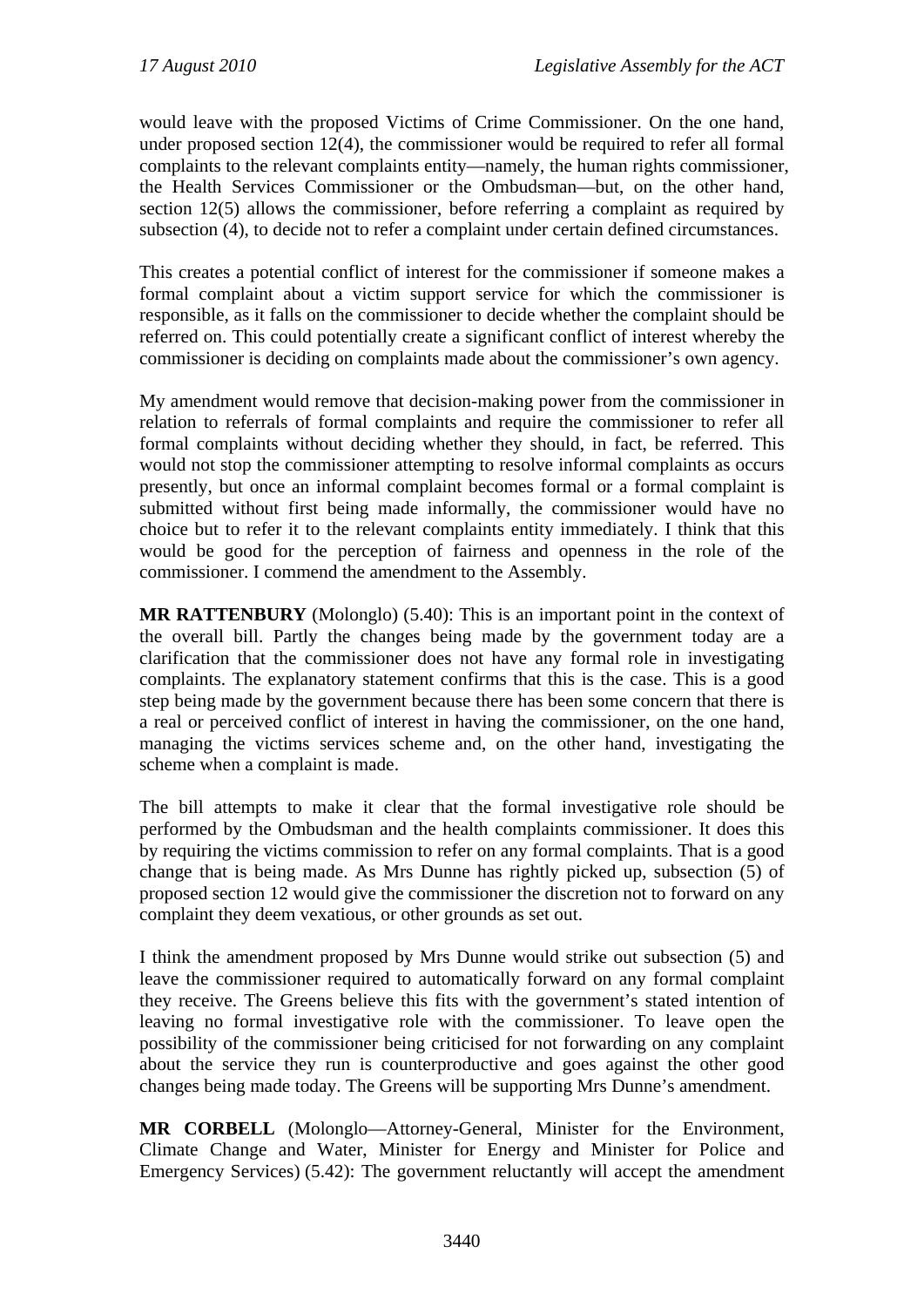proposed by Mrs Dunne, but I would like to outline a number of our observations about it.

The provision which the opposition seeks to remove provides that the commissioner has the discretion to not refer a complaint to the relevant complaints entity if the complaint is frivolous, vexatious or minor in nature, or if the complainant does not have sufficient interest in the subject matter, or if the complainant has not attempted to resolve the complaint with the appropriate agency, something which the commissioner would assist the complainant with.

I understand that the motivation for moving this provision is a concern about possible conflict of interest for the commissioner. It is something that I have been deeply conscious of. Of course, we should guard against the potential for conflict of interest in the same way as we should guard against possible errors of judgement and acknowledge professional variations of opinion.

At the other end of the spectrum of arguments for and against removal, however, is the danger that removing this provision will essentially render the commissioner as merely a post-box. There is no doubting that victims of crime can be vulnerable members of our community, and the commissioner's core functions relate to supporting and advocating for them.

The commissioner has to be of the opinion that it is appropriate to exercise his or her discretion, because a complaint falls into the categories outlined above, on the basis of informed and extensive experience in the area and the area of public administration generally. The Assembly should be confident that it would only be for good reason made on an objective assessment of all the facts in that particular situation, and mindful of what can be achieved for the victim, that the commissioner might not refer a matter. It would not be a subjective or a competitive assessment.

Public officials, by virtue of their experience in the field, come to recognise over time which matters are significant, which are trivial, which deserve formal investigation, which speak of a breakdown in communication that can best be handled locally and which, of course, should be escalated. For these reasons, the government does have the concern that this proposed amendment simply creates a situation where the properly appointed advocate for victims' interests becomes no more than a post-box for their complaints.

Of course, the risk will be that they may end up being in a situation where they will well know that the forwarding of a complaint without substance, or on which the complainant has insufficient interest or connection, will likely come to a dead end immediately after referral.

Nevertheless, the government acknowledges that if the commission forms this view in relation to a concern or complaint brought to them, then the commissioner will still be able to advise the complainant accordingly. In that way, the complainant will still be able to draw on the benefit of the commissioner's experience, even if the complainant then still maintains a desire for the complaint to be put to those other agencies.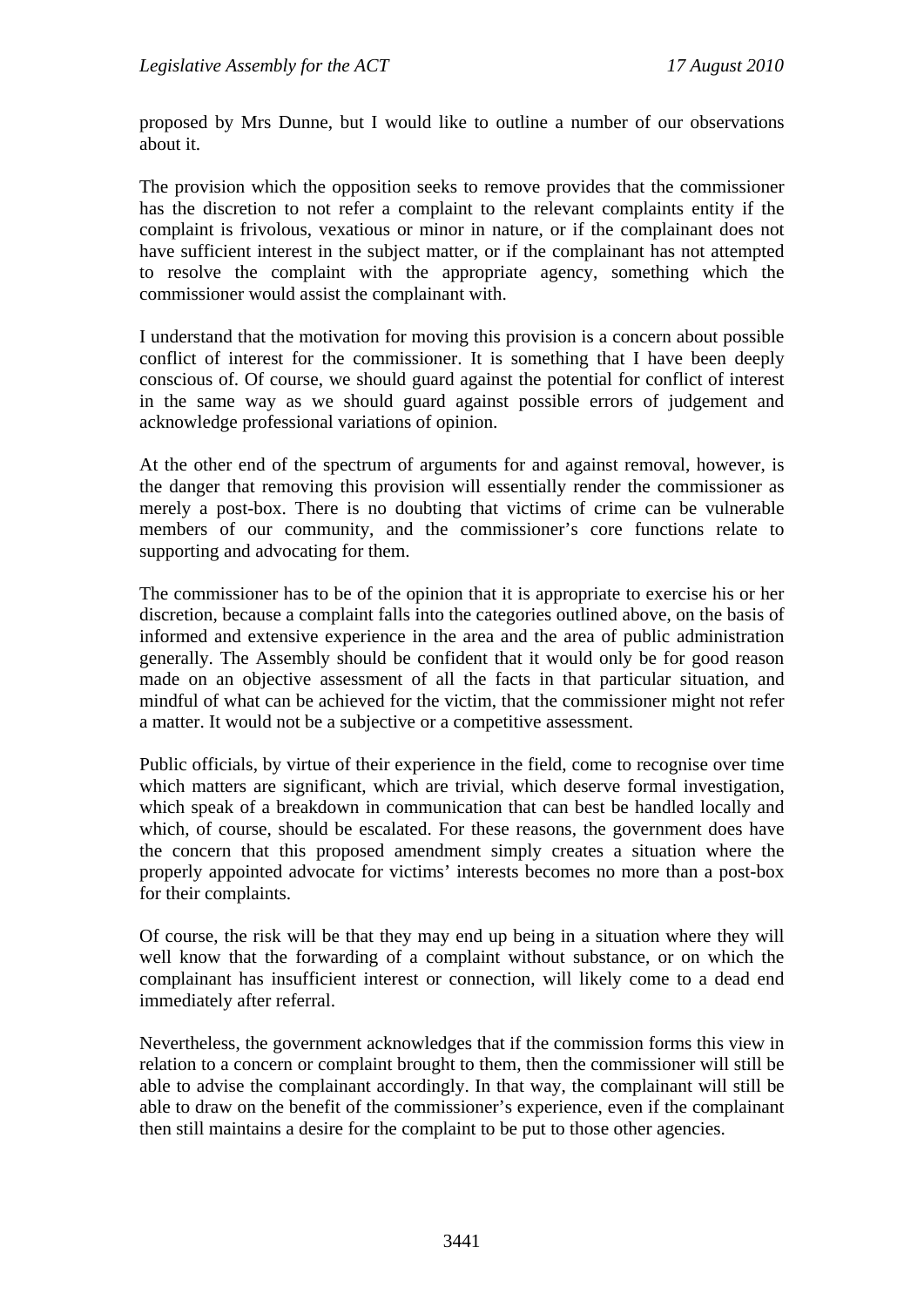I would like to take a moment also to reflect that the bill already provides other avenues for victims to ensure that real or apparent conflicts of interest can be overcome. The bill does that by simply and clearly leaving open to a victim the right to lodge their complaint directly with the relevant complaints handling entity, whether having first tried to avail themselves of the assistance of the commissioner or not.

There would also be an opportunity under the laws of the territory for a person to lodge a complaint with the Ombudsman against the commissioner if the person was dissatisfied with the commissioner's own administrative decisions.

I believe these are sufficient safeguards in relation to the matters that Mrs Dunne is concerned about, but I appreciate that other members do not share this view, and the government will not further oppose this amendment.

Amendment agreed to.

Clause 10, as amended, agreed to.

Clauses 11 and 12, by leave, taken together and agreed to.

Clause 13.

**MR CORBELL** (Molonglo—Attorney-General, Minister for the Environment, Climate Change and Water, Minister for Energy and Minister for Police and Emergency Services) (5.46), by leave: Pursuant to standing order 182A(a), I move my amendment No 1 relating to clause 13 as an urgent amendment *[see schedule 2 at page 3451]*.

This amendment substitutes the existing definitions of the operations of the Victims Assistance Board. It is designed to provide for a more detailed and clearer explanation of the functions of this board. I would like to outline to members that the proposals as outlined in the bill, as presented, provided for the advice and decision making on policy matters that dealt with the operational interaction between agencies, not intending that these provisions would be read in a way to imply that this board had the ability to make policy that was rightly the preserve either of the executive, through regulation, or through the Assembly itself through legislation.

But it was designed to reflect the fact that there are a broad range of operational policy decisions that are necessarily complex, necessarily technical in nature and are best resolved between relevant criminal justice agencies. Nevertheless, I recognise that members have a concern about these provisions. Therefore, in the spirit of trying to reach a satisfactory conclusion of this particular matter, I propose these amendments.

The amendments recognise that it will be the role of the Victims Assistance Board to advise the minister on policies, priorities and strategies that deal with the acknowledgement, protection and promotion of the interests of victims of crime. Secondly, if asked by the minister, the board will develop and maintain protocols and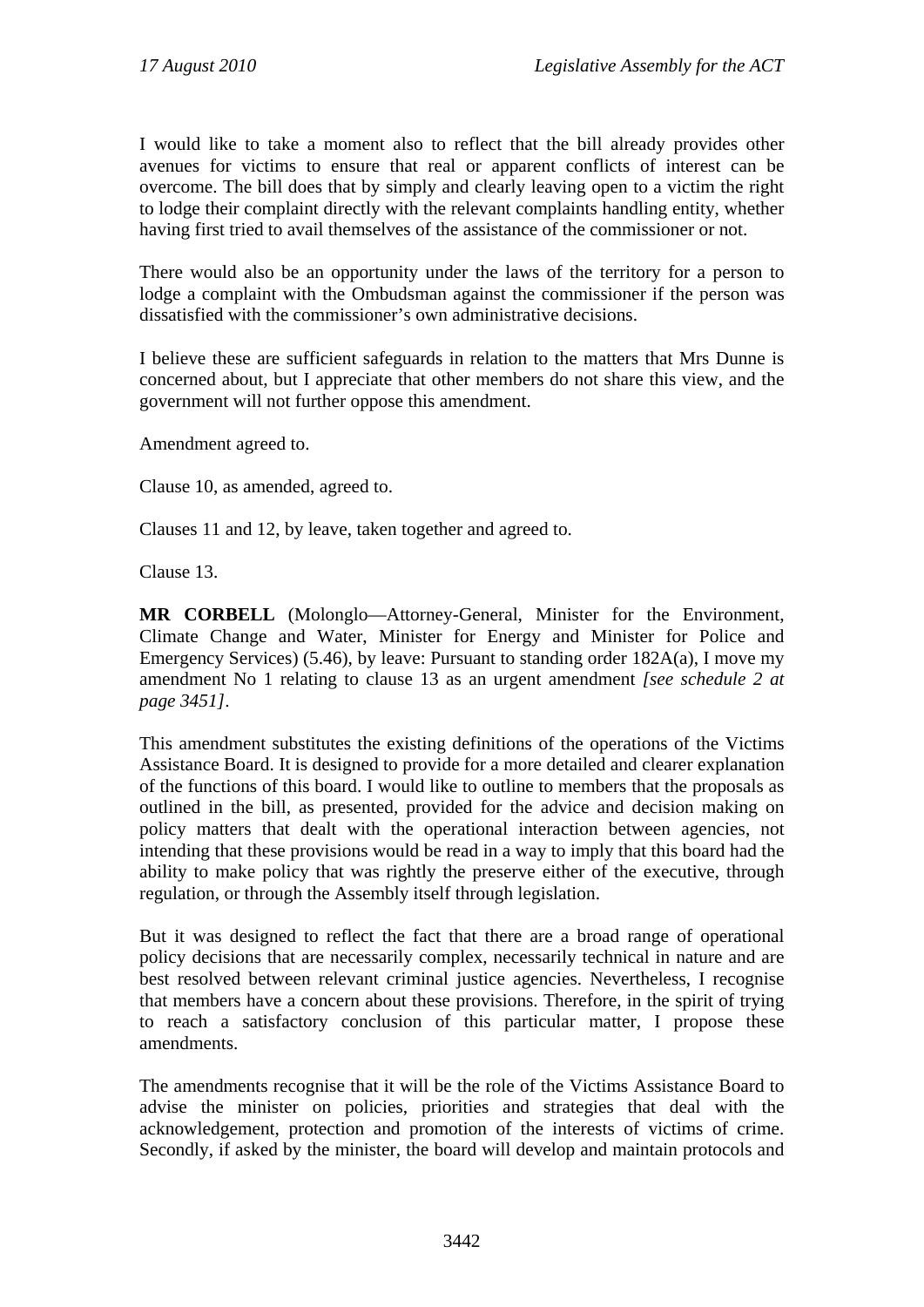procedures for the treatment of victims by the agencies involved in the administration of justice.

I think that essentially encapsulates what the government was nevertheless attempting to do, but it removes that ambiguity and perhaps that breadth of explanation of powers that was of concern to members.

**MRS DUNNE** (Ginninderra) (5.47): I thank the minister for bringing forward this amendment. I have a similar amendment which I now will not move, because I think that the minister's approach creates sufficient clarity to address the issues. The Liberal opposition's concern with this area, as I said in my opening remarks, was that there was a conflict between, in plain words, the role of an advisory body to advise. The plain words of this clause were that they were to develop policies, protocols and procedures.

There is ambiguity. The minister has recognised that, and I think that his approach at addressing it is probably clearer, more fundamental and more comprehensive than mine. I thank him for that. The Liberal opposition will be supporting this amendment which was motivated by the work originally done by us. I thank the minister for it.

**MR RATTENBURY** (Molonglo) (5.50): I briefly observe that the Greens think that Mrs Dunne had raised a good point here in her original amendment and we appreciate the discussion that has gone on in finding a clear way through. I think the attorney summed it up very well, and we will be supporting this amendment.

Amendment agreed to.

Clause 13, as amended, agreed to.

Clause 14.

**MRS DUNNE** (Ginninderra) (5.51), by leave: I move amendments Nos 3 and 4 circulated in my name together *[see schedule 1 at page 3450]*. Amendments 3 and 4 arise from the comments of the scrutiny of bills committee in report No 25 in relation to section 29(4). In that report the committee noted that the bill, as presently drafted, may result in the denial of a fair trial if protected information is not divulged unless it is necessary for this act or a territory law, even though it may be necessary for a commonwealth law applying in the ACT.

Although the scrutiny report does not address subsection (2), similarly, nevertheless, it has the same effect. That section protects a person from an offence of divulging information if it is required by the act or a territory law, but does not provide the protection if a commonwealth law applying in the territory requires that the information be divulged.

Accordingly, taking the advice of the scrutiny of bills committee in relation to section 29(4), I propose that these two amendments 3 and 4, and the fifth amendment that will be moved later, all need to stand to create consistency in drafting across the entire legislation. It is a fairly standard provision that these protections apply not only to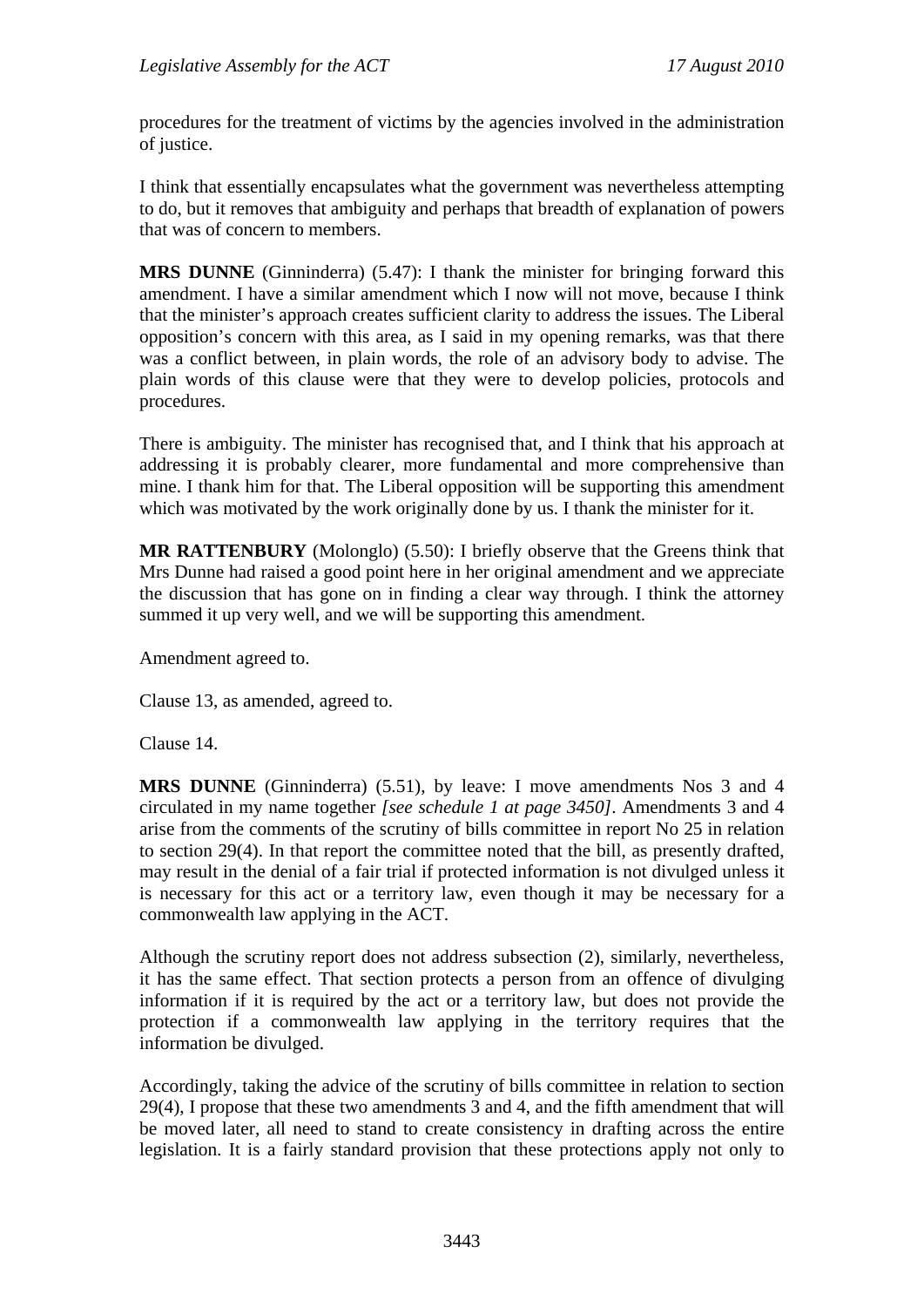territory law but to commonwealth laws operating in the territory. I commend the amendments to members of the Assembly.

**MR CORBELL** (Molonglo—Attorney-General, Minister for the Environment, Climate Change and Water, Minister for Energy and Minister for Police and Emergency Services) (5.54): The government will support these amendments to proposed new section 29. Section 29 is a secrecy provision that protects information provided to the commissioner in relation to the act and the proper use of that information.

Section 29(1) creates an offence for the improper recording or disclosure of protected information. An offence is not committed, however, if the record was made, or the information was divulged under this act or another territory law, or in relation to the exercise of a function under this act or another territory law.

The concept of territory law embraces an act of the Legislative Assembly but not an act of the commonwealth parliament. Therefore, changing the phrase "territory law" to "law applying in the territory" will fix this apparent anomaly.

**MR RATTENBURY** (Molonglo) (5.55): With regard to those two amendments and also amendment No 5 of Mrs Dunne, which she will move shortly, the Greens will be supporting them. Both Mrs Dunne and the attorney have outlined the reasons. Obviously it is an important clarification here to ensure that there is clarity of a law enforced in the ACT as opposed to simply an ACT law. It is a sensible amendment that greatly reduces the potential for confusion in the courts and in the office of the commissioner. The Greens will be supporting this group of amendments.

Amendments agreed to.

**MR CORBELL** (Molonglo—Attorney-General, Minister for the Environment, Climate Change and Water, Minister for Energy and Minister for Police and Emergency Services) (5.57): Pursuant to standing order 182A(c), I move my amendment No 1 relating to clause 14 as it is in response to comments made by the scrutiny committee *[see schedule 3 at page 3451]*.

The scrutiny committee in its report No 25 suggested an amendment to address the issue of a possible conflict with the principle that in a trial all relevant evidence is admissible, a principle which may be seen as a component of the right to a fair trial under section 21(1) of the Human Rights Act.

The government amendment I move today adjusts the wording of subsection 29(4) to reflect the intention of the amendment and correct a possible inconsistency with the Human Rights Act. The commonwealth Evidence Act 1995 is in force in the ACT but it does not apply where there is an inconsistent territory law.

In relation to the provision of protected information to a court, subsection 29(4), as drafted, could have been inconsistent with the Evidence Act as it would not have fallen within the words "unless it is necessary to do so for this act or another territory law". This is not intended. As I have stated previously in relation to the opposition's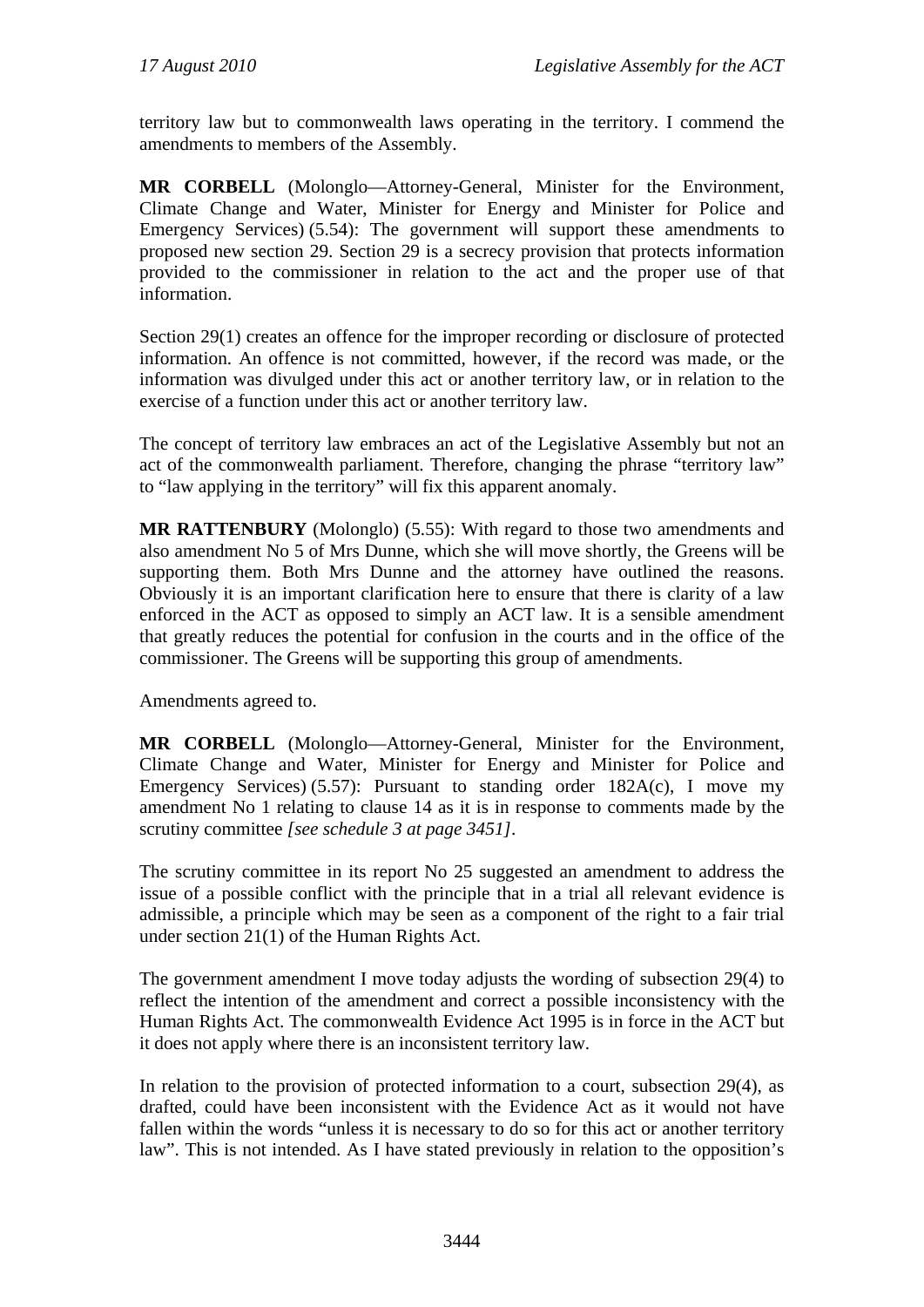amendments Nos 3 and 4, the concept of territory law embraces an act of the Legislative Assembly and not an act of the commonwealth parliament. Changing the phrase "territory law" to "law applying in the territory" will address this issue.

Amendment agreed to.

Clause 14, as amended, agreed to.

Remainder of bill, by leave, taken as a whole and agreed to.

Bill, as amended, agreed to.

## **Adjournment**

Motion (by **Mr Corbell**) proposed:

That the Assembly do now adjourn.

## **Mr John Hargreaves Diabetes ACT**

**MR SESELJA** (Molonglo—Leader of the Opposition) (5.59): I just want to say a few words today about one of my colleagues in the Assembly, one of my opponents, Mr Hargreaves. Recently I attended a citizenship ceremony at which Mr Hargreaves presided and I just want to give credit where credit is due. I think that John Hargreaves at that citizenship ceremony—as he has done in many cases showed not just his commitment to multiculturalism and to welcoming new citizens in Canberra but real grace and dignity. He not only was particularly welcoming of both Senator Humphries and me at that ceremony and of course all of those who were becoming citizens on the day but he also showed an extraordinary flair for firing up the crowd and for getting the new citizens saying things like "g'day" all together.

He does have a particular ability, I think, and I would just like to give credit where credit is due. I think John Hargreaves, when it comes to these citizenship ceremonies in the ACT, is the master. I have done them and I am not as good as John Hargreaves. So I would like to put that on the record. I think he did an outstanding job and I think that all those who were there were very impressed and felt very welcome. He put a smile on many faces that day. So credit where credit is due: to John Hargreaves.

I would like to quickly talk about Diabetes ACT. Recently, I had the opportunity to launch a new children's book called *Posh Pear*, which is designed to educate children in an interesting and engaging way about the importance of eating fruit and vegetables. It was quite an honour to be there. I was asked to do so by Diabetes ACT. The author, Catherine Chapman, has put it together and it is an original approach to help educate children about food habits and the importance of eating five serves of vegetables and two serves of fruit a day. And we know that setting good food habits at a young age is proven to reduce the incidence of lifestyle diseases like diabetes and heart disease later in life.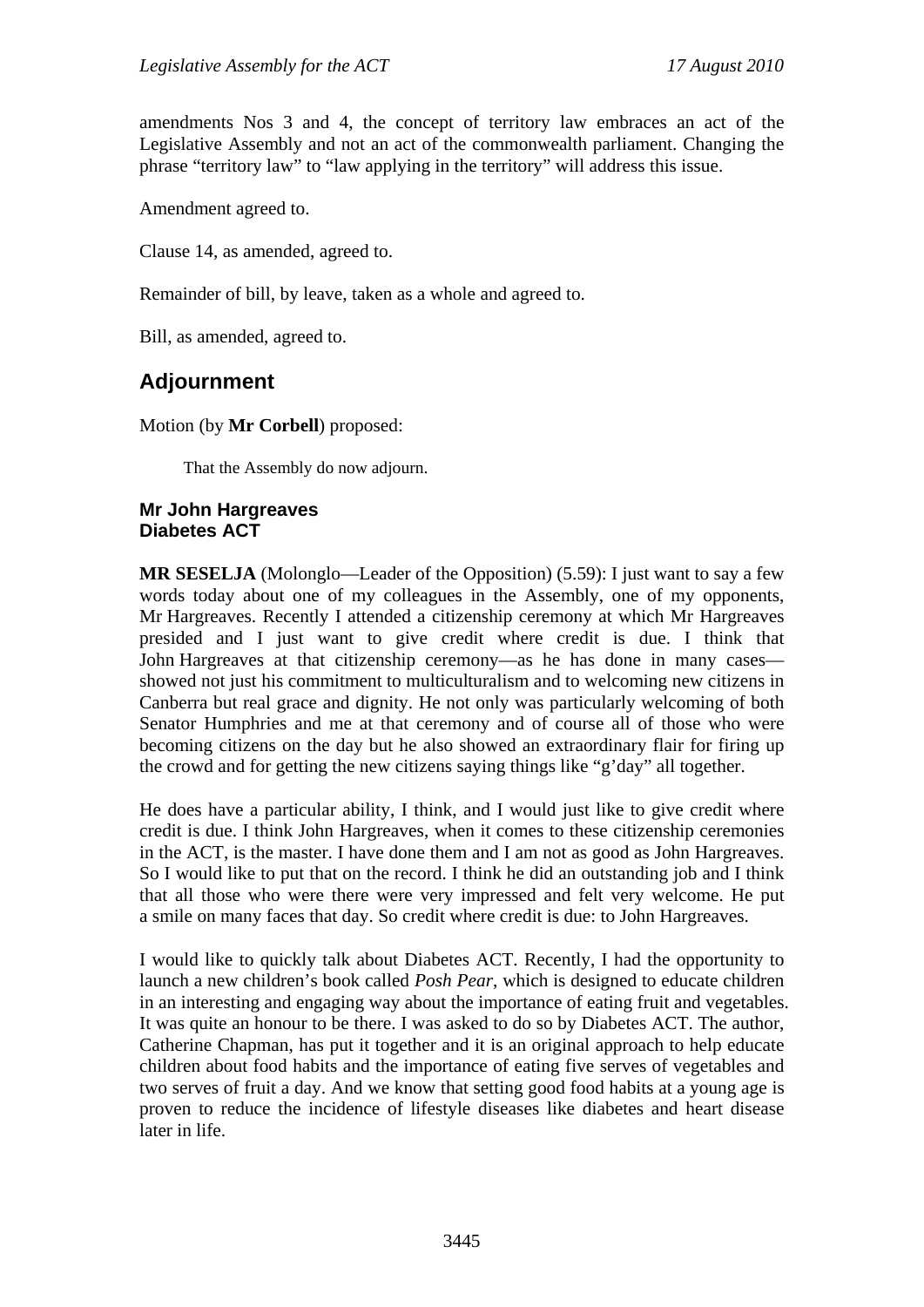*Posh Pear* is the first book and character in the take 5 plus 2 team that will challenge children to eat a healthy diet of five vegetables and two fruits every day. Each character will have their own short story, teaching children in an engaging way the importance of a healthy diet.

We know that Diabetes ACT does a terrific job in the community in educating people not just about diabetes but about healthy eating and healthy living. Unfortunately, we know that we are not doing well as a nation in relation to healthy eating and levels of obesity. One in four Australian children is overweight and obese and there is considerable evidence that this has a detrimental impact on the medium to long-term health of children, particularly once they reach adolescence.

So I would just like to again congratulate Diabetes ACT and Catherine Chapman, the author of *Posh Pear*, on what I think is a very innovative approach to getting the healthy food message out to children. Well done. And I would like to congratulate them again and thank them for the wonderful work that they do in our community in such an important area.

## **Australian Hotels Association awards**

**MR COE** (Ginninderra) (6.03): I rise this evening to pay tribute to those involved in the recent Australian Hotels Association ACT branch awards dinner. It was a great night. I know a number of people from the Assembly went along, including Zed Seselja, Brendan Smyth, Jeremy Hanson and others. I would like to pay tribute to the board of the ACT AHA, including Michael Capezio, the president; Manuel Notaras, the vice-president; Mark Sproat, the secretary and treasurer of the accommodation division; Peter Barclay, Josh Gray and Matthew Young; the general manager, Steven Fanner; membership services manager, Gwyn Rees; and industrial relations consultant, Alan Lees.

I think the ACT AHA do a great job in advocating for their members. They are always willing to participate in Assembly committees and elsewhere in the public debate and I commend them for their great work.

I would like to commend the industry suppliers, the sponsors. The platinum sponsors include the Fosters group, Host-Plus Superannuation, Members Equity Bank and Lion Nathan. The gold supporters are Australian Hospitality Insurance Services, Schweppes Australia, Diageo Australia, Meyer Vandenberg Lawyers and APRA. The silver sponsors are Australian Capital Tourism, OutInCanberra.com.au, Capital Linen Service, Fox Sports and Access Facilitation. The bronze supporters are the Canberra Institute of Technology, Sanyo Data Systems, ActewAGL/Transact, Coca Cola Amatil and TEMPlar Total Recruitment Services. The corporate associate is British American Tobacco.

I would like to commend the winners of the 2010 awards. With respect to the accommodation winners, the best suite/apartment hotel was Quality Suites Clifton on Northbourne. The best mid-range accommodation was Quality Hotel, Dickson. The best superior accommodation was Novotel Canberra. The best deluxe accommodation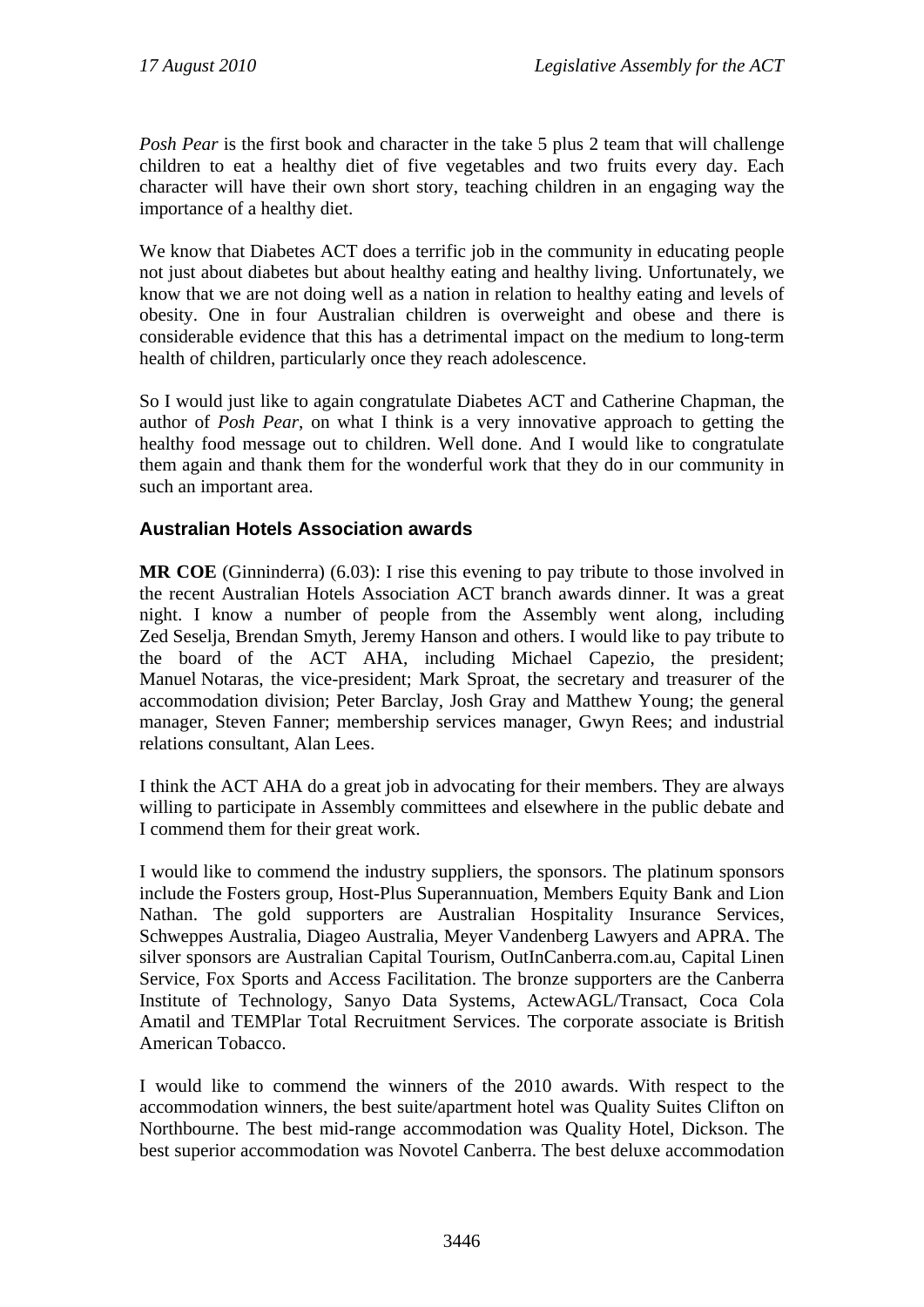was Hyatt Hotel Canberra. The best front-of-house employee was Luke Everett from Rydges Capital Hill. The best redeveloped accommodation hotel was Novotel Canberra. The best hotel bar was Ostani at Hotel Realm. The best hotel restaurant was Konoba Restaurant at Hotel Realm. The best environmental practice was the Crowne Plaza Canberra. The best meetings and events hotel was Hotel Realm. The best marketed hotel was Novotel Canberra .

With respect to the dining winners, the best family restaurant was Caph's restaurant and coffee lounge. The best cafe restaurant was Tosolini's. The best international cuisine was Italian and Sons. The best restaurant overall was Rubicon. The best prestigious dining venue was The Chairman. The best wine list was Locanda Italian Steakhouse at Rydges Lakeside. The best restaurant service employee was Vikram Rai at Flint Dining Room. The best apprentice chef was Duncan Mitchell at Rydges Lakeside. The best restaurant cookery employee was Beau Ridgers at Novotel Canberra. The best new/redeveloped venue was Italian and Sons.

In the bar and nightclub winners, the best sporting entertainment venue was Olims Canberra Hotel. The best local was George Harcourt Inn. I had the pleasure of presenting that award on the night. The best cocktail bar was Knightsbridge Penthouse. The best bar presentation and service was Sub-Urban. The best outdoor entertainment area was Ostani at Hotel Realm. The best live entertainment venue was King O'Malley's. The best late-night entertainment venue was Meche. The best pub bistro was Ha Ha Bar.

The OutInCanberra people's choice award for favourite cafe went to Cream Cafe and Bar. The favourite restaurant went to Ellacure. The favourite nightlife went to Ha Ha Bar.

The tourism winner for the best tourism exhibition was *Masterpieces from Paris* at the National Gallery of Australia. The best tourism attraction was Questacon, the National Science and Technology Centre.

I would also like to commend three people who have made an outstanding contribution and who won individual awards. The John Press award went to Gil Miller of the George Harcourt Inn. The president's award went to Shanthini Naidoo of the National Gallery of Australia. The member of the year was Peter Barclay of King O'Malley's. I commend them all for their superb contribution to the accommodation, hospitality and entertainment industries in Canberra.

### **Dr Brian Hennessy Ms Sandra Lambert**

**MS GALLAGHER** (Molonglo—Deputy Chief Minister, Treasurer, Minister for Health and Minister for Industrial Relations) (6.07): I would like to speak on a couple of matters tonight. The first one is that it is with great sadness that we have been advised today of the death of Dr Brian Hennessy. Members may know that Dr Hennessy was the director of psychiatry in the ACT in the 1960s through to 1974. He developed a major plan for psychiatric services for the Australian Capital Territory in 1969 and then in a more extensive manner in 1972.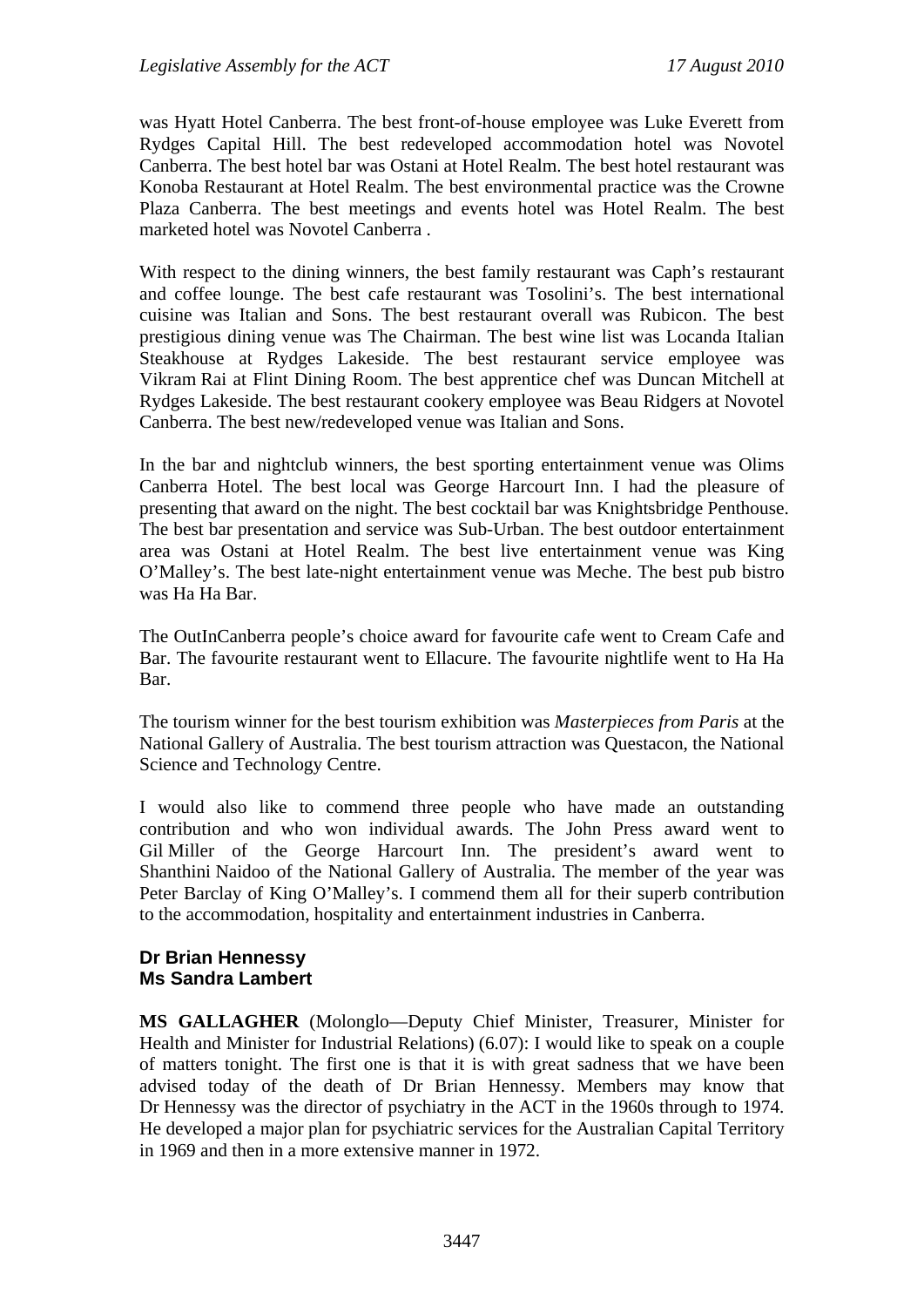With respect to the provision of services for the mentally ill, Dr Hennessy was a man well ahead of his time. In the early 1960s, he was a senior psychiatrist at Fraser House, which was the first therapeutic community in Australia, then located at what was known as the North Ryde Psychiatric Centre. Dr Hennessy was very focused at the time on the treatment of patients using the least restrictive care and encouraging the development of independence and fulfilment of the potential in all of his patients. He was, in fact, an early proponent of the recovery model of care that Mental Health ACT follows today.

In 1974, Dr Hennessy moved to the then commonwealth Department of Health as one of the major advisers on mental health issues. He, along with Dr Sidney Sax, was a prime mover on not only mental health services but also community health services in general. His emphasis was always on community treatment and treatment of the family and his chief concerns were for the principles of prevention, a positive approach to recovery and the need for full participation by the community and by many different professions.

He was an early proponent of the multidisciplinary team. He saw the promotion of good mental health as an essential component of any efforts to improve the quality of life of all members of our society. He became the director of the commonwealth Department of Social Security and, while in this position, he suffered an illness that quickly incapacitated him.

Dr Hennessy was an active participant in the Royal Australian and New Zealand College of Psychiatrists where he was held in high esteem by every one of his colleagues. The ACT branch of the college has expressed their deepest sadness and sympathy at his passing and his long period of disability.

I am sure all in the mental health community will remember his massive contribution to mental health in Australia and will celebrate the life of a man so dedicated to the care of others. It is a tribute to the pioneering work of Dr Hennessy that our mental health rehabilitation centre bears his name. The entire ACT community has much to thank Dr Hennessy for in laying the foundations for a mental health service that is at the forefront of care in the least restrictive manner and has a strong emphasis on recovery and not simply removal of symptoms.

I understand that Dr Hennessy's funeral will be held on Friday, 20 August and, in lieu of flowers, Dr Hennessy's family have generously requested that donations be provided to the Brian Hennessy Rehabilitation Centre. I thank them for their generosity at this very sad time and extend my condolences to Dr Hennessy's family on behalf of the ACT government.

The second matter I would like to talk about briefly is the retirement of Sandra Lambert, a senior public servant in the ACT for many years. I do not think one minute and 50 seconds will really give me enough time to go through her extensive list of achievements, but I think it is important that the Assembly notes her retirement and her very long and strong record in delivering services through the ACT public service.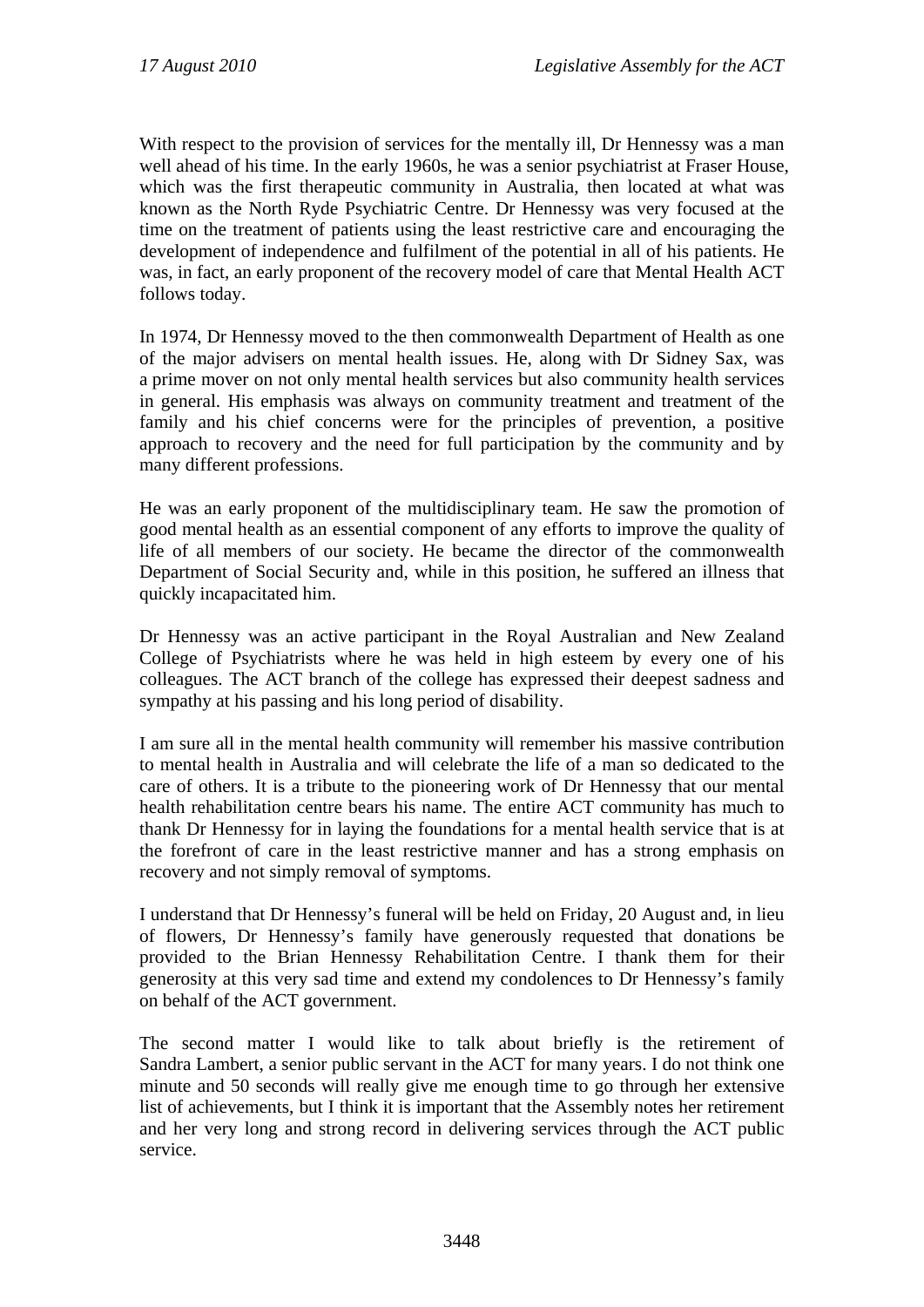Sandra joined the public service in 1973 as a secondary school teacher. She worked at Hawker college, Campbell high, in Melbourne and in New Zealand. She worked as a secondary school teacher until 1985. From 1986 to March 1989, she was executive officer at Hawker college, ACT. From April 1989 to January 1990, she was employed by the Department of Education and the Arts, where she stayed in various roles before going back, from 1991 to 1995, as the principal of Hawker college. She then moved back into the Department of Education and Community Services, as it was then known, for a number of years, until 1999, when she moved to the Chief Minister's Department, where she stayed until June 2002, when she was appointed to the position of inaugural Chief Executive of the ACT Department of Disability, Housing and Community Services.

Sandra was known in the public service as a very strong leader. I had the pleasure of working with her for a number of years, over the last 10 years, and I have always found her to be one of the best public service servants the ACT has had. Her leaving DHCS will create a big gap but she has also put a lot of effort into mentoring the next generation of public servants. I know the department is in good hands. But I would like to acknowledge her very strong level of communication and contribution to the ACT public service, because it is public servants like Sandra that build this service for everybody else.

Question resolved in the affirmative.

## **The Assembly adjourned at 6.13 pm.**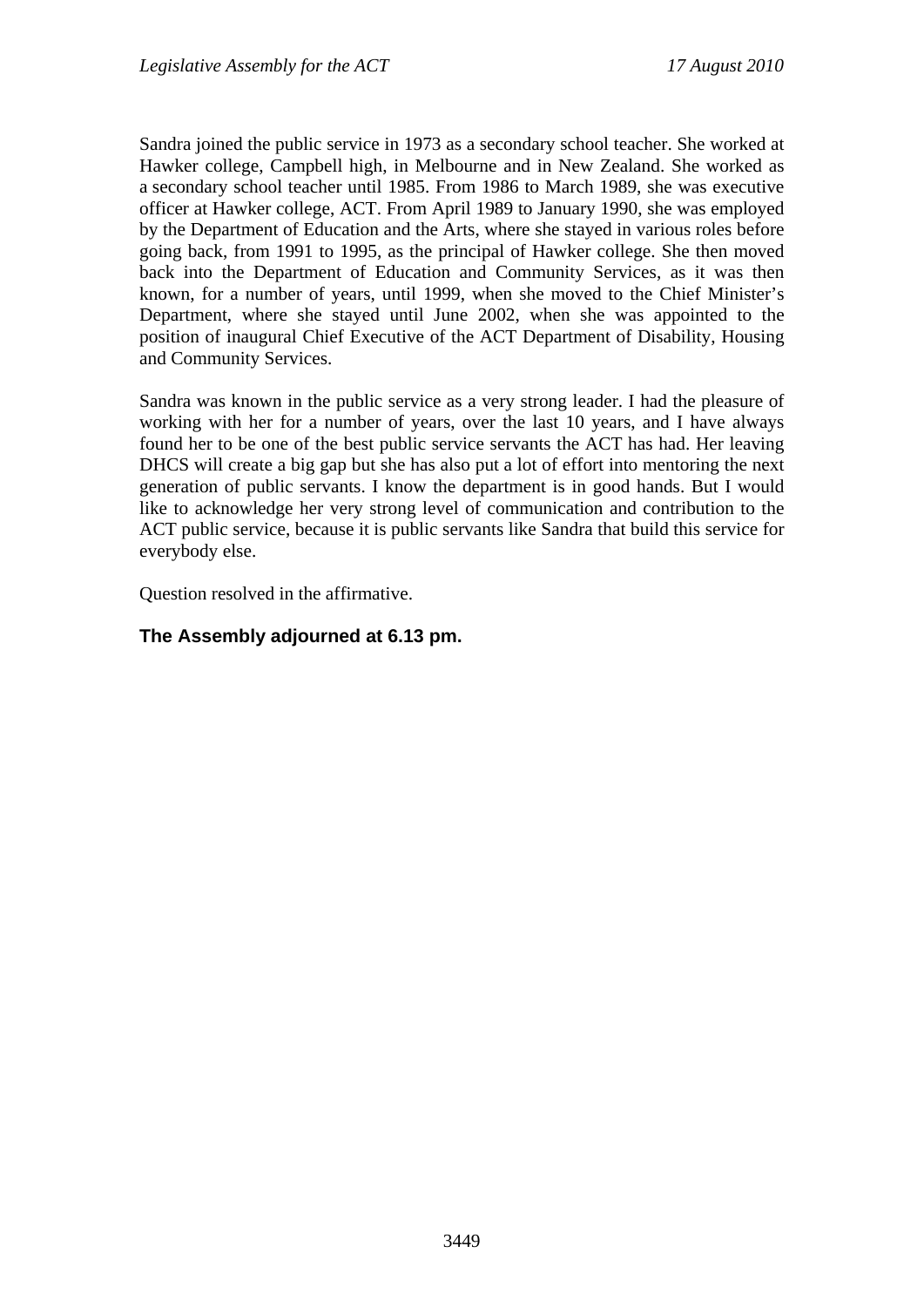# **Schedules of amendments**

## **Schedule 1**

#### **Victims of Crime Amendment Bill 2010**

Amendments moved by Mrs Dunne

**1 Clause 10 Proposed new section 12 (5) Page 9, line 22—** 

*omit* 

**3 Clause 14 Proposed new section 29 (2) (a) Page 17, line 13—** 

```
omit
```
territory law

```
substitute
```
law applying in the Territory

#### **4**

**Clause 14 Proposed new section 29 (2) (b) Page 17, line 15—** 

*omit* 

territory law

```
substitute
```
law applying in the Territory

**5** 

**Clause 14 Proposed new section 29 (4) Page 17, line 25—** 

*omit* 

territory law

*substitute* 

law applying in the Territory